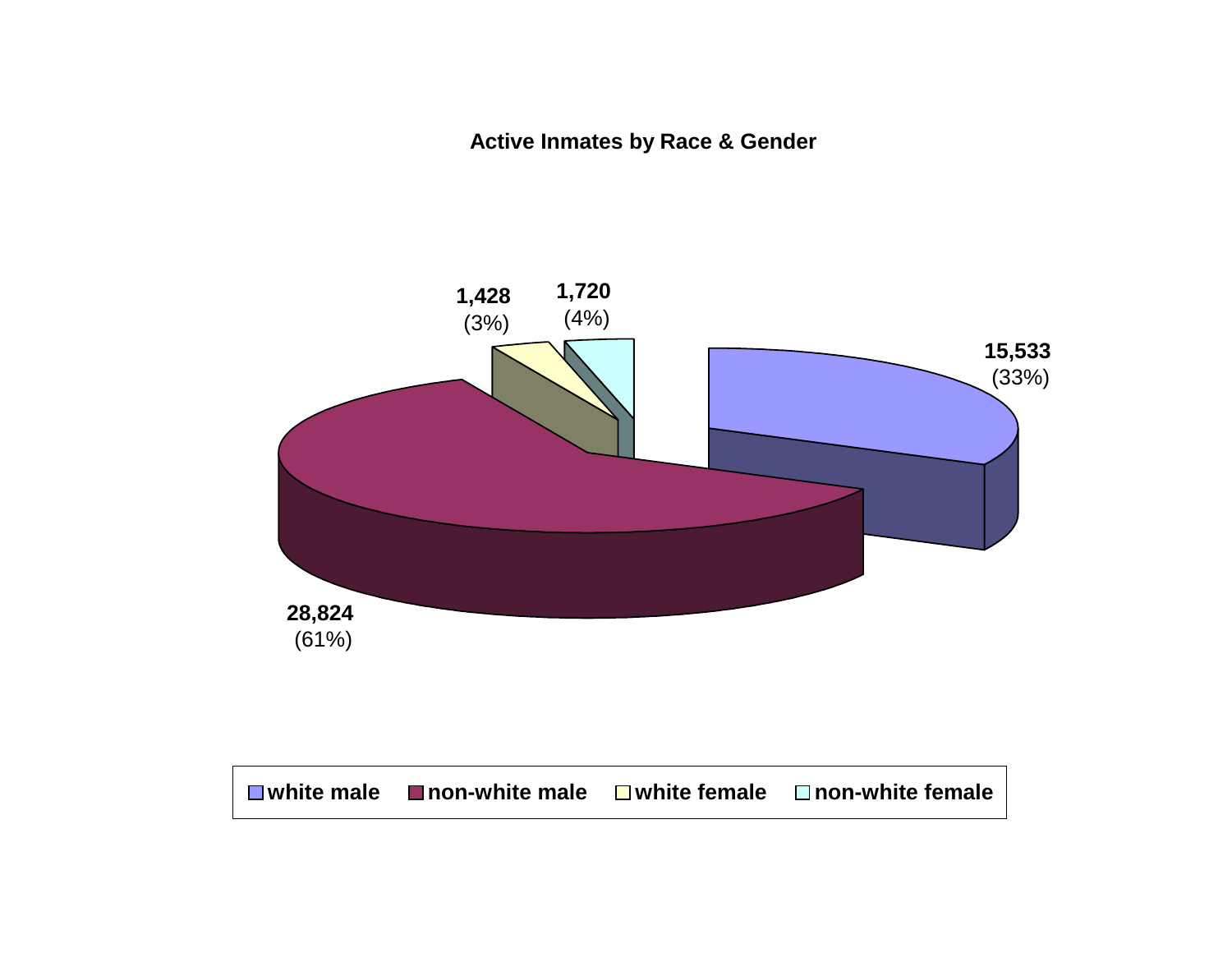**Active Inmates By Security Levels**

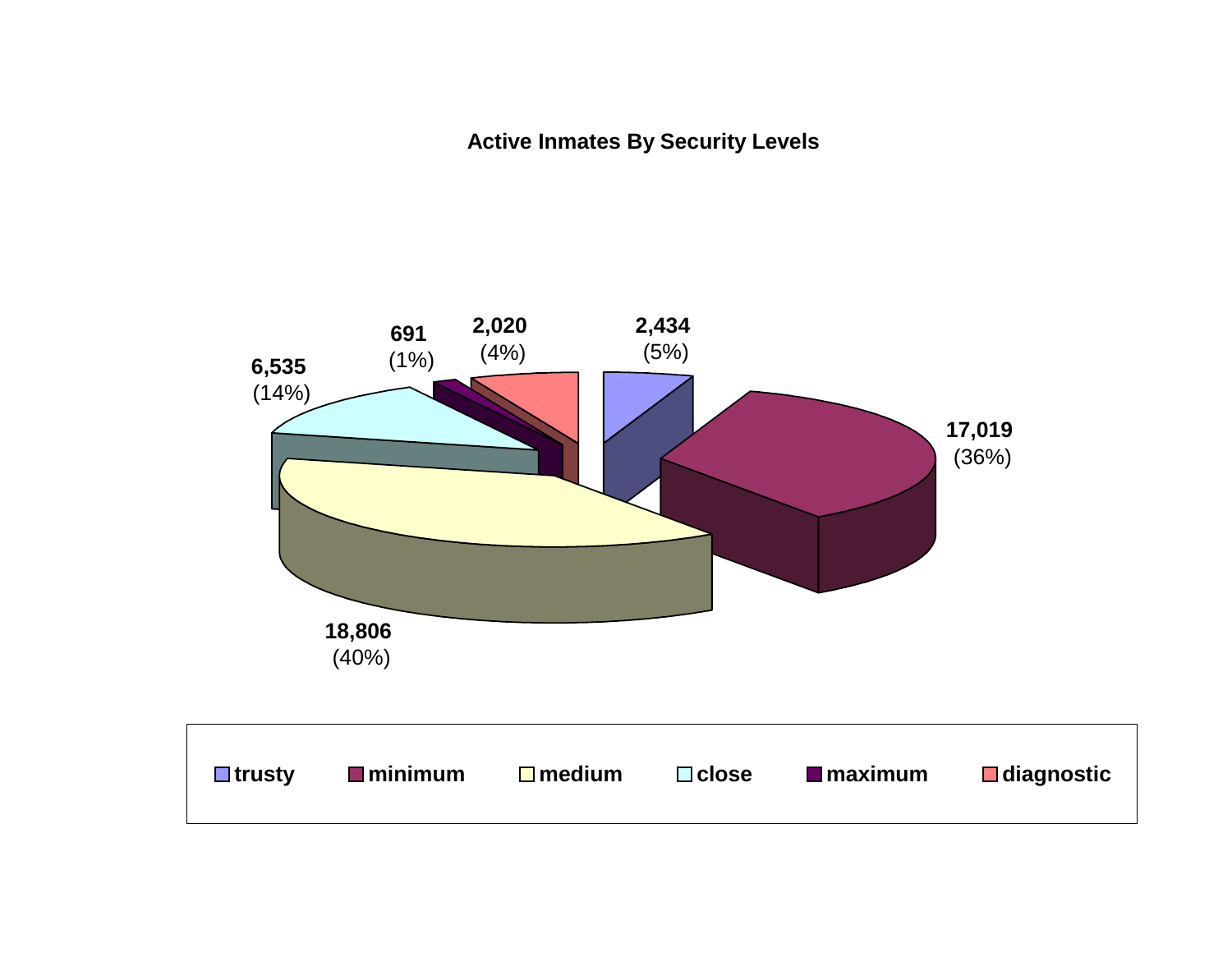#### **Active Inmates by Sentence Length**

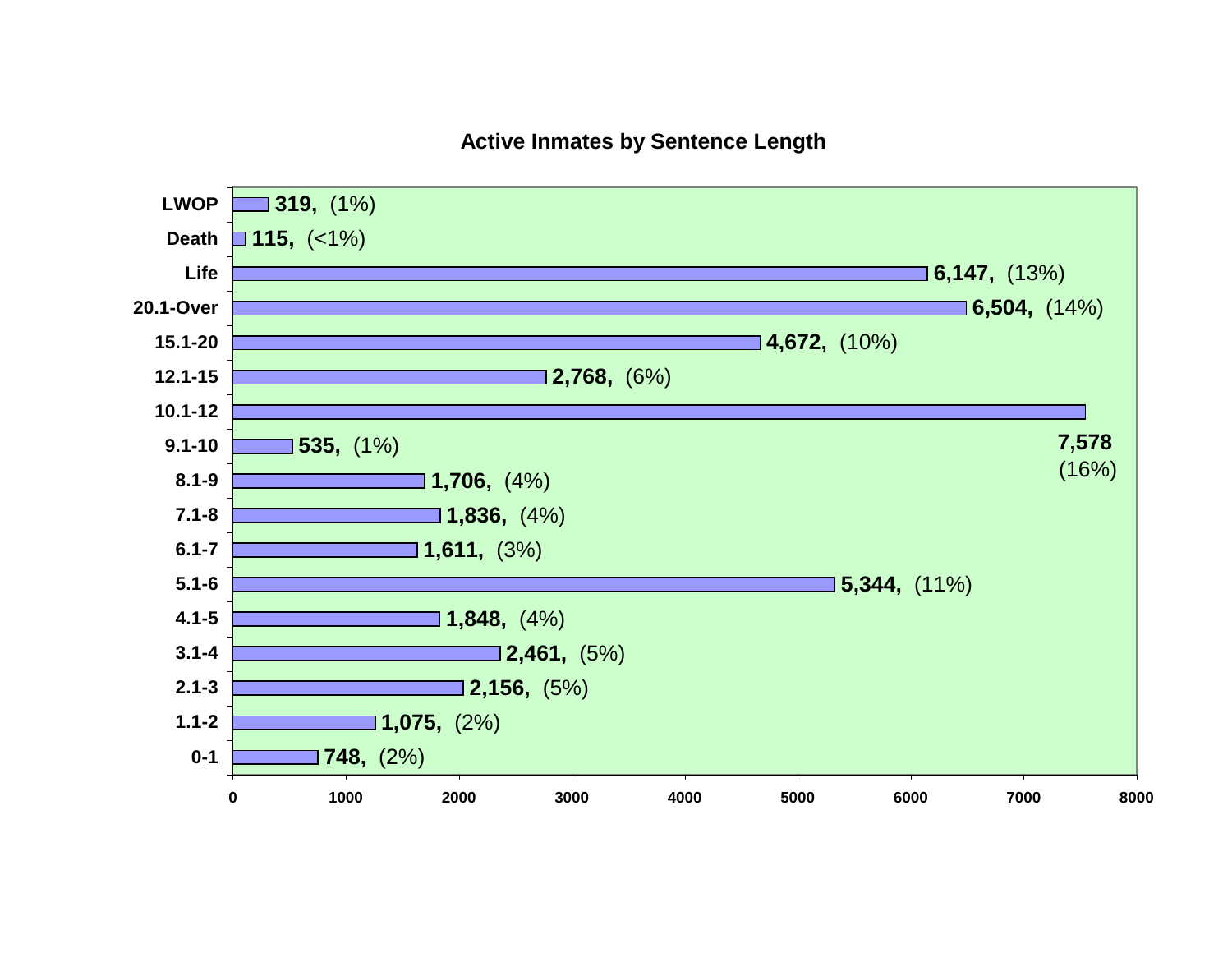**Active Inmates who have Probation to follow Prison**



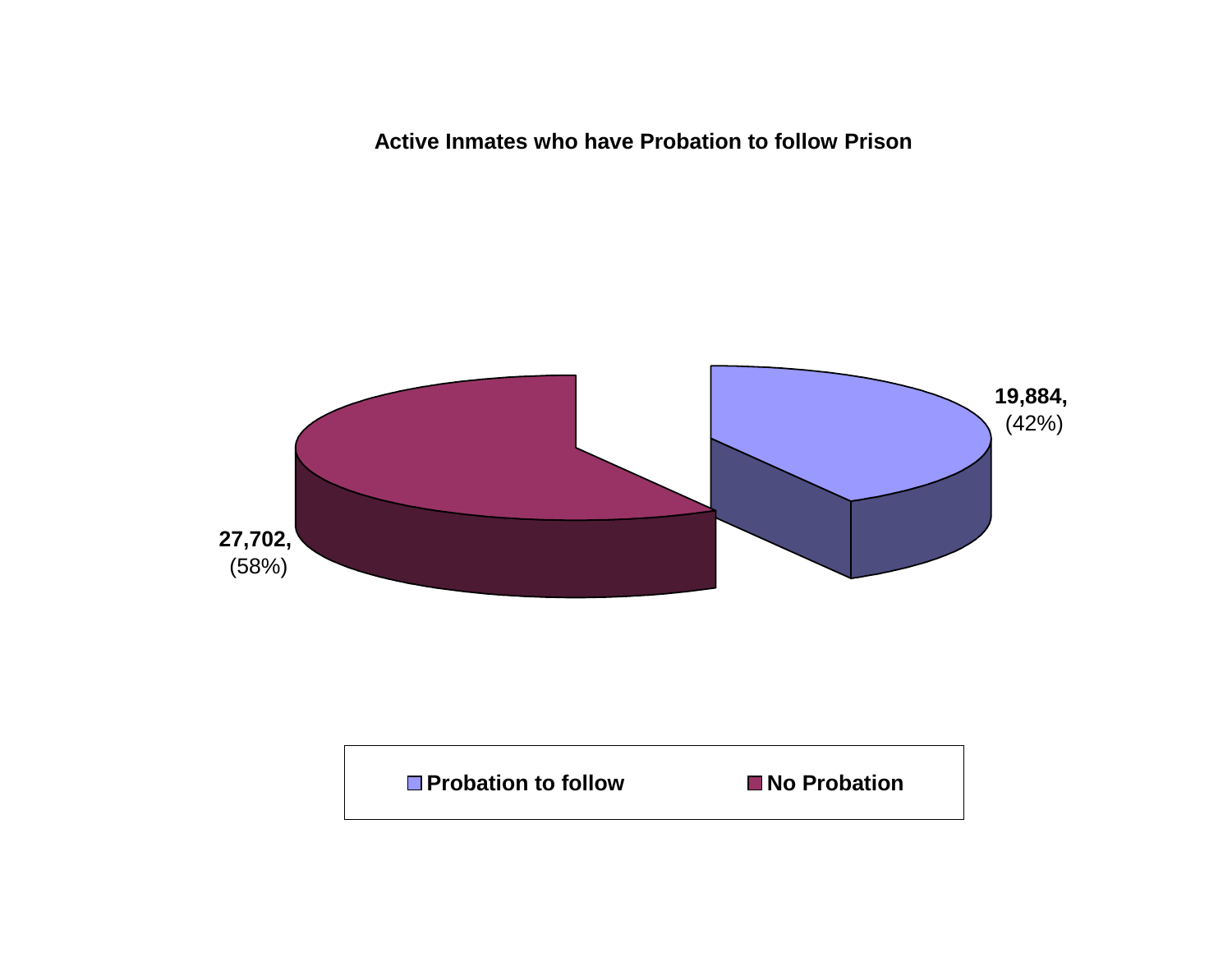### **Active Inmates by Institution**

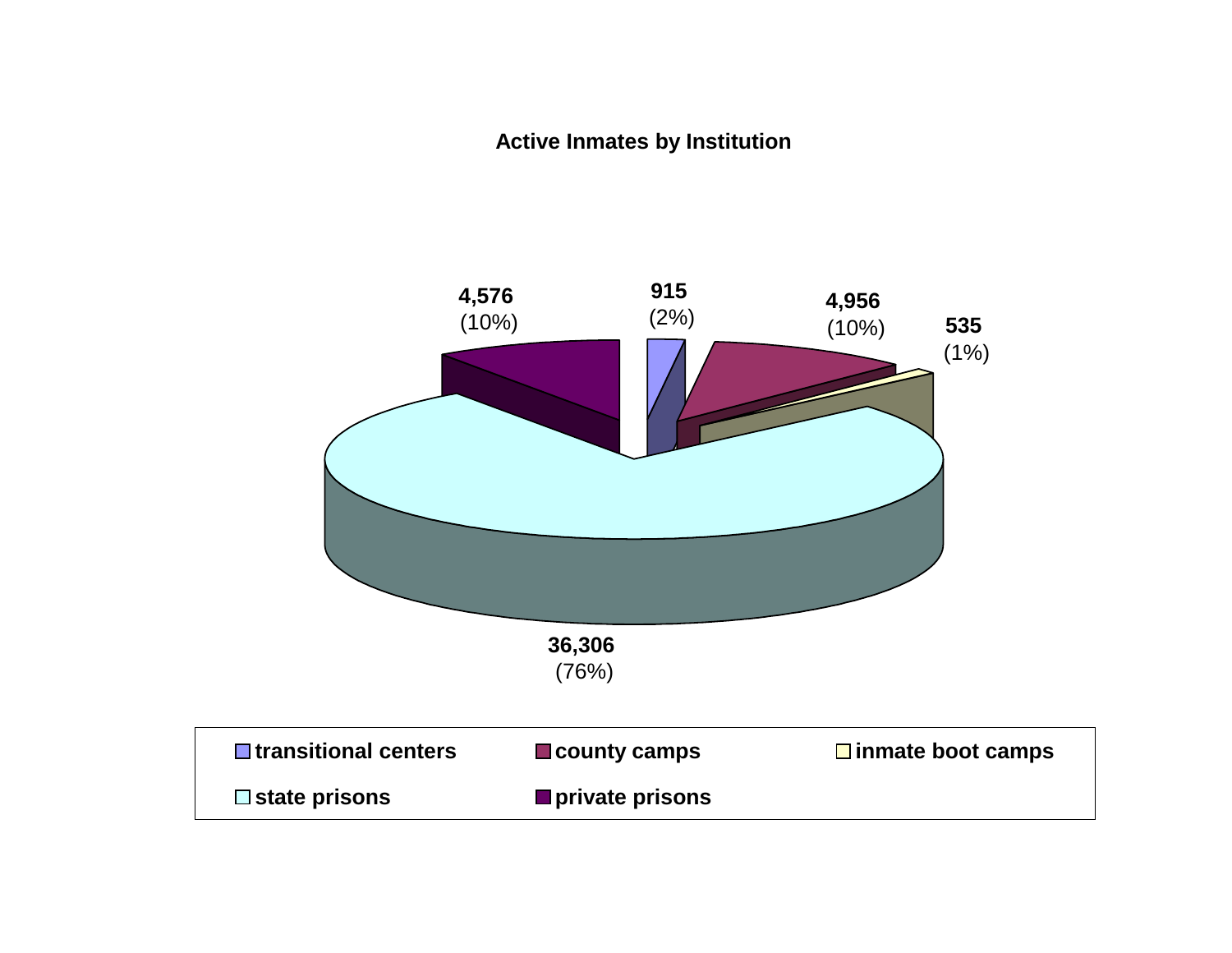#### **Active Inmates by Crime Type**

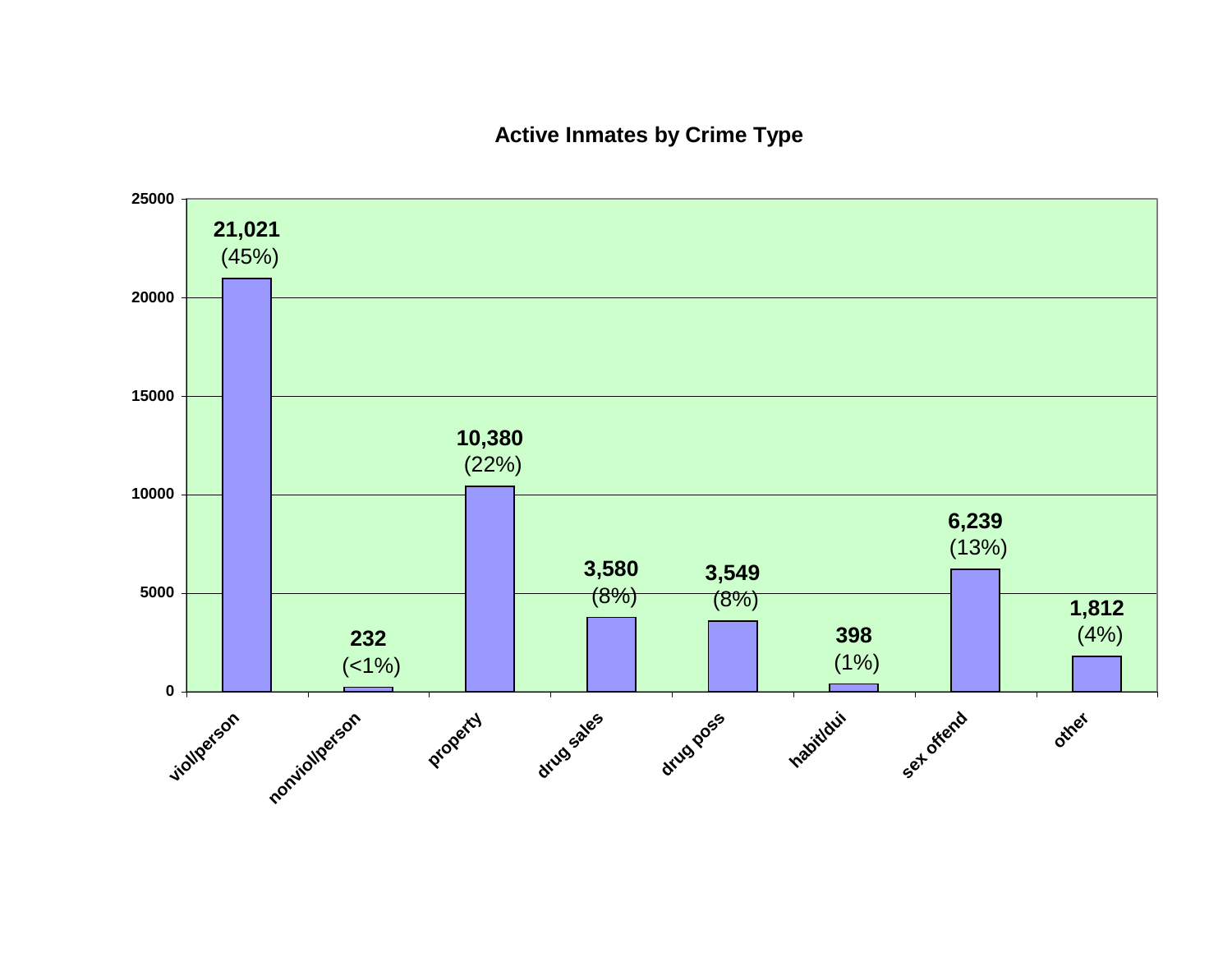Georgia Department of Corrections Page 1 Run 03/17/03 19:01 pm Decision Support

#### Inmate statistical profile

TABLE OF CONTENTS FOR ACTIVE PRISONERS EXCLUDING JAIL

Title PAGE ----- ---- RACE AND SEX............................ 2 Culture Fair IQ Scores.................. 3 Self-Rpt Socioeconomic Class............ 4 Self-Rpt Environment To Age 16.......... 5 Self-Rpt Education Level................ 6 Functional Reading Level (WRAT Scores).. 7 Functional Math Level (WRAT Scores)..... 8 Functional Spelling Level (WRAT Scores). 9 Self-Rpt Guardian Status To Age 16......10 Self-Rpt Employment Status Before Prison11 Self-Rpt Marital Status At Admission....12 Self-Rpt Number Of Children At Admission13 Self-Rpt Religious Affiliation..........14 Self-Rpt Family Behavior Patterns \*.....15 Inmate Diagnostic Behavior Problem \*....16 Physical Profile (General Condition)....17 Security Status...........................18 Number Of Sentences.....................19 Number Of Disciplinaries................20 Number Of Escapes........................21 Number Of Prior Georgia Incarcerations \*22 Number Of Transfers.....................23 County Of Conviction....................24 Circ Of Conviction......................29 Home County................................31 Prison Sentence In Years................36 Probation To Follow Prison..............37Admission Type.............................38 Release Type...............................39 Inst By Group.............................40 Institution...............................41 Misdemeanors And Felonies...............44 Crimes By Group...........................45 Most Serious Offense....................46 Most Serious Crime Type.................52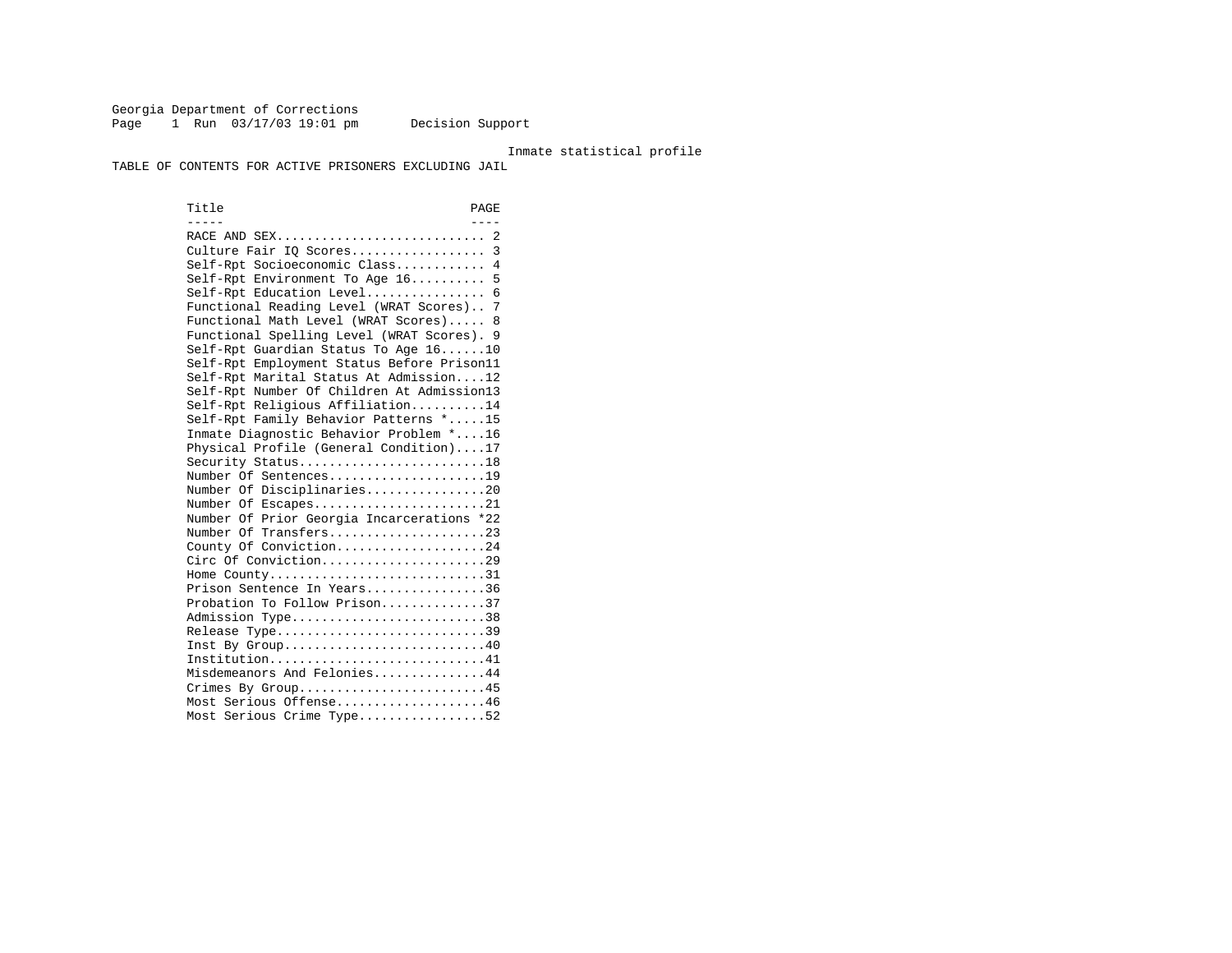Page 2 Run 03/17/03 19:01 pm

#### Inmate statistical profile

Sample: ACTIVE PRISONERS EXCLUDING JAIL **Requestor: DECISION SUPPORT** Active inmates 03/17/2003

RACE AND SEX by current age & sex

|                                                                  |                       |                                                                            | M E N                                                                            |                                                                     |                                                                                   |                                                |                                                       | W O M E N                                             |                                     |                                           |                                                        |
|------------------------------------------------------------------|-----------------------|----------------------------------------------------------------------------|----------------------------------------------------------------------------------|---------------------------------------------------------------------|-----------------------------------------------------------------------------------|------------------------------------------------|-------------------------------------------------------|-------------------------------------------------------|-------------------------------------|-------------------------------------------|--------------------------------------------------------|
| RACE AND SEX                                                     | Age<br>$00 - 21$      | Age<br>$ 22-39 $                                                           | Age<br>$ 40-54 $                                                                 | Age<br>$ 55-99 $                                                    | Men<br>ွေ<br>% Total                                                              | Age<br>$ 00-21$                                | Age<br>$ 22-39 $                                      | Age<br>$ 40-54 $                                      | Age<br>$8 55-99$                    | Women<br>% Total                          | Grand<br>%   Total %                                   |
| WHITE MALE<br>NON WHITE MALE<br>WHITE FEMALE<br>NON WHITE FEMALE | 976<br>2365<br>0<br>0 | 8591<br>32<br>29 <br>71 18137<br>68<br>0<br>$\overline{0}$<br>0<br>0<br> 0 | 4834<br>39<br>7443<br>61<br>$\mathbf 0$<br>$\overline{0}$<br>0<br>0 <sup>1</sup> | 1132<br>879<br>$\mathbf 0$<br>0 <sup>1</sup><br>0<br>0 <sup>1</sup> | 56 15533<br>35<br>44 28824<br>65<br>$\mathbf{0}$<br>$\Omega$<br>$\mathbf{0}$<br>0 | 0<br>$\mathbf{0}$<br>0<br>43<br>67<br>57<br>89 | $\overline{0}$<br>$\Omega$<br>889<br>46<br>1063<br>54 | 0<br>$\circ$<br>$\mathbf 0$<br>425<br>45<br>528<br>55 | $\mathbf 0$<br>54<br>47<br>46<br>40 | $\Omega$<br>0<br>1428<br>45<br>1720<br>55 | 15533<br>33<br>28824<br>- 61<br>1428<br>3<br>1720<br>4 |
| Total reported                                                   |                       | 3341 100 26728 100 12277 100                                               |                                                                                  |                                                                     | 2011 100 44357 100                                                                | 156 100                                        | 1952 100                                              | 953 100                                               | 87 100                              | 3148 100                                  | 47505 100                                              |
| Percent reported                                                 | 100.0                 | 100.0                                                                      | 100.0                                                                            | 100.0                                                               | 100.0                                                                             | 100.0                                          | 100.0                                                 | 100.0                                                 | 100.0                               | 100.0                                     | 100.0                                                  |
| NOT REPORTED                                                     | $\Omega$              | 0                                                                          | $\mathbf 0$                                                                      | $\mathbf 0$                                                         | 0                                                                                 | $\mathbf{0}$                                   | $\Omega$                                              | $\mathbf{0}$                                          | 0                                   | $\mathbf 0$                               | 0                                                      |
| Total                                                            | 3341                  | 26728                                                                      | 12277                                                                            | 2011                                                                | 44357                                                                             | 156                                            | 1952                                                  | 953                                                   | 87                                  | 3148                                      | 47505                                                  |
| AVERAGE AGE                                                      | 19.94                 | 30.07                                                                      | 45.24                                                                            | 60.44                                                               | 34.88                                                                             | 20.06                                          | 31.06                                                 | 44.77                                                 | 59.95                               | 35.46                                     | 34.92                                                  |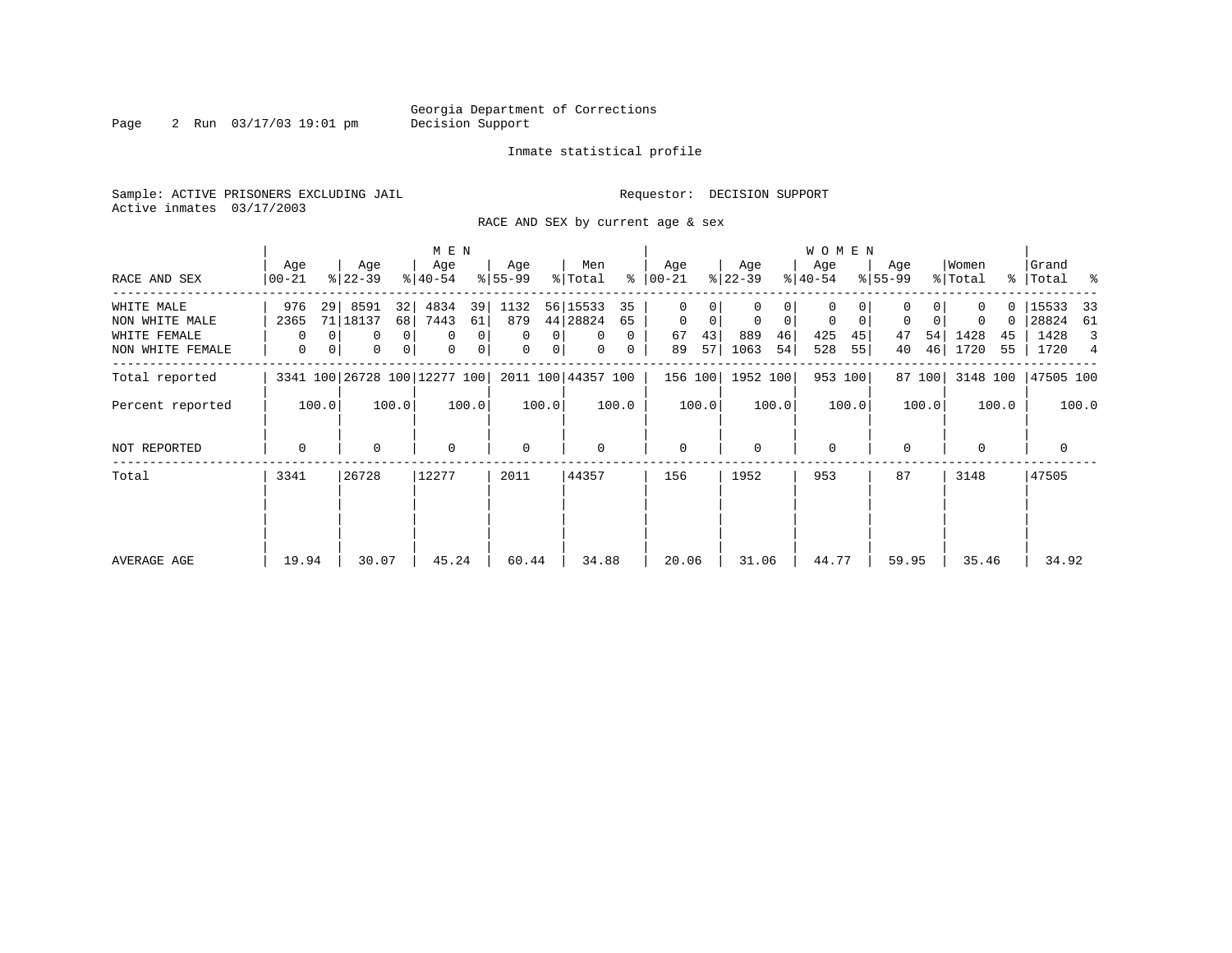### Georgia Department of Corrections<br>Decision Support

Page 3 Run  $03/17/03$  19:01 pm

#### Inmate statistical profile

Sample: ACTIVE PRISONERS EXCLUDING JAIL **Requestor: DECISION SUPPORT** Active inmates 03/17/2003

Culture Fair IQ Scores by current age & sex

|                           |                  |      |                                                 |                | M E N            |           |                  |      |                  |                      |                      |          |                  |                      | <b>WOMEN</b>     |          |                    |          |                  |          |                      |      |
|---------------------------|------------------|------|-------------------------------------------------|----------------|------------------|-----------|------------------|------|------------------|----------------------|----------------------|----------|------------------|----------------------|------------------|----------|--------------------|----------|------------------|----------|----------------------|------|
| IQ Score                  | Age<br>$00 - 21$ |      | Age<br>$ 22 - 39 $                              |                | Age<br>$ 40-54 $ |           | Age<br>$8 55-99$ |      | Men<br>% Total   |                      | Age<br>$8   00 - 21$ |          | Age<br>$ 22-39 $ |                      | Age<br>$8 40-54$ |          | Age<br>$8155 - 99$ |          | Women<br>% Total |          | Grand<br>%   Total % |      |
| LESS THAN 70<br>70 AND UP | 82<br>2959       |      | 821<br>97 24300                                 | $\overline{3}$ | 828<br>97 10580  | 7 I<br>93 | 114<br>1682      | 6    | 1845<br>94 39521 | $\overline{4}$<br>96 | 3<br>142             | 2 <br>98 | 171<br>1687      | 9 <sup>1</sup><br>91 | 218<br>687       | 24<br>76 | 33<br>49           | 40<br>60 | 425<br>2565      | 14<br>86 | 2270<br>42086 95     |      |
| Total reported            |                  |      | 3041 100 25121 100 11408 100 1796 100 41366 100 |                |                  |           |                  |      |                  |                      |                      | 145 100  | 1858 100         |                      |                  | 905 100  |                    | 82 100   | 2990 100         |          | 44356 100            |      |
| Percent reported          |                  | 91.0 |                                                 | 94.0           |                  | 92.9      |                  | 89.3 |                  | 93.3                 |                      | 92.9     |                  | 95.2                 |                  | 95.0     |                    | 94.3     |                  | 95.0     |                      | 93.4 |
| NOT REPORTED              | 300              |      | 1607                                            |                | 869              |           | 215              |      | 2991             |                      | 11                   |          | 94               |                      | 48               |          | 5                  |          | 158              |          | 3149                 |      |
| Total                     | 3341             |      | 26728                                           |                | 12277            |           | 2011             |      | 44357            |                      | 156                  |          | 1952             |                      | 953              |          | 87                 |          | 3148             |          | 47505                |      |
| AVERAGE IQ                | 99.43            |      | 100.13                                          |                | 96.38            |           | 94.58            |      | 98.80            |                      | 99.66                |          | 95.71            |                      | 85.70            |          | 78.06              |          | 92.39            |          | 98.37                |      |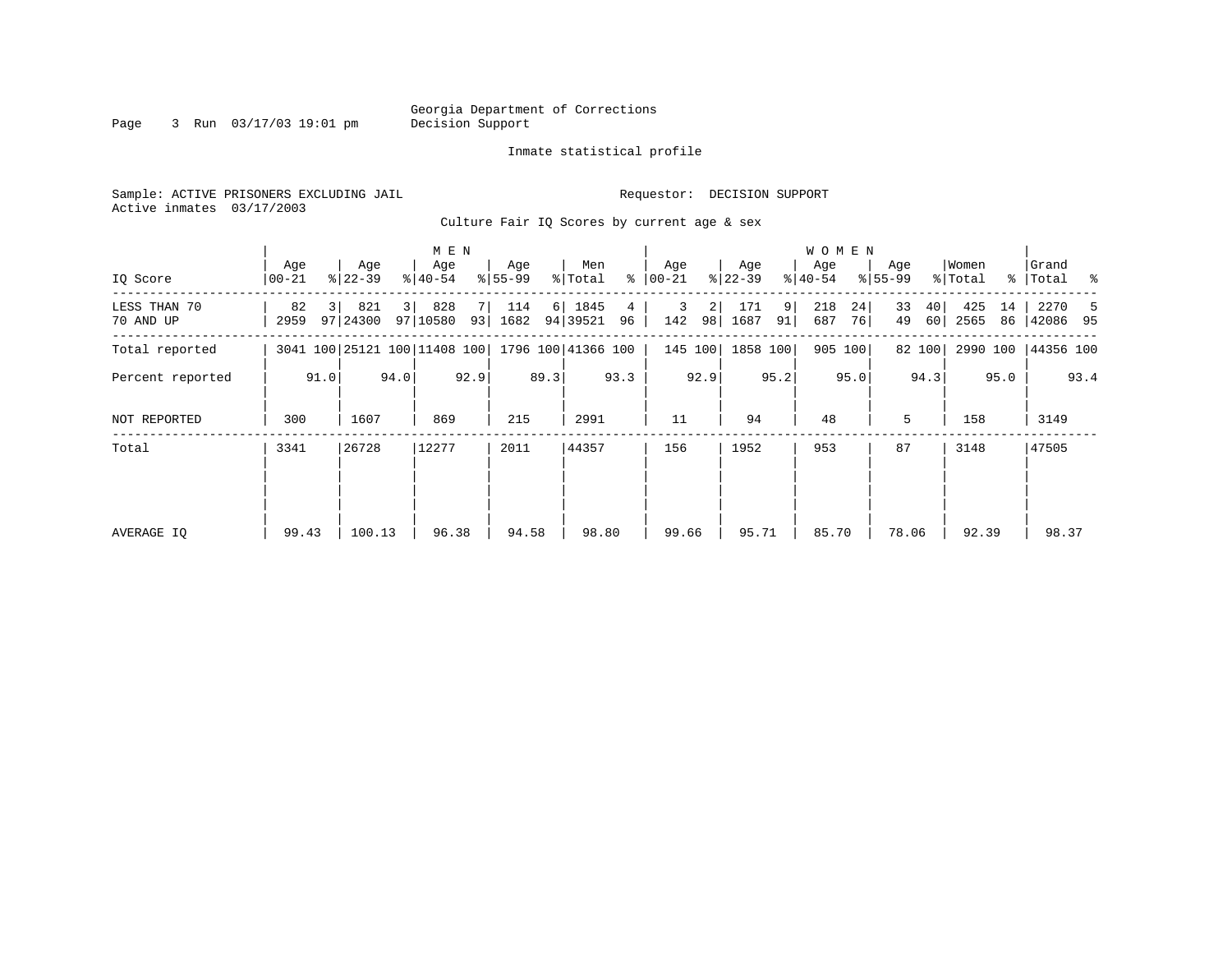Page  $4$  Run  $03/17/03$  19:01 pm

#### Inmate statistical profile

Sample: ACTIVE PRISONERS EXCLUDING JAIL **Requestor: DECISION SUPPORT** Active inmates 03/17/2003

Self-Rpt Socioeconomic Class by current age & sex

|                     |          |      |           |      | M E N                        |      |             |      |                    |      |            |      |           |          | <b>WOMEN</b> |      |             |                |          |             |           |      |
|---------------------|----------|------|-----------|------|------------------------------|------|-------------|------|--------------------|------|------------|------|-----------|----------|--------------|------|-------------|----------------|----------|-------------|-----------|------|
|                     | Age      |      | Age       |      | Age                          |      | Age         |      | Men                |      | Age        |      | Age       |          | Age          |      | Age         |                | Women    |             | Grand     |      |
| Socioeconomic Class | $ 00-21$ |      | $8 22-39$ |      | $8 40-54$                    |      | $8155 - 99$ |      | % Total            | ៖    | $ 00 - 21$ | ៖    | $22 - 39$ |          | $ 40-54 $    |      | $8155 - 99$ |                | % Total  | $\approx$ 1 | Total     | ႜ    |
| WELFARE             | 335      | 11   | 2049      | 8    | 850                          |      | 106         | 5    | 3340               | 8    | 18         | 12   | 274       | 14       | 98           | 10   | 0           | 0 <sup>1</sup> | 390      | 13          | 3730      | 8    |
| OCC EMPLOY          | 254      | 8    | 1907      | 7    | 538                          | 5    | 54          |      | 2753               | 6    |            |      | 9         | $\Omega$ | 5            |      |             |                | 16       |             | 2769      | 6.   |
| MINIMUM STD         | 1435     | 45   | 11109     | 43   | 5134                         | 43   | 920         | 48   | 18598              | 43   | 40         | 26   | 569       | 30       | 353          | 37   | 46          | 55             | 1008     | 33          | 19606     | -43  |
| MIDDLE              | 1088     |      | 34 10631  | 41   | 5243                         | 44   | 840         |      | 43 17802           | 41   | 89         | 59   | 1032      | 54       | 469          | 50   | 34          | 41             | 1624     | 52          | 19426     | 42   |
| OTHER               | 46       |      | 248       |      | 98                           |      | 15          |      | 407                |      | 4          | 3    | 38        | 2        | 19           |      | 2           | $\overline{2}$ | 63       | 2           | 470       |      |
| Total reported      |          |      |           |      | 3158 100 25944 100 11863 100 |      |             |      | 1935 100 42900 100 |      | 152 100    |      | 1922 100  |          | 944 100      |      |             | 83 100         | 3101 100 |             | 46001 100 |      |
| Percent reported    |          | 94.5 |           | 97.1 |                              | 96.6 |             | 96.2 |                    | 96.7 |            | 97.4 |           | 98.5     |              | 99.1 |             | 95.4           |          | 98.5        |           | 96.8 |
| NOT RPTD            | 183      |      | 784       |      | 414                          |      | 76          |      | 1457               |      | 4          |      | 30        |          | 9            |      | 4           |                | 47       |             | 1504      |      |
| Total               | 3341     |      | 26728     |      | 12277                        |      | 2011        |      | 44357              |      | 156        |      | 1952      |          | 953          |      | 87          |                | 3148     |             | 47505     |      |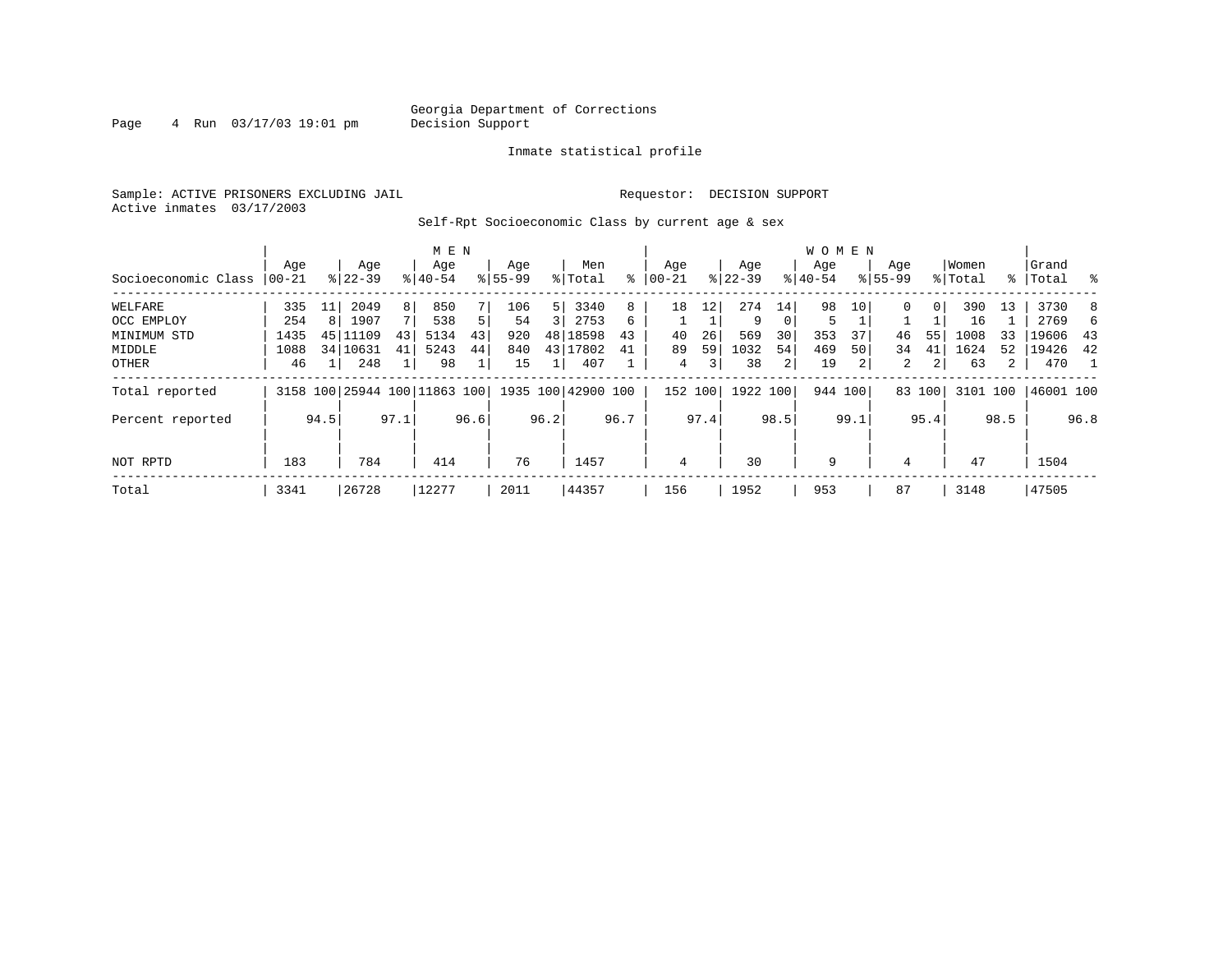Page 5 Run 03/17/03 19:01 pm

#### Inmate statistical profile

Sample: ACTIVE PRISONERS EXCLUDING JAIL **Requestor: DECISION SUPPORT** Active inmates 03/17/2003

Self-Rpt Environment To Age 16 by current age & sex

|                  |              |      |                    |                | M E N                        |      |                    |                 |                    |      |                  |      |                  |      | W O M E N        |                |                    |        |                  |      |                |      |
|------------------|--------------|------|--------------------|----------------|------------------------------|------|--------------------|-----------------|--------------------|------|------------------|------|------------------|------|------------------|----------------|--------------------|--------|------------------|------|----------------|------|
| Environment      | Age<br>00-21 |      | Age<br>$8122 - 39$ |                | Age<br>$8140 - 54$           |      | Age<br>$8155 - 99$ |                 | Men<br>% Total     | ⊱    | Aqe<br>$ 00-21 $ |      | Age<br>$ 22-39 $ |      | Aqe<br>$ 40-54 $ |                | Age<br>$8155 - 99$ |        | Women<br>% Total | ႜ    | Grand<br>Total | ႜ    |
|                  |              |      |                    |                |                              |      |                    |                 |                    |      |                  |      |                  |      |                  |                |                    |        |                  |      |                |      |
| RURAL/FARM       | 39           |      | 551                | 2 <sup>1</sup> | 673                          | 6    | 317                | 16              | 1580               | 4    |                  |      | 43               | 2    | 38               | 41             | 15                 | 18     | 97               | 3    | 1677           | 4    |
| RURAL/NFARM      | 83           |      | 1316               | 5 <sup>1</sup> | 781                          |      | 153                | 8               | 2333               | 5.   | 29               | 19   | 304              | 16   | 116              | 12             | 8                  | 10     | 457              | 15   | 2790           |      |
| S.M.S.A          | 1023         | 32   | 8962               | 34             | 3962                         | 33   | 552                |                 | 28 14499           | 33   | 19               | 13   | 250              | 13   | 145              | 15             | 16                 | 19     | 430              | 14   | 14929          | 32   |
| URBAN            | 819          | 25   | 5351               | 20             | 2177                         | 18   | 253                | 13 <sup>1</sup> | 8600               | 20   | 62               | 41   | 739              | 38   | 370              | 39             | 24                 | 29     | 1195             | 38   | 9795           | -21  |
| SMALL TOWN       | 1253         | 39   | 9884               | 38             | 4299                         | 36   | 678                |                 | 35 16114           | 37   | 38               | 25   | 579              | 30   | 274              | 29             | 19                 | 23     | 910              | 29   | 17024          | - 37 |
| OTHER            | 19           |      | 153                |                | 71                           |      | 9                  | 0 <sup>1</sup>  | 252                |      | 2                |      | 9                | 0    | 3                | 0 <sup>1</sup> |                    |        | 15               | 0    | 267            |      |
| Total reported   |              |      |                    |                | 3236 100 26217 100 11963 100 |      |                    |                 | 1962 100 43378 100 |      | 151 100          |      | 1924 100         |      | 946 100          |                |                    | 83 100 | 3104 100         |      | 46482 100      |      |
| Percent reported |              | 96.9 |                    | 98.1           |                              | 97.4 |                    | 97.6            |                    | 97.8 |                  | 96.8 |                  | 98.6 |                  | 99.3           |                    | 95.4   |                  | 98.6 |                | 97.8 |
| NOT RPTD         | 105          |      | 511                |                | 314                          |      | 49                 |                 | 979                |      | 5                |      | 28               |      | 7                |                | 4                  |        | 44               |      | 1023           |      |
|                  |              |      |                    |                |                              |      |                    |                 |                    |      |                  |      |                  |      |                  |                |                    |        |                  |      |                |      |
| Total            | 3341         |      | 26728              |                | 12277                        |      | 2011               |                 | 44357              |      | 156              |      | 1952             |      | 953              |                | 87                 |        | 3148             |      | 47505          |      |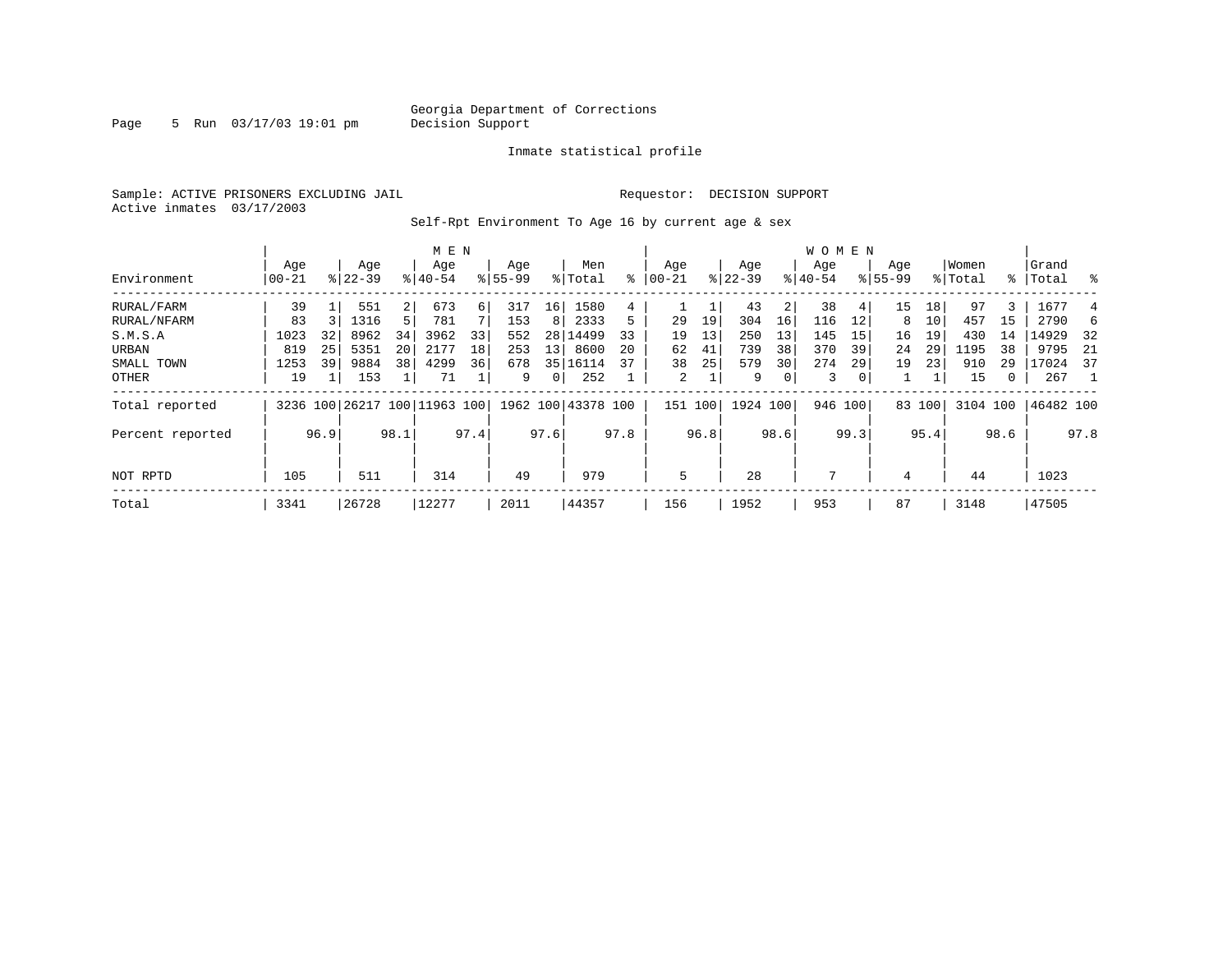### Georgia Department of Corrections<br>Decision Support

Page 6 Run  $03/17/03$  19:01 pm

Inmate statistical profile

Sample: ACTIVE PRISONERS EXCLUDING JAIL **Requestor: DECISION SUPPORT** Active inmates 03/17/2003

Self-Rpt Education Level by current age & sex

|                     |                |      |                              |                | M E N              |      |                  |      |                    |      |                      |      |                  |      | WOMEN            |         |                  |        |                  |      |                    |      |
|---------------------|----------------|------|------------------------------|----------------|--------------------|------|------------------|------|--------------------|------|----------------------|------|------------------|------|------------------|---------|------------------|--------|------------------|------|--------------------|------|
| Education Level     | Age<br>  00-21 |      | Age<br>$ 22-39 $             |                | Age<br>$8140 - 54$ |      | Age<br>$8 55-99$ |      | Men<br>% Total     |      | Age<br>$8   00 - 21$ |      | Age<br>$ 22-39 $ |      | Age<br>$ 40-54 $ |         | Age<br>$8 55-99$ |        | Women<br>% Total |      | Grand<br>%   Total | ႜ    |
| LESS THAN GRADE 7   | 62             |      | 560                          | $\overline{2}$ | 468                | 4    | 343              | 17   | 1433               |      |                      | 2    | 21               |      | 22               |         | 12               | 14     | 58               |      | 1491               |      |
| GRADE 7             | 91             | 3    | 606                          | 2 <sup>1</sup> | 356                | 3    | 146              | 7    | 1199               | 3    | 2                    |      | 49               | 3    | 26               |         | 4                |        | 81               |      | 1280               |      |
| GRADE 8             | 471            | 15   | 2283                         | 9 <sup>1</sup> | 1032               | 9    | 222              | 11   | 4008               | 9    | 16                   | 11   | 168              | 9    | 70               |         | 6                |        | 260              |      | 4268               | 9    |
| GRADE 9             | 826            | 26   | 4283                         | 16             | 1546               | 13   | 183              | 9    | 6838               | 16   | 39                   | 26   | 263              | 14   | 92               | 10      | 6                |        | 400              | 13   | 7238               | - 16 |
| GRADE 10            | 896            | 28   | 5855                         | 22             | 2015               | 17   | 196              | 10   | 8962               | 21   | 33                   | 22   | 317              | 17   | 126              | 14      | 11               | 13     | 487              | 16   | 9449               | 20   |
| GRADE 11            | 656            | 20   | 5358                         | 20             | 1650               | 14   | 155              | 8    | 7819               | 18   | 34                   | 23   | 310              | 16   | 112              | 12      | 6                | 7      | 462              | 15   | 8281               | 18   |
| GRADE 12            | 189            | 6    | 4892                         | 19             | 2951               | 25   | 394              | 20   | 8426               | 19   | 11                   |      | 286              | 15   | 189              | 20      | 20               | 24     | 506              | 17   | 8932               | 19   |
| MORE THAN GRADE 12  | 37             |      | 2403                         |                | 9   1960           | 16   | 329              | 17   | 4729               | 11   | 13                   | 9    | 471              | 25   | 292              | 31      | 18               | 22     | 794              | 26   | 5523 12            |      |
| Total reported      |                |      | 3228 100 26240 100 11978 100 |                |                    |      |                  |      | 1968 100 43414 100 |      | 151 100              |      | 1885 100         |      |                  | 929 100 |                  | 83 100 | 3048 100         |      | 46462 100          |      |
| Percent reported    |                | 96.6 |                              | 98.2           |                    | 97.6 |                  | 97.9 |                    | 97.9 |                      | 96.8 |                  | 96.6 |                  | 97.5    |                  | 95.4   |                  | 96.8 |                    | 97.8 |
| NOT REPORTED        | 113            |      | 488                          |                | 299                |      | 43               |      | 943                |      | 5                    |      | 67               |      | 24               |         | 4                |        | 100              |      | 1043               |      |
| Total               | 3341           |      | 26728                        |                | 12277              |      | 2011             |      | 44357              |      | 156                  |      | 1952             |      | 953              |         | 87               |        | 3148             |      | 47505              |      |
|                     |                |      |                              |                |                    |      |                  |      |                    |      |                      |      |                  |      |                  |         |                  |        |                  |      |                    |      |
|                     |                |      |                              |                |                    |      |                  |      |                    |      |                      |      |                  |      |                  |         |                  |        |                  |      |                    |      |
| AVG EDUCATION LEVEL | 9.72           |      | 10.87                        |                | 11.50              |      | 10.29            |      | 10.93              |      | 11.21                |      | 13.30            |      | 14.04            |         | 12.04            |        | 13.39            |      | 11.09              |      |

\* NOTE: THE FIELD LABLED "LESS THAN GRADE 7" WAS CORRECTED IN MARCH 1989: MISSING DATA FOR INMATES STILL IN DIAGNOSTICS NOW HAS BEEN REMOVED FROM THIS FIELD AND IDENTIFIED AS "NOT REPORTED" INFORMATION.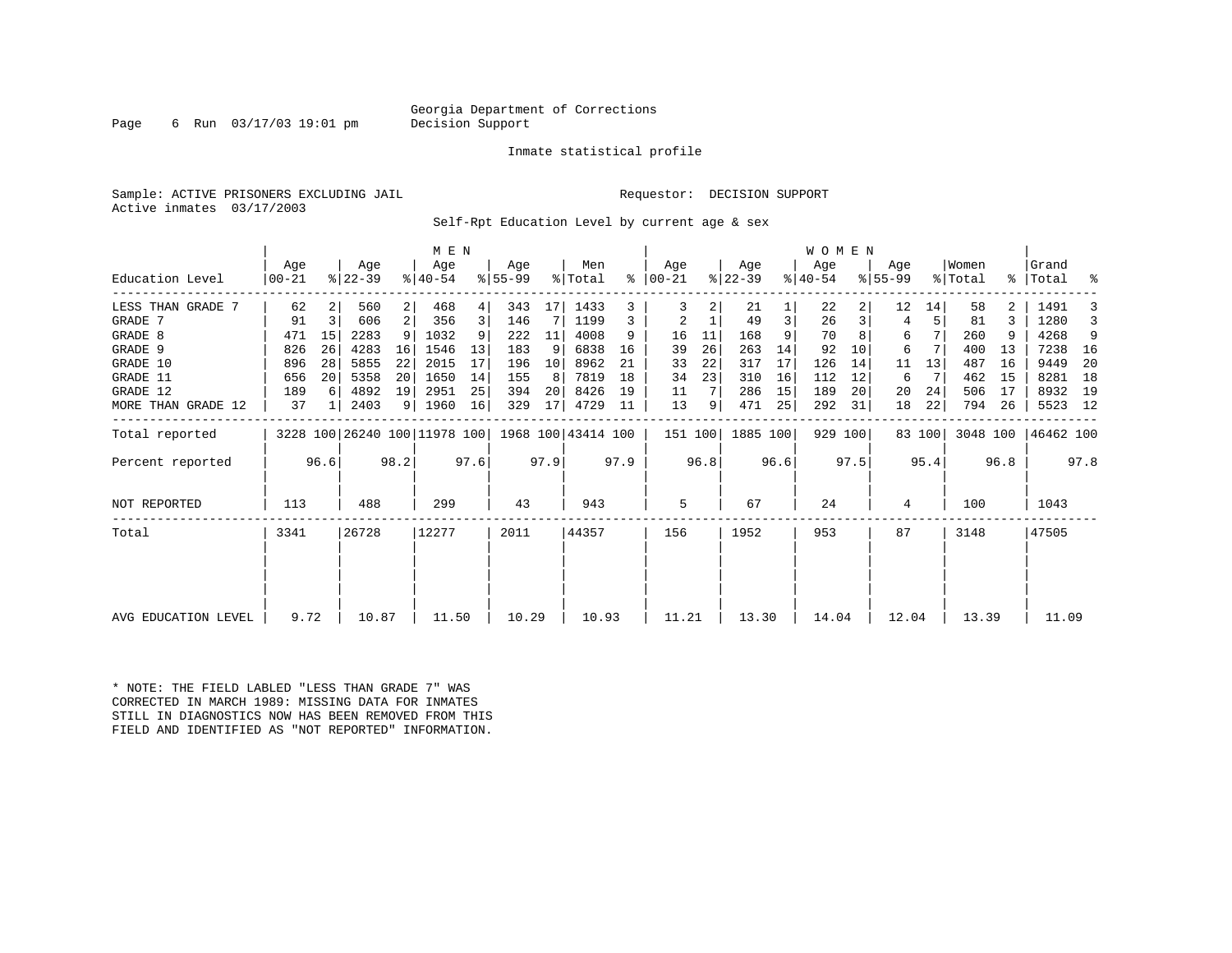Inmate statistical profile

Page 7 Run  $03/17/03$  19:01 pm

Sample: ACTIVE PRISONERS EXCLUDING JAIL Requestor: DECISION SUPPORT Active inmates 03/17/2003

Functional Reading Level (WRAT Scores) by current age & sex

|                     |                 |      |                  |      | M E N                                           |      |                  |      |                |      |                  |      |                  |      | <b>WOMEN</b>     |         |                    |        |                  |      |                    |                |
|---------------------|-----------------|------|------------------|------|-------------------------------------------------|------|------------------|------|----------------|------|------------------|------|------------------|------|------------------|---------|--------------------|--------|------------------|------|--------------------|----------------|
| WRAT Reading Score  | Age<br>$ 00-21$ |      | Age<br>$ 22-39 $ |      | Age<br>$ 40-54 $                                |      | Aqe<br>$ 55-99 $ |      | Men<br>% Total | ႜ    | Age<br>$00 - 21$ |      | Age<br>$ 22-39 $ |      | Age<br>$ 40-54 $ |         | Age<br>$8155 - 99$ |        | Women<br>% Total |      | Grand<br>%   Total | ႜ              |
| LESS THAN GRADE 6   | 1181            | 39   | 9042             | 36   | 4951                                            | 43   | 837              |      | 46 16011       | 39   | 35               | 24   | 424              | 23   | 261              | 29      | 28                 | 34     | 748              | 25   | 16759              | 38             |
| 6TH THRU 8TH GRADE  | 722             | 24   | 5663             | 22   | 2428                                            | 21   | 343              | 19   | 9156           | 22   | 39               | 27   | 330              | 18   | 168              | 19      | 17                 | 21     | 554              | 19   | 9710               | 22             |
| GRADE 9             | 261             |      | 2297             | 9    | 828                                             |      | 136              |      | 3522           | 8    | 13               | 9    | 163              | 9    | 57               |         |                    | 9      | 240              |      | 3762               | 8              |
| GRADE 10            | 144             |      | 1157             |      | 426                                             |      | 61               | 3    | 1788           |      | 9                | 6    | 81               |      | 33               |         | 3                  |        | 126              |      | 1914               | $\overline{4}$ |
| GRADE 11            | 138             |      | 1148             |      | 434                                             |      | 61               | 3    | 1781           |      | $\overline{2}$   |      | 87               |      | 39               |         | 4                  |        | 132              |      | 1913               | 4              |
| GRADE 12            | 400             | 13   | 3855             | 15   | 1774                                            | 16   | 311              |      | 6340           | 15   | 10               |      | 174              |      | 67               |         | 9                  | 11     | 260              | 9    | 6600               | 15             |
| MORE THAN GRADE 12  | 205             |      | 2037             | 8    | 565                                             | 5.   | 66               | 4    | 2873           |      | 37               | 26   | 599              | 32   | 279              | 31      | 14                 | 17     | 929              | 31   | 3802               | 9              |
| Total reported      |                 |      |                  |      | 3051 100 25199 100 11406 100 1815 100 41471 100 |      |                  |      |                |      | 145 100          |      | 1858 100         |      |                  | 904 100 |                    | 82 100 | 2989 100         |      | 44460 100          |                |
| Percent reported    |                 | 91.3 |                  | 94.3 |                                                 | 92.9 |                  | 90.3 |                | 93.5 |                  | 92.9 |                  | 95.2 |                  | 94.9    |                    | 94.3   |                  | 94.9 |                    | 93.6           |
| <b>NOT REPORTED</b> | 290             |      | 1529             |      | 871                                             |      | 196              |      | 2886           |      | 11               |      | 94               |      | 49               |         | 5                  |        | 159              |      | 3045               |                |
| Total               | 3341            |      | 26728            |      | 12277                                           |      | 2011             |      | 44357          |      | 156              |      | 1952             |      | 953              |         | 87                 |        | 3148             |      | 47505              |                |
|                     |                 |      |                  |      |                                                 |      |                  |      |                |      |                  |      |                  |      |                  |         |                    |        |                  |      |                    |                |
|                     |                 |      |                  |      |                                                 |      |                  |      |                |      |                  |      |                  |      |                  |         |                    |        |                  |      |                    |                |
| AVG READING SCORE   | 7.62            |      | 7.91             |      | 7.22                                            |      | 6.95             |      | 7.65           |      | 8.92             |      | 9.40             |      | 8.88             |         | 7.94               |        | 9.18             |      | 7.76               |                |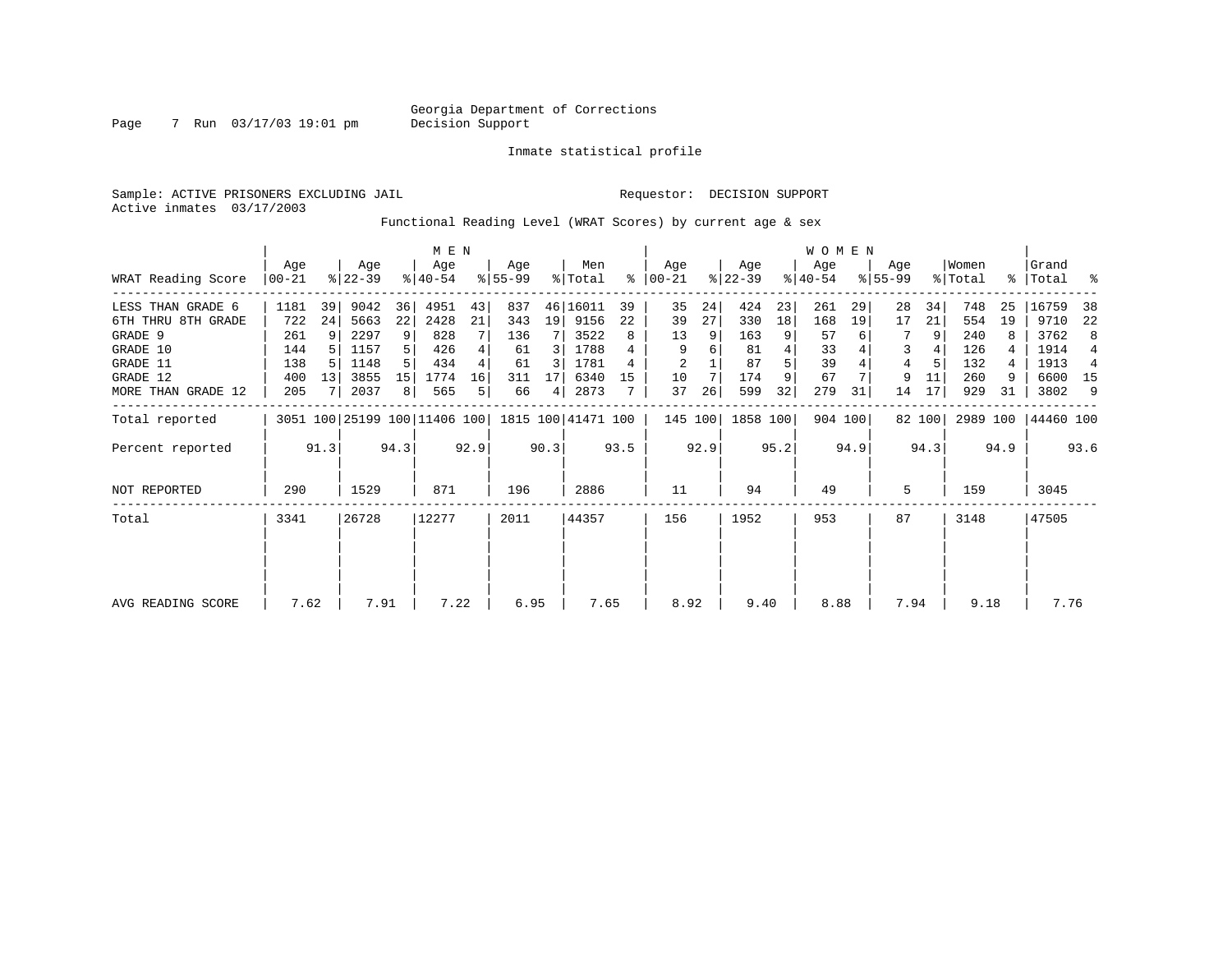Page 8 Run  $03/17/03$  19:01 pm

Inmate statistical profile

Sample: ACTIVE PRISONERS EXCLUDING JAIL **Requestor: DECISION SUPPORT** Active inmates 03/17/2003

Functional Math Level (WRAT Scores) by current age & sex

|                    |                  |      |                              |                | M E N            |      |                 |      |                    |      |                 |                |                  |      | WOMEN            |         |                    |        |                  |      |                    |      |
|--------------------|------------------|------|------------------------------|----------------|------------------|------|-----------------|------|--------------------|------|-----------------|----------------|------------------|------|------------------|---------|--------------------|--------|------------------|------|--------------------|------|
| WRAT Math Score    | Age<br>$00 - 21$ |      | Age<br>$ 22-39 $             |                | Age<br>$ 40-54 $ |      | Aqe<br>$ 55-99$ |      | Men<br>% Total     | ွေ   | Aqe<br>$ 00-21$ |                | Age<br>$ 22-39 $ |      | Age<br>$ 40-54 $ |         | Age<br>$8155 - 99$ |        | Women<br>% Total |      | Grand<br>%   Total | ႜ    |
| LESS THAN GRADE 6  | 1027             | 34   | 7353                         | 29             | 4482             | 39   | 860             |      | 47 13722           | 33   | 30              | 21             | 385              | 21   | 335              | 37      | 41                 | 50     | 791              | 26   | 14513              | 33   |
| 6TH THRU 8TH GRADE | 1523             |      | 50 12435                     | 49             | 4708             | 41   | 535             |      | 29 19201           | 46   | 71              | 49             | 883              | 48   | 363              | 40      | 21                 | 26     | 1338             | 45   | 20539              | 46   |
| GRADE 9            | 242              | 8    | 2434                         | 10             | 843              |      | 134             |      | 3653               | 9    | 15              | 10             | 236              | 13   | 72               |         | 5                  | 6      | 328              | 11   | 3981               | 9    |
| GRADE 10           | 136              |      | 1432                         | 6              | 614              |      | 110             | 6    | 2292               | 6    | 15              | 10             | 162              | 9    | 63               |         |                    |        | 247              |      | 2539               | 6    |
| GRADE 11           | 70               |      | 852                          | $\overline{3}$ | 377              | 3    | 79              | 4    | 1378               |      | 5               | 3              | 99               |      | 29               |         | 4                  |        | 137              | 5    | 1515               | 3    |
| GRADE 12           | 36               |      | 482                          | 2 <sup>1</sup> | 319              | 3    | 78              | 4    | 915                |      | 6               | 4              | 36               | 2    | 17               |         | 0                  |        | 59               | 2    | 974                | 2    |
| MORE THAN GRADE 12 | 17               |      | 215                          |                | 73               |      | 19              |      | 324                |      | 3               | $\overline{a}$ | 57               | 3    | 26               |         | $\overline{4}$     |        | 90               | 3    | 414                |      |
| Total reported     |                  |      | 3051 100 25203 100 11416 100 |                |                  |      |                 |      | 1815 100 41485 100 |      | 145 100         |                | 1858 100         |      |                  | 905 100 |                    | 82 100 | 2990 100         |      | 44475 100          |      |
| Percent reported   |                  | 91.3 |                              | 94.3           |                  | 93.0 |                 | 90.3 |                    | 93.5 |                 | 92.9           |                  | 95.2 |                  | 95.0    |                    | 94.3   |                  | 95.0 |                    | 93.6 |
| NOT REPORTED       | 290              |      | 1525                         |                | 861              |      | 196             |      | 2872               |      | 11              |                | 94               |      | 48               |         | 5                  |        | 158              |      | 3030               |      |
| Total              | 3341             |      | 26728                        |                | 12277            |      | 2011            |      | 44357              |      | 156             |                | 1952             |      | 953              |         | 87                 |        | 3148             |      | 47505              |      |
|                    |                  |      |                              |                |                  |      |                 |      |                    |      |                 |                |                  |      |                  |         |                    |        |                  |      |                    |      |
| AVG MATH SCORE     | 6.80             |      | 7.14                         |                | 6.73             |      | 6.43            |      | 6.97               |      | 7.73            |                | 7.74             |      | 7.01             |         | 6.30               |        | 7.48             |      | 7.01               |      |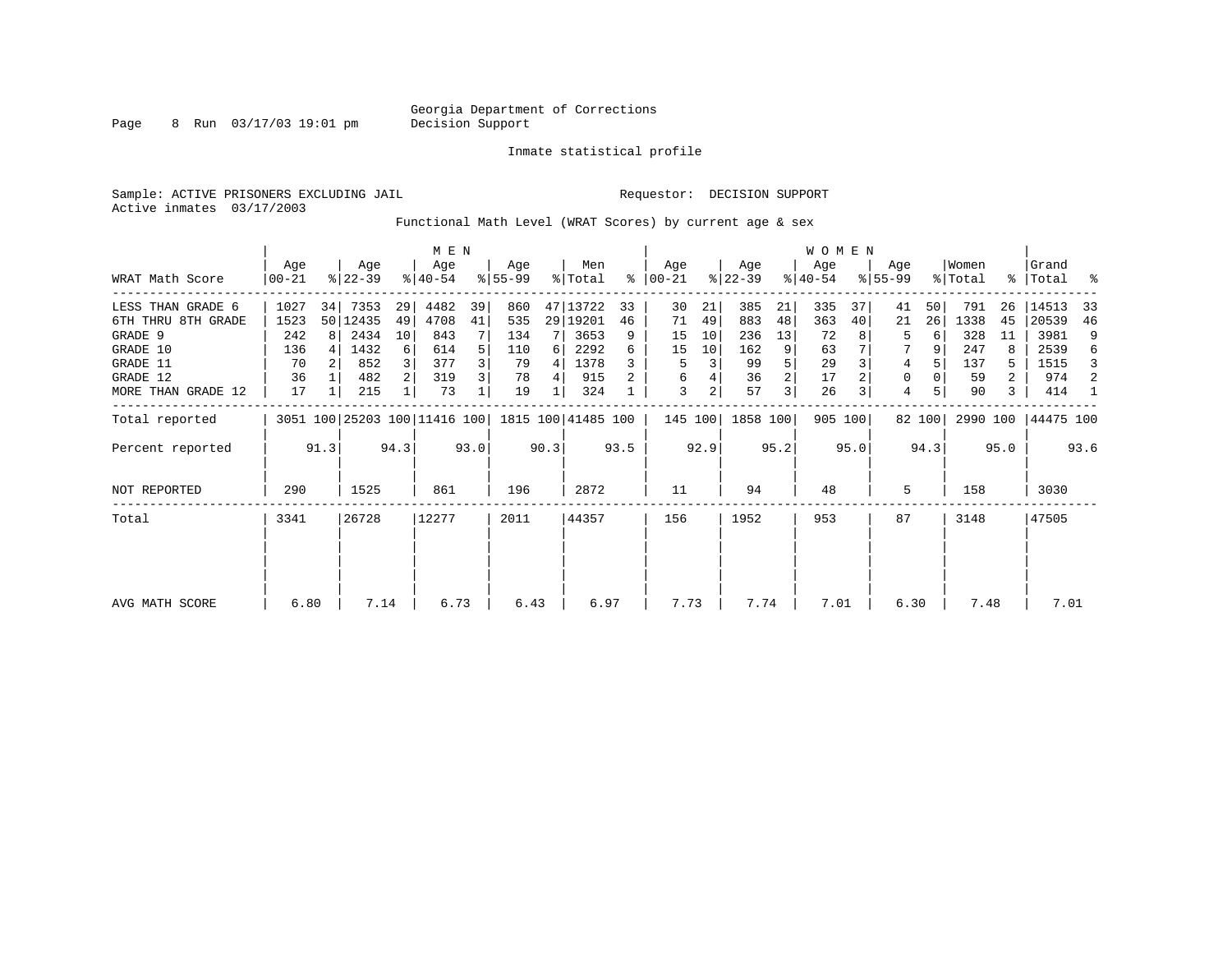Page 9 Run  $03/17/03$  19:01 pm

Inmate statistical profile

Sample: ACTIVE PRISONERS EXCLUDING JAIL **Requestor: DECISION SUPPORT** Active inmates 03/17/2003

Functional Spelling Level (WRAT Scores) by current age & sex

|                             |      |      |                              |                | M E N            |                |                 |      |                    |      |                 |      |                  |      | <b>WOMEN</b>     |         |                    |        |                  |      |                    |                |
|-----------------------------|------|------|------------------------------|----------------|------------------|----------------|-----------------|------|--------------------|------|-----------------|------|------------------|------|------------------|---------|--------------------|--------|------------------|------|--------------------|----------------|
| WRAT Spelling Score   00-21 | Aqe  |      | Age<br>$ 22-39 $             |                | Age<br>$ 40-54 $ |                | Aqe<br>$ 55-99$ |      | Men<br>% Total     | ွေ   | Aqe<br>$ 00-21$ |      | Age<br>$ 22-39 $ |      | Age<br>$ 40-54 $ |         | Age<br>$8155 - 99$ |        | Women<br>% Total |      | Grand<br>%   Total | ್ಠಿ            |
| LESS THAN GRADE 6           | 1310 |      | 43 10293                     | 41             | 6200             | 54             | 1058            |      | 58 18861           | 45   | 27              | 19   | 371              | 20   | 266              | 29      | 36                 | 44     | 700              | 23   | 19561              | 44             |
| 6TH THRU 8TH GRADE          | 955  | 31   | 7626                         | 30             | 2695             | 24             | 394             |      | 22 11670           | 28   | 51              | 35   | 579              | 31   | 286              | 32      | 23                 | 28     | 939              | 31   | 12609              | 28             |
| GRADE 9                     | 258  |      | 1939                         | 8              | 603              | 5              | 73              | 4    | 2873               |      | 16              | 11   | 213              | 11   | 81               |         | 4                  |        | 314              | 11   | 3187               |                |
| GRADE 10                    | 206  |      | 1865                         |                | 550              | 5              | 65              | 4    | 2686               | б    | 13              | 9    | 209              | 11   | 58               |         | 3                  |        | 283              | 9    | 2969               |                |
| GRADE 11                    | 98   |      | 953                          | 4              | 299              | 3              | 45              |      | 1395               |      | 9               | 6    | 115              | 6    | 33               |         | 5                  |        | 162              |      | 1557               | 4              |
| GRADE 12                    | 153  |      | 1742                         | 7 <sup>1</sup> | 807              |                | 148             | 8    | 2850               |      | 10              |      | 95               |      | 35               |         | 2                  |        | 142              |      | 2992               | 7              |
| MORE THAN GRADE 12          | 71   | 2    | 780                          | 3              | 255              | 2 <sub>1</sub> | 32              | 2    | 1138               | 3    | 19              | 13   | 276              | 15   | 146              | 16      | 9                  | 11     | 450              | 15   | 1588               | $\overline{4}$ |
| Total reported              |      |      | 3051 100 25198 100 11409 100 |                |                  |                |                 |      | 1815 100 41473 100 |      | 145 100         |      | 1858 100         |      |                  | 905 100 |                    | 82 100 | 2990 100         |      | 44463 100          |                |
| Percent reported            |      | 91.3 |                              | 94.3           |                  | 92.9           |                 | 90.3 |                    | 93.5 |                 | 92.9 |                  | 95.2 |                  | 95.0    |                    | 94.3   |                  | 95.0 |                    | 93.6           |
| NOT REPORTED                | 290  |      | 1530                         |                | 868              |                | 196             |      | 2884               |      | 11              |      | 94               |      | 48               |         | 5                  |        | 158              |      | 3042               |                |
| Total                       | 3341 |      | 26728                        |                | 12277            |                | 2011            |      | 44357              |      | 156             |      | 1952             |      | 953              |         | 87                 |        | 3148             |      | 47505              |                |
|                             |      |      |                              |                |                  |                |                 |      |                    |      |                 |      |                  |      |                  |         |                    |        |                  |      |                    |                |
| AVG SPELLING SCORE          | 6.79 |      | 7.01                         |                | 6.09             |                | 5.73            |      | 6.69               |      | 9.33            |      | 8.69             |      | 8.03             |         | 6.72               |        | 8.47             |      | 6.81               |                |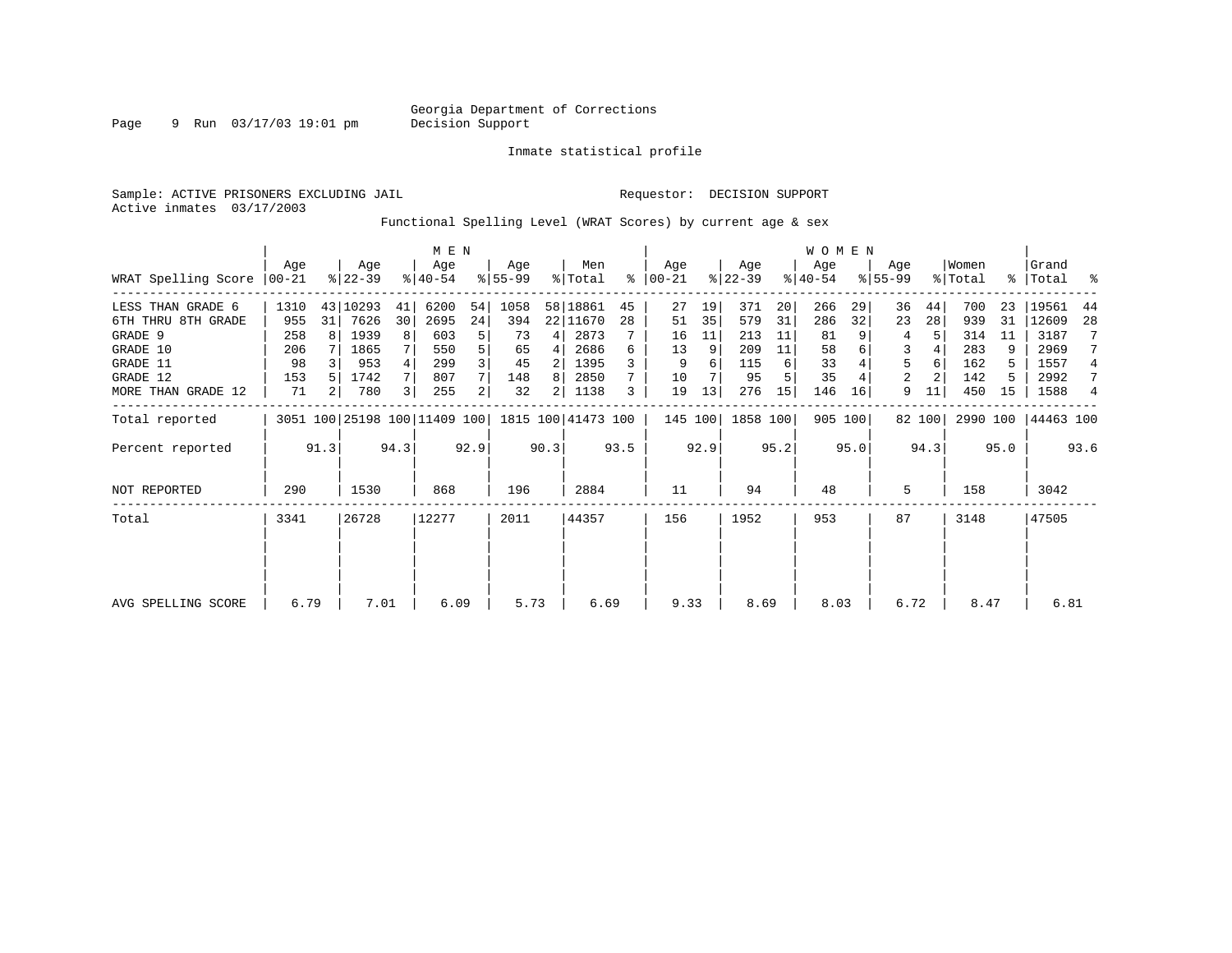Page  $10$  Run  $03/17/03$  19:01 pm

#### Inmate statistical profile

Sample: ACTIVE PRISONERS EXCLUDING JAIL Requestor: DECISION SUPPORT Active inmates 03/17/2003

Self-Rpt Guardian Status To Age 16 by current age & sex

|                  |           | M E N |           |      |                         |      |           |      |                    |      |          |      |           |                | WOMEN     |      |                |        |          |           |           |      |
|------------------|-----------|-------|-----------|------|-------------------------|------|-----------|------|--------------------|------|----------|------|-----------|----------------|-----------|------|----------------|--------|----------|-----------|-----------|------|
|                  | Age       |       | Age       |      | Age                     |      | Age       |      | Men                |      | Age      |      | Age       |                | Age       |      | Age            |        | Women    |           | Grand     |      |
| Guardian Status  | $00 - 21$ |       | $ 22-39 $ |      | $8140 - 54$             |      | $8 55-99$ |      | % Total            | ፠    | $ 00-21$ |      | $ 22-39 $ |                | $8 40-54$ |      | $8155 - 99$    |        | % Total  | $\approx$ | Total     | ႜ    |
| ORPHANAGE        | 2         |       | 27        |      | 26                      | 0    | 11        |      | 66                 |      | 0        | 0    |           | $\Omega$       |           |      |                | 0      | 2        | 0         | 68        |      |
| FATHER ONLY      | 131       |       | 751       | 3    | 322                     | 3    | 37        |      | 1241               |      | 6        |      | 47        | $\overline{2}$ | 25        |      | 3              | 4      | 81       | 3         | 1322      |      |
| FTR MTR HD       | 220       |       | 1584      | 6    | 764                     | 6    | 104       | 5    | 2672               | 6    | 11       |      | 114       | 6              | 58        | 6    | $\overline{c}$ | 2      | 185      | 6         | 2857      | 6    |
| MOTHER ONLY      | 1651      | 51    | 11902     | 45   | 3965                    | 33   | 462       | 23   | 17980              | 41   | 59       | 39   | 695       | 36             | 261       | 28   | 24             | 28     | 1039     | 33        | 19019     | 41   |
| MTR FTR HD       | 717       | 22    | 7858      | 30   | 5231                    | 44   | 1085      | 55   | 14891              | 34   | 39       | 26   | 719       | 37             | 477       | 51   | 46             | 54     | 1281     | 41        | 16172     | 35   |
| OTH FEMALE       | 69        |       | 560       |      | 263                     | 2    | 59        |      | 951                |      | 4        |      | 41        |                | 25        |      | 2              |        | 72       |           | 1023      | 2    |
| OTH MALE         | 22        |       | 101       |      | 47                      | 0    | 9         | O    | 179                |      | $\Omega$ |      | 6         | $\Omega$       | 3         |      |                |        | 9        | 0         | 188       |      |
| STEP-PARNTS      | 32        |       | 420       |      | 160                     |      | 26        |      | 638                |      | $\Omega$ |      |           |                | 4         |      |                |        | 9        | 0         | 647       |      |
| FOSTER HOME      | 29        |       | 274       |      | 126                     |      | 23        |      | 452                |      | 5        | 3    | 48        | 2              | 11        |      |                |        | 65       |           | 517       |      |
| GRAND PRNTS      | 297       |       | 2214      | 8    | 802                     |      | 122       | 6    | 3435               |      | 26       | 17   | 241       | 12             | 72        |      | 6              |        | 345      | 11        | 3780      |      |
| OTHER            | 70        |       | 586       | 2    | 289                     | 2    | 32        | 2    | 977                |      | 2        |      | 12        |                | 5         |      |                |        | 20       |           | 997       |      |
| Total reported   | 3240      |       |           |      | 100 26277 100 11995 100 |      |           |      | 1970 100 43482 100 |      | 152 100  |      | 1929 100  |                | 942 100   |      |                | 85 100 | 3108 100 |           | 46590 100 |      |
| Percent reported |           | 97.0  |           | 98.3 |                         | 97.7 |           | 98.0 |                    | 98.0 |          | 97.4 |           | 98.8           |           | 98.8 |                | 97.7   |          | 98.7      |           | 98.1 |
| NOT RPTD         | 101       |       | 451       |      | 282                     |      | 41        |      | 875                |      | 4        |      | 23        |                | 11        |      | 2              |        | 40       |           | 915       |      |
| Total            | 3341      |       | 26728     |      | 12277                   |      | 2011      |      | 44357              |      | 156      |      | 1952      |                | 953       |      | 87             |        | 3148     |           | 47505     |      |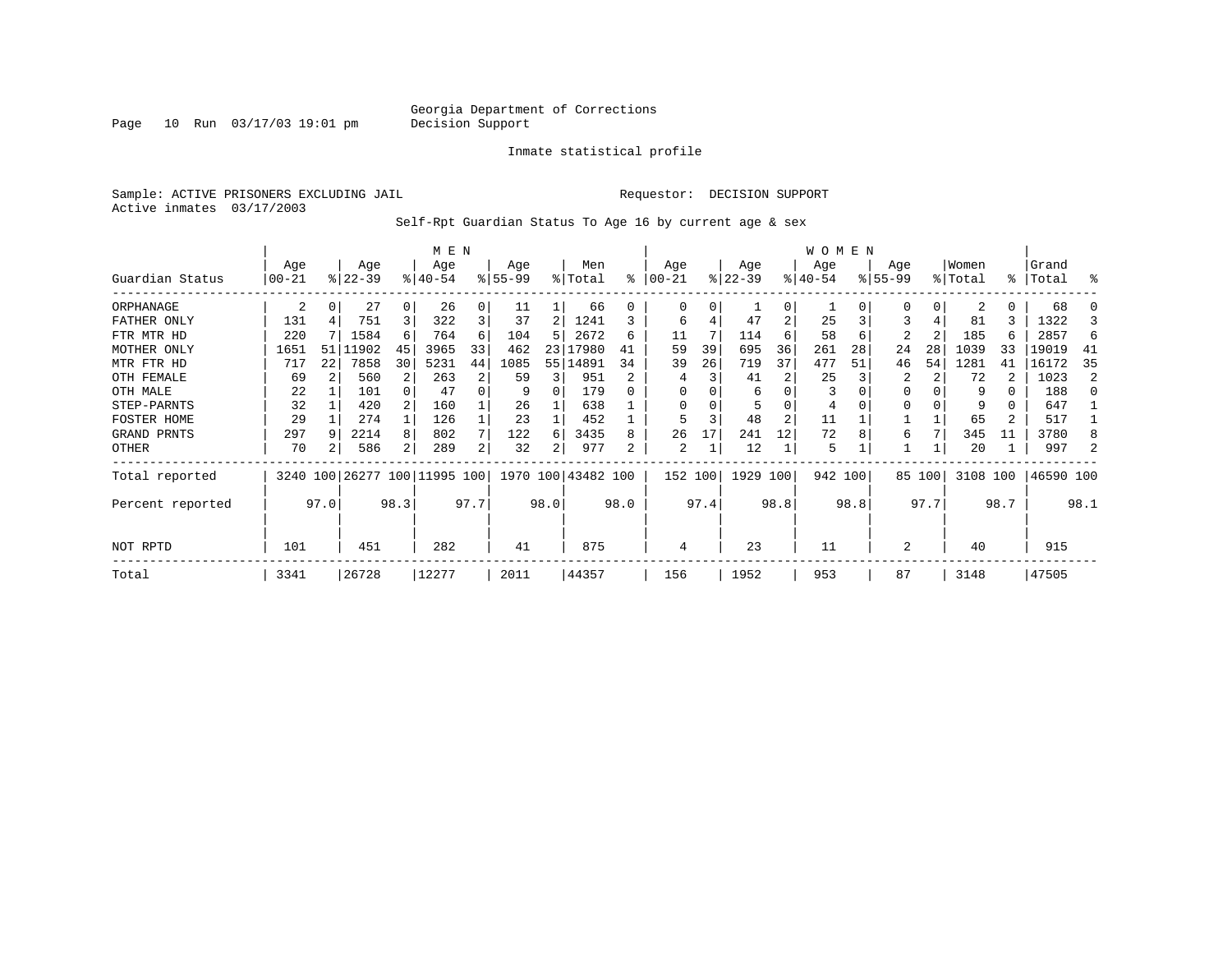### Georgia Department of Corrections<br>Decision Support

Page 11 Run  $03/17/03$  19:01 pm

Inmate statistical profile

Sample: ACTIVE PRISONERS EXCLUDING JAIL Requestor: DECISION SUPPORT Active inmates 03/17/2003

Self-Rpt Employment Status Before Prison by current age & sex

|                  |                  |      |                  |      | M E N                        |      |                  |      |                |      |                |      |                  |      | W O M E N        |         |                    |             |                  |               |                |          |
|------------------|------------------|------|------------------|------|------------------------------|------|------------------|------|----------------|------|----------------|------|------------------|------|------------------|---------|--------------------|-------------|------------------|---------------|----------------|----------|
| Employment       | Age<br>$00 - 21$ |      | Age<br>$8 22-39$ |      | Age<br>$8 40-54$             |      | Age<br>$8 55-99$ |      | Men<br>% Total | ៖    | Age<br>  00-21 |      | Age<br>$ 22-39 $ |      | Age<br>$ 40-54 $ |         | Age<br>$8155 - 99$ |             | Women<br>% Total | $\frac{1}{6}$ | Grand<br>Total | ိ        |
|                  |                  |      |                  |      |                              |      |                  |      |                |      |                |      |                  |      |                  |         |                    |             |                  |               |                |          |
| FULL TIME        | 901              |      | 29 13168         | 53   | 6466                         | 57   | 821              | 45   | 21356          | 52   | 41             | 35   | 710              | 47   | 332              | 42      | 20                 | 26          | 1103             | 44            | 22459          | -51      |
| PART TIME        | 460              | 15   | 2510             | 10   | 749                          |      | 107              | 6    | 3826           | 9    | 11             | 9    | 82               | 5    | 36               | 5       |                    |             | 130              | 5             | 3956           | 9        |
| UNEMPL < 6M      | 299              | 10   | 2957             | 12   | 1212                         | 11   | 193              | 11   | 4661           |      | 13             | 11   | 167              | 11   | 91               | 12      | 12                 | 15          | 283              | 11            | 4944           | 11       |
| UNEMPL > 6M      | 374              | 12   | 3639             | 15   | 2058                         | 18   | 370              | 20   | 6441           | 16   | 11             | 9    | 267              | 18   | 155              | 20      | 18                 | 23          | 451              | 18            | 6892           | 16       |
| NEVER WORKD      | 907              | 30   | 1842             |      | 179                          |      | 12               |      | 2940           |      | 26             | 22   | 166              | 11   | 36               |         | 4                  |             | 232              | 9             | 3172           |          |
| <b>STUDENT</b>   | 107              |      | 242              |      | 14                           |      | 3                | 0    | 366            |      | 9              | 8    | 15               |      | 2                | 0       | 0                  |             | 26               |               | 392            |          |
| INCAPABLE        | 17               |      | 464              | 2    | 733                          | 6    | 303              |      | 1517           |      | 5              |      | 118              | 8    | 132              | 17      | 23                 | 29          | 278              | 11            | 1795           |          |
| OTHER            | 0                | 0    | 0                | 0    | $\Omega$                     |      | 0                | 0    | 0              |      | 0              | 0    | 0                | 0    | $\Omega$         | 0       | 0                  | $\mathbf 0$ | 0                |               | 0              | $\Omega$ |
| Total reported   |                  |      |                  |      | 3065 100 24822 100 11411 100 |      | 1809             |      | 100 41107 100  |      | 116            | 100  | 1525 100         |      |                  | 784 100 |                    | 78 100      | 2503 100         |               | 43610 100      |          |
| Percent reported |                  | 91.7 |                  | 92.9 |                              | 92.9 |                  | 90.0 |                | 92.7 |                | 74.4 |                  | 78.1 |                  | 82.3    |                    | 89.7        |                  | 79.5          |                | 91.8     |
| NOT RPTD         | 276              |      | 1906             |      | 866                          |      | 202              |      | 3250           |      | 40             |      | 427              |      | 169              |         | 9                  |             | 645              |               | 3895           |          |
| Total            | 3341             |      | 26728            |      | 12277                        |      | 2011             |      | 44357          |      | 156            |      | 1952             |      | 953              |         | 87                 |             | 3148             |               | 47505          |          |

\* NOTE: THE FIELD LABELD "OTHER" WAS CORRECTED IN APRIL 1989; INMATES CODED "PRE-OTIS NOT REPORTED" NOW HAVE BEEN REMOVED FROM THIS FIELD AND IDENTIFIED AS "NOT REPORTED".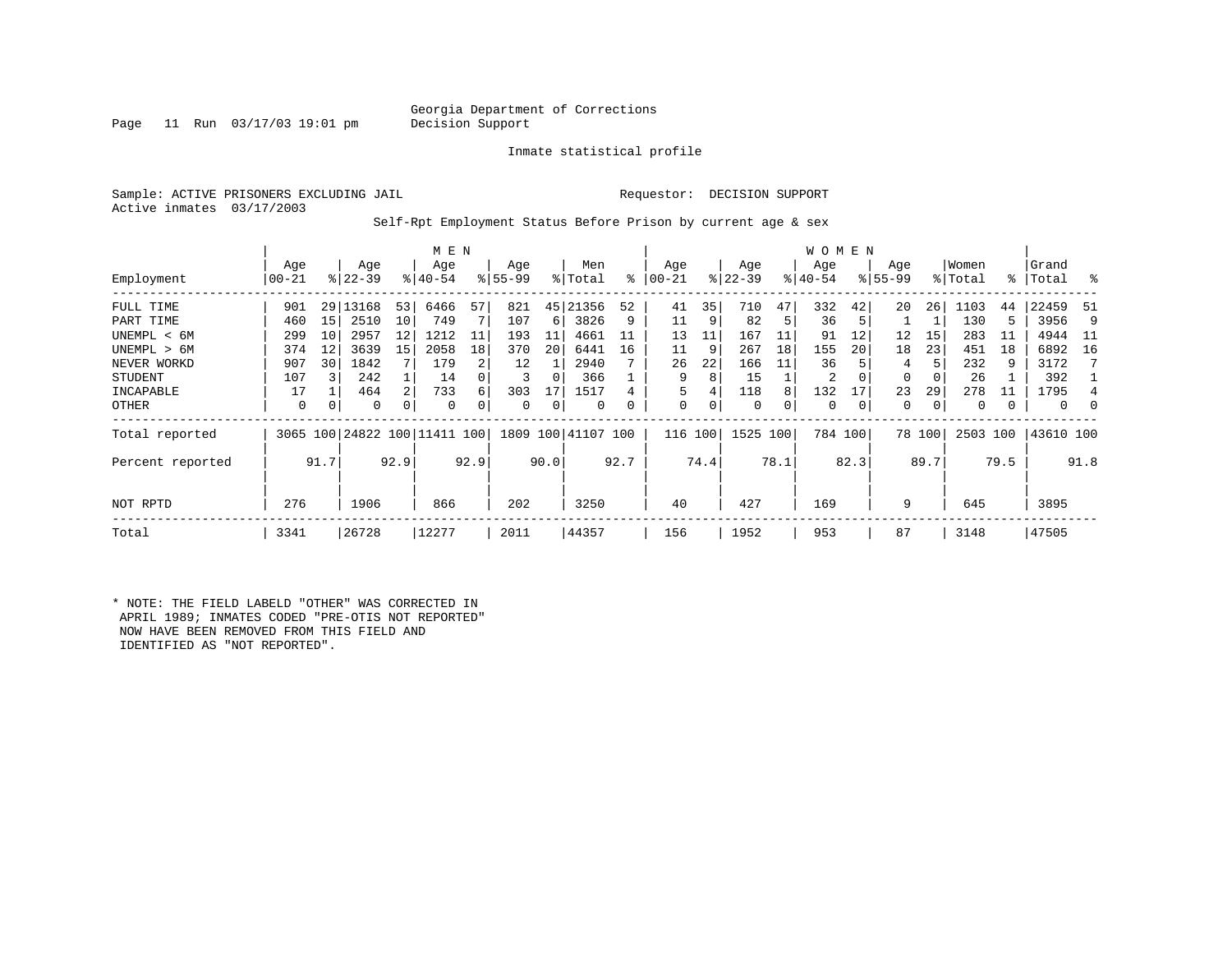Page 12 Run 03/17/03 19:01 pm

Inmate statistical profile

Sample: ACTIVE PRISONERS EXCLUDING JAIL Requestor: DECISION SUPPORT Active inmates 03/17/2003

Self-Rpt Marital Status At Admission by current age & sex

|                  |           |          |                          |      | M E N     |                |             |      |                    |      |           |      |           |      | <b>WOMEN</b> |         |             |          |          |      |           |               |
|------------------|-----------|----------|--------------------------|------|-----------|----------------|-------------|------|--------------------|------|-----------|------|-----------|------|--------------|---------|-------------|----------|----------|------|-----------|---------------|
|                  | Age       |          | Age                      |      | Age       |                | Age         |      | Men                |      | Age       |      | Age       |      | Age          |         | Age         |          | Women    |      | Grand     |               |
| Marital Status   | $00 - 21$ |          | $ 22-39 $                |      | $8 40-54$ |                | $8155 - 99$ |      | % Total            | ⊱    | $00 - 21$ |      | $ 22-39 $ |      | $ 40-54$     |         | $8155 - 99$ |          | % Total  |      | %   Total | $\frac{8}{6}$ |
| SINGLE           | 3078      | 95       | 17962                    | 68   | 4626      | 38             | 328         | 17   | 25994              | 60   | 137       | 90   | 1150      | 60   | 369          | 39      | 9           |          | 1665     | 53   | 27659     | 59            |
| MARRIED          | 51        |          | 2802                     | 11   | 2150      | 18             | 541         | 27   | 5544               | 13   | 6         | 4    | 263       | 14   | 150          | 16      | 16          | 19       | 435      | 14   | 5979      | - 13          |
| SEPARATED        | 8         |          | 1046                     | 4    | 1077      | 9              | 210         | 11   | 2341               | 5    | 5         | 3    | 205       | 11   | 133          | 14      | 6           |          | 349      | -11  | 2690      | -6            |
| DIVORCED         | 9         | O        | 1759                     |      | 2636      | 22             | 583         | 29   | 4987               | 11   |           |      | 209       | 11   | 181          | 19      | 21          | 25       | 412      | 13   | 5399      | 12            |
| WIDOWED          |           |          | 98                       |      | 233       | $\overline{2}$ | 140         |      | 474                |      |           | 0    | 34        |      | 66           |         | 31          | 36       | 131      | 4    | 605       |               |
| COMMON LAW       | 91        |          | 2632                     | 10   | 1291      |                | 172         | 9    | 4186               | 10   |           | 2    | 68        |      | 47           |         | 2           | 2        | 120      | 4    | 4306      | 9             |
| OTHER            | 0         | $\Omega$ | 14                       | 0    | 4         |                | 4           | 0    | 22                 | 0    | 0         | 0    |           | 0    | $\mathbf 0$  | 0       | 0           | $\Omega$ |          |      | 23        | 0             |
| Total reported   |           |          | 3240 100 26313 100 12017 |      |           | 100            |             |      | 1978 100 43548 100 |      | 152       | 100  | 1930 100  |      |              | 946 100 | 85          | 100      | 3113 100 |      | 46661 100 |               |
| Percent reported |           | 97.0     |                          | 98.4 |           | 97.9           |             | 98.4 |                    | 98.2 |           | 97.4 |           | 98.9 |              | 99.3    |             | 97.7     |          | 98.9 |           | 98.2          |
| NOT RPTD         | 101       |          | 415                      |      | 260       |                | 33          |      | 809                |      | 4         |      | 22        |      | 7            |         | 2           |          | 35       |      | 844       |               |
| Total            | 3341      |          | 26728                    |      | 12277     |                | 2011        |      | 44357              |      | 156       |      | 1952      |      | 953          |         | 87          |          | 3148     |      | 47505     |               |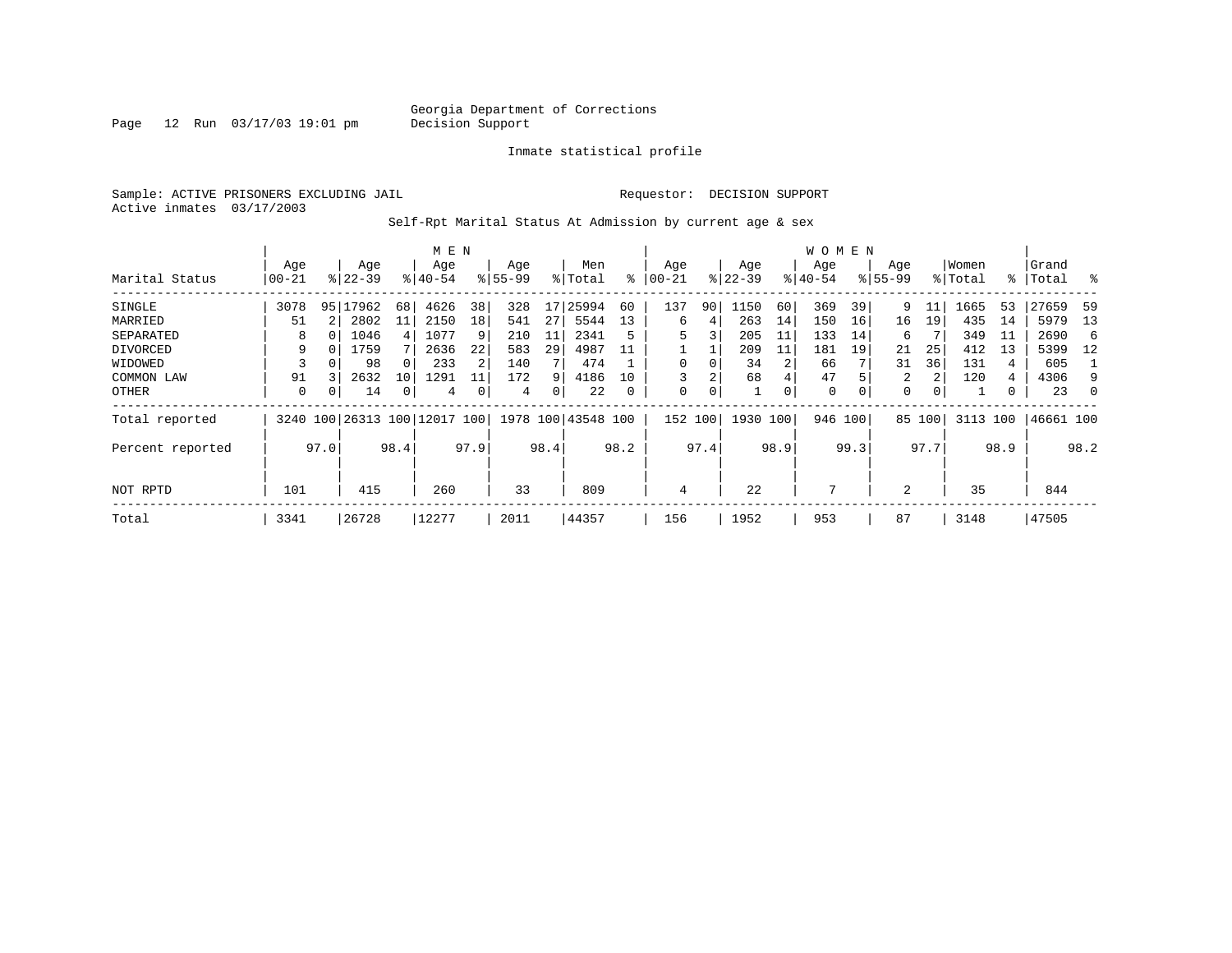Page 13 Run 03/17/03 19:01 pm

Inmate statistical profile

Sample: ACTIVE PRISONERS EXCLUDING JAIL Requestor: DECISION SUPPORT Active inmates 03/17/2003

Self-Rpt Number Of Children At Admission by current age & sex

|                      | Age       |          | Age               |      | M E N<br>Age |      | Age       |                 | Men                         |      | Age       |                | Age             |                | <b>WOMEN</b><br>Age |         | Age       |        | Women    |      | Grand     |                |
|----------------------|-----------|----------|-------------------|------|--------------|------|-----------|-----------------|-----------------------------|------|-----------|----------------|-----------------|----------------|---------------------|---------|-----------|--------|----------|------|-----------|----------------|
| Number Of Children   | $ 00-21 $ |          | $ 22-39 $         |      | $ 40-54 $    |      | $8 55-99$ |                 | % Total                     | ፟ዼ   | $ 00-21 $ |                | $ 22-39 $       |                | $ 40-54 $           |         | $8 55-99$ |        | % Total  | ႜႜ   | Total     | ್ಠಿ            |
| NO CHILDREN          | 0         | $\Omega$ | 564               | 4    | 483          | 5    | 80        | 5 <sup>1</sup>  | 1127                        | 4    | $\Omega$  | 0              | 5               | 0 <sup>1</sup> | 6                   |         |           | 1      | 12       |      | 1139      |                |
| ONE CHILD            | 595       | 75       | 6618              | 42   | 2691         | 30   | 319       |                 | 19 10223                    | 38   | 33        | 54             | 402             | 26             | 160                 | 19      | 14        | 19     | 609      | 24   | 10832     | 37             |
| TWO CHILDREN         | 150       | 19       | 4279              | 27   | 2469         | 28   | 411       | 24              | 7309                        | 27   | 20        | 33             | 453             | 29             | 263                 | 32      | 17        | 23     | 753      | 30   | 8062      | 27             |
| THREE CHILDREN       | 41        | 5        | 2298              | 15   | 1556         | 18   | 343       | 20 <sub>1</sub> | 4238                        | 16   |           | 11             | 389             | 25             | 219                 | 26      | 22        | 30     | 637      | 25   | 4875      | 17             |
| <b>FOUR CHILDREN</b> | 8         |          | 1082              | 7    | 821          | 9    | 206       | 12              | 2117                        | 8    | $\Omega$  | $\mathbf 0$    | 175             | 11             | 114                 | 14      | 9         | 12     | 298      | 12   | 2415      | 8              |
| FIVE CHILDREN        | 0         | $\Omega$ | 468               |      | 461          | 5    | 133       | 8               | 1062                        |      | $\Omega$  | 0              | 84              | 5              | 28                  |         |           |        | 113      | 4    | 1175      | $\overline{4}$ |
| MORE THAN 5 CHILDREN | 2         | 0        | 331               |      | 368          | 4    | 188       | 11              | 889                         |      |           | 2 <sub>1</sub> | 61              | 4              | 40                  |         | 10        | 14     | 112      | 4    | 1001      | 3              |
| Total reported       |           |          | 796 100 15640 100 |      |              |      |           |                 | 8849 100 1680 100 26965 100 |      |           |                | 61 100 1569 100 |                |                     | 830 100 |           | 74 100 | 2534 100 |      | 29499 100 |                |
| Percent reported     |           | 23.8     |                   | 58.5 |              | 72.1 |           | 83.5            |                             | 60.8 |           | 39.1           |                 | 80.4           |                     | 87.1    |           | 85.1   |          | 80.5 |           | 62.1           |
| <b>NOT REPORTED</b>  | 2545      |          | 11088             |      | 3428         |      | 331       |                 | 17392                       |      | 95        |                | 383             |                | 123                 |         | 13        |        | 614      |      | 18006     |                |
| Total                | 3341      |          | 26728             |      | 12277        |      | 2011      |                 | 44357                       |      | 156       |                | 1952            |                | 953                 |         | 87        |        | 3148     |      | 47505     |                |
|                      |           |          |                   |      |              |      |           |                 |                             |      |           |                |                 |                |                     |         |           |        |          |      |           |                |
|                      |           |          |                   |      |              |      |           |                 |                             |      |           |                |                 |                |                     |         |           |        |          |      |           |                |
| AVG NUM CHILDREN     | 1.34      |          | 2.00              |      | 2.33         |      | 3.03      |                 | 2.15                        |      | 1.64      |                | 2.55            |                | 2.66                |         | 3.08      |        | 2.58     |      | 2.19      |                |

\* NOTE: THE FIELD LABLED "NO CHILDREN" WAS CORRECTED IN MARCH 1989: MISSING DATA FOR INMATES STILL IN DIAGNOSTICS NOW HAS BEEN REMOVED FROM THIS FIELD AND IDENTIFIED AS "NOT REPORTED" INFORMATION.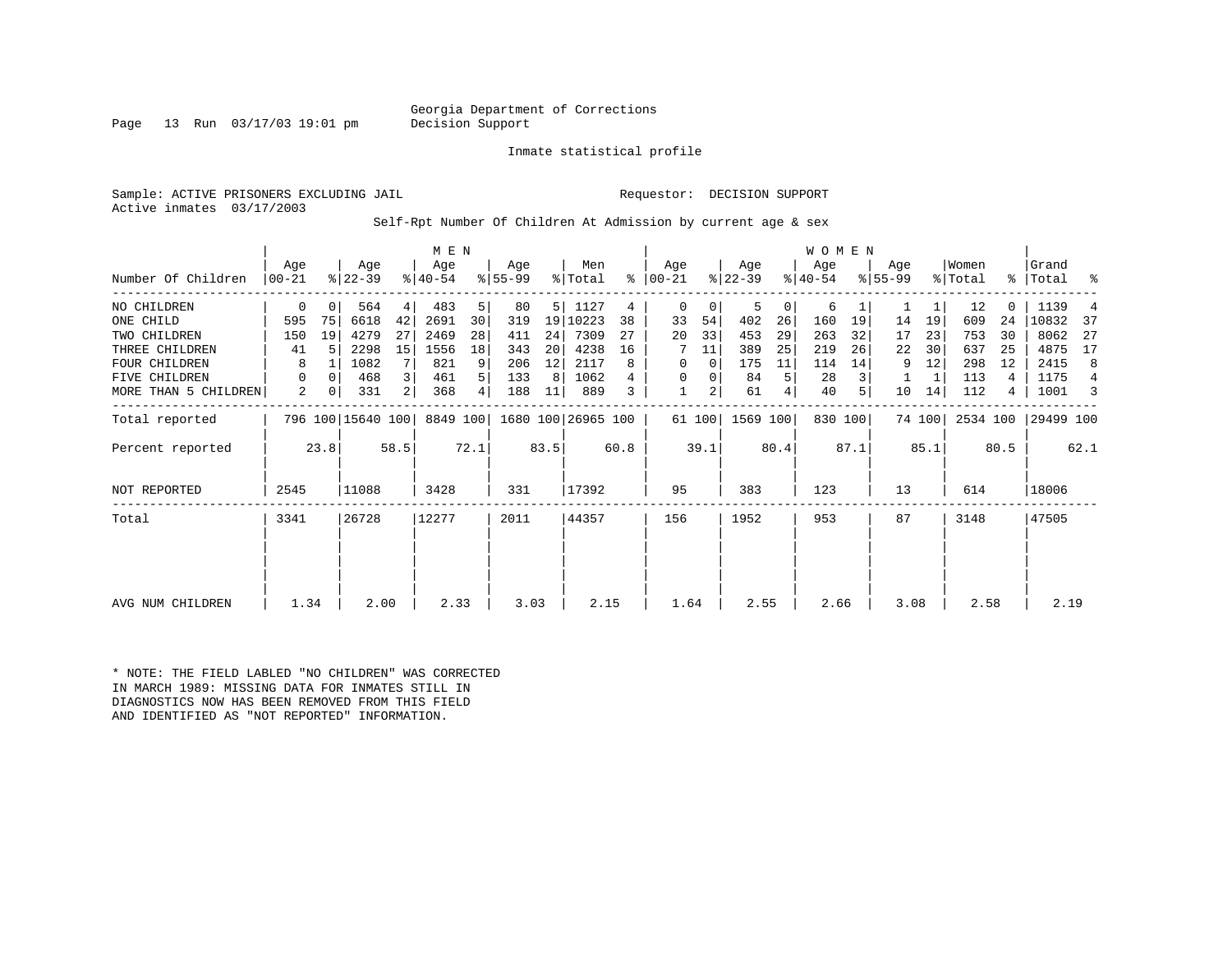Page 14 Run 03/17/03 19:01 pm

#### Inmate statistical profile

Sample: ACTIVE PRISONERS EXCLUDING JAIL **Requestor: DECISION SUPPORT** Active inmates 03/17/2003

#### Self-Rpt Religious Affiliation by current age & sex

|                  |                   |                |                  |                | M E N                        |      |                  |      |                    |                |                   |          |                 |                | <b>WOMEN</b>     |          |                  |                |                  |          |                |                |
|------------------|-------------------|----------------|------------------|----------------|------------------------------|------|------------------|------|--------------------|----------------|-------------------|----------|-----------------|----------------|------------------|----------|------------------|----------------|------------------|----------|----------------|----------------|
| Religion         | Age<br>$ 00 - 21$ |                | Age<br>$8 22-39$ |                | Age<br>$ 40-54$              |      | Age<br>$8 55-99$ |      | Men<br>% Total     | $\approx$      | Age<br>$ 00 - 21$ |          | Age<br>$ 22-39$ |                | Aqe<br>$8 40-54$ |          | Age<br>$8 55-99$ |                | Women<br>% Total | ፠        | Grand<br>Total | ዱ              |
| <b>ISLAM</b>     | 71                | 2              | 932              | 4              | 376                          | 3    | 32               | 2    | 1411               | 3              | 2                 | 1        | 16              |                | 6                |          | Ω                | 0              | 24               |          | 1435           | 3              |
| CATHOLIC         | 134               | 4              | 1157             | 4              | 418                          | 4    | 83               | 4    | 1792               | 4              | 6                 | 4        | 96              | 5              | 45               | 5        | $\overline{2}$   | $\overline{2}$ | 149              | 5        | 1941           | $\overline{4}$ |
| <b>BAPTIST</b>   | 1212              |                | 38 11723         | 45             | 6701                         | 57   | 1107             | 58   | 20743              | 49             | 90                | 59       | 1139            | 59             | 576              | 61       | 58               | 71             | 1863             | 60       | 22606          | 49             |
| METHODIST        | 42                | 1              | 476              | $\overline{c}$ | 409                          | 3    | 120              | 6    | 1047               | $\overline{2}$ | 3                 | 2        | 58              | 3              | 59               | 6        | 5                | 6              | 125              | 4        | 1172           | 3              |
| EPISCOPLN        |                   | 0              | 39               | 0              | 22                           | 0    | 11               | 1    | 76                 | $\Omega$       |                   | 1        | $\overline{4}$  | 0              |                  | 0        | 0                | 0              | 9                | 0        | 85             | $\mathbf 0$    |
| PRESBYTRN        | 6                 | 0              | 43               | $\mathbf 0$    | 38                           | 0    | 15               | 1    | 102                | $\Omega$       | $\Omega$          | $\Omega$ | $\mathbf 0$     | 0              |                  | 0        | 2                | 2              | 3                | $\Omega$ | 105            | $\Omega$       |
| CHC OF GOD       | 36                | 1              | 255              | $\mathbf{1}$   | 165                          |      | 39               | 2    | 495                |                | 2                 | 1        | 31              | $\overline{2}$ | 17               | 2        | 3                | $\overline{4}$ | 53               | 2        | 548            | 1              |
| HOLINESS         | 52                | $\overline{2}$ | 829              | 3              | 552                          | 5    | 98               | 5    | 1531               | 4              | 4                 | 3        | 177             | 9              | 96               | 10       | 5                | 6              | 282              | 9        | 1813           | 4              |
| <b>JEWISH</b>    |                   | $\Omega$       | 18               | 0              | 13                           | 0    |                  | 0    | 34                 | $\Omega$       | 0                 | 0        | 3               | U              |                  | $\Omega$ | 0                | 0              | 4                | $\Omega$ | 38             | $\Omega$       |
| ANGLICAN         | O                 | 0              | 3                | 0              | 3                            | O    | O                | 0    | 6                  | ∩              | 0                 | U        |                 | U              | 0                | 0        | 0                | 0              |                  | 0        |                | $\Omega$       |
| GRK ORTHDX       |                   | 0              | 2                | $\Omega$       | 2                            | O    | n                | 0    |                    | $\Omega$       | O                 | $\Omega$ | $\mathbf 0$     | U              | 0                | $\Omega$ | 0                | $\Omega$       | $\Omega$         | $\Omega$ |                | $\Omega$       |
| HINDU            |                   | $\Omega$       | 3                | $\Omega$       |                              | O    |                  | 0    | 5                  | ∩              | $\Omega$          | $\Omega$ | $\mathbf 0$     | $\Omega$       | $\Omega$         | $\Omega$ | 0                | $\Omega$       | $\Omega$         | $\Omega$ |                | $\Omega$       |
| <b>BUDDHIST</b>  |                   | $\Omega$       | 28               | $\Omega$       | 6                            | O    | $\Omega$         | 0    | 40                 | $\Omega$       | 0                 | O        | $\mathbf{1}$    | U              | 0                | $\Omega$ | 0                | $\Omega$       |                  | $\Omega$ | 41             | $\Omega$       |
| TAOIST           |                   | $\Omega$       | 0                | $\Omega$       |                              |      | 0                | 0    |                    | $\Omega$       | 0                 | $\Omega$ | $\mathbf 0$     | U              | 0                | $\Omega$ | 0                | $\Omega$       | $\Omega$         | $\Omega$ | $\overline{1}$ | $\Omega$       |
| SHINTOIST        |                   | $\Omega$       |                  | $\Omega$       | 5                            | O    | O                | O    | 13                 | $\Omega$       | $\Omega$          | $\Omega$ | $\mathbf 0$     | O              | U                | $\Omega$ | 0                | $\Omega$       | $\Omega$         | $\Omega$ | 13             | $\Omega$       |
| SEVEN D AD       | 12                | $\Omega$       | 60               | 0              | 42                           |      | 9                | O    | 123                | $\Omega$       | O                 | $\Omega$ | 11              |                | 4                | $\Omega$ | 0                | 0              | 15               | $\Omega$ | 138            | $\Omega$       |
| JEHOVAH WT       | 20                | 1              | 218              | 1              | 112                          |      | 9                | 0    | 359                |                |                   | 1        | 13              |                |                  | 1        | 0                | 0              | 22               |          | 381            | 1              |
| LATR DAY S       | 6                 | 0              | 22               | $\Omega$       | 11                           |      |                  | 0    | 43                 | $\Omega$       | O                 | O        | 3               | U              | 1                | $\Omega$ | 0                | 0              | 4                | $\Omega$ | 47             | $\Omega$       |
| <b>OUAKER</b>    | U                 | $\mathbf 0$    | U                | $\mathbf 0$    | 0                            | O    | $\Omega$         | 0    | 0                  | ∩              | $\Omega$          | $\Omega$ | $\mathbf 0$     | O              | $\Omega$         | $\Omega$ | 0                | $\mathbf 0$    | $\Omega$         | $\Omega$ | $\Omega$       | 0              |
| OTHER PROD       | 485               | 15             | 2887             | 11             | 739                          | 6    | 113              | 6    | 4224               | 10             | 33                | 22       | 265             | 14             | 94               | 10       | 4                | 5              | 396              | 13       | 4620           | 10             |
| <b>NONE</b>      | 672               | 21             | 4516             | 17             | 1303                         | 11   | 153              | 8    | 6644               | 16             | 4                 | 3        | 53              | 3              | 9                | 1        | 0                | $\Omega$       | 66               | 2        | 6710           | 15             |
| <b>OTHER</b>     | 431               | 14             | 2608             | 10             | 826                          |      | 128              | 7    | 3993               | 9              | 5                 | 3        | 48              | 3              | 22               | 2        | 3                | 4              | 78               | 3        | 4071           | 9              |
| Total reported   |                   |                |                  |                | 3192 100 25826 100 11745 100 |      |                  |      | 1924 100 42687 100 |                | 152 100           |          | 1919 100        |                | 942 100          |          |                  | 82 100         | 3095 100         |          | 45782 100      |                |
| Percent reported |                   | 95.5           |                  | 96.6           |                              | 95.7 |                  | 95.7 |                    | 96.2           |                   | 97.4     |                 | 98.3           |                  | 98.8     |                  | 94.3           |                  | 98.3     |                | 96.4           |
| NOT RPTD         | 149               |                | 902              |                | 532                          |      | 87               |      | 1670               |                | 4                 |          | 33              |                | 11               |          | 5                |                | 53               |          | 1723           |                |
| Total            | 3341              |                | 26728            |                | 12277                        |      | 2011             |      | 44357              |                | 156               |          | 1952            |                | 953              |          | 87               |                | 3148             |          | 47505          |                |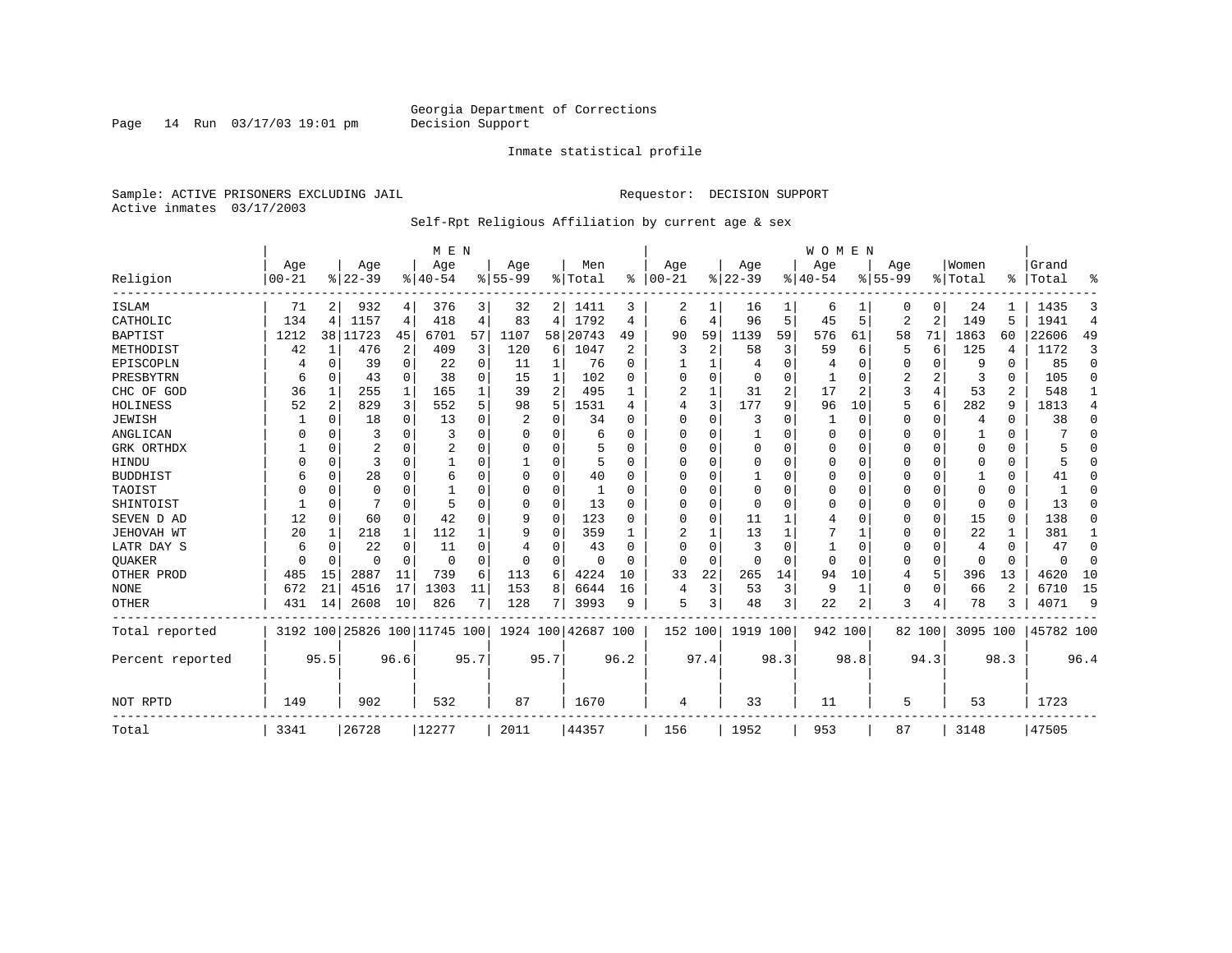### Georgia Department of Corrections<br>Decision Support

Page 15 Run  $03/17/03$  19:01 pm

Inmate statistical profile

Sample: ACTIVE PRISONERS EXCLUDING JAIL Requestor: DECISION SUPPORT Active inmates 03/17/2003

Self-Rpt Family Behavior Patterns \* by current age & sex

|                  |           |                 |                              |      | M E N     |      |                 |      |                    |      |          |      |                  |      | <b>WOMEN</b> |      |                 |      |          |      |           |      |
|------------------|-----------|-----------------|------------------------------|------|-----------|------|-----------------|------|--------------------|------|----------|------|------------------|------|--------------|------|-----------------|------|----------|------|-----------|------|
|                  | Age       |                 | Age<br>$ 22-39 $             |      | Age       |      | Age<br>$ 55-99$ |      | Men                | ႜ    | Age      |      | Age<br>$ 22-39 $ |      | Age          |      | Age<br>$ 55-99$ |      | Women    | °≈   | Grand     | ႜ    |
| Family Behavior  | $00 - 21$ |                 |                              |      | $8 40-54$ |      |                 |      | % Total            |      | $ 00-21$ |      |                  |      | $ 40-54 $    |      |                 |      | % Total  |      | Total     |      |
| CRIMINLTY        | 1002      | 22              | 7702                         | 22   | 3413      | 24   | 436             | 24   | 12553              | 23   | 60       | 20   | 670              | 18   | 342          | 20   | 19              | 14   | 1091     | 18   | 13644     | 22   |
| ALCOHOLISM       | 469       | 10 <sup>1</sup> | 4302                         | 12   | 2372      | 17   | 333             | 18   | 7476               | 14   | 33       | 11   | 501              | 13   | 259          | 15   | 23              | 17   | 816      | 14   | 8292      | 14   |
| DRUG ABUSE       | 392       |                 | 2623                         | 8    | 925       |      | 81              | 4    | 4021               |      | 32       | 10   | 372              | 10   | 168          | 10   | 9               |      | 581      | 10   | 4602      | 8    |
| DOMINERING       | 8         |                 | 78                           |      | 50        |      | 4               | 0    | 140                |      | 12       | 4    | 334              | 9    | 187          | 11   | 19              | 14   | 552      | 9    | 692       |      |
| MIGRANT          | 17        |                 | 199                          |      | 124       |      | 13              |      | 353                |      | 2        |      | 12               |      | 5            |      | 0               |      | 19       | 0    | 372       |      |
| INFL BTGS        | 74        |                 | 906                          |      | 590       |      | 114             | 6    | 1684               |      | 20       |      | 299              |      | 155          |      | 12              | 9    | 486      | 8    | 2170      |      |
| PERMISSIVE       | 8         |                 | 53                           |      | 33        |      | 9               | O    | 103                |      | 19       | 6    | 197              |      | 66           |      | 5               | 4    | 287      | 5    | 390       |      |
| FATH ABSNT       | 2094      | 45              | 14616                        | 42   | 4856      | 35   | 598             | 33   | 22164              | 40   | 73       | 24   | 858              | 23   | 300          | 18   | 25              | 19   | 1256     | 21   | 23420     | 38   |
| MOTH ABSNT       | 550       | 12              | 3680                         | 11   | 1384      | 10   | 202             | 11   | 5816               |      | 31       | 10   | 256              |      | 86           |      | 12              | 9    | 385      | 6    | 6201      | 10   |
| NONE             | 21        |                 | 389                          |      | 186       |      | 30              | 2    | 626                |      | 24       | 8    | 312              | 8    | 143          |      | 8               | 6    | 487      | 8    | 1113      |      |
| Total reported   |           |                 | 4635 100 34548 100 13933 100 |      |           |      |                 |      | 1820 100 54936 100 |      | 306 100  |      | 3811 100         |      | 1711 100     |      | 132             | 100  | 5960 100 |      | 60896 100 |      |
| Percent reported |           | 77.3            |                              | 73.9 |           | 66.1 |                 | 57.2 |                    | 71.3 |          | 78.2 |                  | 79.5 |              | 77.5 |                 | 65.5 |          | 78.5 |           | 71.7 |
| OTHER            | 759       |                 | 6965                         |      | 4159      |      | 861             |      | 12744              |      | 34       |      | 400              |      | 214          |      | 30              |      | 678      |      | 13422     |      |
| Total            | 3341      |                 | 26728                        |      | 12277     |      | 2011            |      | 44357              |      | 156      |      | 1952             |      | 953          |      | 87              |      | 3148     |      | 47505     |      |

\* NOTE: SINCE THERE CAN BE UP TO FIVE BEHAVIOR CODES PER INMATE, THE NUMBER OF CASES REPORTED IN THE DETAIL LINES AND THE TOTAL REPORTED LINE MAY EXCEED THE TOTAL NUMBER OF CASES. IN SHORT, THIS TABLE COUNTS THE NUMBER OF BEHAVIOR PROBLEMS, NOT INMATES.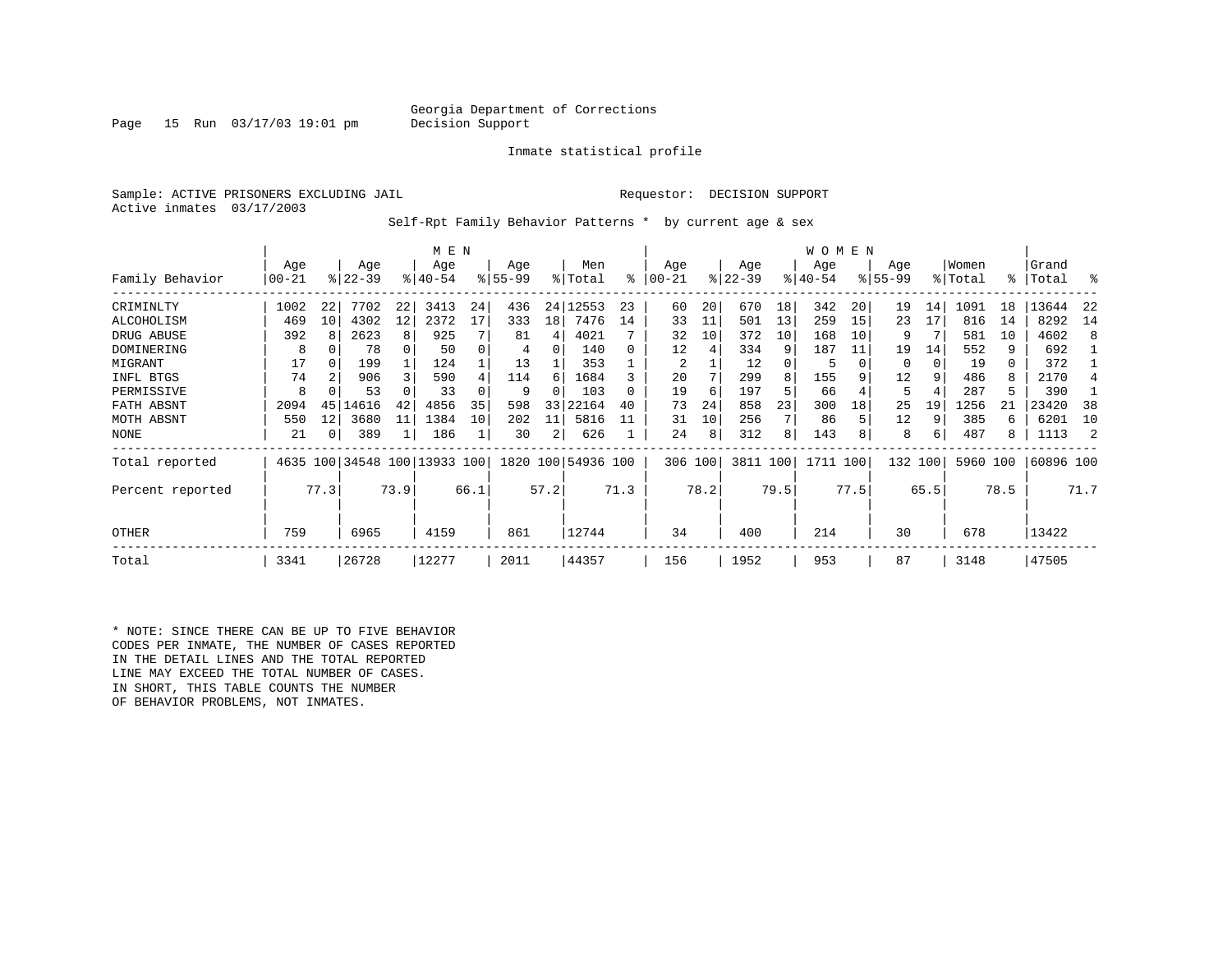### Georgia Department of Corrections<br>Decision Support

Inmate statistical profile

Sample: ACTIVE PRISONERS EXCLUDING JAIL Requestor: DECISION SUPPORT Active inmates 03/17/2003

Inmate Diagnostic Behavior Problem \* by current age & sex

|                    |                |          |                  |                | M E N                        |              |                    |                 |                    |                |                  |          |                  |          | WOMEN           |      |                    |       |                  |                |                    |                |
|--------------------|----------------|----------|------------------|----------------|------------------------------|--------------|--------------------|-----------------|--------------------|----------------|------------------|----------|------------------|----------|-----------------|------|--------------------|-------|------------------|----------------|--------------------|----------------|
| Diagnostic Problem | Age<br>  00-21 |          | Age<br>$8 22-39$ |                | Age<br>$8 40-54$             |              | Age<br>$8155 - 99$ |                 | Men<br>% Total     | $\approx$      | Age<br>$00 - 21$ |          | Age<br>$ 22-39 $ |          | Age<br>$ 40-54$ |      | Age<br>$8155 - 99$ |       | Women<br>% Total |                | Grand<br>%   Total | ៖              |
| <b>ALCOHOLIC</b>   | 133            | 2        | 1330             | 3 <sup>1</sup> | 1070                         | 4            | 199                | 6               | 2732               | 3              | 6                | 3        | 152              | 5        | 126             |      | 9                  | 7     | 293              |                | 3025               | 3              |
| <b>ALCOH ABSE</b>  | 669            | 11       | 6337             | 13             | 3634                         | 15           | 506                |                 | 16 11146           | 13             | $\overline{2}$   |          | 192              | 6        | 129             | 8    | 11                 | 9     | 334              |                | 11480              | 13             |
| DRUG EXP           | 1015           | 16       | 8613             | 17             | 3428                         | 14           | 291                |                 | 9 13347            | 16             | 26               | 11       | 277              | 9        | 144             | 8    | 5                  | 4     | 452              | q              | 13799              | 15             |
| DRUG ABSE          | 1286           | 21       | 9475             | 19             | 4552                         | 19           | 291                |                 | 9 15604            | 19             | 53               | 22       | 906              | 28       | 470             | 28   | 13                 | 10    | 1442             | 27             | 17046              | 19             |
| NARC ADDCT         | 36             |          | 673              |                | 480                          | 2            | 34                 |                 | 1223               |                |                  |          | 55               | 2        | 53              | २    | 3                  | 2     | 113              |                | 1336               | -1             |
| EPILEPTIC          | 21             | 0        | 265              |                | 212                          |              | 34                 |                 | 532                |                | 6                |          | 79               | 2        | 66              |      | 2                  | 2     | 153              |                | 685                | 1              |
| MANIPULTVE         | 1055           | 17       | 6523             | 13             | 2270                         | 9            | 252                | 8               | 10100              | 12             |                  | $\Omega$ | 50               | 2        | 22              |      | 3                  | 2     | 76               |                | 10176              | -11            |
| ASSAULTIVE         | 1365           | 22       | 11094            | 22             | 4809                         | 20           | 840                | 26 <sub>1</sub> | 18108              | 2.2            | 68               | 29       | 629              | 19       | 304             | 18   | 23                 | 18    | 1024             | 19             | 19132              | 21             |
| ESCPE TEND         | 72             |          | 1076             | 2              | 763                          |              | 142                | 4               | 2053               |                | २                |          | 85               | 3        | 43              | 3    | 2                  | 2     | 133              |                | 2186               | 2              |
| SUICIDAL           | 104            |          | 1052             | 2              | 534                          | 2            | 71                 | 2               | 1761               |                | 12               |          | 183              | 6        | 88              |      |                    | 5     | 290              |                | 2051               | $\overline{2}$ |
| WITHDRAWN          | 16             | ∩        | 172              | $\Omega$       | 109                          | <sup>n</sup> | 28                 |                 | 325                | <sup>n</sup>   |                  |          | 97               |          | 44              |      | 4                  |       | 150              |                | 475                |                |
| PR RLTY CT         | 58             |          | 403              | 1              | 276                          |              | 45                 |                 | 782                |                | 9                |          | 78               | 2        | 35              |      | 6                  | 5     | 128              | $\overline{2}$ | 910                | 1              |
| HOMOSEXUAL         | 9              | $\Omega$ | 142              | $\Omega$       | 85                           | $\Omega$     | 23                 |                 | 259                | <sup>0</sup>   | 17               |          | 119              | 4        | 35              |      | 3                  |       | 174              | 3              | 433                | 0              |
| <b>NONE</b>        | 87             |          | 1104             | 2              | 671                          |              | 216                | 7               | 2078               | $\overline{c}$ | O                | $\Omega$ | 19               |          | 21              |      | 9                  |       | 49               |                | 2127               | $\overline{2}$ |
| OTHER              | 30             | $\Omega$ | 496              | 1              | 357                          |              | 88                 | 3               | 971                |                | $\Omega$         | $\Omega$ | 14               | $\Omega$ | 10              |      | 6                  | 5     | 30               |                | 1001               |                |
| NOT RPTD           | 240            |          | 1746             | 3 <sub>1</sub> | 627                          |              | 188                | 6               | 2801               | ζ              | 28               | 12       | 301              | 9        | 116             |      | 22                 | 17    | 467              |                | 3268               | 4              |
| Total reported     |                |          |                  |                | 6205 100 50597 100 23898 100 |              |                    |                 | 3253 100 83953 100 |                | 238 100          |          | 3236 100         |          | 1707 100        |      | 128 100            |       | 5309             | 100            | 89262 100          |                |
| Percent reported   |                | 99.7     |                  | 99.6           |                              | 99.8         |                    | 99.8            |                    | 99.7           |                  | 100.0    |                  | 100.0    |                 | 99.9 |                    | 100.0 |                  | 100.0          |                    | 99.7           |
| UNKNOWN            | 9              |          | 96               |                | 21                           |              | 5                  |                 | 131                |                | $\Omega$         |          | $\Omega$         |          |                 |      | 0                  |       |                  |                | 132                |                |
| Total              | 3341           |          | 26728            |                | 12277                        |              | 2011               |                 | 44357              |                | 156              |          | 1952             |          | 953             |      | 87                 |       | 3148             |                | 47505              |                |

\* NOTE: SINCE THERE CAN BE UP TO FIVE BEHAVIOR CODES PER INMATE, THE NUMBER OF CASES REPORTED IN THE DETAIL LINES AND THE TOTAL REPORTED LINE MAY EXCEED THE TOTAL NUMBER OF CASES.IN SHORT, THIS TABLE COUNTS THE NUMBER OF BEHAVIOR PROBLEMS, NOT INMATES.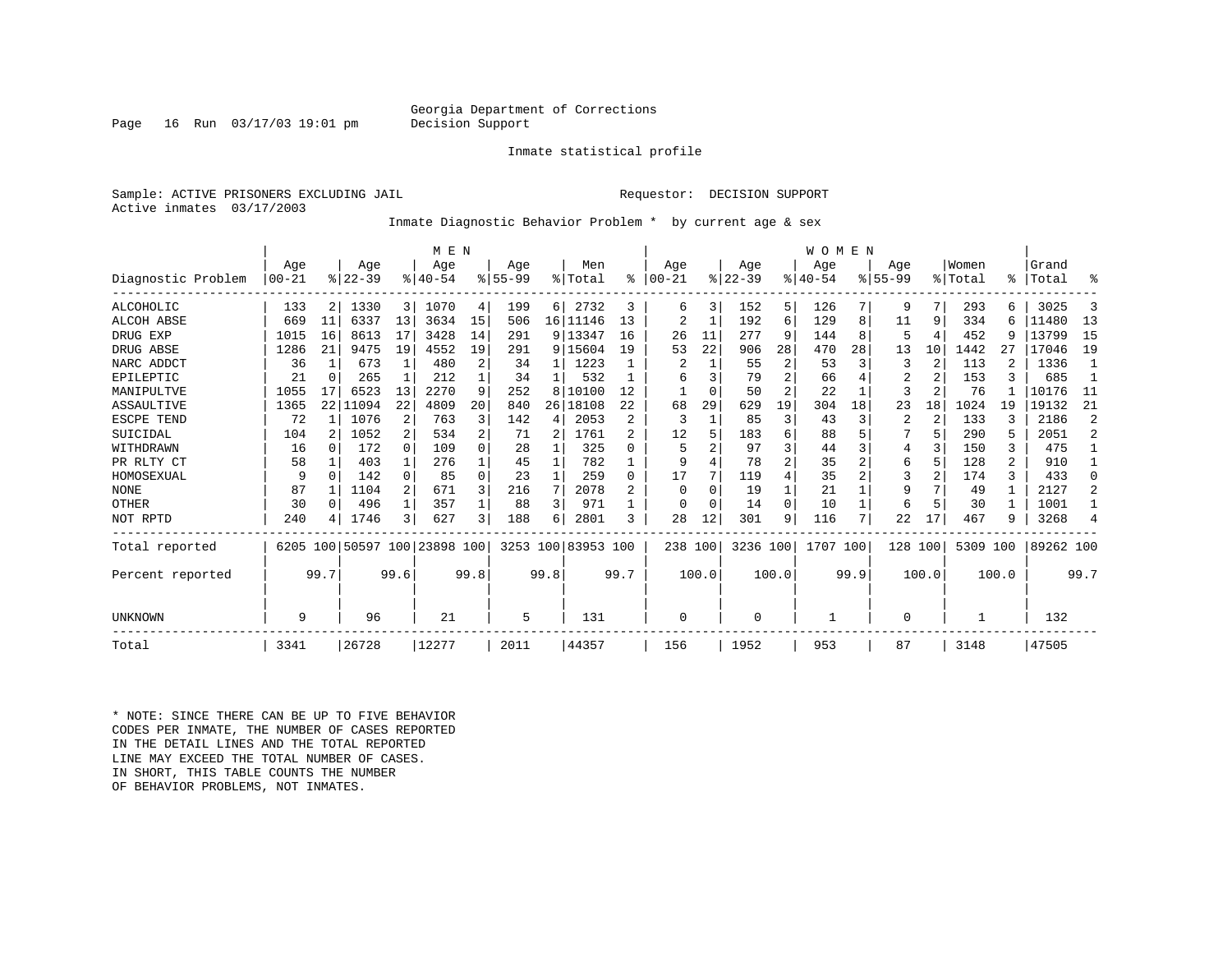Page 17 Run 03/17/03 19:01 pm

Inmate statistical profile

Sample: ACTIVE PRISONERS EXCLUDING JAIL Requestor: DECISION SUPPORT Active inmates 03/17/2003

Physical Profile (General Condition) by current age & sex

|                      |       |      |                              |                | M E N     |      |             |      |                    |      |                |                 |           |                | WOMEN     |      |             |        |          |      |           |      |
|----------------------|-------|------|------------------------------|----------------|-----------|------|-------------|------|--------------------|------|----------------|-----------------|-----------|----------------|-----------|------|-------------|--------|----------|------|-----------|------|
|                      | Aqe   |      | Age                          |                | Age       |      | Aqe         |      | Men                |      | Aqe            |                 | Aqe       |                | Aqe       |      | Aqe         |        | Women    |      | Grand     |      |
| Physical Profile     | 00-21 |      | $8 22-39$                    |                | $8 40-54$ |      | $8155 - 99$ |      | % Total            | ႜ    | $ 00 - 21$     |                 | $ 22-39 $ |                | $8 40-54$ |      | $8155 - 99$ |        | % Total  | ∻    | Total     | - 옹  |
| NO LIMITATION        | 2990  |      | 92 20545                     | 78             | 6406      | 53   | 432         |      | 22 30373           | 70   | 128            | 88              | 1324      | 72             | 456       | 49   | 11          | 13     | 1919     | -64  | 32292 69  |      |
| DEFECT NO MAJOR LIMT | 182   | 6 I  | 3176                         | 12             | 2671      | 22   | 514         | 26   | 6543               | 15   | 15             | 10 <sup>1</sup> | 421       | 23             | 362       | 39   | 34          | 40     | 832      | 28   | 7375 16   |      |
| DEFECT MAJOR LIMIT   | 82    |      | 2539                         | 10             | 2814      | 23   | 851         | 43   | 6286               | 14   | $\overline{2}$ |                 | 99        | 5.             | 111       | 12   | 35          | 41     | 247      | 8    | 6533 14   |      |
| VERY MAJOR DEFECT    | 2     | 01   | 46                           | $\overline{0}$ | 114       | 1    | 186         | 9    | 348                |      | $\mathbf 0$    | 0               | 4         | 0 <sup>1</sup> | 5         |      | 5           | 6      | 14       | 0    | 362       |      |
| Total reported       |       |      | 3256 100 26306 100 12005 100 |                |           |      |             |      | 1983 100 43550 100 |      |                | 145 100         | 1848 100  |                | 934 100   |      |             | 85 100 | 3012 100 |      | 46562 100 |      |
| Percent reported     |       | 97.5 |                              | 98.4           |           | 97.8 |             | 98.6 |                    | 98.2 |                | 92.9            |           | 94.7           |           | 98.0 |             | 97.7   |          | 95.7 |           | 98.0 |
| NOT REPORTED         | 85    |      | 422                          |                | 272       |      | 28          |      | 807                |      | 11             |                 | 104       |                | 19        |      | 2           |        | 136      |      | 943       |      |
| Total                | 3341  |      | 26728                        |                | 12277     |      | 2011        |      | 44357              |      | 156            |                 | 1952      |                | 953       |      | 87          |        | 3148     |      | 47505     |      |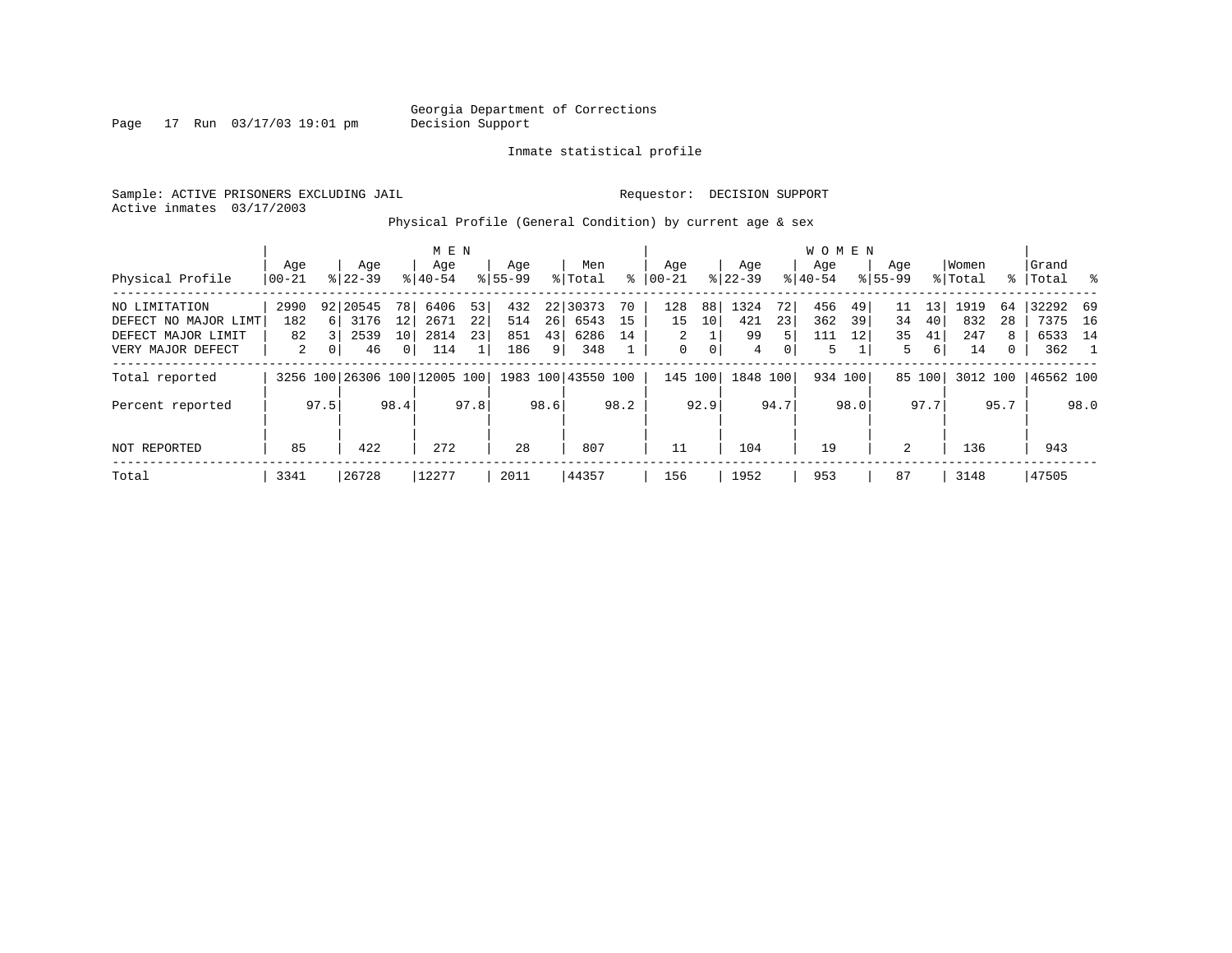Page 18 Run  $03/17/03$  19:01 pm

#### Inmate statistical profile

Sample: ACTIVE PRISONERS EXCLUDING JAIL Requestor: DECISION SUPPORT Active inmates 03/17/2003

Security Status by current age & sex

|                  |           |       |           |                | M E N                        |       |           |       |                    |       |            |          |             |       | <b>WOMEN</b> |       |           |          |          |       |           |       |
|------------------|-----------|-------|-----------|----------------|------------------------------|-------|-----------|-------|--------------------|-------|------------|----------|-------------|-------|--------------|-------|-----------|----------|----------|-------|-----------|-------|
|                  | Age       |       | Age       |                | Age                          |       | Age       |       | Men                |       | Age        |          | Age         |       | Age          |       | Age       |          | Women    |       | Grand     |       |
| Security         | $00 - 21$ |       | $ 22-39 $ |                | $8 40-54$                    |       | $8 55-99$ |       | % Total            | နွ    | $ 00 - 21$ |          | $ 22 - 39 $ |       | $ 40-54 $    |       | $8 55-99$ |          | % Total  |       | %   Total | ႜ     |
| DIAG INCOM       | 0         |       |           | 0              |                              |       | $\Omega$  | 0     |                    |       | $\Omega$   |          | 0           | 0     | 0            |       |           | $\Omega$ |          | 0     |           |       |
| WRK RELEAS       | 0         | 0     |           | $\mathbf 0$    | $\Omega$                     |       | 0         | 0     |                    |       | $\Omega$   |          | $\mathbf 0$ | 0     | 0            | 0     | 0         | 0        | 0        | 0     |           |       |
| TRUSTY           | 33        |       | 1295      | 5              | 885                          |       | 75        | 4     | 2288               | 5     |            |          | 79          |       | 58           | 6     | 8         | 9        | 146      |       | 2434      |       |
| MINIMUM          | 947       | 28    | 8880      | 33             | 4554                         | 37    | 728       | 36    | 15109              | 34    | 62         | 40       | 1162        | 60    | 630          | 66    | 56        | 64       | 1910     | 61    | 17019     | 36    |
| MEDIUM           | 1483      | 44    | 10759     | 40             | 4832                         | 39    | 950       | 47    | 18024              | 41    | 57         | 37       | 499         | 26    | 206          | 22    | 20        | 23       | 782      | 25    | 18806     | 40    |
| CLOSE            | 620       | 19    | 4208      | 16             | 1317                         | 11    | 187       | 9     | 6332               | 14    | 25         | 16       | 134         |       | 42           |       | 2         | 2        | 203      | 6     | 6535      | 14    |
| MAXIMUM          | 27        |       | 466       | 2              | 172                          |       | 20        |       | 685                | 2     | $\Omega$   | $\Omega$ | 5           | 0     |              |       | 0         |          | 6        |       | 691       |       |
| DIAGNOSTIC       | 231       |       | 1120      | $\overline{4}$ | 516                          |       | 51        | 3     | 1918               | 4     | 11         |          | 73          | 4     | 16           | 2     |           |          | 101      | 3     | 2019      | 4     |
| Total reported   |           |       |           |                | 3341 100 26728 100 12277 100 |       |           |       | 2011 100 44357 100 |       | 156        | 100      | 1952 100    |       | 953 100      |       |           | 87 100   | 3148 100 |       | 47505 100 |       |
| Percent reported |           | 100.0 |           | 100.0          |                              | 100.0 |           | 100.0 |                    | 100.0 |            | 100.0    |             | 100.0 |              | 100.0 |           | 100.0    |          | 100.0 |           | 100.0 |
| NOT RPTD         | 0         |       | $\Omega$  |                | $\Omega$                     |       | $\Omega$  |       |                    |       | $\Omega$   |          | $\mathbf 0$ |       | $\Omega$     |       |           |          | $\Omega$ |       |           |       |
| Total            | 3341      |       | 26728     |                | 12277                        |       | 2011      |       | 44357              |       | 156        |          | 1952        |       | 953          |       | 87        |          | 3148     |       | 47505     |       |

\* NOTE: BEGINNING IN JULY 1987, THE FACILITIES DIVISION NO LONGER CODED INMATES AS BEING WORK RELEASE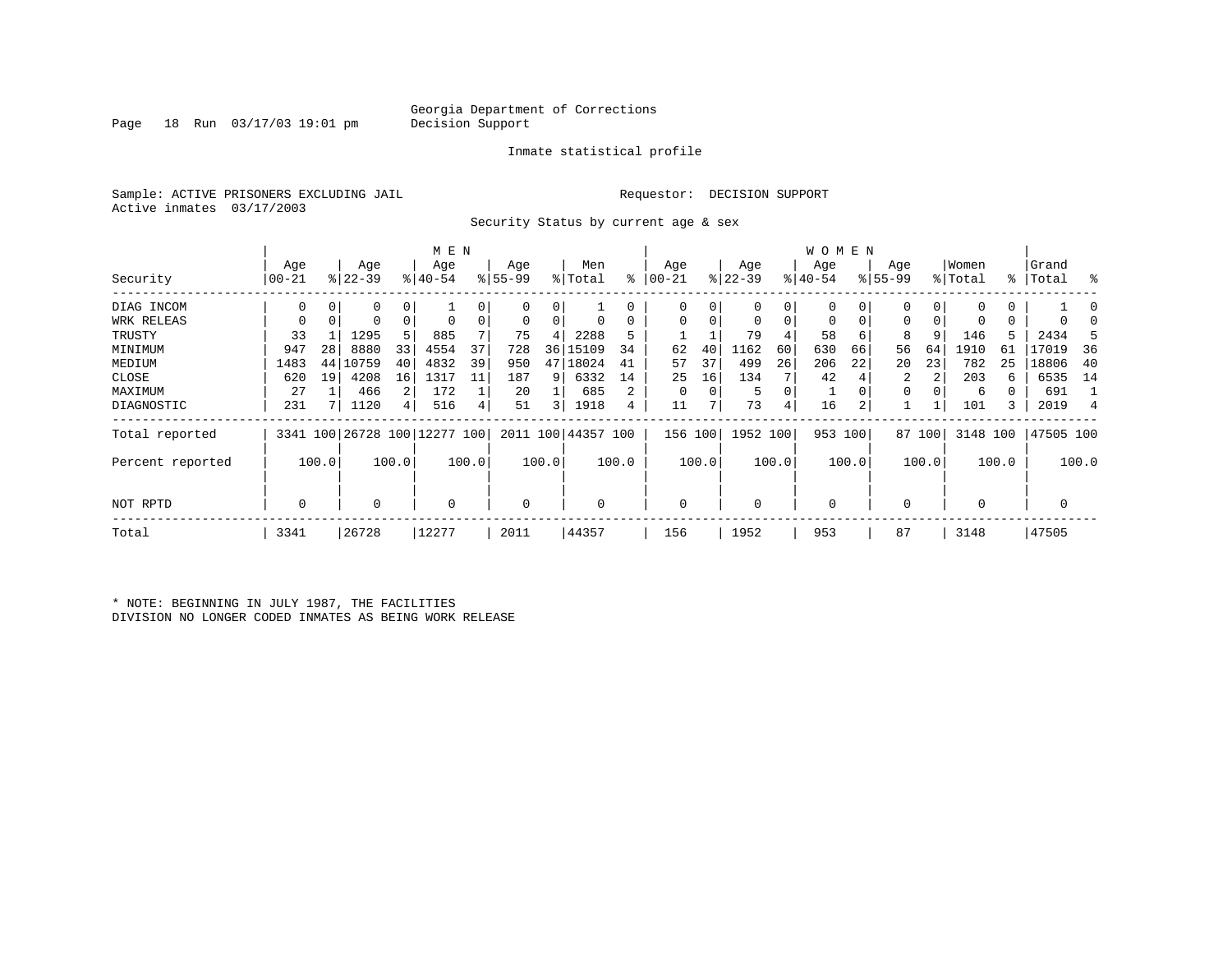Page 19 Run 03/17/03 19:01 pm

#### Inmate statistical profile

Sample: ACTIVE PRISONERS EXCLUDING JAIL Requestor: DECISION SUPPORT Active inmates 03/17/2003

Number Of Sentences by current age & sex

|                     |           |                |           |      | M E N                        |      |           |      |                    |      |                |      |           |      | <b>WOMEN</b> |      |             |                |          |      |             |      |
|---------------------|-----------|----------------|-----------|------|------------------------------|------|-----------|------|--------------------|------|----------------|------|-----------|------|--------------|------|-------------|----------------|----------|------|-------------|------|
|                     | Age       |                | Age       |      | Age                          |      | Age       |      | Men                |      | Age            |      | Age       |      | Age          |      | Age         |                | Women    |      | Grand       |      |
| Number Of Sentences | $00 - 21$ |                | $ 22-39 $ |      | $ 40-54 $                    |      | $8 55-99$ |      | % Total            |      | $8   00 - 21$  |      | $ 22-39 $ |      | $ 40-54 $    |      | $8155 - 99$ |                | % Total  |      | %   Total % |      |
| ONE                 | 1476      | 44             | 8443      | 32   | 3997                         | 33   | 819       |      | 41   14735         | 33   | 75             | 49   | 780       | 40   | 393          | 41   | 42          | 48             | 1290     | 41   | 16025       | -34  |
| TWO                 | 881       | 26             | 6415      | 24   | 2929                         | 24   | 487       |      | 24 10712           | 24   | 44             | 29   | 503       | 26   | 240          | 25   | 19          | 22             | 806      | 26   | 11518       | -24  |
| THREE               | 461       | 14             | 4240      | 16   | 1881                         | 15   | 289       | 14   | 6871               | 16   | 20             | 13   | 287       | 15   | 134          | 14   | 12          | 14             | 453      | 14   | 7324        | 15   |
| <b>FOUR</b>         | 238       |                | 2701      | 10   | 1179                         | 10   | 148       |      | 4266               | 10   | 3              | 2    | 148       | 8    | 68           |      | 10          | 11             | 229      |      | 4495        | 9    |
| FIVE                | 108       |                | 1732      | 6    | 750                          | 6    | 87        | 4    | 2677               | 6    | 4              |      | 88        |      | 31           |      |             |                | 124      |      | 2801        | 6    |
| MORE THAN FIVE      | 170       | 5 <sup>1</sup> | 3171      | 12   | 1519                         | 12   | 179       | 9    | 5039               | 11   | 6              | 4    | 128       |      | 86           |      | 3           | 3 <sub>1</sub> | 223      |      | 5262 11     |      |
| Total reported      |           |                |           |      | 3334 100 26702 100 12255 100 |      |           |      | 2009 100 44300 100 |      | 152 100        |      | 1934 100  |      | 952 100      |      |             | 87 100         | 3125 100 |      | 47425 100   |      |
| Percent reported    |           | 99.8           |           | 99.9 |                              | 99.8 |           | 99.9 |                    | 99.9 |                | 97.4 |           | 99.1 |              | 99.9 |             | 100.0          |          | 99.3 |             | 99.8 |
| NOT REPORTED        | 7         |                | 26        |      | 22                           |      | 2         |      | 57                 |      | $\overline{4}$ |      | 18        |      | $\mathbf{1}$ |      | 0           |                | 23       |      | 80          |      |
| Total               | 3341      |                | 26728     |      | 12277                        |      | 2011      |      | 44357              |      | 156            |      | 1952      |      | 953          |      | 87          |                | 3148     |      | 47505       |      |
|                     |           |                |           |      |                              |      |           |      |                    |      |                |      |           |      |              |      |             |                |          |      |             |      |
| AVG NUM SENTENCES   | 2.23      |                | 2.96      |      | 2.99                         |      | 2.59      |      | 2.90               |      | 2.02           |      | 2.45      |      | 2.52         |      | 2.16        |                | 2.44     |      | 2.87        |      |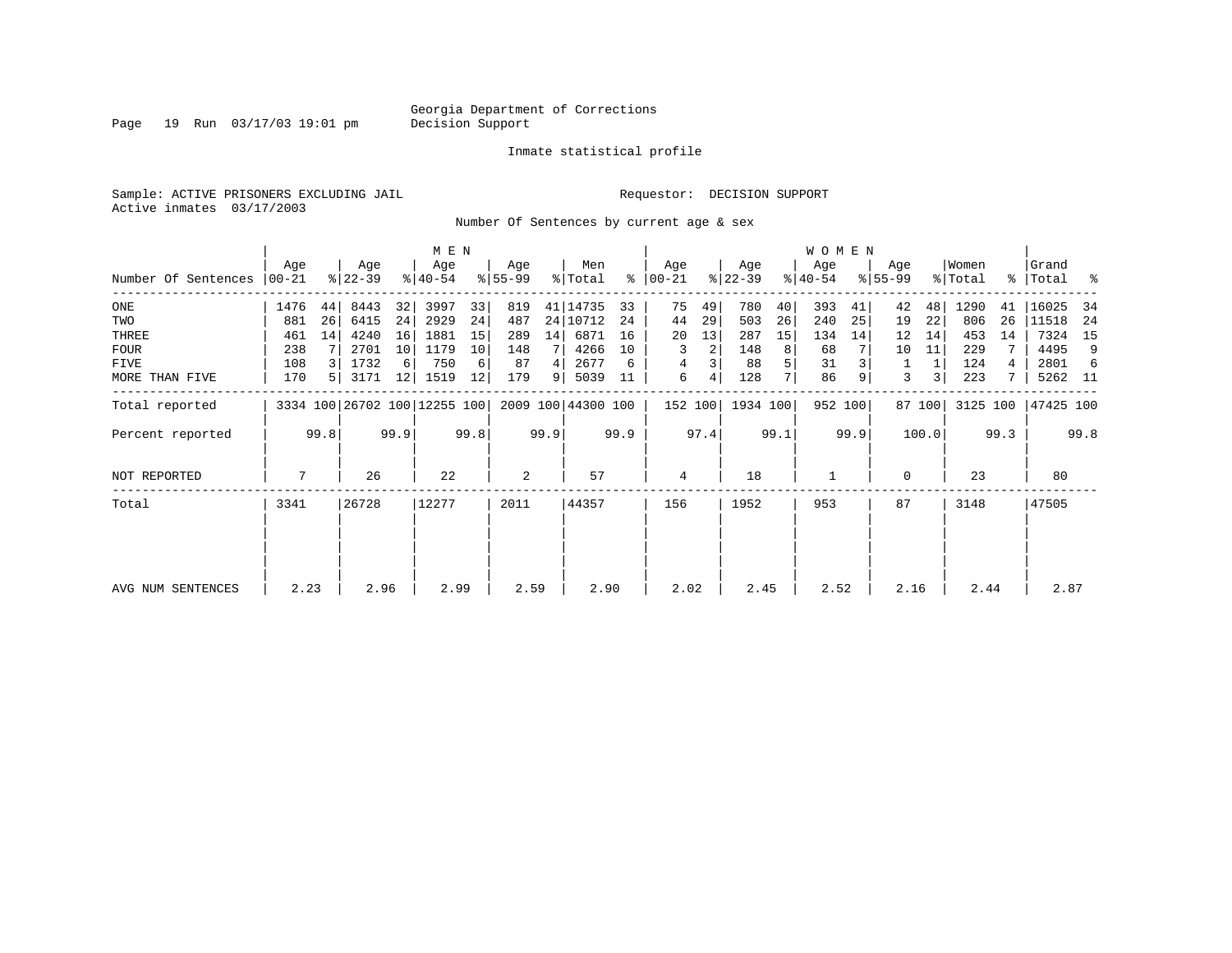Page 20 Run 03/17/03 19:01 pm

#### Inmate statistical profile

Sample: ACTIVE PRISONERS EXCLUDING JAIL Requestor: DECISION SUPPORT Active inmates 03/17/2003

Number Of Disciplinaries by current age & sex

|                  |                  |       |                              |                | M E N            |       |                  |                 |                    |       |                  |       |                  |                | W O M E N        |         |                  |        |                  |       |                      |                |
|------------------|------------------|-------|------------------------------|----------------|------------------|-------|------------------|-----------------|--------------------|-------|------------------|-------|------------------|----------------|------------------|---------|------------------|--------|------------------|-------|----------------------|----------------|
| Disciplinaries   | Age<br>$00 - 21$ |       | Age<br>$ 22-39 $             |                | Age<br>$ 40-54 $ |       | Age<br>$8 55-99$ |                 | Men<br>% Total     | ႜ     | Age<br>$ 00-21 $ |       | Age<br>$ 22-39 $ |                | Age<br>$ 40-54 $ |         | Age<br>$8 55-99$ |        | Women<br>% Total |       | Grand<br>%   Total % |                |
| ZERO             | 1137             | 34    | 8498                         | 32             | 5035             | 41    | 946              |                 | 47 15616           | 35    | 77               | 49    | 954              | 49             | 547              | 57      | 55               | 63     | 1633             | 52    | 17249                | 36             |
| ONE              | 427              | 13    | 3642                         | 14             | 1857             | 15    | 353              | 18 <sup>1</sup> | 6279               | 14    | 14               | 9     | 301              | 15             | 149              | 16      | 14               | 16     | 478              | 15    | 6757                 | 14             |
| TWO              | 335              | 10    | 2251                         | 8 <sup>1</sup> | 1059             | 9     | 193              | 10              | 3838               | 9     | 12               | 8     | 171              |                | 66               |         | 6                |        | 255              |       | 4093                 | 9              |
| THREE            | 201              | 6     | 1595                         | $6 \mid$       | 696              | 6     | 120              | 6               | 2612               | 6     | 14               |       | 102              |                | 49               |         | 3                |        | 168              | 5.    | 2780                 | 6              |
| <b>FOUR</b>      | 151              |       | 1235                         | 5              | 533              | 4     | 65               | 3               | 1984               |       | 9                | 6     | 79               |                | 24               |         |                  |        | 115              |       | 2099                 | 4              |
| FIVE             | 144              | 4     | 1070                         | $\overline{4}$ | 397              | 3     | 44               | 2               | 1655               |       |                  |       | 48               | $\overline{c}$ | 15               |         | 0                |        | 64               |       | 1719                 | $\overline{4}$ |
| MORE THAN FIVE   | 946              | 28    | 8433                         | 32             | 2699             | 22    | 290              |                 | 14 12368           | 28    | 29               | 19    | 297              | 15             | 103              | 11      | 6                |        | 435              | 14    | 12803                | - 27           |
| Total reported   |                  |       | 3341 100 26724 100 12276 100 |                |                  |       |                  |                 | 2011 100 44352 100 |       | 156 100          |       | 1952 100         |                |                  | 953 100 |                  | 87 100 | 3148 100         |       | 47500 100            |                |
| Percent reported |                  | 100.0 |                              | 100.0          |                  | 100.0 |                  | 100.0           |                    | 100.0 |                  | 100.0 |                  | 100.0          |                  | 100.0   |                  | 100.0  |                  | 100.0 |                      | 100.0          |
| NOT REPORTED     | 0                |       | 4                            |                |                  |       | $\mathbf 0$      |                 | 5                  |       | 0                |       | 0                |                | 0                |         | 0                |        | 0                |       | 5                    |                |
| Total            | 3341             |       | 26728                        |                | 12277            |       | 2011             |                 | 44357              |       | 156              |       | 1952             |                | 953              |         | 87               |        | 3148             |       | 47505                |                |
|                  |                  |       |                              |                |                  |       |                  |                 |                    |       |                  |       |                  |                |                  |         |                  |        |                  |       |                      |                |
| AVG NUM DISCIP   | 4.96             |       | 6.79                         |                | 4.89             |       | 3.07             |                 | 5.96               |       | 3.72             |       | 3.35             |                | 2.45             |         | 1.32             |        | 3.04             |       | 5.77                 |                |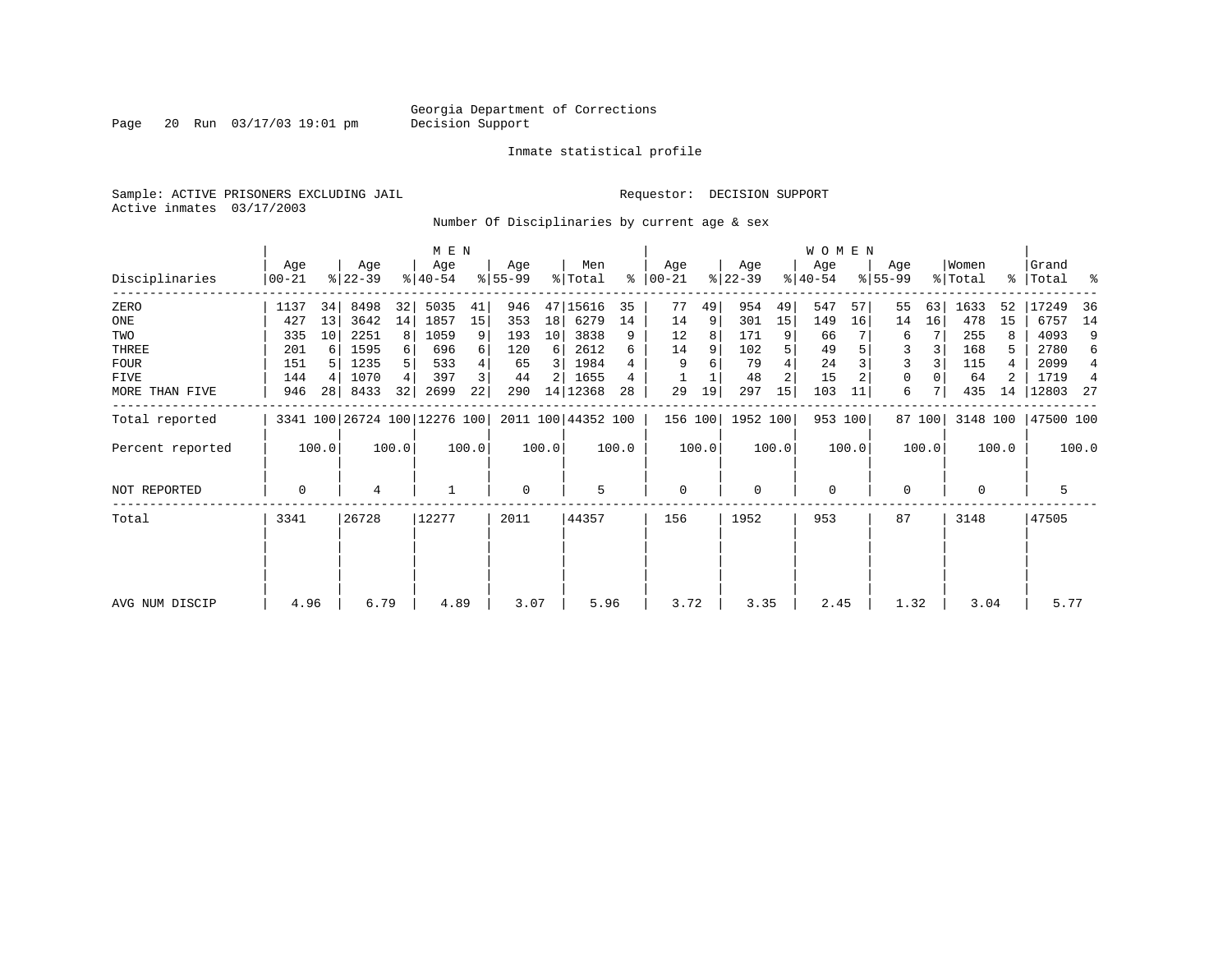Page 21 Run  $03/17/03$  19:01 pm

#### Inmate statistical profile

Sample: ACTIVE PRISONERS EXCLUDING JAIL Requestor: DECISION SUPPORT Active inmates 03/17/2003

Number Of Escapes by current age & sex

|                  |                |             |                  |          | M E N                        |       |                 |       |                    |          |                  |          |                  |             | W O M E N        |             |                  |             |                  |       |                      |          |
|------------------|----------------|-------------|------------------|----------|------------------------------|-------|-----------------|-------|--------------------|----------|------------------|----------|------------------|-------------|------------------|-------------|------------------|-------------|------------------|-------|----------------------|----------|
| Escapes          | Age<br>  00-21 |             | Age<br>$ 22-39 $ |          | Age<br>$8 40-54$             |       | Age<br>$ 55-99$ |       | Men<br>% Total     | ៖        | Age<br>$ 00-21 $ |          | Age<br>$ 22-39 $ |             | Age<br>$ 40-54 $ |             | Age<br>$8 55-99$ |             | Women<br>% Total |       | Grand<br>%   Total % |          |
| ZERO             |                |             | 3336 100 26557   | 99       | 12133                        | 99    | 1978            | 98    | 44004              | 99       | 156              | 100      | 1948 100         |             |                  | 950 100     | 87               | 100         | 3141             | 100   | 47145                | 99       |
| ONE              | 5              | 0           | 169              | 1        | 126                          |       | 24              | 1     | 324                |          | $\mathbf 0$      | 0        | 4                | 0           | 3                | 0           | $\Omega$         | 0           |                  | 0     | 331                  | 1        |
| TWO              | 0              |             | 2                | 0        | 14                           | 0     | 6               | 0     | 22                 | 0        | 0                |          | 0                |             | 0                | 0           | 0                |             |                  | 0     | 22                   | $\Omega$ |
| THREE            | 0              |             | 0                |          |                              |       |                 |       | 6                  | $\Omega$ | 0                |          | 0                | 0           | $\mathbf 0$      |             | 0                |             |                  | 0     | 6                    | $\Omega$ |
| FOUR             | 0              |             | 0                | $\Omega$ |                              |       |                 | O     |                    | $\Omega$ | $\Omega$         | $\Omega$ | $\Omega$         | $\mathbf 0$ | $\mathbf 0$      | $\cap$      | $\Omega$         |             |                  | 0     |                      | $\Omega$ |
| FIVE             | 0              |             | 0                | $\Omega$ | $\Omega$                     |       | $\Omega$        | 0     | $\Omega$           | $\Omega$ |                  |          | 0                | $\mathbf 0$ | $\mathbf 0$      | $\Omega$    | 0                |             |                  | 0     |                      | 0        |
| MORE THAN FIVE   | 0              | $\mathbf 0$ | 0                | $\Omega$ |                              |       | $\Omega$        | 0     |                    | 0        | $\Omega$         | 0        | $\Omega$         | 0           | $\mathbf 0$      | $\mathbf 0$ | $\Omega$         | $\mathbf 0$ |                  | 0     |                      |          |
| Total reported   |                |             |                  |          | 3341 100 26728 100 12277 100 |       |                 |       | 2011 100 44357 100 |          | 156 100          |          | 1952 100         |             |                  | 953 100     |                  | 87 100      | 3148 100         |       | 47505 100            |          |
| Percent reported |                | 100.0       |                  | 100.0    |                              | 100.0 |                 | 100.0 |                    | 100.0    |                  | 100.0    |                  | 100.0       |                  | 100.0       |                  | 100.0       |                  | 100.0 |                      | 100.0    |
| NOT REPORTED     | 0              |             | 0                |          | 0                            |       | 0               |       | 0                  |          | 0                |          | $\mathbf 0$      |             | $\mathbf 0$      |             | 0                |             | 0                |       | 0                    |          |
| Total            | 3341           |             | 26728            |          | 12277                        |       | 2011            |       | 44357              |          | 156              |          | 1952             |             | 953              |             | 87               |             | 3148             |       | 47505                |          |
|                  |                |             |                  |          |                              |       |                 |       |                    |          |                  |          |                  |             |                  |             |                  |             |                  |       |                      |          |
|                  |                |             |                  |          |                              |       |                 |       |                    |          |                  |          |                  |             |                  |             |                  |             |                  |       |                      |          |
| AVG NUM ESCAPES  |                | .00         | .01              |          | .01                          |       | .02             |       | .01                |          | .00              |          | .00              |             | .00              |             |                  | .00         | .00              |       | .01                  |          |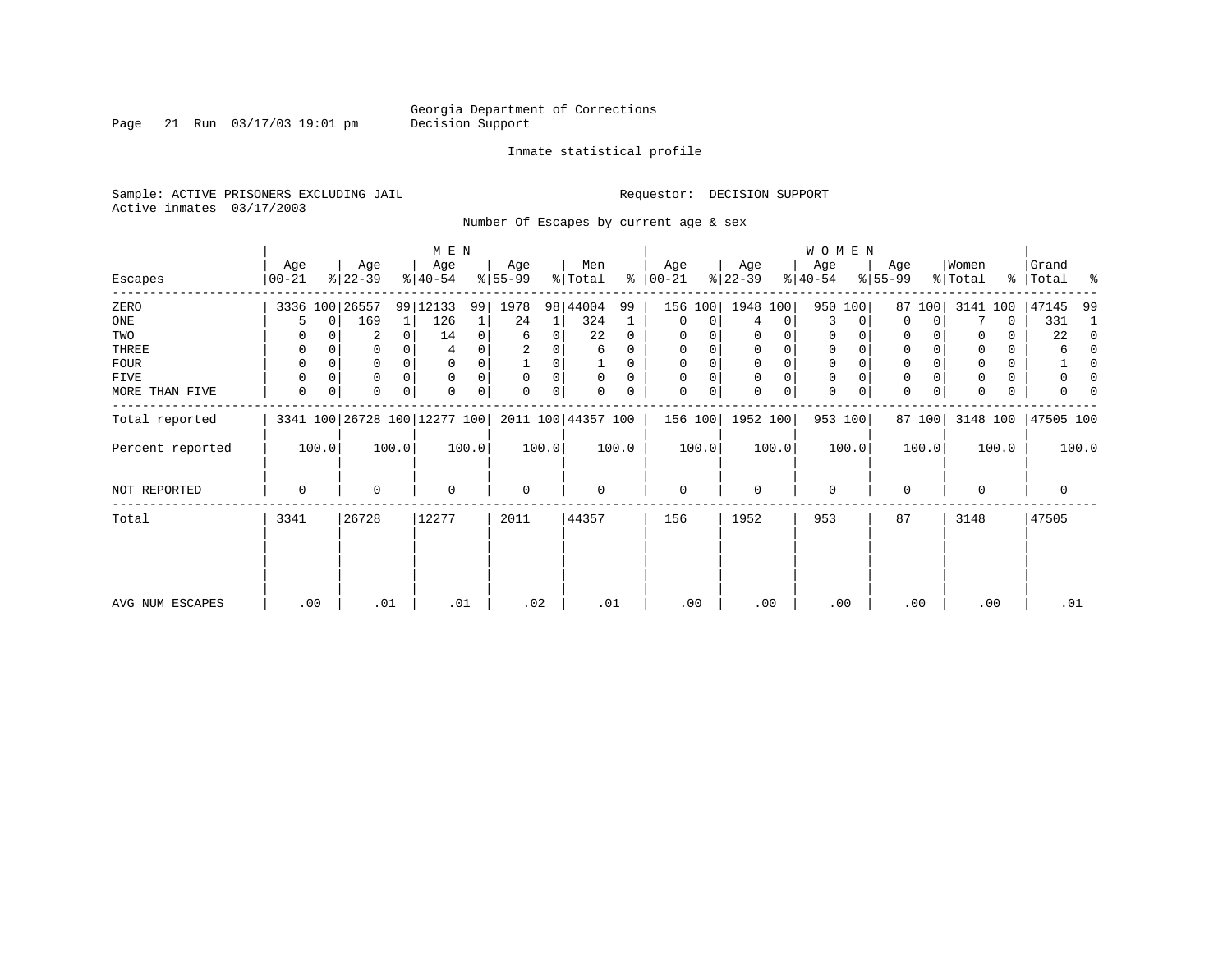Page 22 Run 03/17/03 19:01 pm Decision Support

Inmate statistical profile

Active inmates 03/17/2003

Sample: ACTIVE PRISONERS EXCLUDING JAIL **Requestor: DECISION SUPPORT** 

Number Of Prior Georgia Incarcerations \* by current age & sex

|                            | Age         |              | Age       |       | M E N<br>Age                 |                | Age         |       | Men                |       | Age           |       | Age       |                | <b>WOMEN</b><br>Age |       | Age            |        | Women    |       | Grand       |                |
|----------------------------|-------------|--------------|-----------|-------|------------------------------|----------------|-------------|-------|--------------------|-------|---------------|-------|-----------|----------------|---------------------|-------|----------------|--------|----------|-------|-------------|----------------|
| Prior Incarcerations 00-21 |             |              | $ 22-39 $ |       | $8 40-54$                    |                | $8 55-99$   |       | % Total            |       | $8   00 - 21$ |       | $ 22-39 $ |                | $ 40-54 $           |       | $8155 - 99$    |        | % Total  |       | %   Total   | ್ಠಿ            |
| ZERO                       | 3082        |              | 92 15308  | 57    | 4741                         | 39             | 1109        |       | 55 24240           | 55    | 142           | 91    | 1282      | 66             | 512                 | 54    | 63             | 72     | 1999     | 64    | 26239       | 55             |
| ONE                        | 238         |              | 5255      | 20    | 2224                         | 18             | 372         | 18    | 8089               | 18    | 13            | 8     | 341       | 17             | 155                 | 16    | 13             | 15     | 522      | 17    | 8611        | 18             |
| TWO                        | 21          |              | 2878      | 11    | 1605                         | 13             | 212         | 11    | 4716               | 11    |               |       | 160       | 8              | 103                 | 11    | 2              | 2      | 266      | 8     | 4982        | 10             |
| THREE                      | 0           | <sup>0</sup> | 1662      | 6     | 1248                         | 10             | 151         | 8     | 3061               |       | 0             | 0     | 92        | 5              | 69                  |       | 3              |        | 164      |       | 3225        | 7              |
| FOUR                       | 0           | $\Omega$     | 866       | 3     | 952                          | 8              | 77          | 4     | 1895               |       | $\Omega$      |       | 41        | $\overline{2}$ | 36                  |       | $\overline{2}$ |        | 79       |       | 1974        | $\overline{4}$ |
| FIVE                       | $\Omega$    | $\Omega$     | 469       |       | 623                          | 5              | 30          |       | 1122               |       | $\Omega$      | 0     | 17        |                | 29                  |       |                |        | 47       |       | 1169        | 2              |
| MORE THAN FIVE             | 0           | 0            | 290       |       | 884                          | 7 <sup>1</sup> | 60          | 3     | 1234               | 3     | $\mathbf 0$   | 0     | 19        |                | 49                  |       | 3              |        | 71       | 2     | 1305        | 3              |
| Total reported             |             |              |           |       | 3341 100 26728 100 12277 100 |                |             |       | 2011 100 44357 100 |       | 156 100       |       | 1952 100  |                | 953 100             |       |                | 87 100 | 3148 100 |       | 47505 100   |                |
| Percent reported           |             | 100.0        |           | 100.0 |                              | 100.0          |             | 100.0 |                    | 100.0 |               | 100.0 |           | 100.0          |                     | 100.0 |                | 100.0  |          | 100.0 |             | 100.0          |
| <b>NOT REPORTED</b>        | $\mathbf 0$ |              | $\Omega$  |       | $\Omega$                     |                | $\mathbf 0$ |       | 0                  |       | $\mathbf 0$   |       | $\Omega$  |                | 0                   |       | $\Omega$       |        | $\Omega$ |       | $\mathbf 0$ |                |
| Total                      | 3341        |              | 26728     |       | 12277                        |                | 2011        |       | 44357              |       | 156           |       | 1952      |                | 953                 |       | 87             |        | 3148     |       | 47505       |                |
|                            |             |              |           |       |                              |                |             |       |                    |       |               |       |           |                |                     |       |                |        |          |       |             |                |
|                            |             |              |           |       |                              |                |             |       |                    |       |               |       |           |                |                     |       |                |        |          |       |             |                |
| AVG # INCARCERATIONS       | .08         |              |           | .89   | 1.81                         |                | 1.07        |       | 1.09               |       | .10           |       | .67       |                | 1.27                |       | .68            |        | .82      |       | 1.07        |                |

\* This data counts a parole revocation on an existing sentenCE AS A prior incarceration. Also, this data counts, for any cohort of inmates, the total number of Georgia incarcerations the inmate has had during his entire criminal career. For example, if an inmate was admitted to prison first in FY72, and then re-admitted in FY79 and FY85, he had two prior incarcerations before the FY85 admission. This inmate's records show two prior incarcerations in all three of his records since he has had two prior incarcerations in his criminal career. If the cohort of FY72 admissions is selected for analysis, two prior incarcerations will be listed for this inmate even though in FY72, he had no prior incarcerations.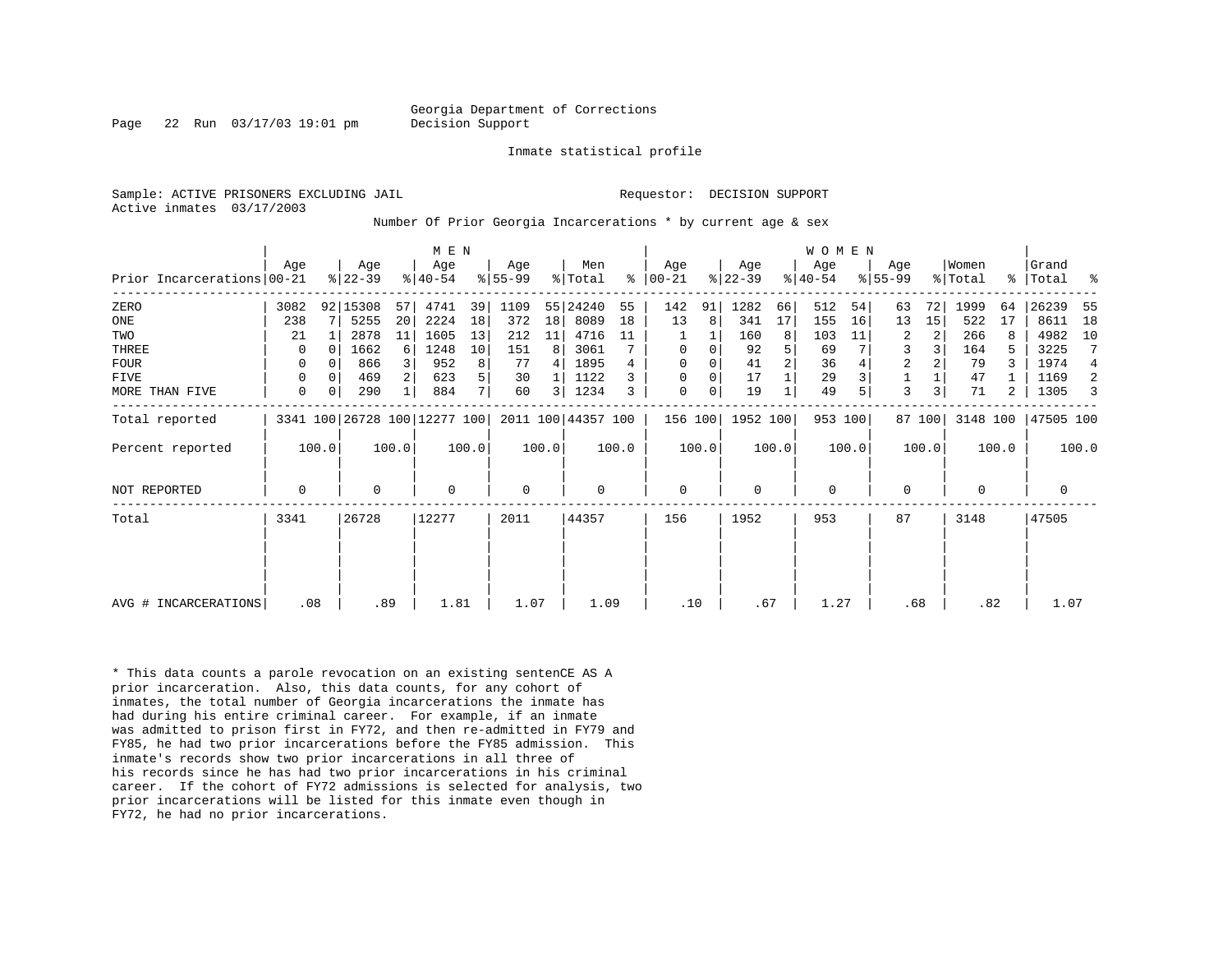Page 23 Run 03/17/03 19:01 pm

#### Inmate statistical profile

Sample: ACTIVE PRISONERS EXCLUDING JAIL **Requestor: DECISION SUPPORT** Active inmates 03/17/2003

Number Of Transfers by current age & sex

|                   |                |       |                              |       | M E N            |       |                  |       |                    |       |                  |       |                  |       | WOMEN            |         |                  |                |                              |       |                    |                |
|-------------------|----------------|-------|------------------------------|-------|------------------|-------|------------------|-------|--------------------|-------|------------------|-------|------------------|-------|------------------|---------|------------------|----------------|------------------------------|-------|--------------------|----------------|
| Transfers         | Age<br>  00-21 |       | Age<br>$ 22-39 $             |       | Age<br>$ 40-54 $ |       | Age<br>$ 55-99 $ |       | Men<br>% Total     | ∻     | Age<br>$ 00-21 $ |       | Age<br>$ 22-39 $ |       | Age<br>$ 40-54 $ |         | Age<br>$ 55-99 $ |                | Women<br>$\frac{1}{2}$ Total |       | Grand<br>% Total % |                |
| ZERO              | 756            | 23    | 2446                         | 9     | 1055             | 9     | 131              |       | 4388               | 10    | 40               | 26    | 412              | 21    | 170              | 18      | 14               | 16             | 636                          | 20    | 5024               | - 11           |
| ONE               | 1702           |       | 51 10358                     | 39    | 4436             | 36    | 761              | 38    | 17257              | 39    | 99               | 63    | 1042             | 53    | 488              | 51      | 39               | 45             | 1668                         | 53    | 18925              | 40             |
| TWO               | 592            | 18    | 5873                         | 22    | 2299             | 19    | 383              | 19    | 9147               | 21    | 14               | 9     | 280              | 14    | 145              | 15      | 14               | 16             | 453                          | 14    | 9600               | -20            |
| THREE             | 179            | 5     | 3278                         | 12    | 1431             | 12    | 205              | 10    | 5093               | 11    | 3                | 2     | 120              | 6     | 79               |         | 11               | 13             | 213                          |       | 5306               | - 11           |
| <b>FOUR</b>       | 60             |       | 1862                         |       | 926              |       | 167              | 8     | 3015               |       | $\Omega$         | 0     | 62               | 3     | 32               |         | 2                | 2              | 96                           |       | 3111               | 7              |
| FIVE              | 24             |       | 1095                         | 4     | 634              |       | 102              | 5     | 1855               | 4     | 0                | 0     | 19               |       | 13               |         | 5                |                | 37                           |       | 1892               | $\overline{4}$ |
| MORE THAN FIVE    | 28             |       | 1816                         | 7 I   | 1496             | 12    | 262              | 13    | 3602               | 8     | $\mathbf 0$      | 0     | 17               |       | 26               | 3       | $\overline{a}$   | 2 <sub>1</sub> | 45                           |       | 3647               | 8              |
| Total reported    |                |       | 3341 100 26728 100 12277 100 |       |                  |       |                  |       | 2011 100 44357 100 |       | 156 100          |       | 1952 100         |       |                  | 953 100 |                  | 87 100         | 3148 100                     |       | 47505 100          |                |
| Percent reported  |                | 100.0 |                              | 100.0 |                  | 100.0 |                  | 100.0 |                    | 100.0 |                  | 100.0 |                  | 100.0 |                  | 100.0   |                  | 100.0          |                              | 100.0 |                    | 100.0          |
| NOT REPORTED      | 0              |       | 0                            |       | $\mathbf 0$      |       | 0                |       | $\mathbf 0$        |       | $\mathbf 0$      |       | $\mathbf 0$      |       | $\mathbf 0$      |         | 0                |                | 0                            |       | 0                  |                |
| Total             | 3341           |       | 26728                        |       | 12277            |       | 2011             |       | 44357              |       | 156              |       | 1952             |       | 953              |         | 87               |                | 3148                         |       | 47505              |                |
|                   |                |       |                              |       |                  |       |                  |       |                    |       |                  |       |                  |       |                  |         |                  |                |                              |       |                    |                |
|                   |                |       |                              |       |                  |       |                  |       |                    |       |                  |       |                  |       |                  |         |                  |                |                              |       |                    |                |
| AVG NUM TRANSFERS | 1.19           |       | 2.23                         |       | 2.71             |       | 2.80             |       | 2.31               |       | .87              |       | 1.24             |       | 1.48             |         | 1.69             |                | 1.31                         |       | 2.24               |                |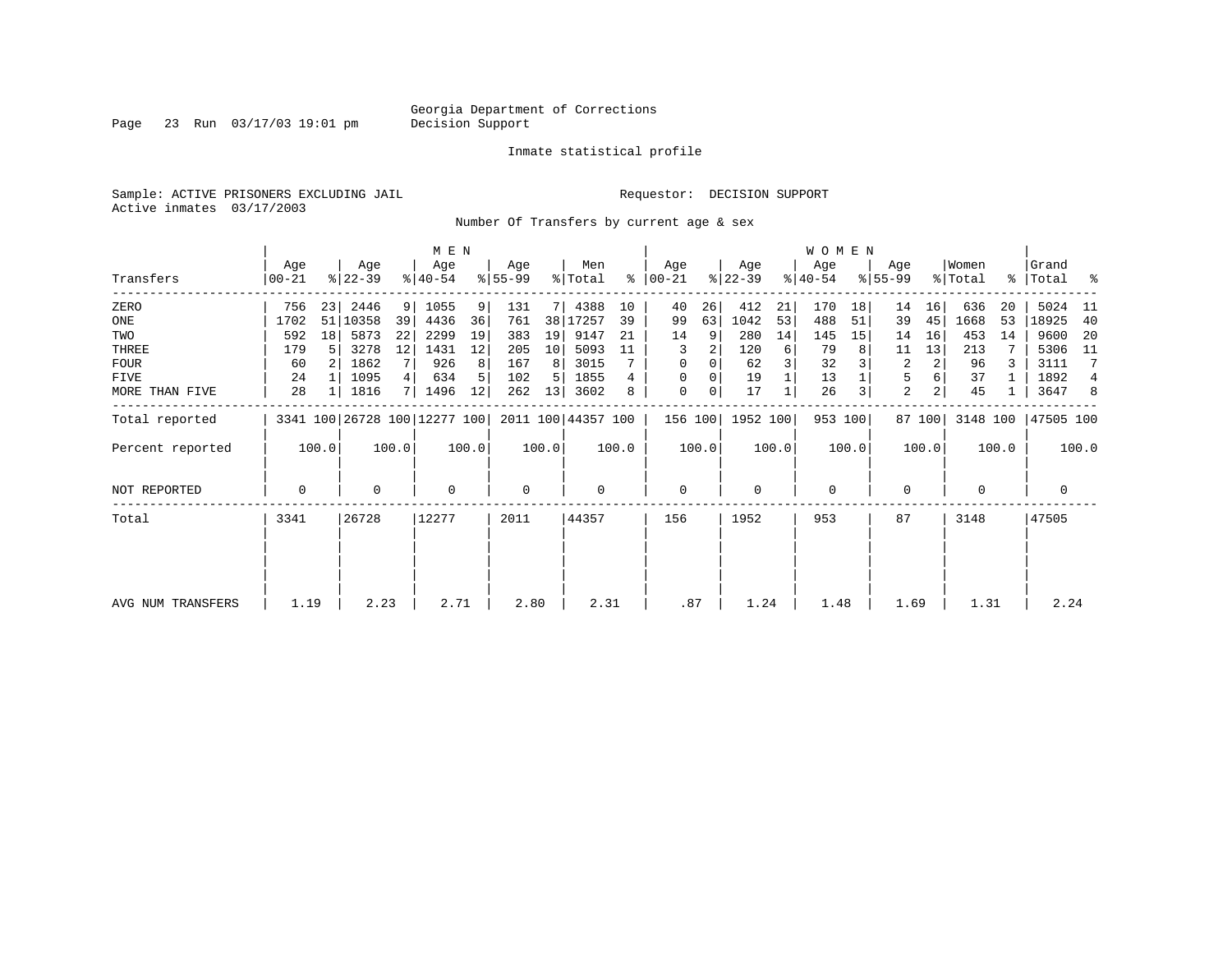Page 24 Run  $03/17/03$  19:01 pm

#### Inmate statistical profile

Sample: ACTIVE PRISONERS EXCLUDING JAIL **Requestor: DECISION SUPPORT** Active inmates 03/17/2003

County Of Conviction by current age & sex

|                            |              |                |           |                | M E N    |                |                |                |         |                |                |              |                |              | <b>WOMEN</b>   |              |                |              |                |              |       |                |
|----------------------------|--------------|----------------|-----------|----------------|----------|----------------|----------------|----------------|---------|----------------|----------------|--------------|----------------|--------------|----------------|--------------|----------------|--------------|----------------|--------------|-------|----------------|
|                            | Age          |                | Age       |                | Age      |                | Aqe            |                | Men     |                | Age            |              | Age            |              | Age            |              | Aqe            |              | Women          |              | Grand |                |
| County Of Conviction 00-21 |              |                | $8 22-39$ |                | $ 40-54$ |                | $8 55-99$      |                | % Total | ႜ              | $ 00-21$       |              | $ 22-39$       |              | $8140 - 54$    |              | $8155 - 99$    |              | % Total        | ႜ            | Total | ٩,             |
| Appling                    | 2            | $\overline{0}$ | 61        | $\overline{0}$ | 25       | $\overline{0}$ | 6              | 0              | 94      | 0              | 0              | 0            | 2              | 0            | 1              | 0            | 0              | 0            | 3              | 0            | 97    | $\Omega$       |
| Atkinson                   | $\mathbf{1}$ | 0              | 23        | $\mathbf 0$    | 14       | 0              | 4              | $\mathbf 0$    | 42      | $\Omega$       | $\Omega$       | 0            | $\mathbf 1$    | 0            | 2              | $\mathbf 0$  | $\mathbf{0}$   | $\Omega$     | $\overline{3}$ | $\Omega$     | 45    | $\Omega$       |
| Bacon                      | 5            | 0              | 34        | $\mathbf 0$    | 18       | 0              | $\Omega$       | $\mathbf 0$    | 57      | $\Omega$       | $\Omega$       | 0            | $\mathbf 0$    | 0            | 2              | $\mathbf 0$  | $\Omega$       | $\Omega$     | $\overline{2}$ | 0            | 59    | $\Omega$       |
| Baker                      | $\Omega$     | 0              | 11        | 0              | 7        | 0              | $\Omega$       | $\mathbf 0$    | 18      | $\Omega$       | $\Omega$       | $\Omega$     | 3              | $\Omega$     | 0              | $\mathbf 0$  | $\Omega$       | 0            | $\mathbf{z}$   | $\Omega$     | 21    | $\Omega$       |
| Baldwin                    | 27           | 1              | 205       | 1              | 98       | 1              | 9              | $\Omega$       | 339     | $\mathbf{1}$   | $\overline{2}$ | 1            | 22             | 1            | 2              | $\Omega$     | 1              | $\mathbf{1}$ | 27             | $\mathbf 1$  | 366   | $\mathbf{1}$   |
| Banks                      | 10           | $\Omega$       | 36        | $\mathbf 0$    | 17       | 0              | 9              | $\mathbf 0$    | 72      | $\Omega$       | $\Omega$       | 0            | 5              | 0            | 2              | $\mathbf 0$  | $\Omega$       | $\mathbf 0$  | 7              | 0            | 79    | $\Omega$       |
| Barrow                     | 8            | 0              | 116       | 0              | 64       | 1              | 14             | $\mathbf 1$    | 202     | 0              | 1              | 1            | 11             | 1            | 5              | 1            | 2              | 2            | 19             | 1            | 221   | $\Omega$       |
| Bartow                     | 20           | $\mathbf{1}$   | 238       | $\mathbf{1}$   | 109      | $\mathbf{1}$   | 35             | 2              | 402     | $\mathbf{1}$   | $\Omega$       | 0            | 28             | $\mathbf{1}$ | 9              | $\mathbf 1$  | $\Omega$       | $\Omega$     | 37             | $\mathbf{1}$ | 439   | $\mathbf{1}$   |
| Ben Hill                   | 16           | $\Omega$       | 113       | $\mathbf 0$    | 55       | 0              | 10             | $\Omega$       | 194     | $\Omega$       | $\mathbf{1}$   | 1            | 10             | $\mathbf{1}$ | 4              | $\mathbf 0$  | $\Omega$       | $\Omega$     | 15             | $\mathbf 0$  | 209   | $\Omega$       |
| Berrien                    | 4            | $\mathbf 0$    | 52        | $\mathbf 0$    | 24       | 0              | 2              | $\mathbf 0$    | 82      | $\Omega$       | $\mathbf{1}$   | $\mathbf{1}$ | 4              | $\mathbf 0$  | $\Omega$       | $\mathbf 0$  | $\Omega$       | $\Omega$     | 5              | $\Omega$     | 87    | $\Omega$       |
| <b>Bibb</b>                | 61           | 2              | 573       | 2              | 308      | 3              | 52             | 3              | 994     | $\overline{a}$ | 4              | 3            | 26             | 1            | 19             | 2            | 3              | 3            | 52             | 2            | 1046  | $\overline{2}$ |
| Bleckley                   | 8            | $\Omega$       | 83        | $\Omega$       | 21       | 0              | 5              | $\Omega$       | 117     | $\Omega$       | $\Omega$       | 0            | 5              | 0            | 3              | $\Omega$     | $\Omega$       | $\Omega$     | 8              | $\mathbf 0$  | 125   | $\Omega$       |
| Brantley                   | 2            | 0              | 22        | $\mathbf 0$    | 12       | 0              | 4              | $\mathbf 0$    | 40      | $\Omega$       | $\Omega$       | 0            | 0              | $\Omega$     | $\mathbf{1}$   | $\Omega$     | 1              | $\mathbf 1$  | $\overline{c}$ | 0            | 42    | $\Omega$       |
| <b>Brooks</b>              | 3            | 0              | 58        | $\mathbf 0$    | 18       | 0              | 6              | $\Omega$       | 85      | $\Omega$       | $\Omega$       | 0            | 1              | $\Omega$     | 3              | $\Omega$     | $\mathbf 0$    | 0            | 4              | 0            | 89    | $\Omega$       |
| Bryan                      | 4            | 0              | 45        | 0              | 27       | 0              | 4              | 0              | 80      | 0              | $\Omega$       | 0            | 3              | 0            | 1              | 0            | 1              | 1            | 5              | 0            | 85    | $\Omega$       |
| Bulloch                    | 29           | 1              | 238       | 1              | 79       | 1              | 18             | 1              | 364     | 1              | 1              | 1            | 17             | 1            | 4              | $\mathbf 0$  | $\overline{2}$ | 2            | 24             | 1            | 388   | 1              |
| Burke                      | 13           | $\Omega$       | 143       | $\mathbf{1}$   | 55       | 0              | 7              | $\Omega$       | 218     | $\Omega$       | 2              | 1            | 4              | $\Omega$     | 4              | $\Omega$     | $\Omega$       | $\Omega$     | 10             | $\Omega$     | 228   | $\Omega$       |
| <b>Butts</b>               | 10           | $\Omega$       | 75        | $\Omega$       | 34       | 0              | 7              | $\Omega$       | 126     | $\Omega$       | $\mathbf{1}$   | $\mathbf{1}$ | 3              | $\Omega$     | $\overline{4}$ | $\Omega$     | $\Omega$       | $\Omega$     | 8              | 0            | 134   | $\Omega$       |
| Calhoun                    | 5            | 0              | 25        | $\mathbf 0$    | 12       | 0              | 4              | $\mathbf 0$    | 46      | $\Omega$       | $\Omega$       | $\Omega$     | 3              | $\Omega$     | $\Omega$       | $\mathbf 0$  | $\Omega$       | $\Omega$     | 3              | $\Omega$     | 49    | $\Omega$       |
| Camden                     | 4            | $\Omega$       | 61        | 0              | 28       | 0              | $\overline{2}$ | $\Omega$       | 95      | $\Omega$       | $\Omega$       | $\Omega$     | 4              | $\Omega$     | $\overline{2}$ | $\mathbf 0$  | $\mathbf{1}$   | $\mathbf{1}$ | 7              | $\Omega$     | 102   | $\Omega$       |
| Candler                    | 7            | 0              | 51        | 0              | 22       | 0              | $\Omega$       | $\mathbf 0$    | 80      | $\Omega$       | $\Omega$       | 0            | 4              | 0            | 1              | $\mathbf 0$  | $\Omega$       | $\Omega$     | 5              | 0            | 85    | $\Omega$       |
| Carroll                    | 35           | 1              | 299       | 1              | 130      | $\mathbf 1$    | 38             | 2              | 502     | $\mathbf{1}$   | 2              | 1            | 45             | 2            | 13             | 1            | $\Omega$       | 0            | 60             | 2            | 562   | 1              |
| Catoosa                    | 6            | 0              | 124       | 0              | 60       | 0              | 16             | 1              | 206     | $\Omega$       | $\Omega$       | 0            | 17             | 1            | 5              | 1            | $\mathbf{1}$   | 1            | 23             | $\mathbf{1}$ | 229   | $\Omega$       |
| Charlton                   | 1            | 0              | 26        | $\overline{0}$ | 14       | 0              | 3              | $\mathbf 0$    | 44      | 0              | 0              | 0            | 3              | 0            | $\mathbf{0}$   | $\mathbf 0$  | $\mathbf 0$    | $\mathbf 0$  | 3              | 0            | 47    | $\Omega$       |
| Chatham                    | 207          | 6              | 1400      | 5              | 552      | 5              | 74             | $\overline{4}$ | 2233    | 5              | 8              | 5            | 104            | 5            | 42             | 4            | 3              | 3            | 157            | 5            | 2390  | 5              |
| Chattahoochee              | 5            | $\Omega$       | 18        | $\mathbf 0$    | 8        | 0              | $\Omega$       | $\Omega$       | 31      | $\Omega$       | $\mathbf{1}$   | 1            | $\Omega$       | $\Omega$     | $\mathbf 0$    | $\Omega$     | $\mathbf{0}$   | $\mathbf 0$  | 1              | $\Omega$     | 32    | $\Omega$       |
| Chattooga                  | 4            | 0              | 107       | $\mathbf 0$    | 67       | $\mathbf 1$    | 8              | $\mathbf 0$    | 186     | $\Omega$       | $\mathbf{1}$   | $\mathbf{1}$ | 3              | $\Omega$     | 3              | $\mathbf 0$  | 1              | 1            | 8              | 0            | 194   | $\Omega$       |
| Cherokee                   | 24           | 1              | 234       | 1              | 174      | $\mathbf 1$    | 26             | 1              | 458     | $\mathbf{1}$   | 4              | 3            | 40             | 2            | 13             | $\mathbf{1}$ | $\mathbf{1}$   | $\mathbf{1}$ | 58             | 2            | 516   | $\mathbf{1}$   |
| Clarke                     | 30           | 1              | 302       | 1              | 132      | $\mathbf 1$    | 21             | $\mathbf{1}$   | 485     | $\mathbf{1}$   | 1              | 1            | 27             | 1            | 8              | 1            | 3              | 3            | 39             | $\mathbf{1}$ | 524   | $\mathbf{1}$   |
| Clay                       | 3            | 0              | 18        | $\mathsf{O}$   | 3        | 0              | 1              | $\Omega$       | 25      | 0              | 0              | 0            | $\overline{2}$ | 0            | $\mathbf 0$    | $\mathbf 0$  | 0              | $\mathbf 0$  | $\overline{2}$ | 0            | 27    | $\Omega$       |
| Clayton                    | 197          | 6              | 1111      | 4              | 415      | 3 <sup>1</sup> | 54             | 3              | 1777    | 4              | 13             | 9            | 98             | 5            | 62             | 7            | 3              | 3            | 176            | 6            | 1953  | $\overline{4}$ |
| Clinch                     | 4            | 0              | 38        | $\mathbf 0$    | 13       | 0              | $\mathbf 0$    | 0              | 55      | $\Omega$       | $\mathbf 0$    | 0            | 1              | 0            | 1              | $\mathbf 0$  | $\mathbf 0$    | $\mathbf 0$  | 2              | 0            | 57    | $\Omega$       |
| Cobb                       | 165          | 5              | 1223      | 5              | 609      | 5              | 86             | $\overline{4}$ | 2083    | 5              | 9              | 6            | 108            | 6            | 56             | 6            | $\overline{2}$ | 2            | 175            | 6            | 2258  | 5              |
| Coffee                     | 21           | 1              | 146       | 1              | 60       | 0              | 4              | $\mathbf 0$    | 231     | $\mathbf{1}$   | $\mathbf{1}$   | 1            | 8              | $\Omega$     | $\overline{4}$ | $\mathbf 0$  | $\mathbf{1}$   | $\mathbf 1$  | 14             | 0            | 245   | $\mathbf{1}$   |
| Colquit                    | 28           | 1              | 183       | $\mathbf 1$    | 77       | 1              | 21             | 1              | 309     | $\mathbf{1}$   | 1              | 1            | 8              | 0            | 1              | 0            | $\mathbf{1}$   | 1            | 11             | 0            | 320   | $\mathbf{1}$   |
| Columbia                   | 16           | 0              | 149       | 1              | 59       | 0              | 9              | $\mathbf 0$    | 233     | 1              | $\mathbf{1}$   | 1            | 13             | 1            | 10             | 1            | 0              | 0            | 24             | 1            | 257   | $\mathbf{1}$   |
|                            |              |                |           |                |          |                |                |                |         |                |                |              |                |              |                |              |                |              |                |              |       |                |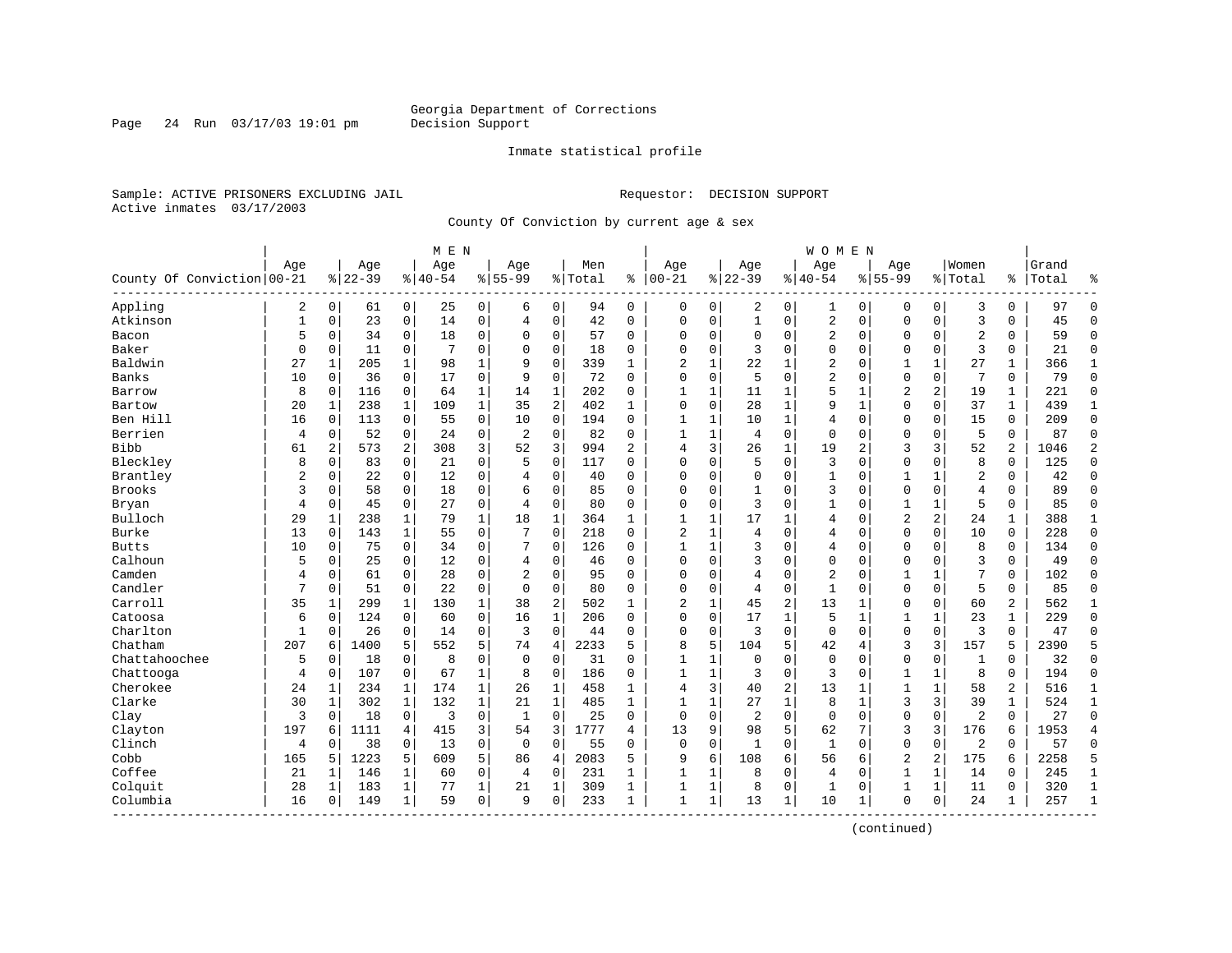Page 25 Run  $03/17/03$  19:01 pm

Inmate statistical profile

Active inmates 03/17/2003

Sample: ACTIVE PRISONERS EXCLUDING JAIL Requestor: DECISION SUPPORT

County Of Conviction by current age & sex (continued)

|                            |                |              |                |              | M E N          |              |                |                |         |                |              |    |                |          | <b>WOMEN</b>   |              |                |              |                |               |       |                |
|----------------------------|----------------|--------------|----------------|--------------|----------------|--------------|----------------|----------------|---------|----------------|--------------|----|----------------|----------|----------------|--------------|----------------|--------------|----------------|---------------|-------|----------------|
|                            | Age            |              | Age            |              | Age            |              | Age            |                | Men     |                | Age          |    | Age            |          | Age            |              | Age            |              | Women          |               | Grand |                |
| County Of Conviction 00-21 |                |              | $8 22-39$      |              | $ 40-54$       |              | $8155 - 99$    |                | % Total | ి              | $ 00 - 21$   | %  | $22 - 39$      |          | $8140 - 54$    |              | $8 55-99$      |              | % Total        | $\frac{1}{6}$ | Total | န္             |
| Cook                       | 7              | 0            | 84             | $\mathbf 0$  | 44             | 0            | 5              | $\mathbf 0$    | 140     | 0              | 0            | 0  | 5              | 0        | 8              |              | 0              | 0            | 13             | 0             | 153   | $\Omega$       |
| Coweta                     | 29             | $\mathbf{1}$ | 271            | $\mathbf{1}$ | 106            | $\mathbf{1}$ | 16             | 1              | 422     | $\mathbf{1}$   | 0            | 0  | 16             | 1        | 7              | $\mathbf{1}$ | $\Omega$       | 0            | 23             | $\mathbf{1}$  | 445   | 1              |
| Crawford                   | 0              | $\Omega$     | 12             | $\mathbf 0$  | 3              | $\mathbf 0$  | $\mathbf 0$    | 0              | 15      | $\Omega$       | $\Omega$     | 0  | 1              | $\Omega$ | $\mathbf{1}$   | $\Omega$     | $\Omega$       | $\Omega$     | $\overline{2}$ | $\Omega$      | 17    | $\Omega$       |
| Crisp                      | 24             | 1            | 151            | 1            | 68             | $\mathbf{1}$ | 10             | 0              | 253     | $\mathbf{1}$   | 2            | 1  | 13             | 1        | 2              | $\mathbf 0$  | 1              | 1            | 18             | 1             | 271   | 1              |
| Dade                       |                | 0            | 53             | 0            | 45             | $\mathbf 0$  | 10             | $\mathbf 0$    | 115     | 0              | O            | 0  | $\overline{2}$ | $\Omega$ | 0              | $\Omega$     | $\Omega$       | 0            | $\overline{2}$ | 0             | 117   | $\Omega$       |
| Dawson                     | 6              | 0            | 37             | 0            | 28             | $\mathbf 0$  |                | $\mathbf 0$    | 78      | 0              | $\Omega$     | 0  | $\overline{2}$ | $\Omega$ | $\mathbf{1}$   | $\Omega$     | $\Omega$       | $\Omega$     | 3              | $\Omega$      | 81    | $\Omega$       |
| Decatur                    | 21             | 1            | 191            | 1            | 74             | $\mathbf 1$  | 5              | 0              | 291     | 1              | $\mathbf{1}$ | 1  | 20             | 1        | 4              | $\Omega$     | $\Omega$       | 0            | 25             | 1             | 316   | $\mathbf{1}$   |
| DeKalb                     | 258            | 8            | 1796           | 7            | 737            | 6            | 103            | 5              | 2894    | 7              | 15           | 10 | 92             | 5        | 40             | 4            | 7              | 8            | 154            | 5             | 3048  | 6              |
| Dodge                      | 12             | 0            | 115            | $\mathbf 0$  | 63             | $\mathbf 1$  | 5              | 0              | 195     | 0              | 0            | 0  | 11             | 1        | 4              | $\Omega$     | $\mathbf 0$    | 0            | 15             | 0             | 210   | $\mathbf 0$    |
| Dooly                      | 6              | 0            | 71             | 0            | 37             | 0            | $\mathbf{1}$   | $\mathbf 0$    | 115     | 0              | 0            | 0  | 3              | 0        | $\mathbf{1}$   | $\Omega$     | $\Omega$       | 0            | $\overline{4}$ | 0             | 119   | $\Omega$       |
| Dougherty                  | 39             | 1            | 611            | 2            | 246            | 2            | 36             | $\overline{c}$ | 932     | 2              | 2            | 1  | 33             | 2        | 22             | 2            | $\overline{2}$ | 2            | 59             | 2             | 991   | 2              |
| Douglas                    | 45             | 1            | 480            | 2            | 212            | 2            | 29             | $\mathbf{1}$   | 766     | $\overline{a}$ | 3            | 2  | 45             | 2        | 27             | 3            | $\mathbf{1}$   | 1            | 76             | 2             | 842   | $\overline{2}$ |
| Early                      | 6              | 0            | 52             | $\mathbf 0$  | 16             | $\mathbf 0$  | 5              | $\mathbf 0$    | 79      | 0              | 0            | 0  | 3              | 0        | 1              | $\Omega$     | $\mathbf 0$    | 0            | $\overline{4}$ | 0             | 83    | $\Omega$       |
| Echols                     | $\mathbf{1}$   | 0            |                | $\mathbf 0$  | $\overline{2}$ | $\mathbf 0$  | $\overline{2}$ | $\mathbf 0$    | 12      | 0              | 0            | 0  | $\Omega$       | $\Omega$ | 0              | 0            | 0              | 0            | $\mathbf 0$    | 0             | 12    | $\Omega$       |
| Effingham                  | 21             | $\mathbf{1}$ | 79             | 0            | 33             | $\mathbf 0$  | 4              | $\mathbf 0$    | 137     | 0              | $\Omega$     | 0  | 5              | $\Omega$ | 5              | 1            | 1              | $\mathbf{1}$ | 11             | 0             | 148   | $\Omega$       |
| Elbert                     | 5              | $\Omega$     | 102            | $\Omega$     | 54             | $\mathbf 0$  | 9              | $\mathbf 0$    | 170     | 0              | $\Omega$     | 0  | 10             | 1        | 5              | 1            | $\Omega$       | $\Omega$     | 15             | $\Omega$      | 185   | $\Omega$       |
| Emanuel                    | 17             | $\mathbf{1}$ | 100            | $\mathbf 0$  | 41             | $\mathbf 0$  | 7              | $\mathbf 0$    | 165     | $\Omega$       | $\Omega$     | 0  | 5              | $\Omega$ | $\mathbf{1}$   | $\Omega$     | $\Omega$       | $\Omega$     | 6              | 0             | 171   | $\Omega$       |
| Evans                      | 6              | 0            | 62             | 0            | 12             | $\mathsf 0$  | $\overline{2}$ | $\mathbf 0$    | 82      | 0              | 0            | 0  |                | 0        | $\mathbf{1}$   | $\Omega$     | $\Omega$       | 0            | $\overline{2}$ | 0             | 84    | $\Omega$       |
| Fannin                     | 5              | 0            | 66             | 0            | 41             | $\mathsf 0$  | 7              | 0              | 119     | 0              | 1            |    | 8              | $\Omega$ | 5              | $\mathbf{1}$ | $\mathbf{1}$   | 1            | 15             | 0             | 134   | $\Omega$       |
| Fayette                    | 20             | 1            | 135            | 1            | 70             | $\mathbf 1$  | 17             | 1              | 242     | $\mathbf{1}$   | $\Omega$     | 0  | 11             | 1        | 7              | 1            | $\mathbf{1}$   | 1            | 19             | 1             | 261   | 1              |
| Floyd                      | 40             | 1            | 445            | 2            | 194            | 2            | 37             | 2              | 716     | $\overline{a}$ | 5            | 3  | 53             | 3        | 31             | 3            | 3              | 3            | 92             | 3             | 808   | $\overline{2}$ |
| Forsyth                    | 9              | $\mathbf 0$  | 124            | $\mathbf 0$  | 58             | 0            | 17             | $\mathbf{1}$   | 208     | 0              | $\Omega$     | 0  | 12             | 1        | 8              | $\mathbf{1}$ | $\Omega$       | $\Omega$     | 20             | $\mathbf{1}$  | 228   | $\Omega$       |
| Franklin                   | 8              | $\mathbf 0$  | 69             | 0            | 38             | 0            | 8              | $\mathbf 0$    | 123     | 0              | 0            | 0  | $\overline{2}$ | 0        | $\overline{4}$ | $\mathbf 0$  | $\mathbf{0}$   | $\mathbf 0$  | 6              | 0             | 129   | $\Omega$       |
| Fulton                     | 230            |              | 2264           | 8            | 1159           | 9            | 199            | 10             | 3852    | 9              | 8            | 5  | 78             | 4        | 57             | 6            | 10             | 11           | 153            | 5             | 4005  |                |
| Gilmer                     | 10             | $\mathbf 0$  | 84             | $\mathbf 0$  | 46             | 0            | 19             | $\mathbf{1}$   | 159     | $\Omega$       | $\Omega$     | 0  | 6              | 0        | 5              | 1            | $\mathbf{1}$   | $\mathbf{1}$ | 12             | $\mathbf 0$   | 171   | $\Omega$       |
| Glascock                   | $\overline{2}$ | 0            | $\overline{4}$ | $\mathbf 0$  | $\overline{2}$ | 0            | 1              | $\mathbf 0$    | 9       | 0              | $\Omega$     | 0  | 1              | 0        | 0              | $\Omega$     | $\Omega$       | $\mathbf 0$  | 1              | 0             | 10    | $\mathbf 0$    |
| Glynn                      | 24             | 1            | 291            | 1            | 149            | $\mathbf 1$  | 28             | 1              | 492     | 1              | $\mathbf{1}$ | 1  | 18             | 1        | 5              | 1            | 1              | 1            | 25             | 1             | 517   | 1              |
| Gordon                     | 19             | $\mathbf{1}$ | 158            | 1            | 80             | $\mathbf{1}$ | 18             | 1              | 275     | 1              | 3            | 2  | 15             | 1        | 9              | $\mathbf{1}$ | $\Omega$       | $\Omega$     | 27             | 1             | 302   | $\mathbf{1}$   |
| Grady                      | 22             | 1            | 157            | 1            | 57             | $\mathbf 0$  | 9              | $\Omega$       | 245     | $\mathbf{1}$   | $\Omega$     | 0  | 16             | 1        | $\overline{2}$ | $\Omega$     | $\mathbf{1}$   | $\mathbf{1}$ | 19             | $\mathbf{1}$  | 264   | $\mathbf{1}$   |
| Greene                     | 16             | $\Omega$     | 77             | $\mathbf 0$  | 21             | $\mathbf 0$  | 3              | $\mathbf 0$    | 117     | $\Omega$       | $\Omega$     | 0  | 1              | $\Omega$ | 2              | $\Omega$     | $\mathbf{1}$   | 1            | $\overline{4}$ | $\Omega$      | 121   | $\Omega$       |
| Gwinnett                   | 120            | 4            | 756            | 3            | 349            | 3            | 67             | 3              | 1292    | 3              | 4            | 3  | 66             | 3        | 39             | 4            | 1              | 1            | 110            | 4             | 1402  | 3              |
| Habersham                  | 5              | 0            | 52             | 0            | 33             | 0            | 2              | $\mathbf 0$    | 92      | 0              | 0            | 0  | 4              | 0        | $1\,$          | 0            | $\Omega$       | 0            | 5              | 0             | 97    | $\Omega$       |
| Hall                       | 48             | 1            | 358            | $\mathbf 1$  | 196            | 2            | 38             | 2              | 640     | $\mathbf{1}$   | 2            | 1  | 43             | 2        | 18             | 2            | $\overline{2}$ | 2            | 65             | 2             | 705   | $\mathbf{1}$   |
| Hancock                    | $\overline{a}$ | 0            | 14             | $\mathbf 0$  | 13             | 0            | $\overline{2}$ | $\mathbf 0$    | 31      | $\Omega$       | 0            | 0  | 1              | 0        | 1              | $\Omega$     | $\Omega$       | 0            | $\overline{c}$ | 0             | 33    | $\Omega$       |
| Haralson                   | 9              | 0            | 61             | 0            | 29             | 0            | 7              | 0              | 106     | $\Omega$       | $\Omega$     | 0  | $\overline{2}$ | 0        | $\mathbf{1}$   | $\Omega$     | $\Omega$       | 0            | κ              | 0             | 109   | $\Omega$       |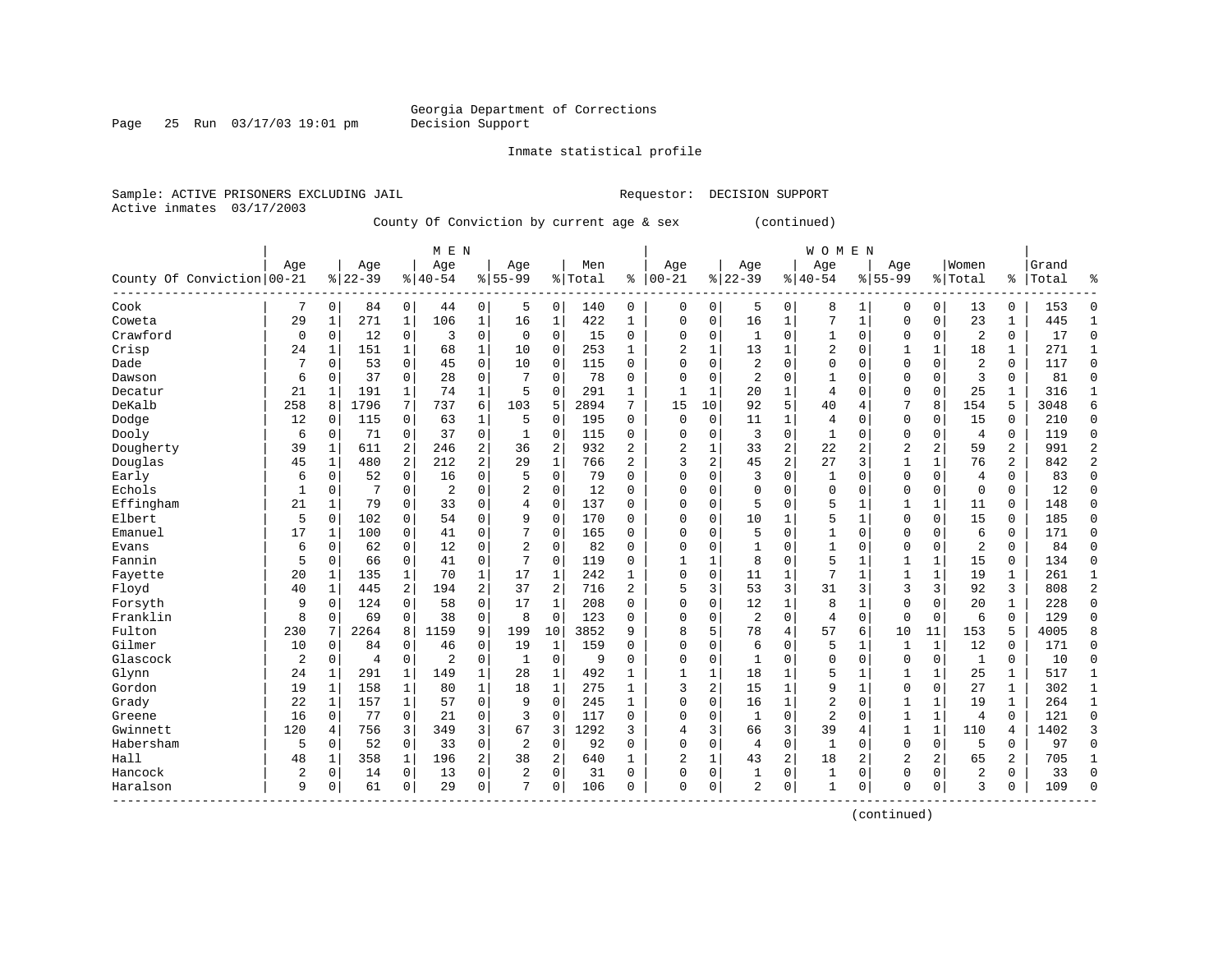Page 26 Run  $03/17/03$  19:01 pm

Inmate statistical profile

Active inmates 03/17/2003

Sample: ACTIVE PRISONERS EXCLUDING JAIL Requestor: DECISION SUPPORT

County Of Conviction by current age & sex (continued)

|                            |                |              |           |              | M E N     |              |                |              |         |              |                |   |                |          | <b>WOMEN</b> |              |                |                |                |              |       |                |
|----------------------------|----------------|--------------|-----------|--------------|-----------|--------------|----------------|--------------|---------|--------------|----------------|---|----------------|----------|--------------|--------------|----------------|----------------|----------------|--------------|-------|----------------|
|                            | Age            |              | Age       |              | Age       |              | Age            |              | Men     |              | Age            |   | Age            |          | Age          |              | Age            |                | Women          |              | Grand |                |
| County Of Conviction 00-21 |                |              | $8 22-39$ |              | $8 40-54$ |              | $8155 - 99$    |              | % Total | ి            | $00 - 21$      | % | $22 - 39$      |          | $8 40-54$    |              | $8155 - 99$    |                | % Total        | %            | Total | ႜ              |
| Harris                     | 6              | 0            | 64        | 0            | 27        | 0            | 3              | 0            | 100     | 0            | 0              | 0 | 4              | 0        | 0            | 0            | 0              | 0              | 4              | 0            | 104   | O              |
| Hart                       | 7              | $\mathbf 0$  | 64        | $\mathbf 0$  | 23        | $\mathbf 0$  | 5              | $\mathbf 0$  | 99      | 0            | 0              | 0 | $\overline{4}$ | 0        | 2            | $\mathbf 0$  | $\Omega$       | 0              | 6              | 0            | 105   | $\Omega$       |
| Heard                      | 3              | $\Omega$     | 18        | $\mathbf 0$  | 13        | $\mathbf 0$  | 9              | 0            | 43      | 0            |                | 1 | $\Omega$       | $\Omega$ | $\mathbf{1}$ | $\Omega$     | $\Omega$       | $\Omega$       | $\overline{2}$ | 0            | 45    | $\Omega$       |
| Henry                      | 25             | 1            | 237       | 1            | 98        | $\mathbf 1$  | 17             | 1            | 377     | $\mathbf{1}$ | 2              | 1 | 16             | 1        | 7            | 1            |                | 1              | 26             | 1            | 403   | 1              |
| Houston                    | 41             | $\mathbf{1}$ | 282       | 1            | 149       | $\mathbf{1}$ | 7              | $\mathbf 0$  | 479     | $\mathbf{1}$ | $\overline{2}$ | 1 | 23             | 1        | 13           | $\mathbf{1}$ | $\overline{2}$ | 2              | 40             | $\mathbf{1}$ | 519   | $\mathbf{1}$   |
| Irwin                      | 7              | 0            | 48        | 0            | 22        | 0            | 4              | 0            | 81      | $\Omega$     | $\mathbf{1}$   | 1 | $\mathbf{1}$   | $\Omega$ | $\mathbf{1}$ | $\Omega$     | $\Omega$       | $\Omega$       | 3              | $\Omega$     | 84    | $\Omega$       |
| Jackson                    | 5              | 0            | 113       | $\mathbf 0$  | 79        | $\mathbf 1$  | 11             | 1            | 208     | $\Omega$     | O              | 0 | 8              | $\Omega$ | 2            | $\Omega$     | $\Omega$       | 0              | 10             | 0            | 218   | $\Omega$       |
| Jasper                     | 5              | 0            | 39        | 0            | 9         | 0            | $\overline{2}$ | $\mathbf 0$  | 55      | 0            | 0              | 0 | $\Omega$       | $\Omega$ | 2            | $\Omega$     | $\Omega$       | 0              | $\overline{c}$ | 0            | 57    | $\Omega$       |
| Jeff Davis                 | 7              | 0            | 34        | 0            | 20        | 0            | $\overline{2}$ | $\mathbf 0$  | 63      | 0            | 0              | 0 | 2              | $\Omega$ | 3            | 0            | $\Omega$       | 0              | 5              | 0            | 68    | $\mathbf 0$    |
| Jefferson                  | 7              | 0            | 66        | $\mathbf 0$  | 24        | $\mathbf 0$  | б              | $\mathbf 0$  | 103     | O            | Ω              | 0 |                | $\Omega$ |              | $\Omega$     | $\Omega$       | $\Omega$       | 3              | 0            | 106   | $\Omega$       |
| Jenkins                    | 10             | $\Omega$     | 63        | $\mathbf 0$  | 26        | $\mathbf 0$  | 5              | $\mathbf 0$  | 104     | 0            | Ω              | 0 | $\overline{2}$ | $\Omega$ | 2            | $\Omega$     | $\Omega$       | 0              | 4              | 0            | 108   | ∩              |
| Johnson                    | 3              | 0            | 33        | $\mathbf 0$  | 13        | $\mathbf 0$  | 3              | $\mathbf 0$  | 52      | 0            | 0              | 0 | 3              | $\Omega$ | 0            | $\Omega$     | $\Omega$       | $\Omega$       | 3              | 0            | 55    | ∩              |
| Jones                      | 9              | $\mathbf 0$  | 72        | $\mathbf 0$  | 26        | $\mathbf 0$  | 5              | $\mathbf 0$  | 112     | 0            |                | 1 | 6              | $\Omega$ | 0            | $\Omega$     | $\Omega$       | $\Omega$       | 7              | $\Omega$     | 119   | $\Omega$       |
| Lamar                      | 3              | 0            | 58        | 0            | 37        | $\mathbf 0$  |                | $\mathbf 0$  | 105     | 0            | 0              | 0 | 2              | $\Omega$ | 4            | $\Omega$     | $\Omega$       | $\Omega$       | 6              | $\Omega$     | 111   | $\Omega$       |
| Lanier                     | 4              | 0            | 32        | $\mathbf 0$  | 7         | $\mathbf 0$  | 6              | 0            | 49      | $\Omega$     | 0              | 0 | $\Omega$       | 0        | 1            | $\Omega$     | $\Omega$       | $\Omega$       | 1              | $\Omega$     | 50    | $\Omega$       |
| Laurens                    | 16             | 0            | 146       | 1            | 71        | 1            | 8              | 0            | 241     | $\mathbf{1}$ | $\Omega$       | 0 | 8              | $\Omega$ | 7            | 1            | $\Omega$       | 0              | 15             | 0            | 256   | $\mathbf{1}$   |
| Lee                        | $\overline{2}$ | $\mathbf 0$  | 29        | $\mathbf 0$  | 15        | 0            | 3              | $\mathbf 0$  | 49      | $\Omega$     | O              | 0 |                | $\Omega$ | $\Omega$     | $\mathbf 0$  | $\Omega$       | 0              | 1              | 0            | 50    | $\Omega$       |
| Liberty                    | 24             | 1            | 179       | 1            | 49        | $\mathsf 0$  | 9              | $\mathbf 0$  | 261     | $\mathbf{1}$ | -1             |   | 9              | $\Omega$ | 6            | 1            | $\Omega$       | 0              | 16             | 1            | 277   | $\mathbf{1}$   |
| Lincoln                    | 4              | 0            | 23        | 0            | 12        | $\mathsf 0$  | $\overline{2}$ | $\mathbf 0$  | 41      | O            | $\Omega$       | 0 | $\Omega$       | $\Omega$ |              | $\Omega$     | $\Omega$       | $\Omega$       | $\mathbf{1}$   | 0            | 42    | $\Omega$       |
| Long                       | 9              | $\mathbf 0$  | 41        | $\mathbf 0$  | 17        | $\mathbf 0$  | $\overline{2}$ | $\mathbf 0$  | 69      | $\Omega$     | $\Omega$       | 0 | 4              | 0        | $\mathbf 0$  | $\Omega$     | $\Omega$       | $\Omega$       | $\overline{4}$ | 0            | 73    | $\Omega$       |
| Lowndes                    | 42             | 1            | 337       | $\mathbf{1}$ | 160       | $\mathbf{1}$ | 21             | $\mathbf{1}$ | 560     | 1            | 0              | 0 | 23             | 1        | 12           | 1            |                | 1              | 36             | 1            | 596   |                |
| Lumpkin                    | 1              | 0            | 36        | $\mathbf 0$  | 19        | $\mathbf 0$  |                | $\mathbf 0$  | 63      | $\Omega$     | 0              | 0 | 5              | $\Omega$ | 1            | $\Omega$     | $\Omega$       | $\Omega$       | 6              | 0            | 69    | $\Omega$       |
| Macon                      | 3              | 0            | 47        | $\mathbf 0$  | 16        | 0            | $\overline{4}$ | $\mathbf 0$  | 70      | $\Omega$     | 0              | 0 | $\Omega$       | $\Omega$ | 3            | $\Omega$     | $\mathbf{1}$   | 1              | 4              | 0            | 74    | $\Omega$       |
| Madison                    | 5              | 0            | 70        | $\mathbf 0$  | 26        | $\mathbf 0$  | 10             | $\mathbf 0$  | 111     | 0            | 0              | 0 | 5              | $\Omega$ | 2            | 0            | $\Omega$       | $\Omega$       | 7              | 0            | 118   | $\Omega$       |
| Marion                     | 5              | 0            | 23        | $\mathbf 0$  | 13        | 0            | $\overline{c}$ | 0            | 43      | $\Omega$     | $\Omega$       | 0 | $\Omega$       | $\Omega$ | 1            | $\Omega$     | 1              | 1              | $\overline{2}$ | 0            | 45    | $\Omega$       |
| McDuffie                   | 12             | 0            | 117       | 0            | 46        | 0            | 13             | 1            | 188     | 0            |                |   | 4              | $\Omega$ | 2            | $\Omega$     | $\Omega$       | $\Omega$       | 7              | 0            | 195   | $\Omega$       |
| McIntosh                   | 4              | 0            | 43        | 0            | 26        | 0            | $\overline{4}$ | 0            | 77      | O            | $\Omega$       | 0 | $\Omega$       | $\Omega$ |              | $\Omega$     | $\Omega$       | 0              | $\mathbf{1}$   | 0            | 78    | $\Omega$       |
| Meriwether                 | 15             | $\Omega$     | 125       | 0            | 56        | $\mathbf 0$  | 13             | 1            | 209     | O            | 2              | 1 | 12             | 1        | 4            | 0            | $\overline{2}$ | $\overline{2}$ | 20             | $\mathbf{1}$ | 229   | $\Omega$       |
| Miller                     | $\mathbf{1}$   | $\Omega$     | 19        | 0            | 7         | $\mathbf 0$  | 0              | $\mathbf 0$  | 27      | 0            | 0              | 0 | $\mathbf{1}$   | $\Omega$ | $\Omega$     | $\Omega$     | $\Omega$       | 0              | $\mathbf{1}$   | 0            | 28    | $\Omega$       |
| Mitchell                   | 12             | 0            | 142       | 1            | 51        | $\mathbf 0$  | 5              | 0            | 210     | 0            | -1             | 1 | 9              | $\Omega$ | 5            | 1            | $\Omega$       | 0              | 15             | 0            | 225   | $\Omega$       |
| Monroe                     | 12             | 0            | 58        | $\mathbf 0$  | 54        | $\mathbf 0$  |                | 0            | 131     | 0            | 0              | 0 | 3              | 0        | 3            | $\mathbf 0$  | $\Omega$       | 0              | 6              | 0            | 137   | $\Omega$       |
| Montgomery                 | 4              | 0            | 30        | $\mathbf 0$  | 12        | 0            | $\mathbf{1}$   | 0            | 47      | 0            | 0              | 0 | $\Omega$       | $\Omega$ | 2            | 0            | $\Omega$       | $\Omega$       | $\overline{2}$ | 0            | 49    | $\Omega$       |
| Morgan                     | 11             | 0            | 73        | 0            | 24        | 0            | 8              | $\mathbf 0$  | 116     | 0            | O              | 0 |                | $\Omega$ |              | $\Omega$     | $\Omega$       | $\Omega$       | 8              | 0            | 124   | $\Omega$       |
| Murray                     | 11             | $\Omega$     | 91        | 0            | 45        | $\mathbf 0$  | 16             | 1            | 163     | $\Omega$     | 0              | 0 | 7              | $\Omega$ | 4            | $\Omega$     | $\Omega$       | 0              | 11             | $\Omega$     | 174   | $\Omega$       |
| Muscogee                   | 131            | 4            | 943       | 4            | 450       | 4            | 57             | 3            | 1581    | 4            | 3              | 2 | 67             | 3        | 31           | 3            | $\overline{2}$ | 2              | 103            | 3            | 1684  | $\overline{4}$ |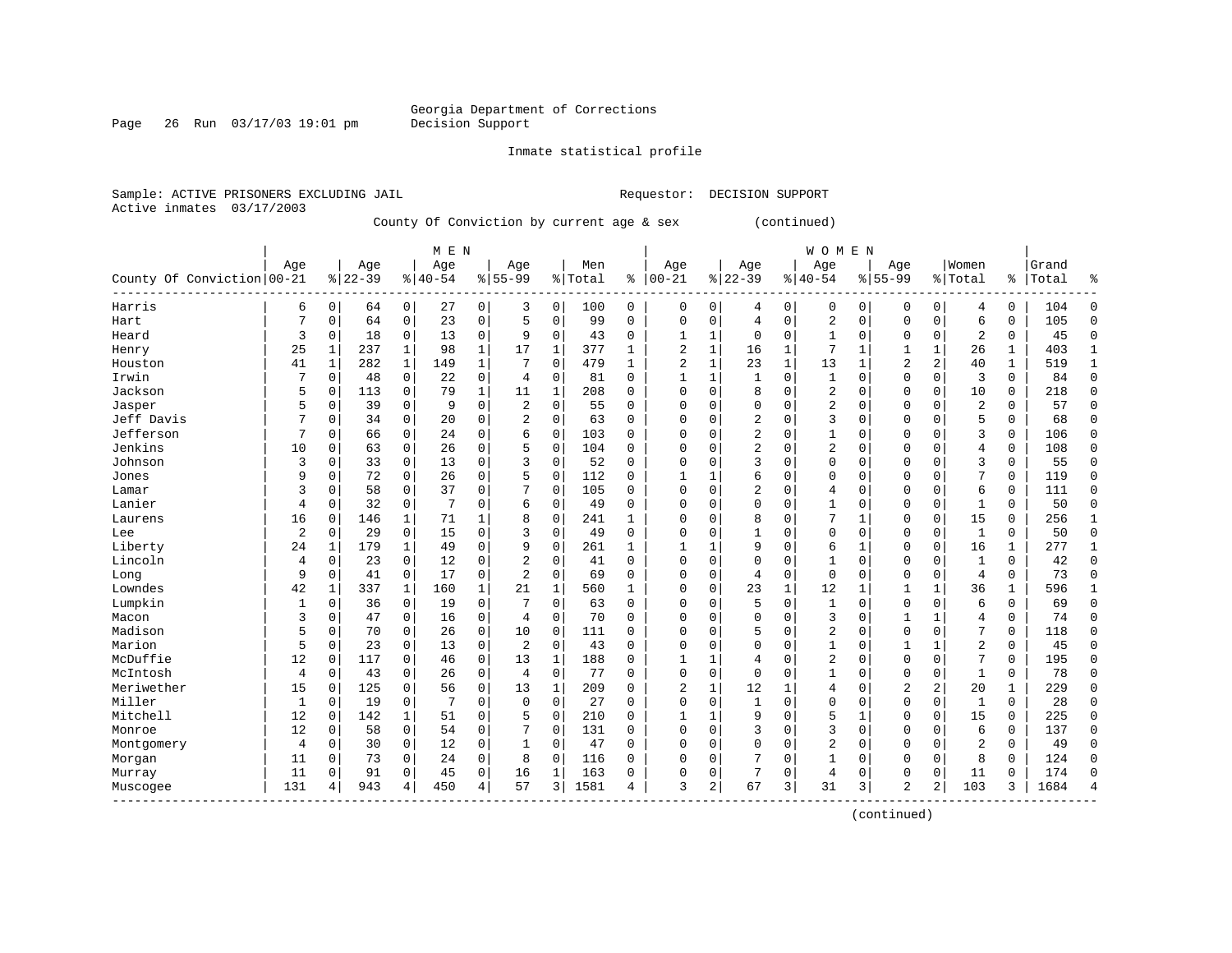Page 27 Run  $03/17/03$  19:01 pm

Inmate statistical profile

Active inmates 03/17/2003

Sample: ACTIVE PRISONERS EXCLUDING JAIL Requestor: DECISION SUPPORT

County Of Conviction by current age & sex (continued)

|                            |                |                |           |                | M E N          |                |                |              |           |                |                |   |                |              | <b>WOMEN</b>   |                |                |              |                |              |       |                |
|----------------------------|----------------|----------------|-----------|----------------|----------------|----------------|----------------|--------------|-----------|----------------|----------------|---|----------------|--------------|----------------|----------------|----------------|--------------|----------------|--------------|-------|----------------|
|                            | Age            |                | Age       |                | Age            |                | Age            |              | Men       |                | Age            |   | Age            |              | Age            |                | Age            |              | Women          |              | Grand |                |
| County Of Conviction 00-21 |                |                | $8 22-39$ |                | $ 40-54$       |                | $8 55-99$      |              | %   Total | နွ             | $ 00-21$       |   | $ 22-39$       |              | $8 40-54$      |                | $8155 - 99$    |              | % Total        | ႜ            | Total | န္             |
| Newton                     | 24             | 1              | 238       | $\mathbf 1$    | 110            | 1              | 21             | 1            | 393       | 1              | 2              | 1 | 17             | 1            | 6              | 1              | 1              | 1            | 26             | $\mathbf 1$  | 419   |                |
| Oconee                     | $\sqrt{2}$     | 0              | 34        | 0              | 12             | $\mathsf 0$    | 3              | $\mathbf 0$  | 51        | 0              | 0              | 0 | $\mathbf{1}$   | 0            | 1              | $\mathbf 0$    | $\Omega$       | $\mathbf 0$  | $\overline{a}$ | 0            | 53    | $\Omega$       |
| Oglethorpe                 | 5              | $\mathbf 0$    | 34        | $\mathbf 0$    | 17             | 0              | $\sqrt{2}$     | $\mathbf 0$  | 58        | 0              | 0              | 0 |                | 0            | 1              | $\mathbf 0$    | 0              | $\mathbf 0$  | $\overline{2}$ | 0            | 60    | $\Omega$       |
| Paulding                   | 19             | $\mathbf{1}$   | 86        | 0              | 65             | $\mathbf 1$    | 10             | $\mathbf 0$  | 180       | 0              | 0              | 0 | 8              | 0            | 4              | $\mathbf 0$    | 1              | $\mathbf{1}$ | 13             | 0            | 193   | $\Omega$       |
| Peach                      | 4              | $\mathbf 0$    | 55        | 0              | 37             | $\mathbf 0$    | $\mathbf{1}$   | $\mathbf 0$  | 97        | 0              | $\mathbf{1}$   | 1 | 1              | $\Omega$     | $\overline{2}$ | $\Omega$       | $\Omega$       | 0            | $\overline{4}$ | 0            | 101   | $\Omega$       |
| Pickens                    | 6              | $\mathbf 0$    | 49        | $\mathbf 0$    | 34             | $\mathbf 0$    | 5              | 0            | 94        | 0              | $\Omega$       | 0 | $\overline{2}$ | $\Omega$     | 1              | $\mathbf 0$    | $\Omega$       | 0            | 3              | 0            | 97    | $\Omega$       |
| Pierce                     | 3              | 0              | 27        | $\mathbf 0$    | 23             | $\mathbf 0$    | $\overline{2}$ | 0            | 55        | $\Omega$       | 0              | 0 | $\Omega$       | 0            | 0              | $\mathbf 0$    | 0              | $\Omega$     | 0              | 0            | 55    | $\Omega$       |
| Pike                       | 3              | 0              | 16        | 0              | 12             | $\mathbf 0$    | 5              | $\mathbf 0$  | 36        | 0              | 0              | 0 | $\Omega$       | $\Omega$     | 3              | $\Omega$       | $\Omega$       | $\Omega$     | 3              | 0            | 39    | $\Omega$       |
| Polk                       | 9              | $\Omega$       | 97        | 0              | 50             | $\mathbf 0$    | 8              | $\mathbf 0$  | 164       | 0              | 0              | 0 | 4              | $\Omega$     | 1              | $\Omega$       | $\Omega$       | $\Omega$     | 5              | $\Omega$     | 169   | $\Omega$       |
| Pulaski                    | 12             | $\Omega$       | 70        | $\Omega$       | 23             | $\Omega$       | 4              | $\mathbf 0$  | 109       | $\Omega$       | $\mathbf{1}$   | 1 | 6              | $\Omega$     | $\overline{2}$ | $\Omega$       | $\mathbf{1}$   | $\mathbf{1}$ | 10             | $\Omega$     | 119   | $\Omega$       |
| Putnam                     |                | $\Omega$       | 81        | $\mathbf 0$    | 36             | $\mathbf 0$    | 6              | 0            | 130       | $\Omega$       | $\Omega$       | 0 | 3              | $\Omega$     | $\overline{2}$ | $\Omega$       | $\Omega$       | $\Omega$     | 5              | 0            | 135   | $\Omega$       |
| Ouitman                    |                | 0              | 10        | $\mathbf 0$    | $\mathbf 0$    | $\mathbf 0$    | $\Omega$       | $\mathbf 0$  | 11        | 0              | 0              | 0 | $\Omega$       | 0            | 1              | 0              | $\Omega$       | $\Omega$     | $\mathbf{1}$   | 0            | 12    | $\Omega$       |
| Rabun                      | 4              | 0              | 31        | 0              | 17             | 0              | $\overline{2}$ | $\mathbf 0$  | 54        | 0              | O              | 0 | $\Omega$       | $\Omega$     | $\mathbf{1}$   | $\Omega$       | $\Omega$       | $\Omega$     | $\mathbf{1}$   | 0            | 55    | $\Omega$       |
| Randolph                   | 4              | $\Omega$       | 40        | $\mathbf 0$    | 18             | $\mathbf 0$    | 3              | $\mathbf 0$  | 65        | $\Omega$       | $\Omega$       | 0 | $\overline{2}$ | $\Omega$     | $\mathbf{1}$   | $\Omega$       | $\Omega$       | $\Omega$     | 3              | $\Omega$     | 68    | $\Omega$       |
| Richmond                   | 166            | 5              | 1063      | 4              | 487            | $\overline{4}$ | 70             | 3            | 1786      | 4              | 6              | 4 | 89             | 5            | 49             | 5              | 3              | 3            | 147            | 5            | 1933  | $\overline{4}$ |
| Rockdale                   | 30             | 1              | 189       | $\mathbf{1}$   | 102            | $\mathbf 1$    | 13             | 1            | 334       | 1              | $\Omega$       | 0 | 17             | $\mathbf{1}$ | 9              | 1              | $\Omega$       | 0            | 26             | 1            | 360   | 1              |
| Schley                     | $\overline{2}$ | 0              | 19        | 0              | $\overline{2}$ | 0              | $\mathbf 0$    | $\mathbf 0$  | 23        | 0              | $\Omega$       | 0 | $\mathbf 0$    | 0            | 0              | $\Omega$       | $\Omega$       | 0            | $\mathbf 0$    | 0            | 23    | $\mathbf 0$    |
| Screven                    | 15             | 0              | 94        | 0              | 33             | $\mathbf 0$    | 5              | $\mathbf 0$  | 147       | 0              | $\overline{2}$ | 1 | 11             | 1            | 2              | $\Omega$       | $\mathbf{1}$   | $\mathbf{1}$ | 16             | 1            | 163   | $\Omega$       |
| Seminole                   | 5              | $\Omega$       | 40        | $\mathbf 0$    | 24             | $\mathbf 0$    | 6              | $\mathbf 0$  | 75        | $\Omega$       | $\Omega$       | 0 | 4              | $\Omega$     | 3              | $\Omega$       | $\Omega$       | $\Omega$     | 7              | $\mathbf 0$  | 82    | $\Omega$       |
| Spalding                   | 72             | 2              | 394       | $\mathbf 1$    | 174            | $\mathbf 1$    | 27             | $\mathbf{1}$ | 667       | 2              | 4              | 3 | 36             | 2            | 15             | $\overline{2}$ | $\overline{2}$ | 2            | 57             | 2            | 724   | $\overline{2}$ |
| Stephens                   | 12             | $\mathbf 0$    | 74        | $\mathbf 0$    | 42             | $\mathbf 0$    | 7              | $\mathbf 0$  | 135       | 0              | $\mathbf{1}$   | 1 | 3              | 0            | $\overline{3}$ | $\mathbf 0$    | $\Omega$       | 0            |                | 0            | 142   | $\Omega$       |
| Stewart                    | $\mathbf 1$    | 0              | 23        | $\mathbf 0$    | 7              | $\mathbf 0$    | 2              | $\mathbf 0$  | 33        | 0              | $\mathbf{1}$   | 1 | 2              | $\Omega$     | 2              | 0              | $\Omega$       | $\Omega$     | 5              | 0            | 38    | $\Omega$       |
| Sumter                     | 18             | $\mathbf{1}$   | 125       | $\mathbf 0$    | 52             | 0              | 4              | $\mathbf 0$  | 199       | 0              | $\Omega$       | 0 | 8              | $\Omega$     | 2              | $\Omega$       | $\Omega$       | $\Omega$     | 10             | 0            | 209   | $\Omega$       |
| Talbot                     | 6              | 0              | 20        | $\mathbf 0$    | 10             | $\mathbf 0$    | 0              | 0            | 36        | $\Omega$       | $\Omega$       | 0 | $\Omega$       | $\Omega$     | 3              | $\Omega$       | $\Omega$       | $\Omega$     | 3              | 0            | 39    | $\Omega$       |
| Taliaferro                 | $\Omega$       | 0              | 5         | $\mathbf 0$    | 3              | $\mathbf 0$    | 2              | 0            | 10        | $\Omega$       | $\Omega$       | 0 | $\Omega$       | $\Omega$     | 1              | 0              | $\Omega$       | $\Omega$     | $\mathbf{1}$   | 0            | 11    | $\Omega$       |
| Tattnall                   | 5              | 0              | 70        | 0              | 25             | $\mathbf 0$    | 6              | $\mathbf 0$  | 106       | 0              | $\Omega$       | 0 | $\overline{2}$ | $\Omega$     | 4              | 0              | $\Omega$       | $\Omega$     | 6              | 0            | 112   | $\Omega$       |
| Taylor                     | 9              | $\Omega$       | 53        | 0              | 22             | $\mathbf 0$    | 1              | $\mathbf 0$  | 85        | 0              | $\Omega$       | 0 | 4              | $\Omega$     | 0              | $\Omega$       | $\Omega$       | $\Omega$     | $\overline{4}$ | $\Omega$     | 89    | $\Omega$       |
| Telfair                    | 9              | $\Omega$       | 86        | $\mathbf 0$    | 39             | 0              | $\overline{2}$ | $\mathbf 0$  | 136       | 0              | $\Omega$       | 0 | 11             | 1            | 6              | $\mathbf{1}$   | $\Omega$       | $\Omega$     | 17             | 1            | 153   | $\Omega$       |
| Terrell                    | 3              | $\Omega$       | 63        | $\mathbf 0$    | 18             | $\mathbf 0$    | 3              | $\mathbf 0$  | 87        | $\Omega$       | $\Omega$       | 0 | 4              | $\Omega$     | $\Omega$       | $\Omega$       | $\Omega$       | 0            | $\overline{4}$ | 0            | 91    | $\Omega$       |
| Thomas                     | 27             | 1              | 201       | $\mathbf 1$    | 87             | $\mathbf 1$    | 12             | $\mathbf{1}$ | 327       | $\mathbf{1}$   | 0              | 0 | 15             | 1            | 8              | $\mathbf{1}$   | $\Omega$       | $\mathbf 0$  | 23             | 1            | 350   | $\mathbf{1}$   |
| Tift                       | 22             | $\mathbf{1}$   | 190       | $\mathbf 1$    | 98             | $\mathbf{1}$   | 14             | $\mathbf{1}$ | 324       | $\mathbf{1}$   | $\mathbf{1}$   | 1 | 8              | 0            | б              | $\mathbf{1}$   | $\mathbf{1}$   | $\mathbf 1$  | 16             | $\mathbf{1}$ | 340   | $\mathbf{1}$   |
| Toombs                     | 31             | $\mathbf{1}$   | 183       | $\mathbf{1}$   | 57             | 0              | 9              | $\mathbf 0$  | 280       | $\mathbf{1}$   | 2              | 1 | 20             | $\mathbf{1}$ | 5              | $\mathbf{1}$   | $\mathbf{1}$   | $\mathbf{1}$ | 28             | $\mathbf{1}$ | 308   | $\mathbf{1}$   |
| Towns                      | $\mathbf{1}$   | 0              | 13        | 0              | 8              | $\mathbf 0$    | $\overline{2}$ | $\mathbf 0$  | 24        | 0              | $\Omega$       | 0 | 3              | 0            | $\Omega$       | $\Omega$       | $\Omega$       | 0            | 3              | 0            | 27    | $\Omega$       |
| Treutlen                   | $\overline{2}$ | 0              | 19        | $\mathbf 0$    | 18             | $\mathbf 0$    | 0              | 0            | 39        | 0              | $\Omega$       | 0 | $\Omega$       | 0            | 1              | 0              | $\Omega$       | 0            | 1              | 0            | 40    | $\Omega$       |
| Troup                      | 56             | $\overline{a}$ | 435       | $\overline{a}$ | 162            | $\mathbf{1}$   | 28             | 1            | 681       | $\overline{a}$ | 3              | 2 | 29             | 1            | 12             | 1              | 1              | 1            | 45             | 1            | 726   | $\overline{2}$ |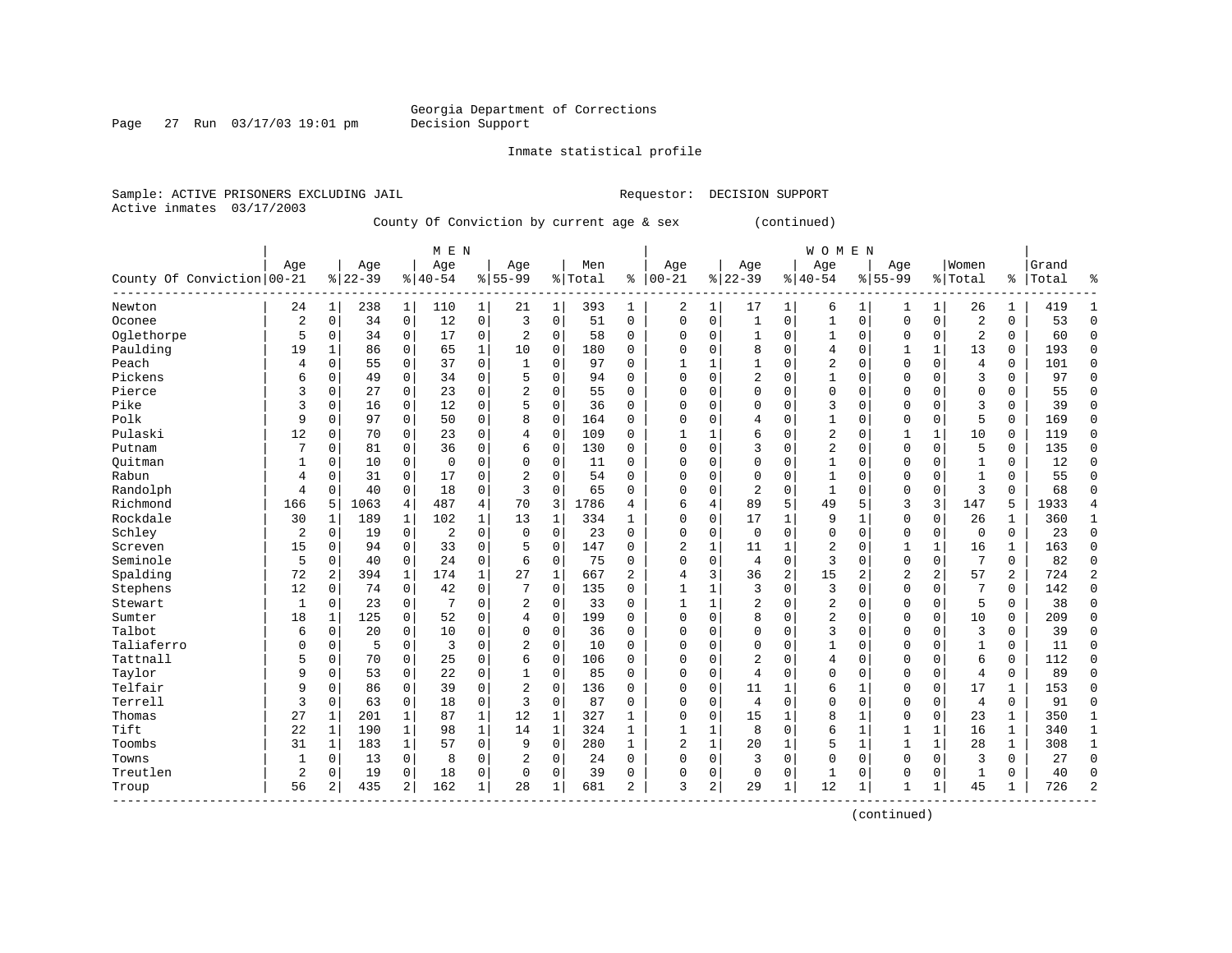Page 28 Run 03/17/03 19:01 pm Decision Support

------------------------------------------------------------------------------------------------------------------------------------

Inmate statistical profile

| M E N | W O M E N

 | | | | | | | | | | | | | | | | | | | | | | Not reported | 8 | 26 | 21 | 1 | 56 | 4 | 18 | 1 | 0 | 23 | 79

Total | 3341 |26728 |12277 | 2011 |44357 | 156 | 1952 | 953 | 87 | 3148 |47505

Sample: ACTIVE PRISONERS EXCLUDING JAIL **Requestor: DECISION SUPPORT** Active inmates 03/17/2003 County Of Conviction by current age & sex (continued)

 | Age | Age | Age | Age | Men | Age | Age | Age | Age |Women |Grand County Of Conviction 00-21  $\frac{1}{8}$  22-39  $\frac{1}{8}$  40-54  $\frac{1}{8}$  55-99  $\frac{1}{8}$  Total  $\frac{1}{8}$  Total  $\frac{1}{8}$   $\frac{1}{22-39}$   $\frac{1}{8}$   $\frac{1}{40-54}$   $\frac{1}{8}$   $\frac{1}{55-99}$   $\frac{1}{8}$   $\frac{1}{1}$  Total  $\frac{1}{8}$   $\frac{1}{$ ------------------------------------------------------------------------------------------------------------------------------------Turner | 8 0| 54 0| 22 0| 4 0| 88 0 | 0 0| 1 0| 0 0| 0 0| 1 0 | 89 0 Twiggs | 7 0| 25 0| 11 0| 3 0| 46 0 | 0 0| 0 0| 0 0| 0 0| 0 0 | 46 0 Union | 7 0| 22 0| 14 0| 8 0| 51 0 | 0 0| 2 0| 1 0| 0 0| 3 0 | 54 0 Upson | 18 1| 102 0| 51 0| 12 1| 183 0 | 0 0| 9 0| 4 0| 0 0| 13 0 | 196 0 Walker | 15 0| 172 1| 83 1| 20 1| 290 1 | 1 1| 15 1| 9 1| 0 0| 25 1 | 315 1 Walton | 9 0| 181 1| 101 1| 11 1| 302 1 | 0 0| 15 1| 3 0| 1 1| 19 1 | 321 1 Ware | 24 1| 238 1| 119 1| 17 1| 398 1 | 1 1| 20 1| 8 1| 0 0| 29 1 | 427 1 Warren | 4 0| 23 0| 16 0| 3 0| 46 0 | 0 0| 1 0| 1 0| 0 0| 2 0 | 48 0 Washington | 9 0| 66 0| 25 0| 3 0| 103 0 | 0 0| 5 0| 3 0| 0 0| 8 0 | 111 0 Wayne | 10 0| 87 0| 32 0| 4 0| 133 0 | 1 1| 4 0| 1 0| 1 1| 7 0 | 140 0 Webster | 0 0| 8 0| 3 0| 0 0| 11 0 | 0 0| 0 0| 0 0| 0 0| 0 0 | 11 0 Wheeler | 2 0| 22 0| 14 0| 4 0| 42 0 | 0 0| 2 0| 0 0| 1 1| 3 0 | 45 0 White | 6 0| 39 0| 15 0| 3 0| 63 0 | 0 0| 6 0| 2 0| 0 0| 8 0 | 71 0 Whitfield | 47 1| 414 2| 214 2| 39 2| 714 2 | 6 4| 54 3| 23 2| 1 1| 84 3 | 798 2 Wilcox | 4 0| 29 0| 15 0| 4 0| 52 0 | 1 1| 2 0| 0 0| 0 0| 3 0 | 55 0 Wilkes | 7 0| 48 0| 21 0| 3 0| 79 0 | 1 1| 2 0| 2 0| 0 0| 5 0 | 84 0 Wilkinson | 3 0| 31 0| 12 0| 2 0| 48 0 | 0 0| 4 0| 0 0| 0 0| 4 0 | 52 0 Worth | 8 0| 89 0| 46 0| 7 0| 150 0 | 0 0| 6 0| 1 0| 0 0| 7 0 | 157 0 ------------------------------------------------------------------------------------------------------------------------------------Total reported | 3333 100|26702 100|12256 100| 2010 100|44301 100 | 152 100| 1934 100| 952 100| 87 100| 3125 100 |47426 100 | | | | | | | | | | | Percent reported | 99.8| 99.9| 99.8| 100.0| 99.9 | 97.4| 99.1| 99.9| 100.0| 99.3 | 99.8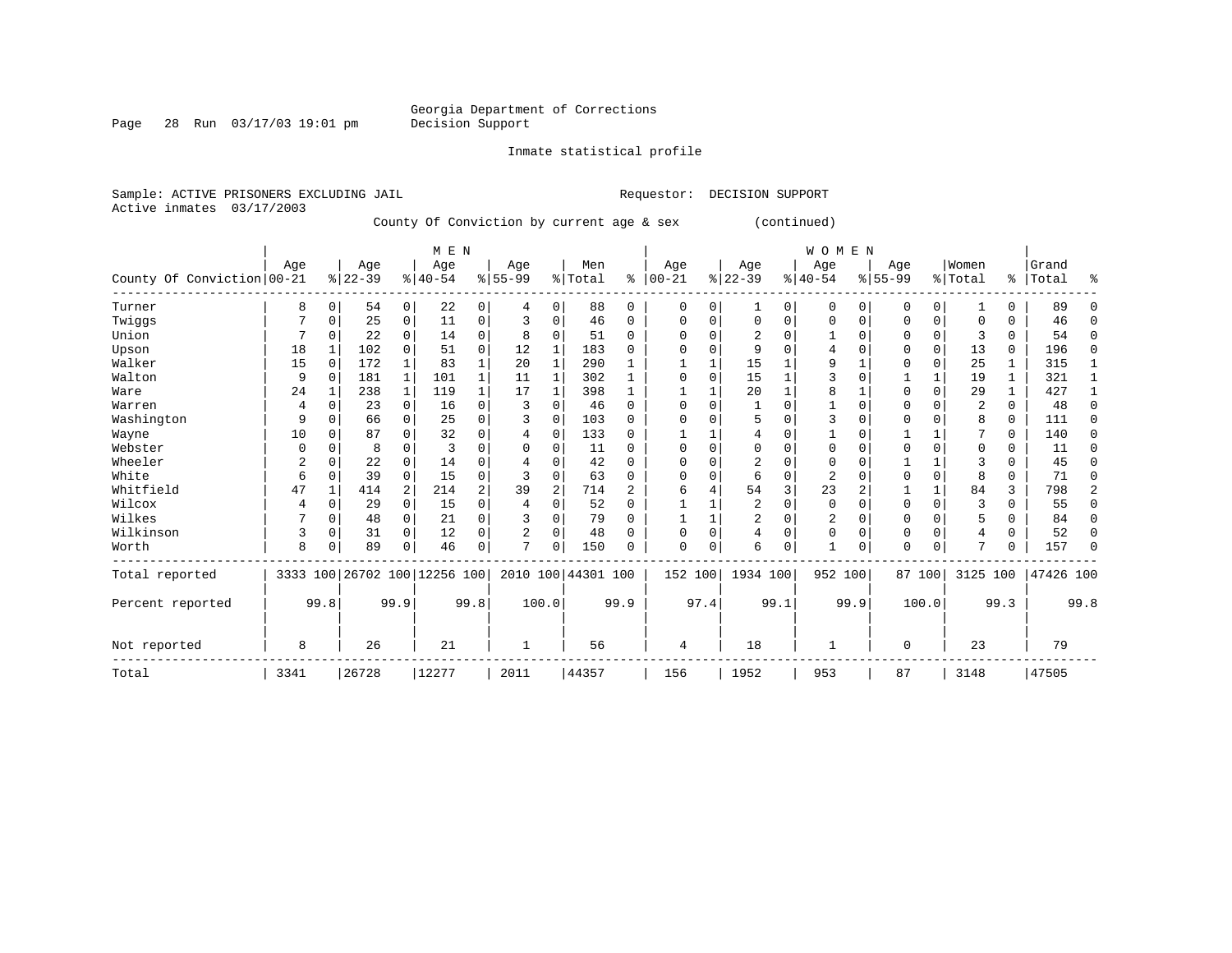Page 29 Run  $03/17/03$  19:01 pm

#### Inmate statistical profile

Sample: ACTIVE PRISONERS EXCLUDING JAIL Requestor: DECISION SUPPORT Active inmates 03/17/2003

Circ Of Conviction by current age & sex

| $00 - 21$<br>Circ Of Conviction<br>Alapaha<br>Alcovy | Age<br>20<br>33<br>230 | 1<br>$\mathbf{1}$ | Age<br>$ 22-39$<br>229 |                | Age<br>$ 40-54$ |                | Aqe<br>$8155 - 99$ |                | Men<br>% Total | ి              | Aqe<br>$ 00-21$ |              | Aqe         |                | Aqe         |                | Aqe            |                | Women   |                | Grand |                |
|------------------------------------------------------|------------------------|-------------------|------------------------|----------------|-----------------|----------------|--------------------|----------------|----------------|----------------|-----------------|--------------|-------------|----------------|-------------|----------------|----------------|----------------|---------|----------------|-------|----------------|
|                                                      |                        |                   |                        |                |                 |                |                    |                |                |                |                 |              | $8122 - 39$ |                | $8140 - 54$ |                | $8155 - 99$    |                | % Total | ి              | Total | ٩,             |
|                                                      |                        |                   |                        | 1              | 102             | 1              | 17                 | 1              | 368            | 1              | 1               | 1            | 11          | 1              | 12          | 1              | $\Omega$       | 0              | 24      | 1              | 392   | $\mathbf{1}$   |
|                                                      |                        |                   | 419                    | $\overline{a}$ | 211             | 2              | 32                 | $\overline{2}$ | 695            | $\overline{a}$ | $\overline{2}$  | $\mathbf{1}$ | 32          | $\overline{2}$ | 9           | $\mathbf{1}$   | $\overline{2}$ | $\overline{2}$ | 45      | $\mathbf{1}$   | 740   | $\overline{2}$ |
| Atlanta                                              |                        | 7                 | 2264                   | 9              | 1159            | 10             | 199                | 10             | 3852           | 9              | 8               | 5            | 78          | $\overline{4}$ | 57          | 6              | 10             | 12             | 153     | 5              | 4005  | 8              |
| Atlantic                                             | 52                     | 2                 | 440                    | 2              | 156             | 1              | 27                 | 1              | 675            | 2              | 1               | $\mathbf 1$  | 19          | 1              | 13          | 1              | $\mathbf{1}$   | $\mathbf 1$    | 34      | 1              | 709   | $\overline{2}$ |
| Augusta                                              | 195                    | 6                 | 1355                   | 5              | 601             | 5              | 86                 | $\overline{4}$ | 2237           | 5              | 9               | 6            | 106         | 6              | 63          | 7              | 3              | 3              | 181     | 6              | 2418  | 5              |
| Blue Ridge                                           | 24                     | $\mathbf{1}$      | 234                    | $\mathbf{1}$   | 174             | $\mathbf{1}$   | 26                 | $\mathbf{1}$   | 458            | $\mathbf{1}$   | $\overline{4}$  | 3            | 40          | $\overline{c}$ | 13          | $\mathbf{1}$   | $\mathbf{1}$   | $\mathbf{1}$   | 58      | $\overline{a}$ | 516   | $\mathbf{1}$   |
| Brunswick                                            | 47                     | $\mathbf{1}$      | 534                    | 2              | 254             | 2              | 42                 | $\overline{2}$ | 877            | $\overline{2}$ | $\overline{c}$  | $\mathbf 1$  | 30          | $\overline{c}$ | 12          | $\mathbf{1}$   | 3              | 3              | 47      | $\overline{a}$ | 924   | $\overline{2}$ |
| Chattahoochee                                        | 162                    | 5                 | 1121                   | 4              | 530             | 4              | 63                 | 3              | 1876           | 4              | $\overline{4}$  | 3            | 75          | 4              | 35          | 4              | 3              | 3              | 117     | 4              | 1993  | $\overline{4}$ |
| Cherokee                                             | 39                     | $\mathbf{1}$      | 396                    | $\mathbf{1}$   | 189             | 2              | 53                 | 3              | 677            | $\overline{a}$ | 3               | 2            | 43          | $\overline{a}$ | 18          | $\overline{2}$ | $\mathbf{0}$   | $\Omega$       | 64      | 2              | 741   | $\overline{2}$ |
| Clayton                                              | 197                    | 6                 | 1111                   | 4              | 415             | 3              | 54                 | 3              | 1777           | 4              | 13              | 9            | 98          | 5              | 62          | 7              | 3              | 3              | 176     | 6              | 1953  | $\overline{4}$ |
| Cobb                                                 | 165                    | 5                 | 1223                   | 5              | 609             | 5              | 86                 | $\overline{4}$ | 2083           | 5              | 9               | 6            | 108         | 6              | 56          | 6              | $\overline{a}$ | $\overline{2}$ | 175     | 6              | 2258  | 5              |
| Conasauga                                            | 58                     | 2                 | 505                    | $\overline{2}$ | 259             | $\overline{c}$ | 55                 | 3              | 877            | 2              | 6               | 4            | 61          | 3              | 27          | 3              | $\mathbf{1}$   | $\mathbf 1$    | 95      | 3              | 972   | $\overline{2}$ |
| Cordele                                              | 50                     | 2                 | 364                    | $\mathbf 1$    | 175             | $\mathbf{1}$   | 25                 | $\mathbf{1}$   | 614            | $\mathbf{1}$   | $\overline{4}$  | 3            | 28          | $\mathbf 1$    | 7           | $\mathbf 1$    | $\mathbf{1}$   | $\mathbf 1$    | 40      | $\mathbf{1}$   | 654   | $\mathbf{1}$   |
| Coweta                                               | 138                    | 4                 | 1148                   | 4              | 467             | 4              | 104                | 5              | 1857           | 4              | 8               | 5            | 102         | 5              | 37          | 4              | 3              | 3              | 150     | 5              | 2007  | $\overline{4}$ |
| Dougherty                                            | 39                     | 1                 | 611                    | 2              | 246             | 2              | 36                 | $\overline{2}$ | 932            | 2              | $\overline{c}$  | $\mathbf{1}$ | 33          | 2              | 22          | $\overline{2}$ | $\overline{2}$ | 2              | 59      | 2              | 991   | $\overline{2}$ |
| Dublin                                               | 28                     | 1                 | 223                    | $\mathbf{1}$   | 112             | $\mathbf{1}$   | 14                 | 1              | 377            | 1              | $\Omega$        | $\mathbf 0$  | 11          | $\mathbf 1$    | 8           | $\mathbf 1$    | $\mathbf 0$    | $\Omega$       | 19      | 1              | 396   | $\mathbf{1}$   |
| Eastern                                              | 207                    | 6                 | 1400                   | 5              | 552             | 5              | 74                 | $\overline{4}$ | 2233           | 5              | 8               | 5            | 104         | 5              | 42          | 4              | 3              | 3              | 157     | 5              | 2390  | 5              |
| Flint                                                | 25                     | 1                 | 237                    | 1              | 98              | $\mathbf{1}$   | 17                 | 1              | 377            | $\mathbf{1}$   | $\overline{2}$  | $\mathbf 1$  | 16          | $\mathbf 1$    | 7           | 1              | $\mathbf{1}$   | 1              | 26      | 1              | 403   | $\mathbf{1}$   |
| Griffin                                              | 113                    | 3                 | 647                    | $\overline{2}$ | 307             | 3              | 61                 | 3              | 1128           | 3              | 4               | 3            | 56          | 3              | 29          | 3              | 3              | 3              | 92      | 3              | 1220  | 3              |
| Gwinnett                                             | 120                    | 4                 | 756                    | 3              | 349             | 3              | 67                 | 3              | 1292           | 3              | 4               | 3            | 66          | 3              | 39          | $\overline{4}$ | $\mathbf 1$    | $\mathbf{1}$   | 110     | 4              | 1402  | 3              |
| Houston                                              | 41                     | 1                 | 282                    | $\mathbf 1$    | 149             | $\mathbf 1$    | 7                  | $\mathbf 0$    | 479            | $\mathbf{1}$   | $\overline{2}$  | $\mathbf{1}$ | 23          | $\mathbf 1$    | 13          | 1              | $\overline{2}$ | 2              | 40      | 1              | 519   | $\mathbf 1$    |
| Lookout Mountain                                     | 32                     | 1                 | 456                    | 2              | 255             | $\overline{a}$ | 54                 | 3              | 797            | $\overline{a}$ | $\overline{c}$  | $\mathbf{1}$ | 37          | $\overline{2}$ | 17          | $\overline{2}$ | $\overline{2}$ | $\overline{a}$ | 58      | $\overline{2}$ | 855   | $\overline{2}$ |
| Macon                                                | 65                     | 2                 | 640                    | 2              | 348             | 3              | 53                 | 3              | 1106           | 3              | 5               | 3            | 28          | $\mathbf{1}$   | 22          | 2              | 3              | 3              | 58      | $\overline{a}$ | 1164  | $\overline{2}$ |
| Middle                                               | 71                     | $\overline{a}$    | 466                    | 2              | 169             | $\mathbf{1}$   | 25                 | $\mathbf{1}$   | 731            | $\overline{a}$ | 2               | $\mathbf 1$  | 36          | $\overline{2}$ | 11          | 1              | $\mathbf{1}$   | $\mathbf{1}$   | 50      | $\overline{a}$ | 781   | $\overline{2}$ |
| Mountain                                             | 21                     | $\mathbf{1}$      | 157                    | $\mathbf 1$    | 92              | $\mathbf 1$    | 11                 | $\mathbf{1}$   | 281            | $\mathbf{1}$   | $\mathbf{1}$    | $\mathbf 1$  | 7           | $\mathbf 0$    | 5           | $\mathbf{1}$   | $\mathbf 0$    | $\mathbf 0$    | 13      | 0              | 294   | $\mathbf{1}$   |
| Northeastern                                         | 54                     | 2                 | 395                    | $\mathbf 1$    | 224             | 2              | 45                 | $\overline{2}$ | 718            | 2              | $\overline{a}$  | $\mathbf 1$  | 45          | 2              | 19          | $\overline{2}$ | $\overline{2}$ | 2              | 68      | 2              | 786   | $\overline{c}$ |
| Northern                                             | 30                     | 1                 | 339                    | $\mathbf 1$    | 158             | $\mathbf 1$    | 34                 | 2              | 561            | 1              | $\Omega$        | $\mathbf 0$  | 22          | $\mathbf 1$    | 14          | 1              | $\mathbf 0$    | $\Omega$       | 36      | 1              | 597   | 1              |
| Ocmulgee                                             | 80                     | 2                 | 592                    | 2              | 239             | 2              | 37                 | $\overline{2}$ | 948            | $\overline{a}$ | 3               | 2            | 44          | $\overline{2}$ | 10          | $\mathbf 1$    | $\overline{2}$ | $\overline{a}$ | 59      | $\overline{a}$ | 1007  | $\overline{2}$ |
| Oconee                                               | 47                     | $\mathbf{1}$      | 406                    | $\overline{a}$ | 172             | $\mathbf{1}$   | 21                 | 1              | 646            | $\mathbf{1}$   | $\mathbf{1}$    | $\mathbf 1$  | 35          | $\overline{2}$ | 17          | 2              | $\overline{a}$ | $\overline{2}$ | 55      | $\overline{2}$ | 701   | $\mathbf{1}$   |
| Ogeechee                                             | 75                     | 2                 | 474                    | $\overline{2}$ | 172             | $\mathbf{1}$   | 32                 | $\overline{2}$ | 753            | $\overline{a}$ | 3               | 2            | 35          | $\overline{2}$ | 13          | 1              | $\overline{4}$ | 5              | 55      | $\overline{2}$ | 808   | $\overline{2}$ |
| Pataula                                              | 23                     | 1                 | 242                    | $\mathbf 1$    | 86              | $\mathbf 1$    | 18                 | $\mathbf{1}$   | 369            | $\mathbf{1}$   | $\mathbf 0$     | $\mathbf 0$  | 16          | $\mathbf 1$    | 6           | $\mathbf 1$    | $\mathbf 0$    | $\mathbf 0$    | 22      | 1              | 391   | $\mathbf{1}$   |
| Piedmont                                             | 23                     | 1                 | 265                    | $\mathbf{1}$   | 160             | $\mathbf{1}$   | 34                 | $\overline{2}$ | 482            | $\mathbf{1}$   | $\mathbf{1}$    | 1            | 24          | $\mathbf{1}$   | 9           | $\mathbf 1$    | $\overline{2}$ | 2              | 36      | $\mathbf{1}$   | 518   | $\mathbf{1}$   |
| Rome                                                 | 40                     | 1                 | 445                    | 2              | 194             | 2              | 37                 | $\overline{2}$ | 716            | $\mathfrak{D}$ | 5               | 3            | 53          | 3              | 31          | 3              | 3              | 3              | 92      | 3              | 808   | $\overline{2}$ |
| South Georgia                                        | 60                     | 2                 | 526                    | $\overline{2}$ | 201             | 2              | 23                 | $\mathbf{1}$   | 810            | $\mathfrak{D}$ | $\overline{c}$  | $\mathbf{1}$ | 51          | 3              | 11          | 1              | $\mathbf{1}$   | 1              | 65      | $\overline{2}$ | 875   | $\overline{2}$ |
| Southern                                             | 101                    | 3                 | 786                    | 3              | 344             | 3              | 62                 | 3              | 1293           | 3              | 1               | 1            | 47          | 2              | 24          | 3              | $\overline{2}$ | 2              | 74      | 2              | 1367  | 3              |
| Southwestern                                         | 26                     | 1                 | 251                    | 1              | 95              | $\mathbf{1}$   | 13                 | $\mathbf{1}$   | 385            | 1              | $\mathbf{1}$    | 1            | 11          | $\mathbf 1$    | 7           | 1              | 1              | 1              | 20      | 1              | 405   | $\mathbf{1}$   |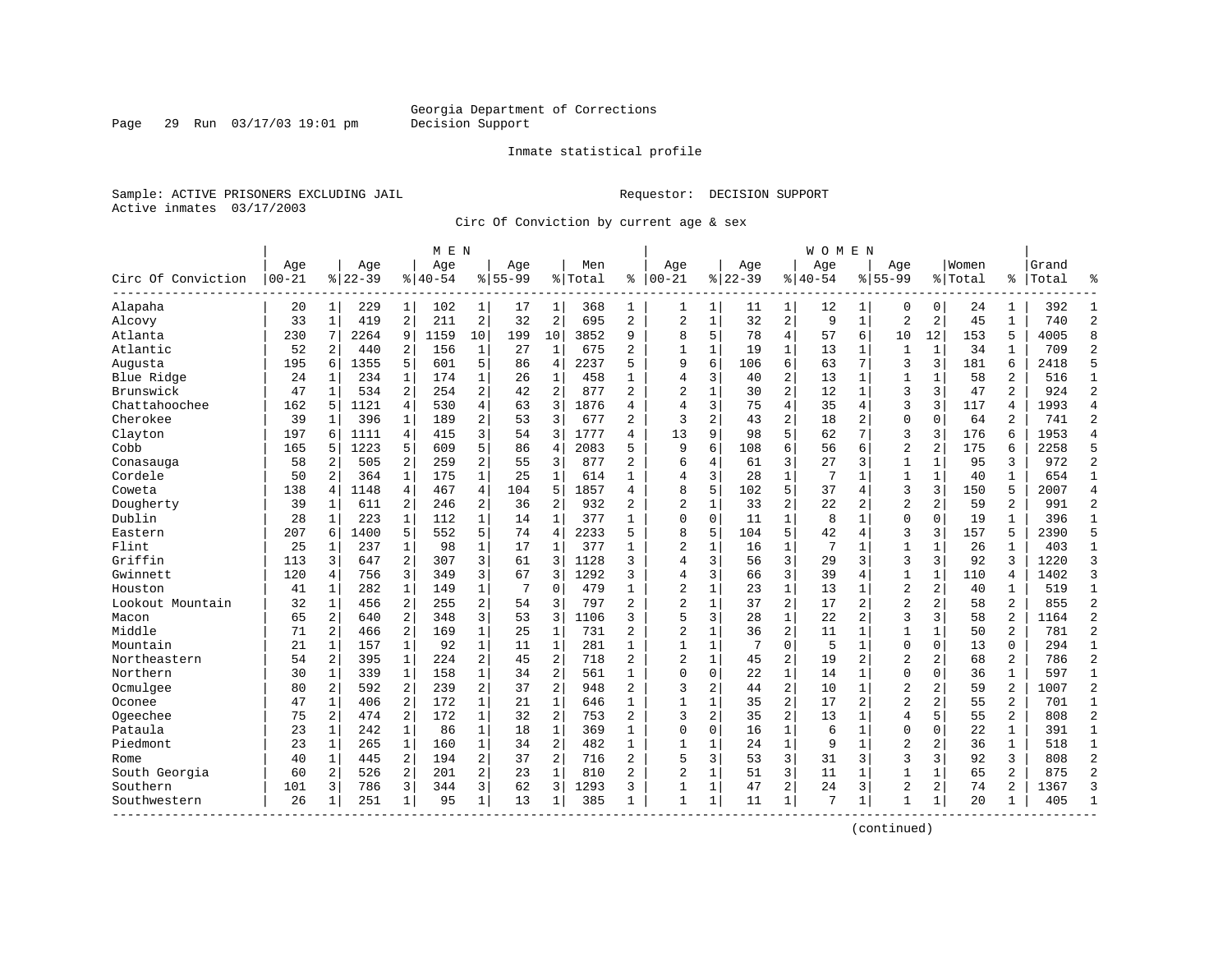Page 30 Run  $03/17/03$  19:01 pm

Inmate statistical profile

Active inmates 03/17/2003

Sample: ACTIVE PRISONERS EXCLUDING JAIL Requestor: DECISION SUPPORT

Circ Of Conviction by current age & sex (continued)

|                    |                  |      |                  |      | M E N                   |                |                  |      |                    |      |                   |          |                 |                | <b>WOMEN</b>     |      |                  |          |                  |                |                |          |
|--------------------|------------------|------|------------------|------|-------------------------|----------------|------------------|------|--------------------|------|-------------------|----------|-----------------|----------------|------------------|------|------------------|----------|------------------|----------------|----------------|----------|
| Circ Of Conviction | Age<br>$00 - 21$ |      | Age<br>$ 22-39 $ |      | Age<br>$8 40-54$        |                | Age<br>$8 55-99$ |      | Men<br>% Total     | ႜ    | Age<br>$100 - 21$ |          | Age<br>$ 22-39$ |                | Age<br>$ 40-54 $ |      | Age<br>$8 55-99$ |          | Women<br>% Total | ႜႂ             | Grand<br>Total | ႜ        |
| Stone Mountain     | 258              | 8    | 1796             |      | 737                     | б.             | 103              | 5    | 2894               |      | 15                | 10       | 92              | 5              | 40               |      |                  | 8        | 154              | 5              | 3048           |          |
| Tallapoosa         | 18               |      | 158              |      | 79                      | 1              | 15               |      | 270                |      | $\Omega$          | $\Omega$ | 6               | $\Omega$       | 2                |      | $\Omega$         |          | 8                | 0              | 278            |          |
| Tifton             | 45               |      | 381              |      | 188                     | 2              | 29               |      | 643                |      |                   |          | 16              |                | 8                |      |                  |          | 27               |                | 670            |          |
| Toombs             | 29               |      | 220              |      | 100                     |                | 24               |      | 373                |      | 2                 |          | 8               | $\Omega$       | 7                |      | $\Omega$         |          | 17               |                | 390            |          |
| Waycross           | 56               |      | 493              |      | 246                     |                | 30               |      | 825                |      |                   |          | 31              | $\overline{2}$ | 15               |      | 2                |          | 50               | 2              | 875            |          |
| Western            | 32               |      | 336              |      | 144                     |                | 24               |      | 536                |      |                   |          | 28              |                | 9                |      | 3                |          | 41               |                | 577            |          |
| Rockdale           | 30               |      | 189              |      | 102                     |                | 13               |      | 334                |      | $\Omega$          |          | 17              |                | 9                |      | $\Omega$         |          | 26               |                | 360            |          |
| Douglas            | 45               |      | 480              |      | 212                     | $\overline{a}$ | 29               |      | 766                |      |                   |          | 45              |                | 27               |      |                  |          | 76               | $\overline{a}$ | 842            |          |
| Appalachian        | 21               |      | 199              |      | 121                     |                | 31               |      | 372                |      |                   |          | 16              |                | 11               |      | $\overline{2}$   |          | 30               |                | 402            |          |
| Enotah             | 15               |      | 110              |      | 56                      | 0              | 20               |      | 201                |      | $\Omega$          | $\Omega$ | 16              |                | 4                |      | $\Omega$         |          | 20               |                | 221            | $\Omega$ |
| Forsyth-Bell       | 9                |      | 124              |      | 58                      | 0              | 17               |      | 208                |      | $\Omega$          | O        | 12              |                | 8                |      | $\Omega$         |          | 20               |                | 228            | $\Omega$ |
| Towaliga           | 25               |      | 191              | 1    | 125                     |                | 21               |      | 362                |      |                   |          | 8               | $\mathbf 0$    | 11               |      | $\Omega$         | $\Omega$ | 20               |                | 382            |          |
| Total reported     | 3314             |      |                  |      | 100 26616 100 12191 100 |                |                  |      | 2000 100 44121 100 |      | 152 100           |          | 1926 100        |                | 948 100          |      |                  | 86 100   | 3112 100         |                | 47233 100      |          |
| Percent reported   |                  | 99.2 |                  | 99.6 |                         | 99.3           |                  | 99.5 |                    | 99.5 |                   | 97.4     |                 | 98.7           |                  | 99.5 |                  | 98.9     |                  | 98.9           |                | 99.4     |
| Not reported       | 27               |      | 112              |      | 86                      |                | 11               |      | 236                |      | 4                 |          | 26              |                | 5                |      |                  |          | 36               |                | 272            |          |
| Total              | 3341             |      | 26728            |      | 12277                   |                | 2011             |      | 44357              |      | 156               |          | 1952            |                | 953              |      | 87               |          | 3148             |                | 47505          |          |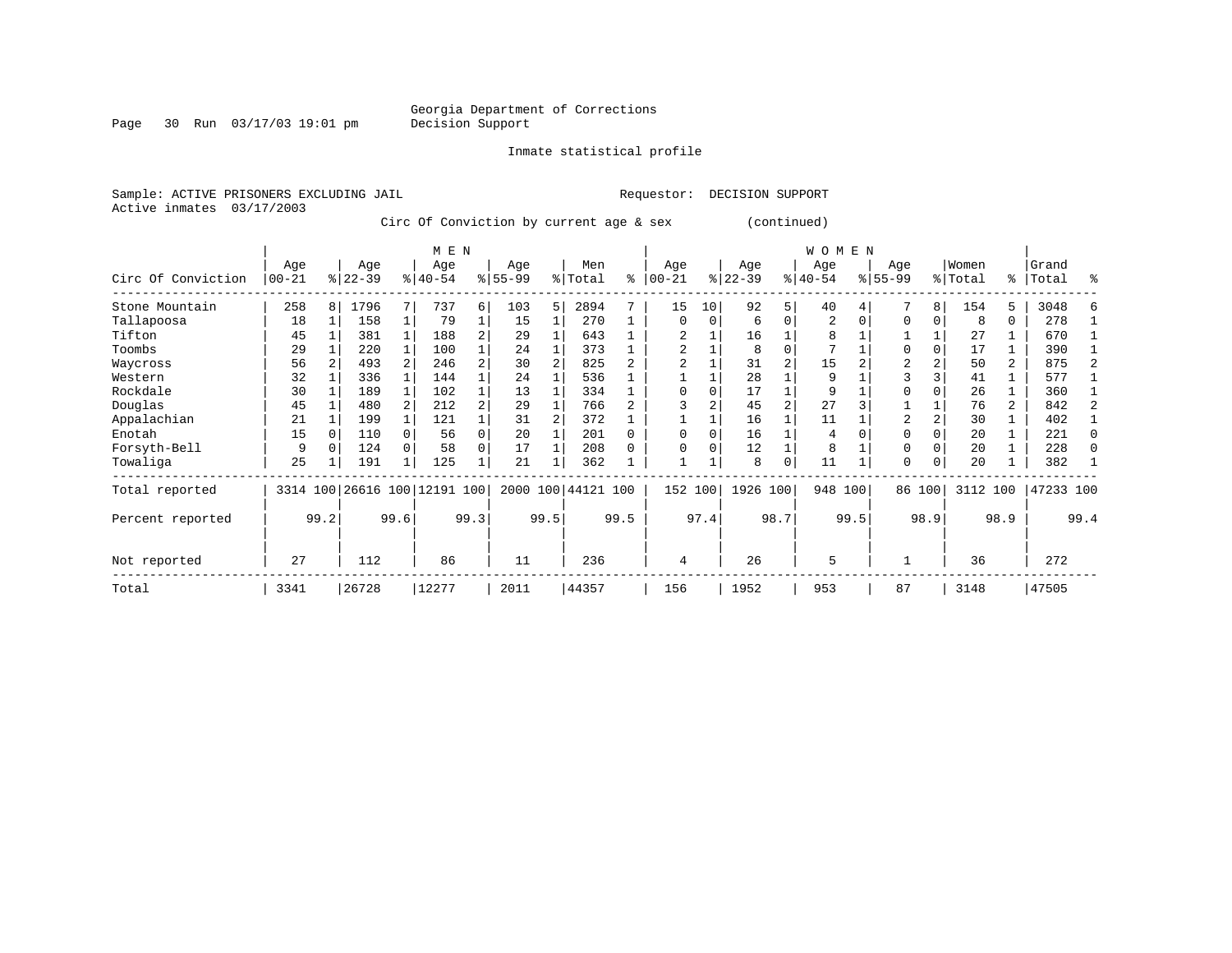Page 31 Run  $03/17/03$  19:01 pm

#### Inmate statistical profile

Sample: ACTIVE PRISONERS EXCLUDING JAIL Requestor: DECISION SUPPORT Active inmates 03/17/2003

Home County by current age & sex

|                      |                  |              |                  |                | M E N           |                |                  |                |                  |              |                   |              |                  |                         | W O M E N          |              |                    |                |                  |              |                |                |
|----------------------|------------------|--------------|------------------|----------------|-----------------|----------------|------------------|----------------|------------------|--------------|-------------------|--------------|------------------|-------------------------|--------------------|--------------|--------------------|----------------|------------------|--------------|----------------|----------------|
| Home County          | Age<br>$00 - 21$ |              | Age<br>$8 22-39$ |                | Age<br>$ 40-54$ |                | Age<br>$8 55-99$ |                | Men<br>%   Total | ႜ            | Age<br>$100 - 21$ |              | Age<br>$8 22-39$ |                         | Age<br>$8140 - 54$ |              | Aqe<br>$8155 - 99$ |                | Women<br>% Total | ႜ            | Grand<br>Total | ٩,             |
| Appling              | 6                | 0            | 57               | $\overline{0}$ | 27              | 0              | 5                | 0              | 95               | 0            | 0                 | 0            | 3                | 0                       | 1                  | 0            | 0                  | 0              | 4                | 0            | 99             | $\Omega$       |
| Atkinson             | $\mathbf{1}$     | 0            | 21               | 0              | 13              | 0              | 5                | $\mathbf 0$    | 40               | 0            | $\mathbf 0$       | 0            | $1\,$            | 0                       | $\mathbf{1}$       | $\mathbf 0$  | $\mathbf 0$        | $\mathbf 0$    | $\overline{a}$   | 0            | 42             | $\Omega$       |
| Bacon                | 5                | 0            | 26               | 0              | 20              | 0              | 2                | 0              | 53               | 0            | $\mathbf{1}$      | 1            | $\mathbf 0$      | 0                       | 1                  | $\mathbf 0$  | 0                  | $\mathbf 0$    | $\overline{2}$   | 0            | 55             | $\Omega$       |
| Baker                | $\Omega$         | $\Omega$     | 12               | $\mathbf 0$    | 5               | 0              | $\mathbf{1}$     | $\Omega$       | 18               | $\Omega$     | $\Omega$          | $\Omega$     | $\overline{c}$   | $\Omega$                | 0                  | $\Omega$     | $\Omega$           | $\Omega$       | $\overline{2}$   | $\Omega$     | 20             | $\Omega$       |
| Baldwin              | 27               | 1            | 174              | 1              | 80              | $\mathbf{1}$   | $\mathsf{R}$     | $\Omega$       | 289              | $\mathbf{1}$ | 2                 | $\mathbf{1}$ | 15               | 1                       | 3                  | $\Omega$     | $\overline{2}$     | 2              | 22               | $\mathbf{1}$ | 311            | 1              |
| Banks                | 4                | $\Omega$     | 22               | $\mathbf 0$    | 12              | 0              | $\overline{4}$   | $\mathbf 0$    | 42               | $\Omega$     | $\mathbf{0}$      | 0            | $\overline{4}$   | $\Omega$                | $\mathbf 1$        | $\mathbf 0$  | $\Omega$           | $\Omega$       | 5                | 0            | 47             | $\Omega$       |
| Barrow               | 9                | 0            | 117              | 0              | 66              | 1              | 13               | $\mathbf 1$    | 205              | 1            | $\Omega$          | 0            | 11               | 1                       | 4                  | 0            | 1                  | 1              | 16               | 1            | 221            | 1              |
| Bartow               | 13               | $\Omega$     | 224              | $\mathbf{1}$   | 108             | $\mathbf{1}$   | 35               | 2              | 380              | $\mathbf{1}$ | $\Omega$          | 0            | 35               | $\overline{2}$          | 9                  | $\mathbf 1$  | $\Omega$           | 0              | 44               | $\mathbf{1}$ | 424            | $\mathbf{1}$   |
| Ben Hill             | 11               | 0            | 94               | $\mathbf 0$    | 39              | 0              | 9                | $\mathbf{1}$   | 153              | $\Omega$     | $\mathbf{1}$      | 1            | 10               | 1                       | 5                  | $\mathbf{1}$ | $\Omega$           | $\Omega$       | 16               | $\mathbf{1}$ | 169            | $\Omega$       |
| Berrien              | 3                | 0            | 44               | 0              | 18              | 0              | $\overline{4}$   | $\mathbf 0$    | 69               | $\Omega$     | $\mathbf{1}$      | $\mathbf{1}$ | 4                | 0                       | $\mathbf{0}$       | $\mathbf 0$  | $\Omega$           | 0              | 5                | 0            | 74             | $\Omega$       |
| <b>Bibb</b>          | 66               | 2            | 618              | 3              | 343             | 3              | 45               | 3              | 1072             | ς            | 3                 | 2            | 37               | $\overline{2}$          | 22                 | 2            | $\overline{2}$     | $\overline{a}$ | 64               | 2            | 1136           | 3              |
| Bleckley             | 7                | $\Omega$     | 78               | $\Omega$       | 19              | 0              | $\overline{4}$   | $\Omega$       | 108              | $\Omega$     | $\Omega$          | 0            | 6                | $\Omega$                | 3                  | $\Omega$     | $\Omega$           | $\Omega$       | 9                | $\Omega$     | 117            | $\Omega$       |
| Brantley             |                  | $\Omega$     | 17               | $\mathbf 0$    | 10              | 0              | $\overline{2}$   | $\mathbf 0$    | 30               | $\Omega$     | $\Omega$          | $\Omega$     | $\mathbf{0}$     | 0                       | $\mathbf{1}$       | $\Omega$     | $\Omega$           | $\Omega$       | $\mathbf{1}$     | 0            | 31             | $\Omega$       |
| <b>Brooks</b>        | 4                | 0            | 56               | $\mathbf 0$    | 14              | 0              | 5                | $\Omega$       | 79               | $\Omega$     | $\Omega$          | O            | $\mathbf 0$      | $\Omega$                | 3                  | $\Omega$     | $\Omega$           | $\Omega$       | 3                | $\Omega$     | 82             | $\Omega$       |
| Bryan                | 2                | 0            | 46               | 0              | 24              | 0              | 4                | 0              | 76               | $\Omega$     | $\Omega$          | 0            | $\overline{4}$   | $\Omega$                | 1                  | $\Omega$     | $\Omega$           | $\Omega$       | 5                | 0            | 81             | $\Omega$       |
| Bulloch              | 26               | 1            | 169              | 1              | 78              | $\mathbf 1$    | 13               | $\mathbf 1$    | 286              | $\mathbf{1}$ | $\mathbf{1}$      | 1            | 15               | $\mathbf{1}$            | 7                  | $\mathbf{1}$ | $\overline{2}$     | 2              | 25               | 1            | 311            | 1              |
| Burke                | 16               | $\mathbf{1}$ | 120              | $\Omega$       | 51              | 0              | 10               | $\mathbf{1}$   | 197              | $\Omega$     | $\mathbf{1}$      | $\mathbf{1}$ | 4                | $\Omega$                | 3                  | $\Omega$     | $\Omega$           | $\Omega$       | 8                | $\Omega$     | 205            | $\Omega$       |
| <b>Butts</b>         | 11               | $\Omega$     | 70               | $\mathbf 0$    | 28              | 0              | 7                | $\Omega$       | 116              | $\Omega$     | 1                 | 1            | 3                | $\Omega$                | 5                  | 1            | $\Omega$           | $\Omega$       | 9                | 0            | 125            | $\Omega$       |
| Calhoun              | 5                | 0            | 26               | $\mathbf 0$    | 9               | 0              | $\overline{2}$   | $\mathbf 0$    | 42               | $\Omega$     | 1                 | $\mathbf{1}$ | 2                | 0                       | 0                  | $\mathbf 0$  | $\Omega$           | 0              | $\overline{3}$   | 0            | 45             | $\Omega$       |
| Camden               | 1                | 0            | 62               | 0              | 23              | 0              | 3                | 0              | 89               | $\Omega$     | $\Omega$          | 0            | 6                | 0                       | 2                  | 0            | $\Omega$           | 0              | 8                | 0            | 97             | $\Omega$       |
| Candler              | 7                | $\Omega$     | 50               | $\mathbf 0$    | 18              | 0              | $\Omega$         | $\Omega$       | 75               | $\Omega$     | $\Omega$          | 0            | 4                | $\Omega$                | $\mathbf 0$        | $\Omega$     | $\Omega$           | $\Omega$       | $\overline{4}$   | $\mathbf 0$  | 79             | $\Omega$       |
| Carroll              | 28               | 1            | 239              | 1              | 119             | $\mathbf 1$    | 42               | $\overline{2}$ | 428              | 1            | 3                 | 2            | 31               | $\overline{\mathbf{c}}$ | 14                 | 2            | 0                  | $\Omega$       | 48               | 2            | 476            | $\mathbf{1}$   |
| Catoosa              | 6                | 0            | 73               | $\mathbf 0$    | 43              | 0              | 10               | $\mathbf 1$    | 132              | $\Omega$     | $\Omega$          | O            | 9                | $\Omega$                | $\mathbf{1}$       | $\mathbf 0$  | $\Omega$           | 0              | 10               | 0            | 142            | $\Omega$       |
| Charlton             | 0                | 0            | 24               | 0              | 9               | 0              | 1                | $\Omega$       | 34               | 0            | $\Omega$          | 0            | $\overline{2}$   | 0                       | 1                  | $\mathbf 0$  | $\Omega$           | $\mathbf 0$    | 3                | 0            | 37             | $\Omega$       |
| Chatham              | 200              | 7            | 1310             | 5              | 496             | 4              | 71               | $\overline{4}$ | 2077             | 5            | 6                 | 4            | 89               | 5                       | 35                 | 4            | $\overline{4}$     | 5              | 134              | 5            | 2211           | 5              |
| Chattahoochee        | 5                | 0            | 10               | $\mathbf 0$    | 8               | 0              | $\Omega$         | $\Omega$       | 23               | $\Omega$     | $\Omega$          | 0            | $\mathbf{1}$     | 0                       | $\mathbf 0$        | $\Omega$     | $\mathbf 0$        | 0              | $\mathbf{1}$     | $\Omega$     | 24             | $\Omega$       |
| Chattooga            | 5                | 0            | 102              | $\mathbf 0$    | 57              | $\mathbf{1}$   | 9                | $\mathbf 1$    | 173              | $\Omega$     | $\mathbf{1}$      | 1            | 5                | 0                       | 4                  | $\mathbf 0$  | 1                  | 1              | 11               | 0            | 184            | $\Omega$       |
| Cherokee             | 22               | 1            | 179              | 1              | 122             | 1              | 22               | 1              | 345              | 1            | 3                 | 2            | 27               | 1                       | 14                 | 2            | 1                  | 1              | 45               | 2            | 390            | 1              |
| Clarke               | 34               | $\mathbf{1}$ | 308              | $\mathbf 1$    | 137             | $\mathbf{1}$   | 19               | $\mathbf 1$    | 498              | $\mathbf{1}$ | $\mathbf{1}$      | $\mathbf{1}$ | 30               | 2                       | 7                  | $\mathbf{1}$ | 3                  | 4              | 41               | $\mathbf{1}$ | 539            | $\mathbf{1}$   |
| Clay                 | $\overline{c}$   | $\Omega$     | 17               | 0              | $\overline{2}$  | 0              | 1                | $\Omega$       | 22               | $\Omega$     | $\Omega$          | $\Omega$     | $\overline{2}$   | $\Omega$                | $\mathbf 0$        | $\Omega$     | $\mathbf 0$        | $\mathbf 0$    | $\overline{2}$   | $\Omega$     | 24             | $\Omega$       |
| Clayton              | 147              | 5            | 742              | 3              | 273             | $\overline{a}$ | 40               | 2              | 1202             | 3            | 6                 | 4            | 60               | 3                       | 33                 | 4            | $\overline{2}$     | 2              | 101              | 3            | 1303           | 3              |
| Clinch               | 4                | 0            | 38               | $\mathbf 0$    | 9               | 0              | $\mathbf 0$      | $\mathbf 0$    | 51               | $\Omega$     | $\Omega$          | 0            | $\mathbf{1}$     | 0                       | $\mathbf{1}$       | $\mathbf 0$  | $\mathbf{0}$       | $\mathbf 0$    | $\overline{2}$   | $\Omega$     | 53             | $\Omega$       |
| Cobb                 | 127              | 4            | 922              | $\overline{4}$ | 465             | 4              | 66               | 4              | 1580             | 4            | 5                 | 4            | 90               | 5                       | 33                 | 4            | $\mathbf{0}$       | $\mathbf 0$    | 128              | 4            | 1708           | $\overline{4}$ |
| Coffee               | 18               | 1            | 129              | 1              | 61              | $\mathbf 1$    | 5                | 0              | 213              | 1            |                   | 1            | 11               | $\mathbf{1}$            | 5                  | 1            | 2                  | 2              | 19               | 1            | 232            | 1              |
| Colquit              | 27               | 1            | 180              | 1              | 70              | $\mathbf 1$    | 13               | 1              | 290              | 1            | $\mathbf{1}$      | $\mathbf 1$  |                  | $\mathbf 0$             | $\mathbf{1}$       | 0            | $\Omega$           | 0              | 9                | 0            | 299            | $\mathbf{1}$   |
| Columbia<br>-------- | 17               | 1            | 111              | 0              | 41              | 0              | 9                | 1              | 178              | 0            | $\mathbf{0}$      | $\mathbf 0$  | 5                | $\mathbf 0$             | 12                 | 1            | $\Omega$           | $\mathbf 0$    | 17               | 1            | 195            | $\Omega$       |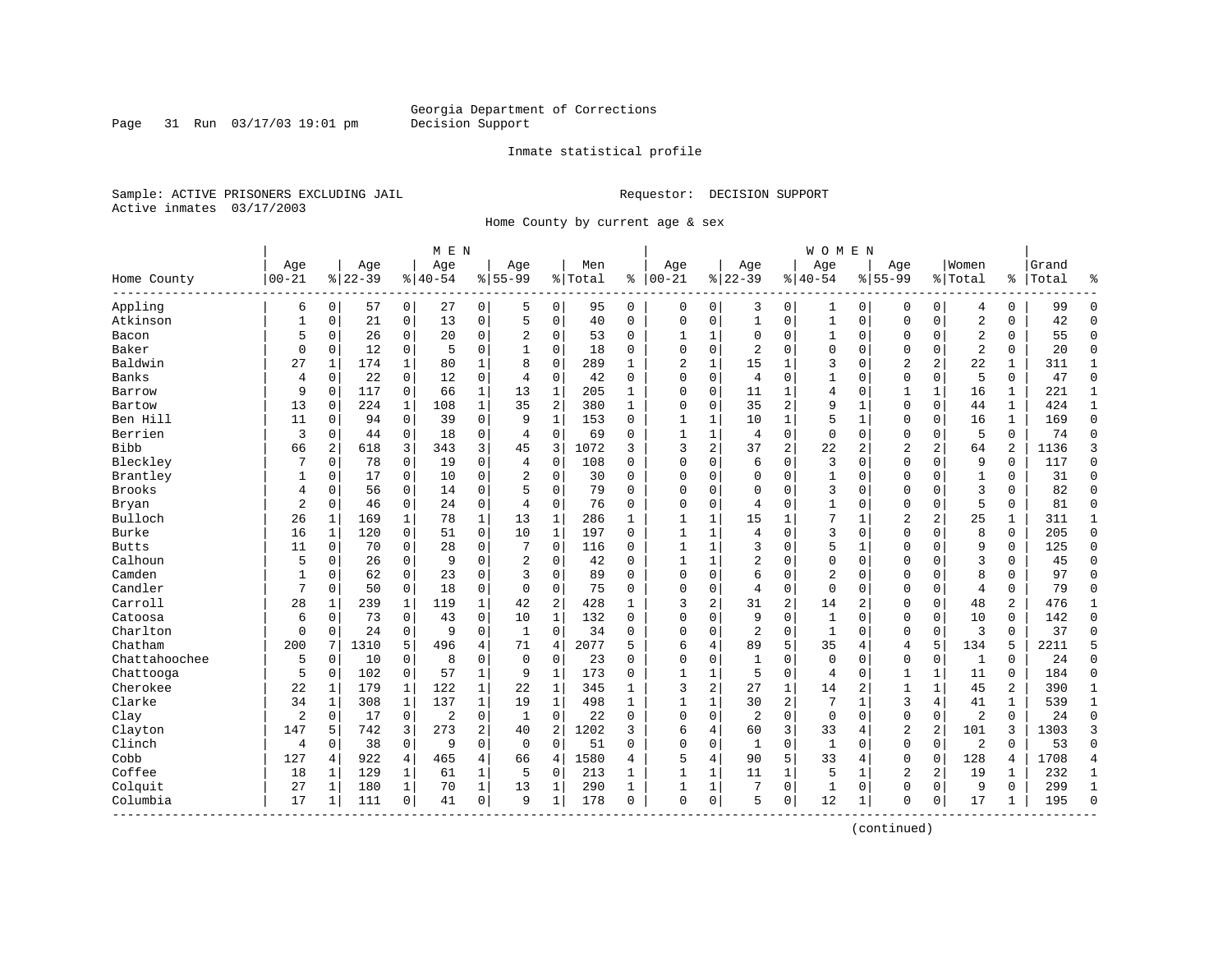#### Inmate statistical profile

Sample: ACTIVE PRISONERS EXCLUDING JAIL Requestor: DECISION SUPPORT Active inmates 03/17/2003

Page 32 Run 03/17/03 19:01 pm

Home County by current age & sex (continued)

|             |                |              |                |              | M E N        |              |                |                |         |                |                |              |                |                | <b>WOMEN</b>   |                |              |              |                |                |                |                |
|-------------|----------------|--------------|----------------|--------------|--------------|--------------|----------------|----------------|---------|----------------|----------------|--------------|----------------|----------------|----------------|----------------|--------------|--------------|----------------|----------------|----------------|----------------|
|             | Age            |              | Age            |              | Age          |              | Age            |                | Men     |                | Age            |              | Age            |                | Age            |                | Age          |              | Women          |                | Grand          |                |
| Home County | $00 - 21$      |              | $8 22-39$      |              | $8 40-54$    |              | $8155 - 99$    |                | % Total | ి              | $ 00-21$       |              | $ 22-39$       |                | $8 40-54$      |                | $8155 - 99$  |              | % Total        | နွ             | Total          |                |
| Cook        | 3              | $\mathbf 0$  | 66             | $\mathbf 0$  | 39           | 0            | 5              | 0              | 113     | $\mathbf 0$    | 0              | 0            | 3              | 0              | 7              | 1              | 0            | 0            | 10             | 0              | 123            | $\Omega$       |
| Coweta      | 26             | 1            | 236            | $\mathbf{1}$ | 90           | $\mathbf{1}$ | 11             | $\mathbf{1}$   | 363     | 1              | 1              | $\mathbf 1$  | 15             | $\mathbf 1$    | 10             | $\mathbf 1$    | 1            | $\mathbf 1$  | 27             | 1              | 390            | $\mathbf{1}$   |
| Crawford    | 2              | $\mathbf 0$  | 13             | $\mathbf 0$  | 7            | $\mathbf 0$  | $\overline{2}$ | $\mathbf 0$    | 24      | 0              | 0              | $\mathbf 0$  | $\mathbf 0$    | $\mathbf 0$    | 1              | $\mathbf 0$    | $\Omega$     | $\mathbf 0$  | 1              | 0              | 25             | $\Omega$       |
| Crisp       | 18             | 1            | 122            | $\mathbf 0$  | 54           | 0            | 10             | 1              | 204     | $\mathbf{1}$   | 2              | 1            | 12             | 1              | $\overline{2}$ | 0              | $\Omega$     | $\mathbf 0$  | 16             | $\mathbf{1}$   | 220            | $\mathbf{1}$   |
| Dade        | 3              | 0            | 25             | $\Omega$     | 23           | $\mathbf 0$  | 9              | $\mathbf{1}$   | 60      | $\Omega$       | $\Omega$       | $\Omega$     | 2              | $\Omega$       | $\mathbf 0$    | $\mathbf 0$    | $\Omega$     | $\Omega$     | $\overline{2}$ | $\Omega$       | 62             | $\Omega$       |
| Dawson      | 5              | $\mathbf 0$  | 38             | $\mathbf 0$  | 33           | $\mathbf 0$  | $\overline{a}$ | $\mathbf 0$    | 78      | $\Omega$       | $\Omega$       | $\mathbf 0$  | 4              | $\mathbf 0$    | 1              | $\mathbf 0$    | $\mathbf{0}$ | $\mathbf 0$  | 5              | 0              | 83             | $\mathbf{0}$   |
| Decatur     | 14             | 0            | 174            | 1            | 57           | $\mathbf 1$  | $\overline{4}$ | $\mathbf 0$    | 249     | 1              | 1              | 1            | 15             | $\mathbf{1}$   | 3              | $\mathbf 0$    | $\mathbf{0}$ | $\mathbf 0$  | 19             | 1              | 268            | 1              |
| DeKalb      | 183            | 6            | 1538           | 6            | 564          | 5            | 91             | 5              | 2376    | 6              |                | 5            | 88             | 5              | 28             | 3              | 6            | 7            | 129            | 4              | 2505           | 6              |
| Dodge       | 6              | $\Omega$     | 100            | 0            | 56           | 1            | 3              | $\Omega$       | 165     | $\Omega$       | $\mathbf 0$    | $\Omega$     | 7              | $\Omega$       | 4              | $\mathbf 0$    | $\mathbf 0$  | 0            | 11             | 0              | 176            | $\Omega$       |
| Dooly       | 5              | $\mathbf 0$  | 59             | $\mathbf 0$  | 23           | $\mathbf 0$  | $\Omega$       | $\mathbf 0$    | 87      | $\Omega$       | $\mathbf 0$    | $\Omega$     | 2              | $\Omega$       | $\mathbf{1}$   | $\Omega$       | $\Omega$     | $\Omega$     | 3              | 0              | 90             | $\Omega$       |
| Dougherty   | 42             | -1           | 609            | 2            | 239          | 2            | 29             | $\overline{2}$ | 919     | $\overline{a}$ | $\overline{2}$ | 1            | 34             | $\overline{a}$ | 20             | $\overline{2}$ | 4            | 5            | 60             | 2              | 979            | $\overline{2}$ |
| Douglas     | 35             | 1            | 252            | $\mathbf{1}$ | 129          | $\mathbf{1}$ | 20             | $\mathbf{1}$   | 436     | 1              | 3              | 2            | 27             | $\mathbf{1}$   | 15             | $\overline{2}$ | $\mathbf 0$  | $\mathbf 0$  | 45             | $\overline{2}$ | 481            | $\mathbf{1}$   |
| Early       | 4              | 0            | 45             | $\Omega$     | 20           | $\mathbf 0$  | 3              | $\Omega$       | 72      | $\Omega$       | $\Omega$       | $\Omega$     | $\mathbf{1}$   | $\mathbf 0$    | 1              | $\mathbf 0$    | $\Omega$     | $\Omega$     | $\overline{2}$ | $\Omega$       | 74             | $\Omega$       |
| Echols      | $\mathbf{1}$   | $\mathbf 0$  | $\mathbf{1}$   | $\mathbf 0$  | $\mathbf{1}$ | 0            | 1              | 0              | 4       | $\Omega$       | $\Omega$       | $\Omega$     | $\mathbf 0$    | $\Omega$       | 0              | $\mathbf 0$    | $\mathbf 0$  | $\mathbf 0$  | $\mathbf 0$    | $\Omega$       | $\overline{4}$ | $\Omega$       |
| Effingham   | 10             | 0            | 72             | 0            | 27           | 0            | 3              | $\mathbf 0$    | 112     | $\Omega$       | $\mathbf{1}$   | 1            | 5              | 0              | 5              | 1              | 1            | $\mathbf 1$  | 12             | $\Omega$       | 124            | $\Omega$       |
| Elbert      | 4              | 0            | 90             | $\mathbf 0$  | 52           | 0            | 8              | $\mathbf 0$    | 154     | $\Omega$       | $\mathbf 0$    | $\mathbf 0$  | 9              | $\mathbf 0$    | 5              | $\mathbf 1$    | $\mathbf{0}$ | $\mathbf 0$  | 14             | 0              | 168            | $\Omega$       |
| Emanuel     | 13             | 0            | 102            | $\Omega$     | 34           | 0            |                | $\Omega$       | 156     | 0              | $\Omega$       | $\Omega$     | 5              | $\Omega$       | $\overline{2}$ | $\mathbf 0$    | $\Omega$     | $\Omega$     | 7              | 0              | 163            | $\Omega$       |
| Evans       | 3              | 0            | 48             | $\Omega$     | 8            | 0            | 1              | $\Omega$       | 60      | 0              | $\Omega$       | $\Omega$     | $\mathbf{1}$   | $\Omega$       | $\mathbf{1}$   | $\mathbf 0$    | $\mathbf{0}$ | $\Omega$     | $\overline{a}$ | $\Omega$       | 62             | $\Omega$       |
| Fannin      | 5              | $\Omega$     | 54             | $\Omega$     | 34           | $\Omega$     | 10             | 1              | 103     | 0              | 1              | 1            | $\overline{2}$ | $\Omega$       | 2              | $\Omega$       | 1            | $\mathbf{1}$ | 6              | $\Omega$       | 109            | $\Omega$       |
| Fayette     | 10             | $\Omega$     | 58             | $\Omega$     | 36           | $\mathbf 0$  | 11             | $\mathbf{1}$   | 115     | $\Omega$       | $\Omega$       | $\Omega$     | 3              | $\Omega$       | 3              | $\mathbf 0$    | $\mathbf{0}$ | $\Omega$     | 6              | 0              | 121            | $\Omega$       |
| Floyd       | 35             | $\mathbf{1}$ | 417            | 2            | 164          | $\mathbf 1$  | 25             | $\mathbf{1}$   | 641     | 2              | 4              | 3            | 47             | 3              | 29             | 3              | 3            | 4            | 83             | 3              | 724            | $\overline{2}$ |
| Forsyth     | 6              | 0            | 87             | $\Omega$     | 48           | $\mathbf 0$  | 7              | $\Omega$       | 148     | $\Omega$       | $\Omega$       | $\Omega$     | 5              | $\Omega$       | 6              | 1              | $\mathbf{1}$ | 1            | 12             | 0              | 160            | $\Omega$       |
| Franklin    | 5              | 0            | 62             | $\mathbf 0$  | 32           | $\mathbf 0$  | 6              | $\mathbf 0$    | 105     | $\Omega$       | $\mathbf 0$    | $\mathbf 0$  | 5              | $\mathbf 0$    | $\overline{a}$ | $\mathbf 0$    | $\mathbf{0}$ | $\mathbf 0$  | 7              | $\mathbf 0$    | 112            | $\Omega$       |
| Fulton      | 369            | 12           | 3205           | 13           | 1588         | 14           | 238            | 13             | 5400    | 13             | 20             | 14           | 143            | 8              | 117            | 13             | 12           | 14           | 292            | 10             | 5692           | 13             |
| Gilmer      | 10             | $\mathbf 0$  | 59             | $\Omega$     | 38           | 0            | 17             | 1              | 124     | 0              | 1              | 1            | 8              | $\mathbf 0$    | 4              | $\mathbf 0$    | $\mathbf 0$  | $\mathbf 0$  | 13             | $\Omega$       | 137            | $\Omega$       |
| Glascock    | $\overline{2}$ | 0            | $\overline{c}$ | $\mathbf 0$  | 3            | 0            | $\mathbf 0$    | $\mathbf 0$    | 7       | 0              | $\Omega$       | $\mathbf 0$  | $\mathbf 0$    | $\mathbf 0$    | $\Omega$       | $\mathbf 0$    | $\mathbf 0$  | $\mathbf 0$  | $\mathbf 0$    | 0              |                | $\Omega$       |
| Glynn       | 20             |              | 248            | 1            | 114          | 1            | 21             | 1              | 403     | 1              | $\mathbf{1}$   | $\mathbf{1}$ | 14             | $\mathbf{1}$   | 5              | 1              | $\mathbf{1}$ | $\mathbf{1}$ | 21             | 1              | 424            | 1              |
| Gordon      | 17             | 1            | 165            | 1            | 73           | 1            | 14             | 1              | 269     | 1              | $\overline{2}$ | 1            | 14             | $\mathbf 1$    | 11             | $\mathbf{1}$   | $\mathbf{0}$ | $\Omega$     | 27             | 1              | 296            | $\mathbf{1}$   |
| Grady       | 15             | $\Omega$     | 126            | $\mathbf{1}$ | 50           | 0            | 7              | $\Omega$       | 198     | $\Omega$       | 1              | 1            | 13             | $\mathbf{1}$   | 3              | $\Omega$       | 1            | $\mathbf{1}$ | 18             | 1              | 216            | $\Omega$       |
| Greene      | 9              | $\Omega$     | 64             | $\Omega$     | 15           | $\mathbf 0$  | 4              | $\Omega$       | 92      | $\Omega$       | $\Omega$       | $\Omega$     | 1              | $\Omega$       | 3              | $\Omega$       | 1            | 1            | 5              | $\Omega$       | 97             | $\Omega$       |
| Gwinnett    | 103            | 3            | 604            | 2            | 276          | 2            | 54             | 3              | 1037    | 3              | 6              | 4            | 61             | 3              | 30             | 3              | $\mathbf 0$  | $\Omega$     | 97             | 3              | 1134           | 3              |
| Habersham   | 6              | $\mathbf 0$  | 51             | $\mathbf 0$  | 34           | 0            | 3              | $\mathbf 0$    | 94      | 0              | $\Omega$       | 0            | 6              | $\mathbf 0$    | $\overline{a}$ | $\mathbf 0$    | $\mathbf 0$  | $\mathbf 0$  | 8              | 0              | 102            | $\Omega$       |
| Hall        | 46             | 2            | 333            | $\mathbf{1}$ | 185          | 2            | 37             | $\overline{2}$ | 601     | $\mathbf{1}$   | 3              | 2            | 40             | 2              | 20             | 2              | 2            | 2            | 65             | 2              | 666            | $\overline{2}$ |
| Hancock     | 2              | $\mathbf 0$  | 29             | $\Omega$     | 21           | 0            | 3              | 0              | 55      | $\Omega$       | $\Omega$       | 0            | $\overline{c}$ | $\mathbf 0$    | 1              | $\mathbf 0$    | $\mathbf 0$  | $\Omega$     | 3              | $\Omega$       | 58             | $\Omega$       |
| Haralson    | 8              | 0            | 64             | 0            | 37           | 0            | 7              | $\Omega$       | 116     | $\Omega$       | $\Omega$       | $\mathbf 0$  | 10             | $\mathbf 1$    | 2              | $\Omega$       | $\Omega$     | 0            | 12             | $\Omega$       | 128            | $\Omega$       |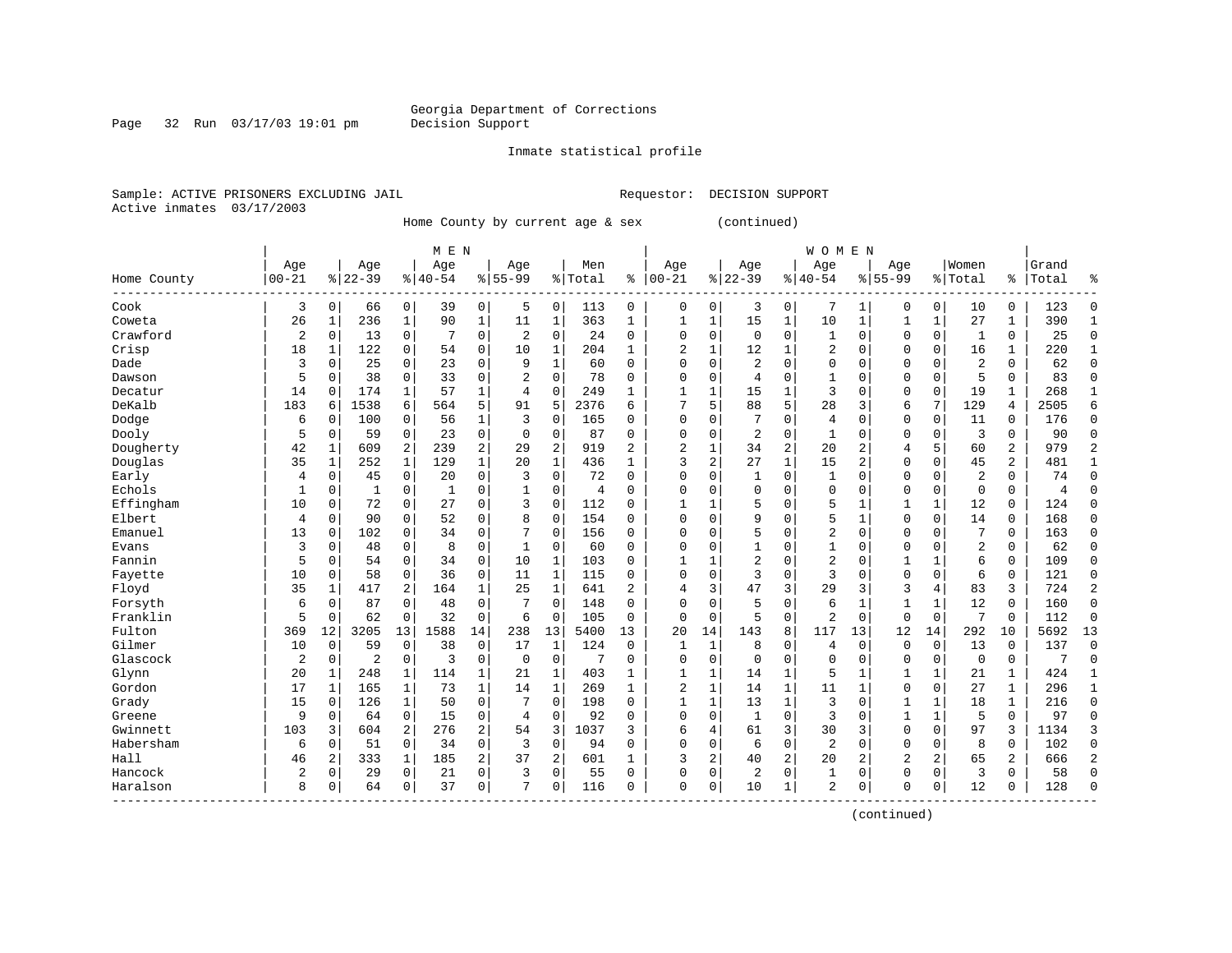Page 33 Run 03/17/03 19:01 pm

#### Inmate statistical profile

Sample: ACTIVE PRISONERS EXCLUDING JAIL Requestor: DECISION SUPPORT Active inmates 03/17/2003

Home County by current age & sex (continued)

|                    |                |              |           |              | M E N     |              |                |              |         |              |                |              |                |              | <b>WOMEN</b>   |              |              |              |                |              |       |              |
|--------------------|----------------|--------------|-----------|--------------|-----------|--------------|----------------|--------------|---------|--------------|----------------|--------------|----------------|--------------|----------------|--------------|--------------|--------------|----------------|--------------|-------|--------------|
|                    | Age            |              | Age       |              | Age       |              | Age            |              | Men     |              | Age            |              | Age            |              | Age            |              | Age          |              | Women          |              | Grand |              |
| Home County        | $ 00 - 21$     |              | $8 22-39$ |              | $8 40-54$ |              | $8 55-99$      |              | % Total | နွ           | $00 - 21$      |              | $8 22-39$      |              | $8140 - 54$    |              | $8155 - 99$  |              | % Total        | ႜ            | Total | န္           |
| Harris             | 6              | 0            | 56        | $\mathbf 0$  | 27        | 0            | 4              | 0            | 93      | $\mathbf 0$  | 1              | 1            | 4              | 0            | $\mathbf 0$    | 0            | 0            | 0            | 5              | 0            | 98    | $\Omega$     |
| Hart               | 9              | $\mathbf 0$  | 53        | $\mathbf 0$  | 25        | 0            | 5              | $\mathbf 0$  | 92      | 0            | $\mathbf 0$    | $\mathbf 0$  | 3              | $\mathbf 0$  | 3              | $\mathbf 0$  | $\mathbf 0$  | $\mathbf 0$  | 6              | 0            | 98    | $\Omega$     |
| Heard              | 4              | $\mathbf 0$  | 20        | $\mathbf 0$  | 13        | 0            | 9              | 1            | 46      | 0            | $\mathbf 0$    | $\mathbf 0$  | 3              | $\mathbf 0$  | $\mathbf 0$    | 0            | 0            | $\mathbf 0$  | 3              | 0            | 49    | $\Omega$     |
| Henry              | 19             | 1            | 211       | $\mathbf 1$  | 105       | 1            | 17             | $\mathbf{1}$ | 352     | 1            | $\overline{2}$ | $\mathbf 1$  | 16             | $\mathbf 1$  | 13             | 1            | 1            | $\mathbf{1}$ | 32             | 1            | 384   | $\mathbf{1}$ |
| Houston            | 44             | $\mathbf{1}$ | 266       | $\mathbf{1}$ | 138       | $\mathbf{1}$ | 13             | 1            | 461     | $\mathbf{1}$ | $\overline{2}$ | $\mathbf 1$  | 22             | $\mathbf{1}$ | 12             | $\mathbf{1}$ | $\mathbf 0$  | $\mathbf 0$  | 36             | $\mathbf{1}$ | 497   | $\mathbf{1}$ |
| Irwin              | 8              | $\mathbf 0$  | 43        | $\mathbf 0$  | 20        | 0            | 3              | $\mathbf 0$  | 74      | 0            | $\Omega$       | $\mathbf 0$  | 2              | $\mathbf 0$  | $\mathbf{1}$   | $\mathbf 0$  | $\mathsf 0$  | $\mathbf 0$  | 3              | $\Omega$     | 77    | $\Omega$     |
| Jackson            | 8              | 0            | 109       | $\mathbf 0$  | 66        | 1            | 23             | $\mathbf{1}$ | 206     | 1            | $\mathbf 0$    | $\mathbf 0$  | 13             | $\mathbf{1}$ | 3              | $\mathbf 0$  | 1            | $\mathbf 1$  | 17             | 1            | 223   | 1            |
| Jasper             | 5              | $\mathbf 0$  | 41        | $\Omega$     | 12        | 0            | 4              | 0            | 62      | 0            |                | 1            | $\mathbf{1}$   | $\Omega$     | 1              | 0            | $\Omega$     | $\Omega$     | 3              | 0            | 65    | $\Omega$     |
| Jeff Davis         | 6              | $\mathbf 0$  | 40        | 0            | 21        | 0            | $\overline{2}$ | 0            | 69      | O            | $\bigcap$      | 0            | 2              | $\Omega$     | 3              | $\mathbf 0$  | $\Omega$     | $\Omega$     | 5              | 0            | 74    | $\Omega$     |
| Jefferson          | 8              | $\Omega$     | 57        | $\Omega$     | 24        | 0            | 4              | $\Omega$     | 93      | $\Omega$     | $\mathbf{1}$   | 1            | 3              | $\Omega$     | 1              | $\Omega$     | $\Omega$     | $\Omega$     | 5              | $\Omega$     | 98    | $\Omega$     |
| Jenkins            |                | $\Omega$     | 63        | $\Omega$     | 25        | 0            | $\overline{2}$ | $\Omega$     | 97      | $\Omega$     | $\Omega$       | $\Omega$     | 2              | $\Omega$     | $\overline{2}$ | $\mathbf 0$  | $\Omega$     | $\Omega$     | 4              | 0            | 101   | $\Omega$     |
| Johnson            | $\overline{2}$ | $\mathbf 0$  | 25        | $\mathbf 0$  | 7         | 0            | $\overline{c}$ | 0            | 36      | 0            | $\Omega$       | $\Omega$     | 4              | $\Omega$     | $\Omega$       | $\mathbf 0$  | $\Omega$     | $\Omega$     | $\overline{4}$ | 0            | 40    | $\Omega$     |
| Jones              | 6              | $\mathbf 0$  | 30        | $\mathbf 0$  | 15        | 0            |                | 0            | 52      | 0            |                | $\mathbf{1}$ | $\mathbf{1}$   | $\mathbf 0$  | 0              | $\mathbf 0$  | 0            | $\mathbf 0$  | $\overline{c}$ | 0            | 54    | $\Omega$     |
| Lamar              | 6              | $\mathbf 0$  | 41        | 0            | 26        | 0            |                | 0            | 80      | 0            | $\Omega$       | $\mathbf 0$  | 3              | 0            | 4              | $\mathbf 0$  | 0            | 0            | 7              | 0            | 87    | $\Omega$     |
| Lanier             | 3              | $\mathbf 0$  | 31        | 0            | 6         | 0            | 5              | $\mathbf 0$  | 45      | $\Omega$     | $\bigcap$      | $\Omega$     | $\Omega$       | $\Omega$     | $\overline{2}$ | $\mathbf 0$  | 0            | $\Omega$     | $\overline{2}$ | $\Omega$     | 47    | $\Omega$     |
| Laurens            | 16             | 1            | 145       | 1            | 68        | 1            | 10             | 1            | 239     | 1            | $\bigcap$      | 0            | 9              | $\Omega$     | 7              | 1            | 0            | 0            | 16             | 1            | 255   | $\mathbf{1}$ |
| Lee                | $\overline{2}$ | $\mathbf 0$  | 24        | $\mathbf 0$  | 12        | 0            | 3              | 0            | 41      | 0            | $\mathbf 0$    | $\mathbf 0$  | 2              | $\mathbf 0$  | 1              | $\mathbf 0$  | $\mathbf 0$  | $\mathbf 0$  | 3              | $\mathbf 0$  | 44    | $\Omega$     |
| Liberty            | 21             | 1            | 159       | 1            | 32        | 0            | 6              | 0            | 218     | 1            | $\Omega$       | $\mathbf 0$  | 10             | 1            | 6              | 1            | $\Omega$     | $\mathbf 0$  | 16             | 1            | 234   | $\mathbf{1}$ |
| Lincoln            | 4              | $\mathbf 0$  | 20        | 0            | 12        | 0            |                | 0            | 37      | 0            | $\mathbf 0$    | 0            | $\mathbf 0$    | $\Omega$     | 0              | $\mathbf 0$  | $\Omega$     | 0            | $\mathbf 0$    | 0            | 37    | $\Omega$     |
| Long               | $\overline{c}$ | $\mathbf 0$  | 16        | 0            | 13        | 0            | $\mathbf 0$    | $\Omega$     | 31      | 0            | $\mathbf 0$    | 0            | 4              | $\Omega$     | $\mathbf 0$    | $\mathbf 0$  | $\Omega$     | $\mathbf 0$  | $\overline{4}$ | 0            | 35    | ∩            |
| Lowndes            | 38             | 1            | 290       | $\mathbf{1}$ | 145       | 1            | 21             | $\mathbf{1}$ | 494     | 1            | $\Omega$       | $\Omega$     | 23             | $\mathbf{1}$ | 9              | 1            | 1            | $\mathbf{1}$ | 33             | 1            | 527   |              |
| Lumpkin            | 4              | $\mathbf 0$  | 40        | $\mathbf 0$  | 24        | 0            | 6              | 0            | 74      | 0            | $\Omega$       | $\Omega$     | 3              | $\Omega$     | $\Omega$       | 0            | 0            | $\Omega$     | 3              | 0            | 77    | $\Omega$     |
| Macon              | 6              | $\mathbf 0$  | 43        | 0            | 15        | 0            | 4              | $\mathbf 0$  | 68      | 0            | $\Omega$       | $\mathbf 0$  | $\Omega$       | $\Omega$     | 4              | $\mathbf 0$  | $\mathbf{1}$ | $\mathbf{1}$ | 5              | 0            | 73    | $\Omega$     |
| Madison            | 2              | $\mathbf 0$  | 72        | 0            | 26        | 0            | 9              | $\mathbf{1}$ | 109     | $\Omega$     | $\Omega$       | $\mathbf 0$  | 4              | $\Omega$     | $\overline{2}$ | $\mathbf 0$  | $\mathbf 0$  | $\mathbf 0$  | 6              | 0            | 115   | $\Omega$     |
| Marion             | 4              | $\Omega$     | 25        | 0            | 10        | 0            | $\mathbf{1}$   | 0            | 40      | 0            | $\bigcap$      | 0            | $\overline{2}$ | $\mathbf 0$  | $\Omega$       | $\mathbf 0$  | $\mathbf 0$  | $\Omega$     | $\overline{2}$ | 0            | 42    | $\Omega$     |
| McDuffie           | 9              | $\circ$      | 79        | 0            | 33        | 0            | 12             | $\mathbf{1}$ | 133     | 0            | $\Omega$       | 0            | 4              | $\mathbf 0$  | 1              | $\mathbf 0$  | $\mathbf 0$  | 0            | 5              | 0            | 138   | $\mathbf 0$  |
| McIntosh           | 4              | $\Omega$     | 40        | 0            | 22        | 0            | 1              | 0            | 67      | 0            | $\Omega$       | $\mathbf 0$  | $\Omega$       | $\Omega$     | 1              | $\mathbf 0$  | $\mathbf 0$  | $\Omega$     | $\mathbf{1}$   | 0            | 68    | $\Omega$     |
| Meriwether         | 17             | 1            | 117       | 0            | 52        | 0            | 11             | 1            | 197     | O            | $\mathbf{1}$   | $\mathbf{1}$ | 14             | 1            | 2              | 0            | 2            | 2            | 19             | 1            | 216   | $\Omega$     |
| Miller             | $\mathbf{1}$   | $\mathbf 0$  | 14        | 0            | 7         | 0            | $\Omega$       | 0            | 22      | O            | $\Omega$       | $\Omega$     | $\mathbf{1}$   | $\Omega$     | $\mathbf 0$    | $\mathbf 0$  | $\mathbf 0$  | $\mathbf 0$  | $\mathbf{1}$   | $\Omega$     | 23    | $\Omega$     |
| Mitchell           | 9              | $\mathbf 0$  | 121       | $\Omega$     | 43        | 0            | 6              | 0            | 179     | $\Omega$     | $\Omega$       | $\Omega$     | 7              | $\Omega$     | 5              | 1            | $\mathbf 0$  | $\Omega$     | 12             | $\Omega$     | 191   | $\Omega$     |
| Monroe             | 5              | $\mathbf 0$  | 61        | $\mathbf 0$  | 36        | 0            | 2              | $\mathbf 0$  | 104     | 0            | $\Omega$       | $\mathbf 0$  | 4              | $\Omega$     | $\overline{2}$ | $\mathbf 0$  | $\Omega$     | $\mathbf 0$  | 6              | 0            | 110   | ∩            |
| Montgomery         | 4              | $\mathbf 0$  | 29        | $\Omega$     | 7         | 0            |                | 0            | 41      | 0            | $\Omega$       | $\Omega$     | 3              | $\Omega$     | 1              | $\mathbf 0$  | $\Omega$     | $\Omega$     | 4              | $\Omega$     | 45    | $\Omega$     |
| Morgan             | 9              | $\Omega$     | 41        | 0            | 20        | 0            | 6              | 0            | 76      | 0            | $\Omega$       | $\mathbf 0$  | 5              | 0            |                | 0            | $\Omega$     | 0            | 6              | 0            | 82    | $\Omega$     |
| Murray             | 9              | $\mathbf 0$  | 89        | 0            | 46        | 0            | 16             | 1            | 160     | 0            | 2              | 1            | 10             | 1            | 5              | 1            | 0            | 0            | 17             | 1            | 177   | $\Omega$     |
| Muscogee<br>------ | 111            | 4            | 832       | 3            | 374       | 3            | 53             | 3            | 1370    | 3            | 4              | 3            | 56             | 3            | 29             | 3            | 3            | 4            | 92             | 3            | 1462  | 3            |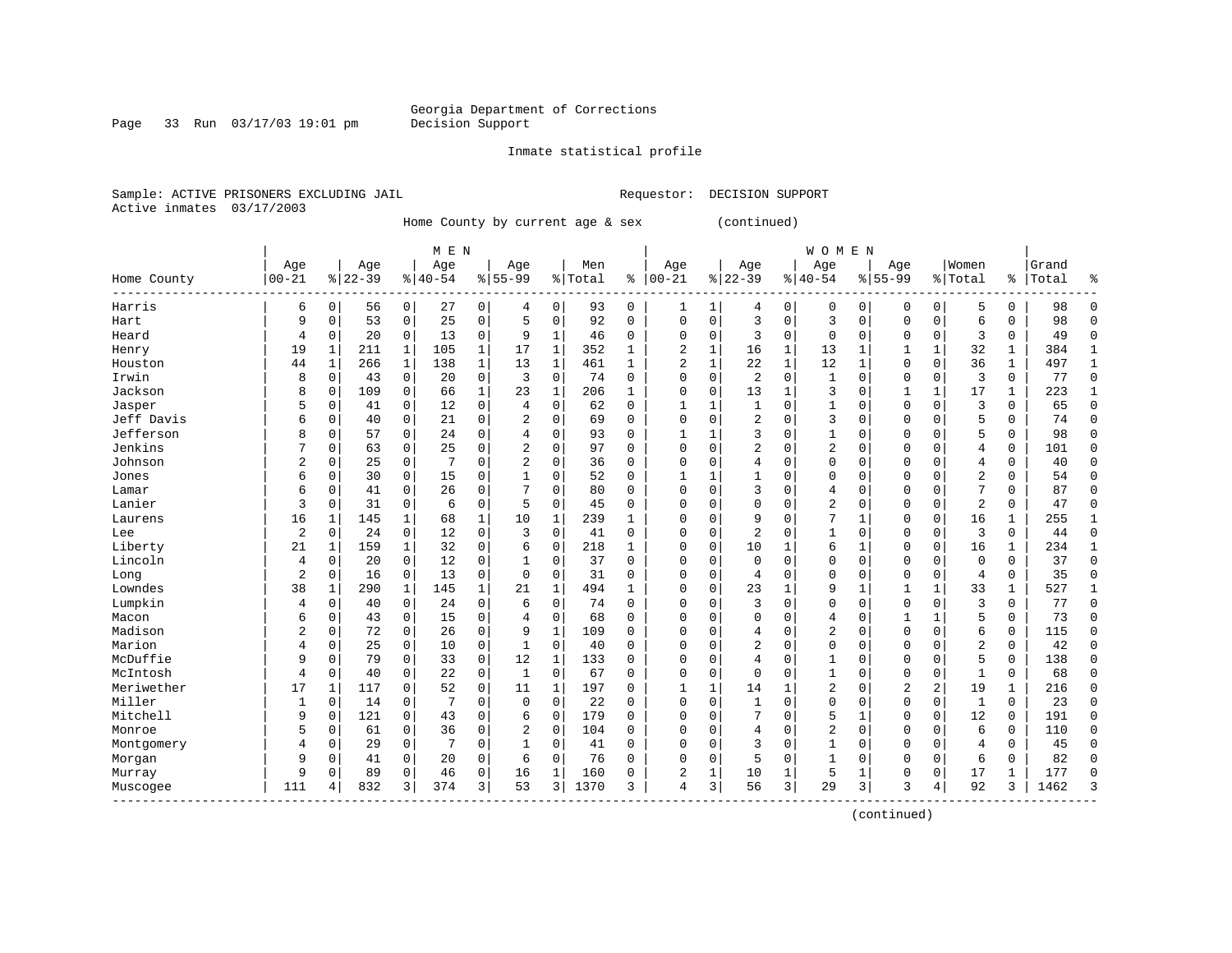Page 34 Run  $03/17/03$  19:01 pm

#### Inmate statistical profile

Sample: ACTIVE PRISONERS EXCLUDING JAIL **Requestor: DECISION SUPPORT** Active inmates 03/17/2003

Home County by current age & sex (continued)

|             |                |              |           |              | M E N          |              |              |              |         |                |                |              |                |                | <b>WOMEN</b>   |             |                |             |                |                |       |                |
|-------------|----------------|--------------|-----------|--------------|----------------|--------------|--------------|--------------|---------|----------------|----------------|--------------|----------------|----------------|----------------|-------------|----------------|-------------|----------------|----------------|-------|----------------|
|             | Age            |              | Age       |              | Age            |              | Age          |              | Men     |                | Age            |              | Age            |                | Age            |             | Age            |             | Women          |                | Grand |                |
| Home County | $00 - 21$      |              | $8 22-39$ |              | $8 40-54$      |              | $8155 - 99$  |              | % Total | ి              | $00 - 21$      |              | $8 22-39$      |                | $8 40-54$      |             | $8155 - 99$    |             | % Total        | ి              | Total | ႜ              |
| Newton      | 22             | 1            | 219       | $\mathbf 1$  | 89             | 1            | 17           | 1            | 347     | 1              | $\mathbf 0$    | 0            | 17             | 1              | 5              | 1           | 2              | 2           | 24             | 1              | 371   | -1             |
| Oconee      | $\mathbf 0$    | $\mathbf 0$  | 18        | $\mathbf 0$  | 8              | 0            | 5            | $\mathbf 0$  | 31      | $\mathbf 0$    | 1              | $\mathbf{1}$ | $\mathbf{1}$   | $\mathbf 0$    | $\mathbf{1}$   | $\mathbf 0$ | $\Omega$       | 0           | 3              | 0              | 34    | $\mathbf 0$    |
| Oglethorpe  | 3              | 0            | 36        | $\mathbf 0$  | 11             | 0            | 2            | $\mathbf 0$  | 52      | 0              | $\mathbf 0$    | $\Omega$     | 4              | $\mathbf 0$    | $\Omega$       | $\mathbf 0$ | $\Omega$       | 0           | 4              | 0              | 56    | $\Omega$       |
| Paulding    | 15             | 0            | 105       | $\mathbf 0$  | 66             | 1            | 8            | $\mathbf 0$  | 194     | 0              | $\mathbf{1}$   | 1            | 11             | 1              | 8              | $\mathbf 1$ | $\overline{2}$ | 2           | 22             | 1              | 216   | $\Omega$       |
| Peach       |                | $\mathbf 0$  | 63        | $\mathbf 0$  | 33             | 0            | $\mathbf{1}$ | $\mathbf 0$  | 104     | 0              | $\mathbf{1}$   | $\mathbf{1}$ | $\overline{4}$ | $\Omega$       | 2              | $\Omega$    | $\Omega$       | $\Omega$    | 7              | $\Omega$       | 111   | $\Omega$       |
| Pickens     | 6              | $\mathbf 0$  | 55        | $\mathbf 0$  | 41             | 0            | 3            | 0            | 105     | 0              | $\mathbf 0$    | $\mathbf 0$  | 3              | $\Omega$       | 2              | $\Omega$    | $\Omega$       | $\Omega$    | 5              | 0              | 110   | $\mathbf 0$    |
| Pierce      | 5              | $\mathbf 0$  | 28        | $\mathbf 0$  | 18             | 0            | 1            | 0            | 52      | 0              | $\mathbf 0$    | 0            | $\mathbf{1}$   | $\Omega$       | 1              | $\Omega$    | $\Omega$       | $\Omega$    | $\overline{2}$ | 0              | 54    | $\mathbf 0$    |
| Pike        | 4              | 0            | 20        | 0            | 20             | 0            | 2            | 0            | 46      | 0              |                |              | 1              | $\Omega$       | 1              | $\Omega$    | $\Omega$       | $\Omega$    | 3              | 0              | 49    | $\mathbf 0$    |
| Polk        | 11             | 0            | 108       | 0            | 56             | 1            | 11           | 1            | 186     | 0              | $\mathbf{1}$   | 1            | 5              | $\Omega$       | 2              | $\Omega$    | $\Omega$       | $\Omega$    | 8              | 0              | 194   | $\mathbf 0$    |
| Pulaski     | 12             | $\mathbf 0$  | 61        | 0            | 20             | 0            | 2            | 0            | 95      | $\Omega$       | $\Omega$       | $\Omega$     | 4              | $\Omega$       | 2              | $\Omega$    | $\mathbf{1}$   |             | 7              | 0              | 102   | $\Omega$       |
| Putnam      | 8              | $\mathbf 0$  | 62        | $\Omega$     | 35             | 0            | 5            | 0            | 110     | 0              | $\Omega$       | $\Omega$     | 4              | $\Omega$       | 2              | $\Omega$    | $\Omega$       | $\Omega$    | 6              | 0              | 116   | $\Omega$       |
| Ouitman     | $\Omega$       | $\mathbf 0$  | 6         | $\mathbf 0$  | $\mathbf 0$    | 0            | O            | 0            | 6       | 0              | $\Omega$       | $\Omega$     | $\mathbf 0$    | 0              | $\mathbf{1}$   | $\Omega$    | $\Omega$       | $\Omega$    | $\mathbf{1}$   | 0              | 7     | $\cap$         |
| Rabun       | $\overline{2}$ | $\mathbf 0$  | 28        | $\mathbf 0$  | 18             | 0            | 0            | 0            | 48      | 0              | $\Omega$       | $\mathbf 0$  | $\mathbf 0$    | 0              | 1              | $\Omega$    | $\Omega$       | 0           | $\mathbf{1}$   | 0              | 49    | $\Omega$       |
| Randolph    | 3              | $\mathbf 0$  | 37        | $\mathbf 0$  | 14             | 0            | $\mathbf{1}$ | 0            | 55      | 0              | $\Omega$       | $\mathbf 0$  | 3              | $\Omega$       | $\mathbf{1}$   | 0           | $\Omega$       | 0           | $\overline{4}$ | 0              | 59    | $\cap$         |
| Richmond    | 157            | 5            | 1032      | 4            | 443            | 4            | 56           | 3            | 1688    | 4              | 5              | 4            | 94             | 5              | 45             | 5           | 3              | 4           | 147            | 5              | 1835  | 4              |
| Rockdale    | 18             | 1            | 132       | 1            | 70             | $\mathbf 1$  | 11           | 1            | 231     | 1              | $\mathbf{1}$   | 1            | 15             | $\mathbf{1}$   | 4              | $\Omega$    | 1              | 1           | 21             | 1              | 252   | 1              |
| Schley      | 0              | $\mathbf 0$  | 16        | $\mathbf 0$  | 2              | 0            | $\mathbf 0$  | $\mathbf 0$  | 18      | 0              | $\mathbf 0$    | $\mathbf 0$  | $\mathbf 0$    | $\mathbf 0$    | 0              | $\mathbf 0$ | $\Omega$       | 0           | $\mathbf 0$    | $\mathbf 0$    | 18    | $\mathbf 0$    |
| Screven     | 9              | 0            | 68        | 0            | 23             | 0            |              | 0            | 107     | 0              | $\mathbf{1}$   | 1            | 12             | 1              | 3              | 0           | $\mathbf{1}$   | 1           | 17             | 1              | 124   | $\mathbf 0$    |
| Seminole    | 4              | $\mathbf 0$  | 37        | $\mathbf 0$  | 21             | 0            | 4            | $\mathbf 0$  | 66      | 0              | $\mathbf 0$    | 0            | 3              | $\mathbf 0$    | $\overline{2}$ | $\Omega$    | $\Omega$       | 0           | 5              | 0              | 71    | $\Omega$       |
| Spalding    | 68             | 2            | 378       | 2            | 156            | $\mathbf 1$  | 25           | 1            | 627     | $\overline{a}$ | 4              | 3            | 34             | $\overline{2}$ | 8              | 1           | $\overline{c}$ | 2           | 48             | $\overline{2}$ | 675   | $\overline{2}$ |
| Stephens    | 11             | 0            | 82        | $\Omega$     | 46             | 0            | 6            | $\Omega$     | 145     | 0              | $\mathbf{1}$   | $\mathbf{1}$ | 6              | $\Omega$       | 4              | $\Omega$    | $\Omega$       | $\Omega$    | 11             | 0              | 156   | $\Omega$       |
| Stewart     | 1              | 0            | 21        | $\mathbf 0$  | 8              | 0            | 1            | $\mathbf 0$  | 31      | 0              | 2              | $\mathbf{1}$ | 1              | $\Omega$       | 0              | $\Omega$    | $\Omega$       | $\Omega$    | $\overline{3}$ | 0              | 34    | $\Omega$       |
| Sumter      | 18             | $\mathbf{1}$ | 124       | $\mathbf 1$  | 47             | 0            | 5            | 0            | 194     | 0              | $\Omega$       | $\mathbf 0$  | 6              | 0              | 2              | $\Omega$    | $\Omega$       | 0           | 8              | 0              | 202   | $\Omega$       |
| Talbot      | 6              | $\mathbf 0$  | 28        | $\mathbf 0$  | 10             | 0            | $\Omega$     | 0            | 44      | 0              | $\Omega$       | 0            | $\mathbf{1}$   | $\Omega$       | 2              | 0           | $\Omega$       | $\Omega$    | 3              | 0              | 47    | $\Omega$       |
| Taliaferro  | $\Omega$       | $\mathbf 0$  | 10        | $\mathbf 0$  | $\overline{3}$ | 0            | 1            | 0            | 14      | 0              | $\mathbf 0$    | $\Omega$     | $\mathbf 0$    | $\Omega$       | $\mathbf{1}$   | $\Omega$    | $\Omega$       | $\Omega$    | $\mathbf{1}$   | 0              | 15    | $\mathbf 0$    |
| Tattnall    | 8              | $\mathbf 0$  | 68        | $\mathbf 0$  | 19             | 0            | 2            | 0            | 97      | 0              | $\mathbf 0$    | 0            | 3              | $\Omega$       | 4              | $\Omega$    | 0              | 0           | 7              | 0              | 104   | $\mathbf 0$    |
| Taylor      | 6              | 0            | 48        | 0            | 20             | 0            | 2            | 0            | 76      | 0              | $\Omega$       | $\Omega$     | $\overline{2}$ | $\Omega$       | 2              | $\Omega$    | $\Omega$       | $\Omega$    | 4              | 0              | 80    | $\mathbf 0$    |
| Telfair     | 8              | 0            | 84        | 0            | 33             | 0            | 3            | 0            | 128     | 0              | $\Omega$       | $\Omega$     | 9              | $\Omega$       | 6              | 1           | $\Omega$       | $\Omega$    | 15             | 1              | 143   | $\Omega$       |
| Terrell     | $\overline{2}$ | $\mathbf 0$  | 58        | $\mathbf 0$  | 11             | 0            | $\mathbf{1}$ | 0            | 72      | O              | $\mathbf 0$    | $\Omega$     | 3              | $\Omega$       | $\Omega$       | $\Omega$    | $\Omega$       | $\Omega$    | 3              | 0              | 75    | $\bigcap$      |
| Thomas      | 31             | 1            | 187       | $\mathbf{1}$ | 80             | $\mathbf{1}$ | 11           | $\mathbf{1}$ | 309     | $\mathbf{1}$   | $\mathbf 0$    | $\Omega$     | 13             | 1              | 7              | 1           | $\Omega$       | $\Omega$    | 20             | 1              | 329   | 1              |
| Tift        | 21             | $\mathbf{1}$ | 159       | $\mathbf{1}$ | 85             | $\mathbf 1$  | 15           | $\mathbf{1}$ | 280     | $\mathbf{1}$   | 1              | $\mathbf{1}$ | 8              | 0              | $\overline{4}$ | $\Omega$    | 1              | 1           | 14             | $\mathbf 0$    | 294   | $\mathbf{1}$   |
| Toombs      | 28             | $\mathbf{1}$ | 153       | $\mathbf{1}$ | 49             | $\Omega$     |              | $\mathbf 0$  | 237     | $\mathbf{1}$   | $\overline{c}$ | $\mathbf{1}$ | 15             | $\mathbf{1}$   | 4              | $\Omega$    | $\mathbf{1}$   | $\mathbf 1$ | 22             | 1              | 259   | $\mathbf{1}$   |
| Towns       | 1              | 0            | 5         | 0            | 4              | 0            | 2            | 0            | 12      | 0              | $\Omega$       | $\mathbf 0$  | 3              | $\mathbf 0$    | $\mathbf{1}$   | $\Omega$    | $\Omega$       | 0           | 4              | 0              | 16    | $\Omega$       |
| Treutlen    | $\overline{a}$ | 0            | 24        | 0            | 14             | 0            | $\Omega$     | 0            | 40      | 0              | $\Omega$       | 0            | 1              | 0              | 1              | $\Omega$    | $\Omega$       | 0           | 2              | 0              | 42    | $\cap$         |
| Troup       | 47             | 2            | 377       | 2            | 136            | 1            | 23           | 1            | 583     | 1              | $\overline{2}$ | 1            | 27             | $\mathbf 1$    | 13             | 1           | 1              | 1           | 43             | 1              | 626   | $\mathbf{1}$   |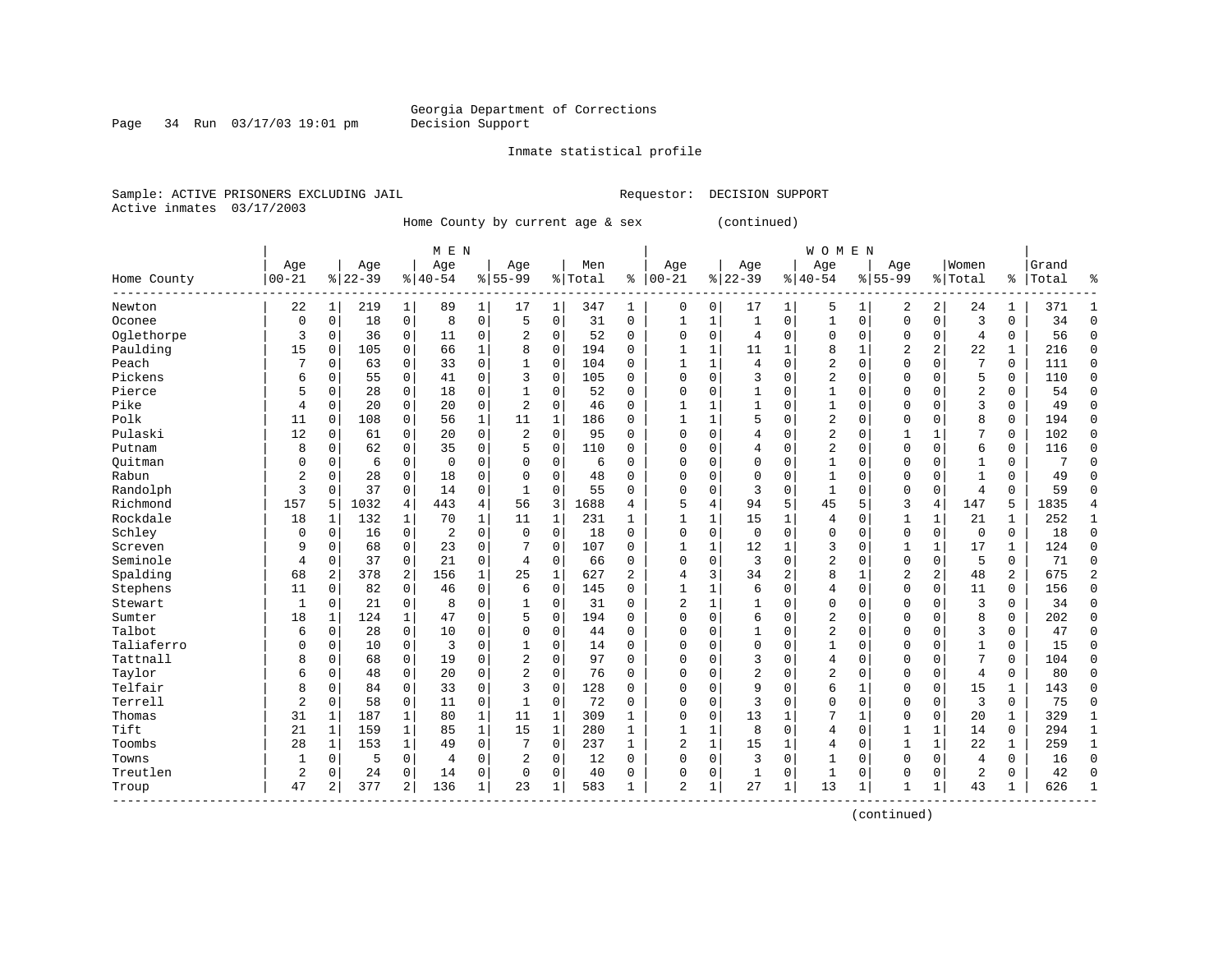Inmate statistical profile

Page 35 Run  $03/17/03$  19:01 pm

Sample: ACTIVE PRISONERS EXCLUDING JAIL **Requestor: DECISION SUPPORT** Active inmates 03/17/2003

Home County by current age & sex (continued)

|                  |            |             |          |              |                              | M E N    |                    |                |         |          |            |          |           |                | W O M E N      |                |             |                |                |               |           |                |
|------------------|------------|-------------|----------|--------------|------------------------------|----------|--------------------|----------------|---------|----------|------------|----------|-----------|----------------|----------------|----------------|-------------|----------------|----------------|---------------|-----------|----------------|
|                  | Age        |             | Age      |              | Age                          |          | Age                |                | Men     |          | Age        |          | Age       |                | Age            |                | Age         |                | Women          |               | Grand     |                |
| Home County      | $ 00 - 21$ |             | $ 22-39$ |              | $8 40-54$                    |          | $8155 - 99$        |                | % Total | ⊱        | $ 00 - 21$ |          | $ 22-39 $ |                | $ 40-54$       |                | $8155 - 99$ |                | % Total        | $\frac{1}{6}$ | Total     | ៖              |
| Turner           | 9          | $\Omega$    | 55       | $\mathbf{0}$ | 23                           | 0        | 1                  | 0              | 88      | 0        | $\Omega$   | 0        | 2         | 0              | 0              | $\Omega$       | 0           | $\overline{0}$ | 2              | 0             | 90        | $\Omega$       |
| Twiggs           | 4          | $\Omega$    | 22       | 0            | 12                           | 0        |                    | 0              | 39      | $\Omega$ | O          | O        | $\Omega$  | 0              | $\Omega$       | $\Omega$       |             | 0              | <sup>0</sup>   | U             | 39        | $\Omega$       |
| Union            | 6          | $\Omega$    | 22       | 0            | 11                           | 0        | 4                  | 0              | 43      | $\Omega$ | U          |          | 3         | U              |                | U              |             | 0              |                | 0             | 47        | $\Omega$       |
| Upson            | 19         |             | 108      | 0            | 53                           | 0        | 11                 | 1              | 191     | 0        |            |          | 9         | O              |                |                |             | $\Omega$       | 14             | 0             | 205       | $\Omega$       |
| Walker           | 12         | $\Omega$    | 143      |              | 62                           | 1        | 15                 | 1              | 232     |          |            | $\Omega$ | 17        |                |                |                |             | 1              | 27             |               | 259       | 1              |
| Walton           | 13         | $\Omega$    | 176      | 1            | 93                           |          | 12                 | 1              | 294     |          |            |          | 8         | U              |                |                |             | 1              | 16             | 1             | 310       | 1              |
| Ware             | 19         | 1           | 201      | $\mathbf{1}$ | 105                          | 1        | 14                 | 1              | 339     | 1        |            |          | 13        |                |                |                |             | $\mathbf{1}$   | 18             |               | 357       | 1              |
| Warren           | 5          | $\Omega$    | 23       | 0            | 18                           | 0        | 3                  | $\Omega$       | 49      | $\Omega$ |            |          |           | O              |                |                |             | 0              | 3              | 0             | 52        | $\Omega$       |
| Washington       | 10         | O           | 73       | $\Omega$     | 31                           | $\Omega$ | 2                  | $\Omega$       | 116     | $\Omega$ |            |          | 4         |                | 3              |                |             |                | 8              | 0             | 124       | $\Omega$       |
| Wayne            |            | $\Omega$    | 88       | 0            | 29                           | 0        | 6                  | 0              | 130     | O        |            |          | 5         | U              |                |                |             | $\mathbf 1$    | 9              | 0             | 139       | $\Omega$       |
| Webster          |            | C           | 6        | 0            | 3                            | N        |                    | O              | 9       | O        |            |          | U         |                |                |                |             | 0              |                | 0             |           | $\Omega$       |
| Wheeler          | 2          | $\Omega$    | 15       | $\Omega$     | 10                           | N        |                    | $\Omega$       | 31      | O        |            |          |           |                | U              |                |             | 0              |                | U             | 32        | O              |
| White            | 4          | $\Omega$    | 32       | $\Omega$     | 12                           | 0        |                    | $\Omega$       | 51      | $\Omega$ |            |          |           | O              |                |                |             | 0              | $\overline{c}$ | U             | 53        | $\Omega$       |
| Whitfield        | 44         |             | 345      | $\mathbf{1}$ | 184                          | 2        | 33                 | $\overline{a}$ | 606     | 2        |            |          | 42        | $\overline{2}$ | 19             | $\overline{a}$ |             | 1              | 65             | 2             | 671       | $\overline{2}$ |
| Wilcox           |            | $\mathbf 0$ | 26       | 0            | 16                           | 0        | 4                  | $\Omega$       | 50      | $\Omega$ |            |          | 4         | 0              | $\Omega$       | $\Omega$       | O           | 0              | 5              | 0             | 55        | $\Omega$       |
| Wilkes           | 2          | 0           | 45       | 0            | 15                           | 0        |                    | $\Omega$       | 67      | $\Omega$ |            |          | 2         | 0              |                | O              |             | 0              |                | U             | 70        | $\Omega$       |
| Wilkinson        | 3          | $\mathbf 0$ | 32       | $\Omega$     | 13                           | 0        | 2                  | $\Omega$       | 50      | O        | O          | $\Omega$ | 4         | 0              | $\Omega$       | $\Omega$       | 0           | $\Omega$       | 4              | $\Omega$      | 54        | $\Omega$       |
| Worth            | 4          | C           | 69       | 0            | 36                           | 0        | 5                  | $\Omega$       | 114     | n        | $\Omega$   | $\Omega$ | 7         | 0              | $\overline{2}$ | 0              | U           | 0              | 9              |               | 123       | $\Omega$       |
| Total reported   |            |             |          |              | 3041 100 24466 100 11083 100 |          | 1797 100 40387 100 |                |         |          | 142 100    |          | 1817 100  |                | 895 100        |                |             | 84 100         | 2938 100       |               | 43325 100 |                |
| Percent reported |            | 91.0        |          | 91.5         |                              | 90.3     |                    | 89.4           |         | 91.0     |            | 91.0     |           | 93.1           |                | 93.9           |             | 96.6           |                | 93.3          |           | 91.2           |
| Not reported     | 300        |             | 2262     |              | 1194                         |          | 214                |                | 3970    |          | 14         |          | 135       |                | 58             |                | 3           |                | 210            |               | 4180      |                |
| Total            | 3341       |             | 26728    |              | 12277                        |          | 2011               |                | 44357   |          | 156        |          | 1952      |                | 953            |                | 87          |                | 3148           |               | 47505     |                |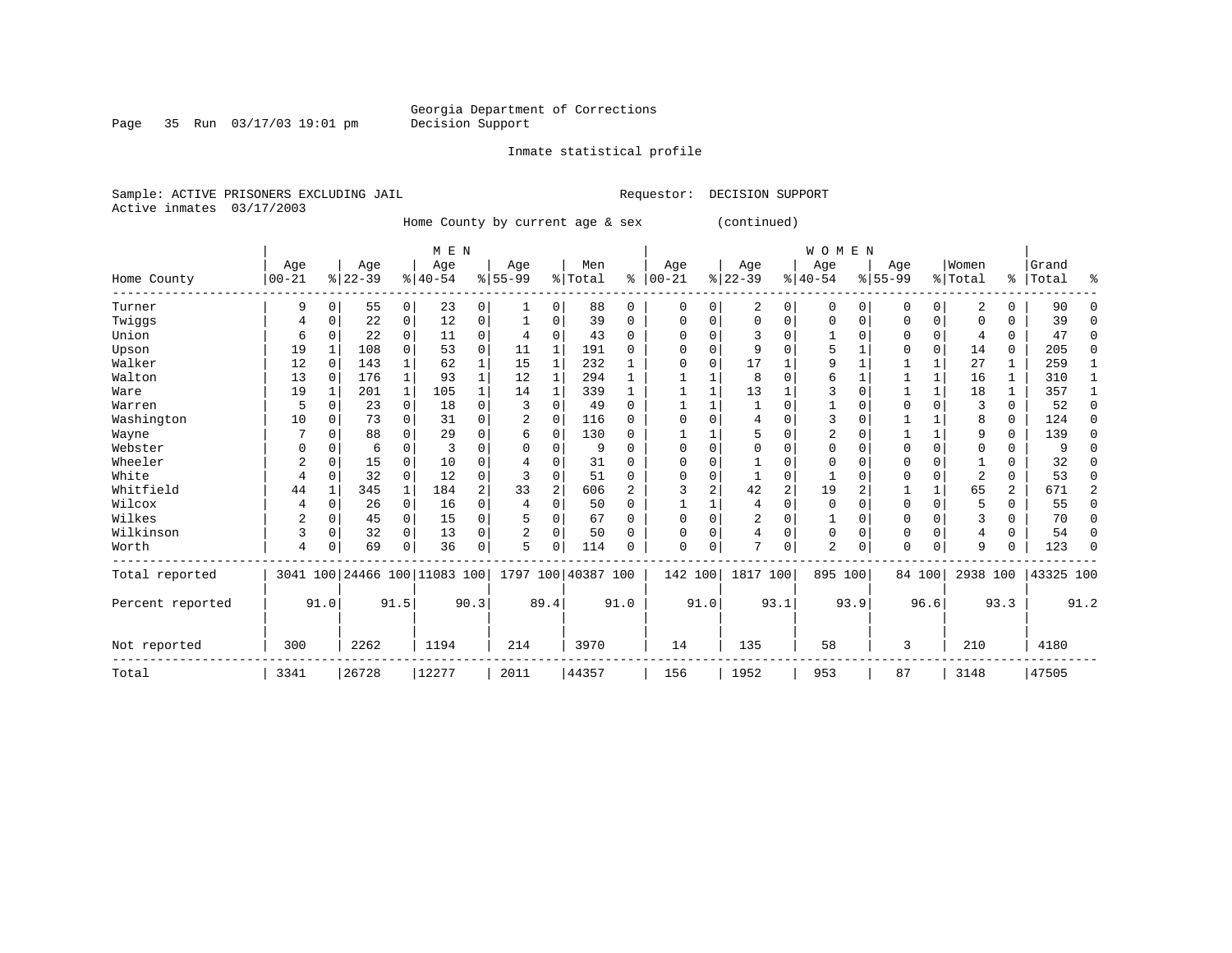### Georgia Department of Corrections<br>Decision Support

Inmate statistical profile<br>Requestor: DECISION SUPPORT

Sample: ACTIVE PRISONERS EXCLUDING JAIL

Active inmates 03/17/2003

Prison Sentence In Years by current age & sex

|                                    |                 |             |                              |                | M E N            |                |                  |                |                    |          |                      |                |                  |                | W O M E N       |              |                    |              |                  |              |                    |                |
|------------------------------------|-----------------|-------------|------------------------------|----------------|------------------|----------------|------------------|----------------|--------------------|----------|----------------------|----------------|------------------|----------------|-----------------|--------------|--------------------|--------------|------------------|--------------|--------------------|----------------|
| Sentence In Years                  | Age<br>$ 00-21$ |             | Age<br>$ 22-39$              |                | Age<br>$8 40-54$ |                | Age<br>$8 55-99$ |                | Men<br>% Total     |          | Age<br>$8   00 - 21$ |                | Age<br>$ 22-39$  |                | Age<br>$ 40-54$ |              | Age<br>$8 55 - 99$ |              | Women<br>% Total |              | Grand<br>%   Total | ್ಠಿ            |
| --------<br>$0 - 1$                | 86              | 3           | 393                          | 1              | 159              | $\mathbf{1}$   | 19               | $1 \mid$       | 657                | 1        | 6                    | 4              | 67               | 3              | 16              | 2            | 2                  | 2            | 91               | 3            | 748                | 2              |
| $1.1 - 2$                          | 134             | 4           | 571                          | $\mathbf{2}$   | 242              | 2              | 26               | 1              | 973                | 2        | 5                    | 3              | 66               | 3              | 28              | 3            | 3                  | 3            | 102              | 3            | 1075               | $\overline{2}$ |
| $2.1 - 3$                          | 278             | 8           | 1145                         | $\overline{4}$ | 421              | 3 <sup>1</sup> | 40               | 2              | 1884               | 4        | 15                   | 10             | 181              | 9              | 69              | 7            | 7                  | 8            | 272              | 9            | 2156               | 5              |
| $3.1 - 4$                          | 333             | 10          | 1234                         | 5              | 535              | 4              | 57               | 3              | 2159               | 5        | 20                   | 13             | 193              | 10             | 84              | 9            | 5                  | 6            | 302              | 10           | 2461               | 5              |
| $4.1 - 5$                          | 246             | 7           | 984                          | 4              | 369              | 3              | 45               | $\overline{2}$ | 1644               | 4        | 10                   | $7 \vert$      | 131              | 7              | 63              | 7            | $\mathbf 0$        | $\mathbf 0$  | 204              | 7            | 1848               | $\overline{4}$ |
| $5.1 - 6$                          | 610             | 18          | 2949                         | 11             | 1133             | 9              | 134              | $\overline{7}$ | 4826               | 11       | 33                   | 22             | 313              | 16             | 164             | 17           | 8                  | 9            | 518              | 17           | 5344 11            |                |
| $6.1 - 7$                          | 154             | 5           | 957                          | 4              | 328              | 3              | 35               | 2              | 1474               | 3        | 3                    | 2              | 82               | 4              | 49              | 5            | 3                  | 3            | 137              | 4            | 1611               | 3              |
| $7.1 - 8$                          | 157             | 5           | 1087                         | 4              | 386              | 3              | 53               | 3              | 1683               | 4        | 10                   | 7              | 92               | 5              | 48              | 5            | $\overline{3}$     | 3            | 153              | 5            | 1836               | $\overline{4}$ |
| $8.1 - 9$                          | 115             | 3           | 1060                         | 4 <sup>1</sup> | 364              | 3              | 54               | 3              | 1593               | 4        | 7                    | 5              | 78               | $\overline{4}$ | 27              | 3            | $\mathbf{1}$       | $\mathbf{1}$ | 113              | 4            | 1706               | 4              |
| $9.1 - 10$                         | 23              | 1           | 342                          | 1              | 116              | $\mathbf{1}$   | 13               | $\mathbf{1}$   | 494                | 1        | $\mathbf{1}$         | $\mathbf{1}$   | 29               | $\mathbf{1}$   | 10              | $\mathbf{1}$ | $\mathbf{1}$       | $\mathbf{1}$ | 41               | $\mathbf{1}$ | 535                | $\mathbf{1}$   |
| $10.1 - 12$                        | 635             | 19          | 4781                         | 18             | 1502             | 12             | 248              | 12             | 7166               | 16       | 24                   | 16             | 259              | 13             | 121             | 13           | 8                  | 9            | 412              | 13           | 7578               | 16             |
| $12.1 - 15$                        | 137             | 4           | 1757                         | 7              | 635              | 5              | 97               | 5              | 2626               | 6        | $\mathbf{1}$         | 1              | 97               | 5              | 38              | 4            | 6                  | 7            | 142              | 5            | 2768               | 6              |
| $15.1 - 20$                        | 171             | 5           | 2804                         | 11             | 1312             | 11             | 206              | 10             | 4493               | 10       | 5                    | 3              | 106              | 5              | 62              | 7            | 6                  | 7            | 179              | 6            | 4672               | 10             |
| 20.1-OVER                          | 118             | 4           | 3494                         | 13             | 2299             | 19             | 402              | 20             | 6313               | 14       | 4                    | 3              | 110              | 6              | 72              | 8            | 5                  | 6            | 191              | 6            | 6504               | 14             |
| LIFE                               | 127             | 4           | 2917                         | 11             | 2290             | 19             | 548              | 27             | 5882               | 13       | 8                    | 5              | 127              | 7              | 101             | 11           | 29                 | 33           | 265              | 8            | 6147               | 13             |
| DEATH                              | $\mathbf 0$     | 0           | 53                           | $\mathbf 0$    | 51               | $\Omega$       | 10               | $\mathbf 0$    | 114                | $\Omega$ | $\Omega$             | 0 <sup>1</sup> | 1                | $\Omega$       | 0               | $\Omega$     | $\Omega$           | 0            | 1                | $\Omega$     | 115                | $\Omega$       |
| LIFE W/O PAROLE                    | 9               | $\mathbf 0$ | 173                          | $\mathbf 1$    | 113              | $\mathbf 1$    | 22               | 1              | 317                | 1        | $\mathbf 0$          | 0              | $\overline{2}$   | $\Omega$       | $\mathbf 0$     | 0            | $\mathbf{0}$       | $\mathbf 0$  | 2                | $\Omega$     | 319                | $\mathbf{1}$   |
| YOUTHFUL OFFENDERS                 | 0               | $\circ$     | 2                            | $\overline{0}$ | 1                | 0 <sup>1</sup> | 0                | 0 <sup>1</sup> | 3                  | 0        | 0                    | 0 <sup>1</sup> | 0                | $\overline{0}$ | 0               | 0            | $\mathbf 0$        | $\mathbf{0}$ | 0                | 0            | 3                  | $\mathbf 0$    |
| Total reported                     |                 |             | 3333 100 26703 100 12256 100 |                |                  |                |                  |                | 2009 100 44301 100 |          |                      |                | 152 100 1934 100 |                | 952 100         |              |                    | 87 100       | 3125 100         |              | 47426 100          |                |
| Percent reported                   |                 | 99.8        |                              | 99.9           |                  | 99.8           |                  | 99.9           |                    | 99.9     |                      | 97.4           |                  | 99.1           |                 | 99.9         |                    | 100.0        |                  | 99.3         |                    | 99.8           |
| NOT REPORTED                       | 8               |             | 25                           |                | 21               |                | 2                |                | 56                 |          | 4                    |                | 18               |                | 1               |              | 0                  |              | 23               |              | 79                 |                |
| Total                              | 3341            |             | 26728                        |                | 12277            |                | 2011             |                | 44357              |          | 156                  |                | 1952             |                | 953             |              | 87                 |              | 3148             |              | 47505              |                |
|                                    |                 |             |                              |                |                  |                |                  |                |                    |          |                      |                |                  |                |                 |              |                    |              |                  |              |                    |                |
| AVG EXCLUDING<br>LIFE, DEATH, YO   | 7.15            |             | 11.06                        |                | 12.89            |                | 14.52            |                | 11.33              |          | 6.62                 |                | 7.49             |                | 8.19            |              | 8.53               |              | 7.67             |              | 11.08              |                |
| AVG INCLUDING<br>LIFE=21, YO=3 YRS | 7.66            |             | 12.09                        |                | 14.32            |                | 16.17            |                | 12.56              |          | 7.38                 |                | 8.37             |                | 9.55            |              | 12.69              |              | 8.80             |              | 12.31              |                |

Page 36 Run 03/17/03 19:01 pm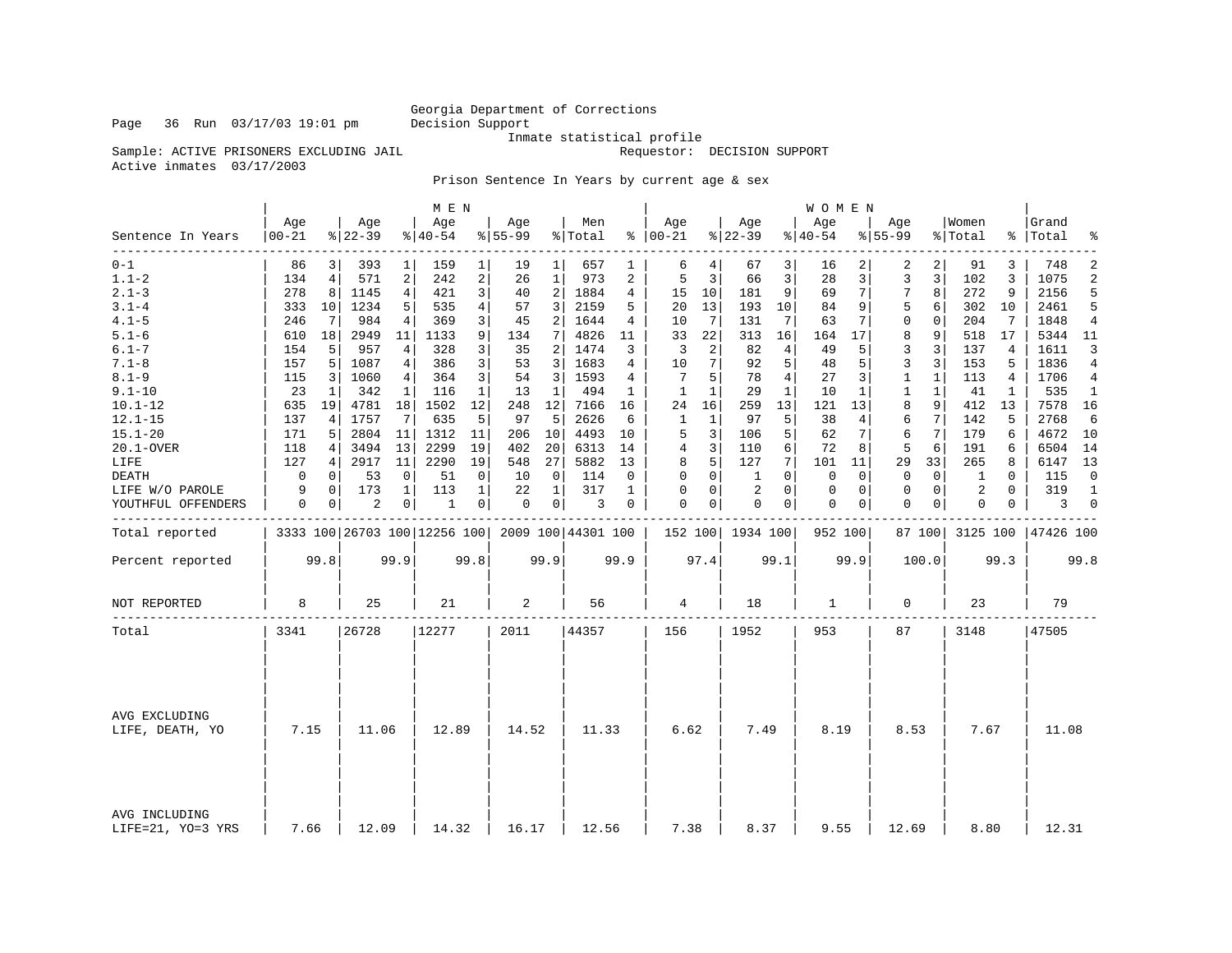Page 37 Run 03/17/03 19:01 pm

#### Inmate statistical profile

Sample: ACTIVE PRISONERS EXCLUDING JAIL **Requestor: DECISION SUPPORT** Active inmates 03/17/2003

Probation To Follow Prison by current age & sex

|                                     |                  |                        | M E N                        |                          |                                 |                      |                         | <b>WOMEN</b>           |                                    |                          |                       |
|-------------------------------------|------------------|------------------------|------------------------------|--------------------------|---------------------------------|----------------------|-------------------------|------------------------|------------------------------------|--------------------------|-----------------------|
| Prob After Prison                   | Aqe<br>$00 - 21$ | Age<br>$8122 - 39$     | Age<br>$8140 - 54$           | Aqe<br>$8155 - 99$       | Men<br>ႜ<br>% Total             | Aqe<br>$00 - 21$     | Aqe<br>$8122 - 39$      | Aqe<br>$8140 - 54$     | Aqe<br>$8155 - 99$                 | Women<br>% Total<br>ႜႂ   | Grand<br> Total<br>ိ  |
| PROBATION TO FOLLOW<br>NO PROBATION | 1724<br>1624     | 52 11320<br>49   15434 | 4702<br>42<br>7597<br>58     | 38<br>702<br>62 <br>1311 | 35   18448<br>42<br>65 25966 59 | 62<br>97<br>63<br>40 | 884<br>45<br>1087<br>56 | 422<br>44<br>532<br>56 | 38 <sup>1</sup><br>33<br>62 <br>54 | 1436<br>46<br>1736<br>55 | 19884 42<br> 27702 58 |
| Total reported                      |                  |                        | 3348 100 26754 100 12299 100 |                          | 2013 100 44414 100              | 160 100              | 1971 100                | 954 100                | 87 100                             | 3172 100                 | 47586 100             |
| Percent reported                    | 100.0            | 100.0                  | 100.0                        | 100.0                    | 100.0                           | 100.0                | 100.0                   | 100.0                  | 100.0                              | 100.0                    | 100.0                 |
| NOT REPORTED                        | $\mathbf 0$      |                        | $\mathbf 0$                  | $\mathbf 0$              | $\Omega$                        | $\mathbf{0}$         | $\Omega$                | 0                      | $\Omega$                           | $\Omega$                 | 0                     |
| Total                               | 3341             | 26728                  | 12277                        | 2011                     | 44357                           | 156                  | 1952                    | 953                    | 87                                 | 3148                     | 47505                 |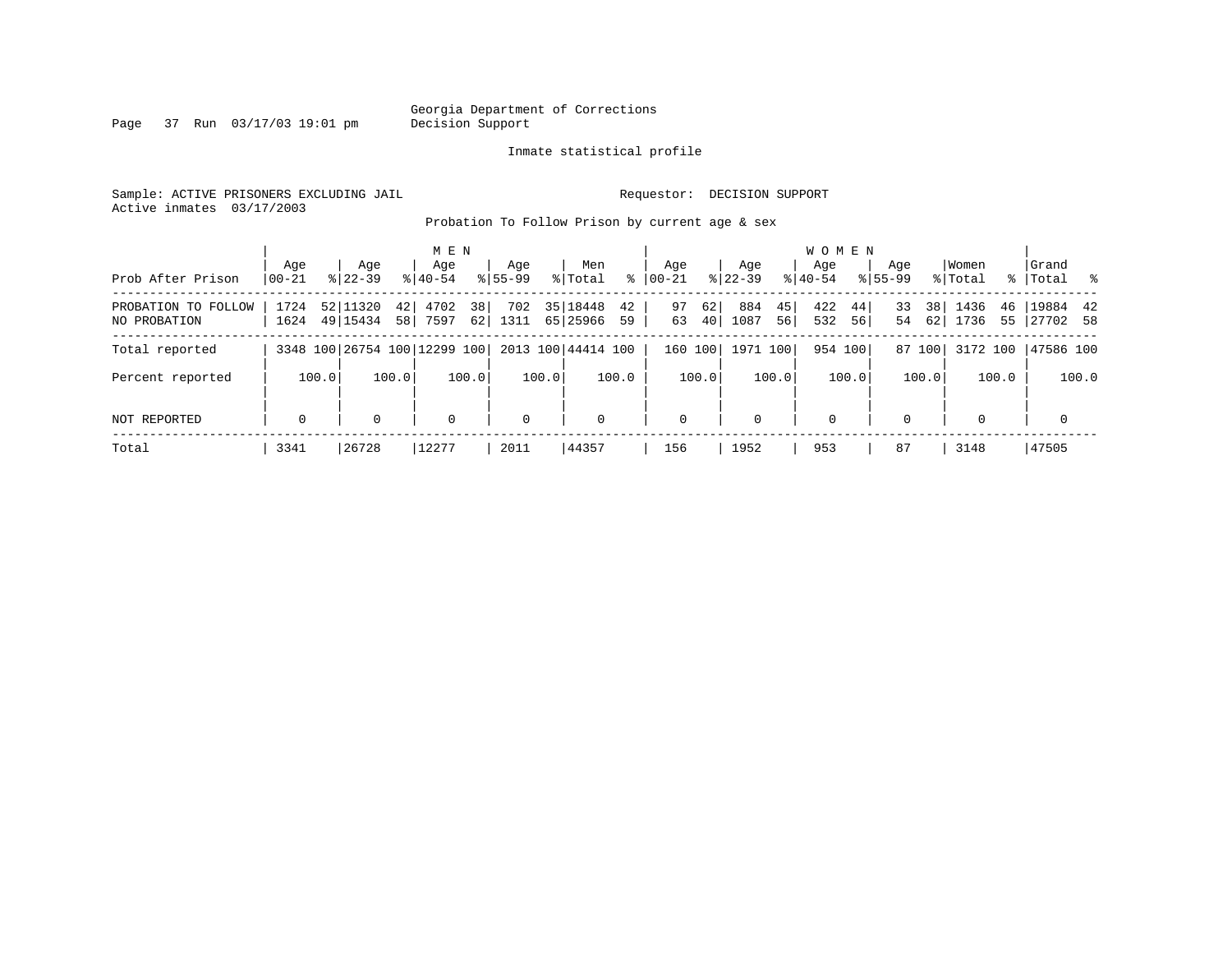Page 38 Run 03/17/03 19:01 pm

#### Inmate statistical profile

Sample: ACTIVE PRISONERS EXCLUDING JAIL **Requestor: DECISION SUPPORT** Active inmates 03/17/2003

Admission Type by current age & sex

|                      |           |          |                              |              | M E N         |          |              |              |                    |          |              |             |           |          | WOMEN    |          |           |          |              |           |           |          |
|----------------------|-----------|----------|------------------------------|--------------|---------------|----------|--------------|--------------|--------------------|----------|--------------|-------------|-----------|----------|----------|----------|-----------|----------|--------------|-----------|-----------|----------|
|                      | Age       |          | Age                          |              | Age           |          | Age          |              | Men                |          | Age          |             | Age       |          | Age      |          | Age       |          | Women        |           | Grand     |          |
| Admission Type       | $00 - 21$ |          | $8 22-39$                    |              | $8 40-54$     |          | $8 55-99$    |              | % Total            | ႜ        | $ 00-21$     |             | $ 22-39 $ |          | $ 40-54$ |          | $8 55-99$ |          | % Total      | $\approx$ | Total     |          |
| COMMITTED FROM COURT | 2793      |          | 84   18197                   | 68           | 8152          | 67       | 1523         |              | 76 30665           | 69       | 122          | 80          | 1283      | 66       | 631      | 66       | 74        | 85       | 2110         | 67        | 32775     | 69       |
| RETURN APPEAL/BOND   | 0         | $\Omega$ | 12                           | 0            | 3             | 0        | -1           | 0            | 16                 | 0        | $\Omega$     | $\mathbf 0$ | $\Omega$  | 0        | 0        | $\Omega$ | $\Omega$  | $\Omega$ | 0            | U         | 16        | $\Omega$ |
| PAROLE REV/NEW SENT  | 93        | 3        | 3371                         | 13           | 1838          | 15       | 203          | 10           | 5505               | 12       |              | 3           | 170       | 9        | 101      | 11       |           | 2        | 277          | 9         | 5782      | 12       |
| PAR REV/NO NEW SENT  | 17        |          | 811                          | 3            | 424           | 3        | 55           | 3            | 1307               | 3        |              | 1           | 73        | 4        | 29       | 3        |           |          | 105          | 3         | 1412      | 3        |
| PROB VIOL/TOTAL REV  | $\Omega$  | $\Omega$ | U                            | 0            |               | $\Omega$ | $\Omega$     | $\Omega$     |                    | O        | <sup>0</sup> | $\Omega$    | $\Omega$  | $\Omega$ | $\Omega$ | $\Omega$ | $\Omega$  | $\Omega$ | $\Omega$     | U         |           | $\Omega$ |
| PROB VIOL/PARTIAL    | 175       | 5        | 1319                         | 5.           | 550           | 4        | 47           | 2            | 2091               | 5        |              | 5           | 169       | 9        | 81       | 9        |           |          | 258          | 8         | 2349      | 5        |
| ADMIT FM OTHER CUST  | $\Omega$  | $\Omega$ | 13                           | 0            | 12            | 0        | 6            | $\Omega$     | 31                 | 0        | $\Omega$     | $\Omega$    | $\Omega$  | $\Omega$ | $\Omega$ | O        | $\Omega$  | $\Omega$ | $\Omega$     | 0         | 31        | ∩        |
| SHOCK INCARCERATION  | $\Omega$  | 0        | O                            | 0            | $\Omega$      | 0        | $\Omega$     | 0            | 0                  | $\Omega$ | 0            | 0           | 0         | 0        | 0        | $\Omega$ | $\Omega$  | $\Omega$ | <sup>0</sup> | 0         | U         | ∩        |
| PROB REV/REMAINDER   | 221       | 7        | 2491                         | 9            | 936           | 8        | 105          | 5            | 3753               | 8        | 12           | 8           | 216       | 11       | 103      | 11       | 9         | 10       | 340          | 11        | 4093      |          |
| NEW SENT/PAR REV PND |           | 0        | 60                           | 0            | 45            | 0        | 8            | 0            | 114                | 0        | $\Omega$     | 0           | 5         | 0        | 4        | 0        | $\Omega$  | 0        | 9            | 0         | 123       | n        |
| LIFE W/O PAROLE      |           | $\Omega$ | 113                          | 0            | 65            | 1        | 15           | 1            | 199                | 0        |              | 0           | $\Omega$  | $\Omega$ | 0        | O        | 0         | $\Omega$ | O            | 0         | 199       | n        |
| PAROLE REV BOOT CAMP |           | $\Omega$ | 2                            | $\Omega$     | -1            | $\Omega$ | $\Omega$     | $\Omega$     | 3                  | O        |              | 0           | $\Omega$  | $\Omega$ | Ω        | O        | O         | $\Omega$ | O            | 0         | 3         |          |
| PAR REV/RSN UNKNOWN  |           | $\Omega$ | 11                           | <sup>n</sup> | 50            | $\Omega$ | 30           | $\mathbf{1}$ | 91                 | U        |              | 0           | 0         | $\Omega$ | Ω        | O        | ∩         | $\Omega$ | n            | 0         | 91        |          |
| PROBATION/PAROLE REV |           | ∩        | U                            | n.           | $\Omega$      | 0        | <sup>0</sup> | $\Omega$     | $\Omega$           | U        | n            | 0           | n         | U        | U        | O        | ∩         | $\Omega$ | n            | U         | U         |          |
| PB PAROLE RESCINDED  | O         | $\Omega$ | 4                            |              | $\mathcal{D}$ | U        | $\Omega$     | $\Omega$     | 6                  | n        | ∩            | O           | ∩         | U        | U        | O        | ∩         | $\Omega$ | ∩            | U         |           |          |
| PROB REVOC/SPEC COND | 20        |          | 72                           | 0            | 40            | 0        |              | 0            | 139                | O        |              | 3           | 18        |          |          | O        | $\Omega$  | $\Omega$ | 26           | 1         | 165       |          |
| PAR REV/REVOC CENTER | 2         | $\Omega$ | 198                          | $\mathbf{1}$ | 125           |          | 10           | $\Omega$     | 335                |          | <sup>0</sup> | 0           |           | $\Omega$ | 0        | 0        | $\Omega$  |          |              | 0         | 336       |          |
| INFORMATION ONLY     |           | $\Omega$ | O                            | $\Omega$     | $\Omega$      | 0        | $\Omega$     | $\Omega$     | 0                  | 0        | <sup>0</sup> | 0           | 0         | O        | 0        | 0        | O         | U        | O            | 0         | U         | ∩        |
| INCOMPLETE SENT PKG  |           | $\Omega$ | O                            | 0            | <sup>0</sup>  | 0        | U            | $\Omega$     | 0                  | U        | ∩            | $\Omega$    | 0         | O        | 0        | 0        | O         | $\Omega$ | O            | 0         | U         | n        |
| HANCOCK REVOC CENTER |           | $\Omega$ | 2                            | 0            | $\Omega$      | 0        | O            | $\Omega$     | 2                  | 0        | <sup>0</sup> | $\Omega$    | 0         | 0        | 0        | 0        | O         | $\Omega$ |              | 0         | 2         | n        |
| WHITWORTH DETENTION  |           | $\Omega$ | 22                           | $\Omega$     | 12            | 0        | O            | $\Omega$     | 34                 | $\Omega$ | <sup>0</sup> | $\Omega$    | $\Omega$  | O        | U        | $\Omega$ | $\Omega$  | $\Omega$ |              | U         | 34        | n        |
| DCYS AT RISK         | 6         | 0        | 4                            | $\Omega$     | $\Omega$      | 0        | O            | 0            | 10                 | O        |              | 0           | O         | 0        | Ω        | 0        | $\Omega$  | $\Omega$ |              | U         | 10        | ſ        |
| OTHER                | $\Omega$  | $\Omega$ | O                            | 0            | n             | 0        | O            | $\Omega$     | $\Omega$           | O        | $\Omega$     | 0           | O         | $\Omega$ | 0        | 0        | $\Omega$  | $\Omega$ |              | U         | U         |          |
| Total reported       |           |          | 3334 100 26702 100 12256 100 |              |               |          |              |              | 2010 100 44302 100 |          | 152 100      |             | 1935 100  |          | 952 100  |          |           | 87 100   | 3126 100     |           | 47428 100 |          |
| Percent reported     |           | 99.8     |                              | 99.9         |               | 99.8     |              | 100.0        |                    | 99.9     |              | 97.4        |           | 99.1     |          | 99.9     |           | 100.0    |              | 99.3      |           | 99.8     |
| UNKNOWN              |           |          | 26                           |              | 21            |          | 1            |              | 55                 |          | 4            |             | 17        |          | 1        |          | 0         |          | 22           |           | 77        |          |
| Total                | 3341      |          | 26728                        |              | 12277         |          | 2011         |              | 44357              |          | 156          |             | 1952      |          | 953      |          | 87        |          | 3148         |           | 47505     |          |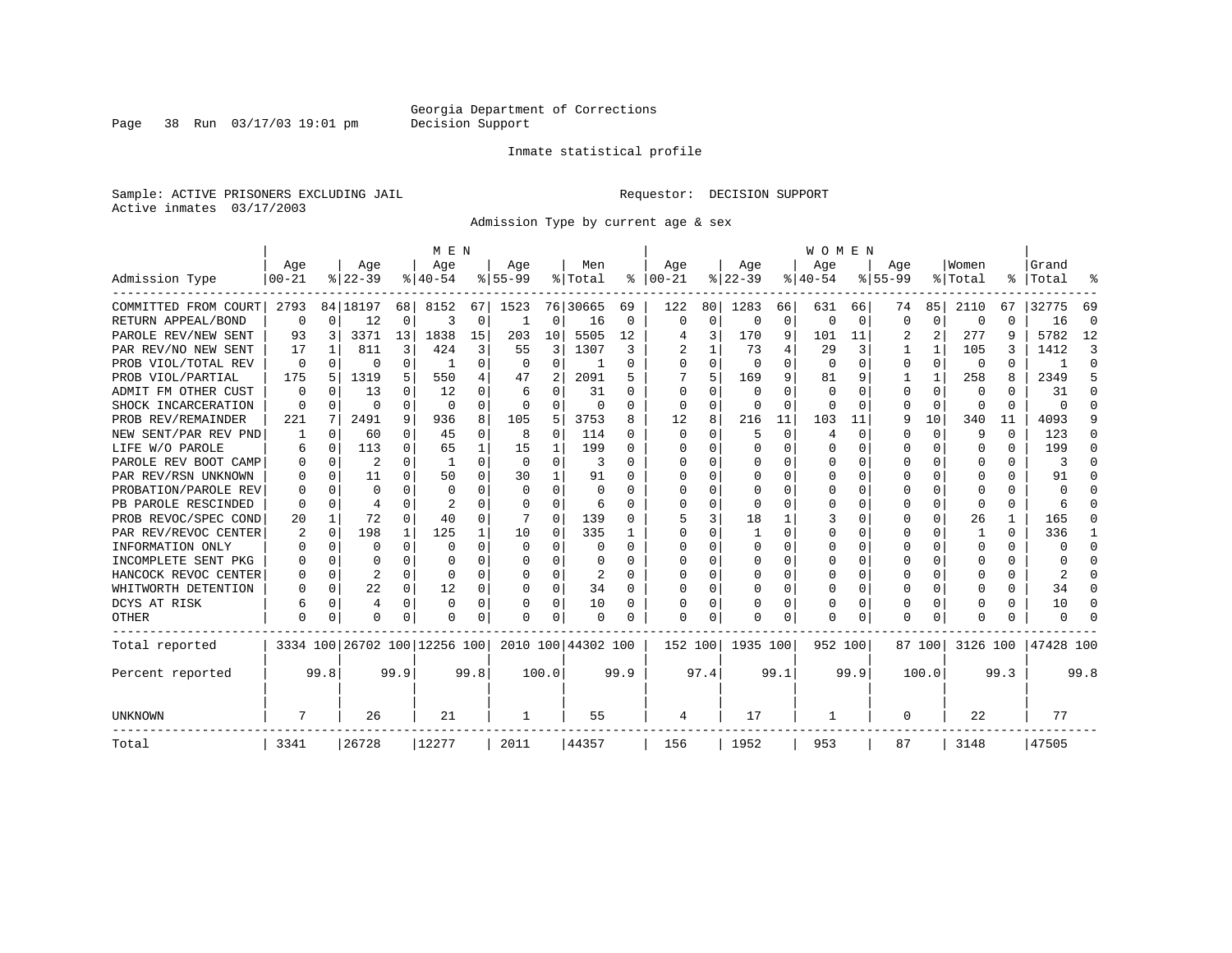Page 39 Run 03/17/03 19:01 pm

#### Inmate statistical profile

Sample: ACTIVE PRISONERS EXCLUDING JAIL **Requestor: DECISION SUPPORT** Active inmates 03/17/2003

Release Type by current age & sex

| Release Type                         | Aqe<br>$100 - 21$ | Aqe<br>$8122 - 39$      | M E N<br>Aqe<br>$8140 - 54$             | Aqe<br>$8155 - 99$                | Men<br>% Total                                                                            | ႜ             | Age<br>  00-21    | Aqe<br>$8 22-39$                                     | Age<br>$8 40-54$    | W O M E N<br>Aqe<br>$8155 - 99$ | Women<br>% Total                                                                                           |          | Grand<br>%   Total % |                            |
|--------------------------------------|-------------------|-------------------------|-----------------------------------------|-----------------------------------|-------------------------------------------------------------------------------------------|---------------|-------------------|------------------------------------------------------|---------------------|---------------------------------|------------------------------------------------------------------------------------------------------------|----------|----------------------|----------------------------|
| PAROLE<br>SENTENCE EXPIRED<br>Active | $\Omega$          | 26<br>0<br>$\mathbf{0}$ | -21<br>0 <sup>1</sup><br>0 <sup>1</sup> | $\mathbf{0}$<br>$\mathbf{0}$<br>0 | 55<br>$\overline{0}$<br>0 <sup>1</sup><br>3341 100 26728 100 12276 100 2011 100 44356 100 | 0<br>$\Omega$ | 4<br>$\mathbf{0}$ | $\overline{0}$<br>$\overline{0}$<br>156 100 1952 100 | 0 <sup>1</sup><br>0 | $\overline{0}$<br>953 100       | 22<br>$\mathbf{0}$<br>$\mathbf{0}$<br>$\mathbf{0}$<br>$\overline{0}$<br>$\mathbf{0}$<br>87 100<br>3148 100 | $\Omega$ | 47504 100            | $\overline{0}$<br>$\Omega$ |
| Total                                | 3341              | 26728                   | 12277                                   | 2011                              | 44357                                                                                     |               | 156               | 1952                                                 | 953                 | 87                              | 3148                                                                                                       |          | 47505                |                            |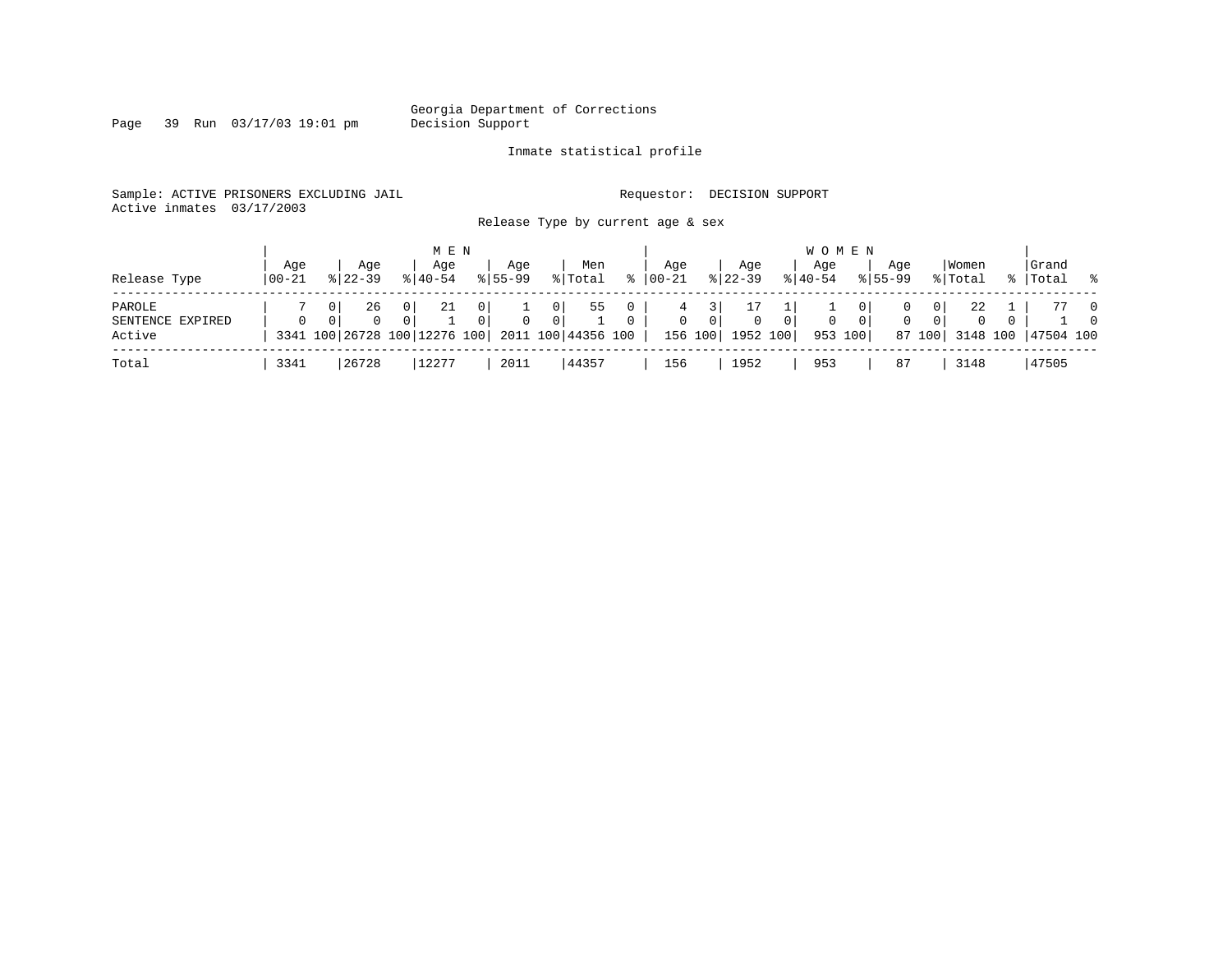Page 40 Run 03/17/03 19:01 pm

#### Inmate statistical profile

Sample: ACTIVE PRISONERS EXCLUDING JAIL **Requestor: DECISION SUPPORT** Active inmates 03/17/2003

Inst By Group by current age & sex

|                      |                  |                 |           |       | M E N                        |                |             |                |                    |          |              |       |           |          | <b>WOMEN</b> |          |             |       |          |       |           |          |
|----------------------|------------------|-----------------|-----------|-------|------------------------------|----------------|-------------|----------------|--------------------|----------|--------------|-------|-----------|----------|--------------|----------|-------------|-------|----------|-------|-----------|----------|
|                      | Age              |                 | Age       |       | Age                          |                | Age         |                | Men                |          | Aqe          |       | Age       |          | Aqe          |          | Age         |       | Women    |       | Grand     |          |
| Inst By Group        | $ 00-21$         |                 | $ 22-39 $ |       | $8 40-54$                    |                | $8155 - 99$ |                | % Total            | ⊱        | $00 - 21$    |       | $ 22-39 $ |          | $ 40-54 $    |          | $8155 - 99$ |       | % Total  |       | %   Total | း - ၁    |
| County jails         | 0                |                 | 0         | 0     | $\Omega$                     |                |             |                |                    |          | $\Omega$     |       | $\Omega$  |          | $\mathbf 0$  |          | $\Omega$    |       |          |       |           |          |
| Transitional centers |                  | $\Omega$        | 428       | 2     | 262                          | 2 <sub>1</sub> | 20          |                | 717                |          | 8            | 5     | 125       | 6        | 63           |          | 2           | 2     | 198      | 6     | 915       |          |
| County camps         | 505              | 15              | 3565      | 13    | 858                          |                | 28          |                | 4956               | 11       | $\Omega$     |       |           |          | $\Omega$     |          | $\Omega$    |       | $\Omega$ | 0     | 4956      | 10       |
| Inmate boot camps    | 146              |                 | 389       |       | $\Omega$                     |                | $\Omega$    | 0              | 535                |          | $\Omega$     |       | $\Omega$  |          | 0            | $\Omega$ | $\Omega$    |       | $\Omega$ |       | 535       |          |
| State prisons        | 2348             | 70              | 19369     | 72    | 9852                         | 80             | 1789        |                | 89 33358           | 75       | 148          | 95    | 1827      | 94       | 888          | 93       | 85          | 98    | 2948     | 94    | 36306     | -76      |
| Private prisons      | 329              | 10 <sup>1</sup> | 2856      | 11    | 1223                         | 10             | 168         | 8 <sup>1</sup> | 4576               | 10       | $\Omega$     |       | $\Omega$  | $\Omega$ | $\Omega$     |          | 0           |       | $\Omega$ | 0     | 4576      | 10       |
| Other                |                  | 0               | 10        | 0     | 7                            | 0              | $\mathbf 0$ | 0              | 18                 | $\Omega$ | $\mathbf 0$  | 0     | 0         | 0        | 2            | $\Omega$ | $\Omega$    | 0     | 2        | 0     | 20        | $\Omega$ |
| Total reported       |                  |                 |           |       | 3336 100 26617 100 12202 100 |                |             |                | 2005 100 44160 100 |          | 156          | 100   | 1952 100  |          | 953 100      |          | 87          | 100   | 3148 100 |       | 47308 100 |          |
| Percent reported     |                  | 100.0           |           | 100.0 |                              | 100.0          |             | 100.0          |                    | 100.0    |              | 100.0 |           | 100.0    |              | 100.0    |             | 100.0 |          | 100.0 |           | 100.0    |
| Not reported         | $\mathbf 0$<br>0 |                 |           |       | $\mathbf 0$                  |                | $\mathbf 0$ |                | O                  |          | $\mathbf{0}$ |       | $\Omega$  |          | $\mathbf 0$  |          | $\Omega$    |       | $\Omega$ |       | $\Omega$  |          |
| Total                | 3341             |                 | 26728     |       | 12277                        |                | 2011        |                | 44357              |          | 156          |       | 1952      |          | 953          |          | 87          |       | 3148     |       | 47505     |          |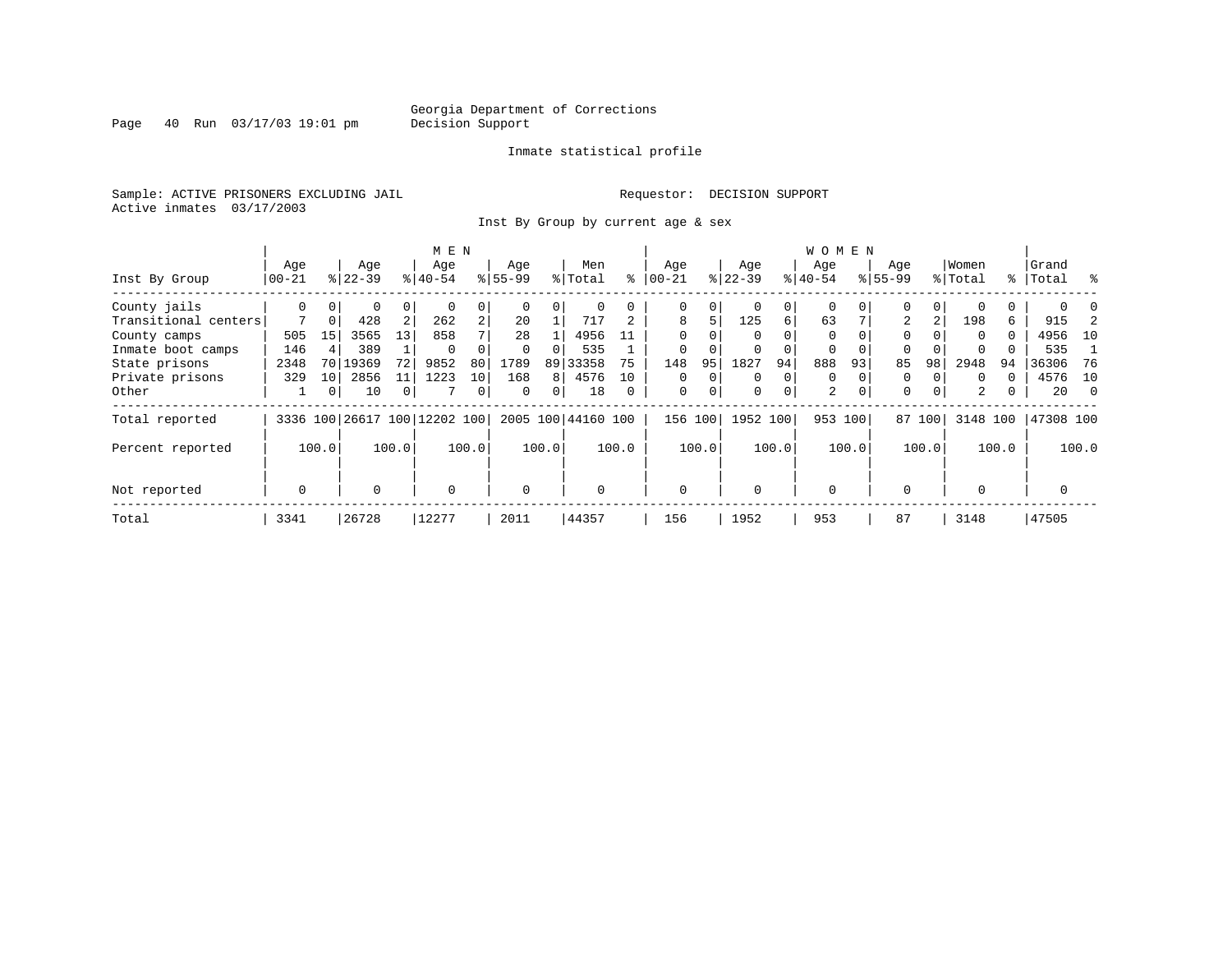Inmate statistical profile

Sample: ACTIVE PRISONERS EXCLUDING JAIL **Requestor: DECISION SUPPORT** Active inmates 03/17/2003

Institution by current age & sex

|                      |                   |                |                  |                | M E N            |                |                    |                |                |                |                   |                |                 |                | W O M E N          |             |                    |                |                  |          |                    |                |
|----------------------|-------------------|----------------|------------------|----------------|------------------|----------------|--------------------|----------------|----------------|----------------|-------------------|----------------|-----------------|----------------|--------------------|-------------|--------------------|----------------|------------------|----------|--------------------|----------------|
| Institution          | Age<br>$ 00 - 21$ |                | Age<br>$8 22-39$ |                | Age<br>$8 40-54$ |                | Aqe<br>$8155 - 99$ |                | Men<br>% Total | ి              | Aqe<br>$ 00 - 21$ |                | Aqe<br>$ 22-39$ |                | Aqe<br>$8140 - 54$ |             | Aqe<br>$8155 - 99$ |                | Women<br>% Total |          | Grand<br>%   Total |                |
| Albany Trans Ctr     | 2                 | $\overline{0}$ | 101              | $\overline{0}$ | 45               | 0              | 2                  | 0              | 150            | 0              | $\Omega$          | 0              | 0               | 0              | 0                  | 0           | 0                  | 0              | 0                | $\Omega$ | 150                | $\Omega$       |
| Atlanta Trans Ctr(M) | 3                 | $\mathbf 0$    | 130              | $\mathbf 0$    | 105              | $\mathbf{1}$   | 7                  | 0              | 245            | 1              | $\Omega$          | $\mathbf 0$    | $\mathbf 0$     | $\mathbf 0$    | $\mathbf 0$        | $\mathbf 0$ | $\mathbf 0$        | $\Omega$       | $\mathbf 0$      | $\Omega$ | 245                | $\mathbf{1}$   |
| Macon Trans Ctr      | 1                 | $\mathbf 0$    | 79               | 0              | 41               | 0              | 4                  | 0              | 125            | 0              | $\mathbf 0$       | 0              | $\mathbf 0$     | 0              | $\mathbf 0$        | 0           | 0                  | 0              | $\mathbf 0$      | 0        | 125                | $\Omega$       |
| Metro Trans Ctr (W)  | U                 | $\Omega$       | $\Omega$         | $\Omega$       | $\Omega$         | 0              | $\Omega$           | 0              | $\Omega$       | 0              | 3                 | $\overline{a}$ | 77              | 4              | 44                 | 5           | $\Omega$           | $\Omega$       | 124              | 4        | 124                | $\Omega$       |
| Savannah Mens TC     |                   | $\Omega$       | 118              | $\Omega$       | 71               | 1              |                    | $\Omega$       | 197            | U              | $\Omega$          | $\Omega$       | $\Omega$        | $\Omega$       | $\Omega$           | $\Omega$    | $\Omega$           | $\Omega$       | $\Omega$         | $\Omega$ | 197                | $\Omega$       |
| Savannah Womens TC   | U                 | $\Omega$       | $\Omega$         | $\Omega$       | $\Omega$         | 0              | $\Omega$           | 0              | 0              | 0              | 5                 | 3              | 48              | $\overline{c}$ | 19                 | 2           | $\overline{2}$     | $\overline{a}$ | 74               | 2        | 74                 | $\Omega$       |
| Augusta Trans Ctr    |                   | $\mathbf 0$    | 111              | 0              | 75               | 1              | 6                  | 0              | 197            | 0              | $\cap$            | $\mathbf 0$    | 0               | $\mathsf 0$    | $\Omega$           | $\mathbf 0$ | $\mathbf 0$        | $\mathbf 0$    | $\mathbf 0$      | $\Omega$ | 197                | $\Omega$       |
| Central State Hosp   |                   | $\Omega$       | 10               | $\Omega$       | 7                | 0              | $\Omega$           | $\Omega$       | 18             | $\Omega$       | $\cap$            | $\Omega$       | $\Omega$        | $\Omega$       | 2                  | $\Omega$    | $\Omega$           | $\Omega$       | 2                | $\Omega$ | 20                 | $\Omega$       |
| Bulloch County       | 20                | 1              | 96               | $\Omega$       | 30               | 0              | $\Omega$           | $\Omega$       | 146            | $\Omega$       | $\Omega$          | 0              | $\Omega$        | 0              | 0                  | 0           | $\Omega$           | $\Omega$       | 0                | $\Omega$ | 146                | $\Omega$       |
| Carroll County       | 24                | 1              | 163              |                | 51               | 0              |                    | 0              | 239            | 1              | n                 | 0              | U               | 0              | $\Omega$           | 0           | $\Omega$           | $\Omega$       | $\Omega$         | $\Omega$ | 239                | 1              |
| Clarke County        | 8                 | $\Omega$       | 76               | 0              | 18               | 0              | 1                  | 0              | 103            | $\Omega$       | $\cap$            | $\Omega$       | $\Omega$        | $\Omega$       | $\Omega$           | $\Omega$    | $\Omega$           | $\Omega$       | $\Omega$         | $\Omega$ | 103                | $\Omega$       |
| Colquitt County      | 20                | 1              | 137              | $\mathbf{1}$   | 28               | 0              | $\Omega$           | $\Omega$       | 185            | $\Omega$       | $\cap$            | $\Omega$       | $\Omega$        | $\Omega$       | $\Omega$           | $\Omega$    | $\Omega$           | $\Omega$       | $\Omega$         | $\Omega$ | 185                | $\Omega$       |
| Coweta County        | 18                | 1              | 127              | $\Omega$       | 50               | 0              | 5                  | 0              | 200            | 0              | $\cap$            | $\mathbf 0$    | $\Omega$        | $\mathbf 0$    | $\Omega$           | $\mathbf 0$ | $\Omega$           | $\Omega$       | $\mathbf 0$      | $\Omega$ | 200                | $\Omega$       |
| Decatur County       | 24                | 1              | 128              | $\Omega$       | 44               | $\Omega$       | 1                  | $\Omega$       | 197            | 0              | $\cap$            | $\Omega$       | $\Omega$        | $\Omega$       | U                  | $\Omega$    | $\Omega$           | $\Omega$       | $\Omega$         | $\Omega$ | 197                | $\Omega$       |
| Effingham County     | 19                | 1              | 189              | 1              | 35               | 0              | 1                  | 0              | 244            | 1              | $\Omega$          | $\Omega$       | $\Omega$        | 0              | $\Omega$           | 0           | $\Omega$           | $\Omega$       | $\Omega$         | 0        | 244                | 1              |
| Floyd County         | 26                | 1              | 218              |                | 61               | 0              | 2                  | $\Omega$       | 307            | $\mathbf{1}$   | $\cap$            | $\Omega$       | 0               | $\Omega$       | $\Omega$           | 0           | $\Omega$           | $\Omega$       | $\Omega$         | $\Omega$ | 307                | $\mathbf{1}$   |
| Gwinnett County      | 22                | 1              | 85               | $\Omega$       | 16               | 0              | $\Omega$           | $\Omega$       | 123            | 0              | $\cap$            | $\Omega$       | $\Omega$        | $\Omega$       | $\Omega$           | $\Omega$    | $\Omega$           | $\Omega$       | $\Omega$         | $\Omega$ | 123                | $\Omega$       |
| Hall County          | 15                | $\Omega$       | 117              | $\Omega$       | 24               | 0              | 1                  | $\Omega$       | 157            | $\Omega$       | n                 | $\Omega$       | $\Omega$        | $\Omega$       | $\Omega$           | $\Omega$    | $\Omega$           | $\Omega$       | $\Omega$         | $\Omega$ | 157                | $\Omega$       |
| Harris County        | 17                | 1              | 80               | 0              | 13               | 0              | 0                  | $\mathbf 0$    | 110            | 0              | C                 | $\mathbf 0$    | $\Omega$        | $\mathbf 0$    | $\Omega$           | $\mathbf 0$ | $\Omega$           | $\Omega$       | $\mathbf 0$      | $\Omega$ | 110                | $\Omega$       |
| Jackson County       | 17                | 1              | 110              | 0              | 40               | 0              | $\overline{2}$     | 0              | 169            | $\Omega$       | $\cap$            | 0              | $\Omega$        | 0              | $\Omega$           | $\mathbf 0$ | $\Omega$           | $\Omega$       | $\Omega$         | $\Omega$ | 169                | $\Omega$       |
| Jefferson County     | 24                | 1              | 144              | $\mathbf{1}$   | 21               | 0              | 1                  | $\Omega$       | 190            | 0              | $\Omega$          | $\Omega$       | $\Omega$        | $\Omega$       | 0                  | $\Omega$    | $\Omega$           | $\Omega$       | $\Omega$         | $\Omega$ | 190                | $\Omega$       |
| Mitchell County      | 10                | $\mathbf{0}$   | 85               | 0              | 21               | 0              | $\Omega$           | 0              | 116            | 0              | $\Omega$          | $\Omega$       | U               | 0              | $\Omega$           | 0           | $\Omega$           | $\Omega$       | $\Omega$         | $\Omega$ | 116                | $\Omega$       |
| Muscogee County      | 47                | 1              | 377              | 1              | 94               | 1              | 2                  | $\Omega$       | 520            | 1              | n                 | $\Omega$       | $\Omega$        | $\Omega$       | $\Omega$           | $\Omega$    | $\Omega$           | $\Omega$       | $\Omega$         | $\Omega$ | 520                | $\mathbf{1}$   |
| Richmond County      | 26                | 1              | 159              | 1              | 28               | 0              | 3                  | 0              | 216            | 0              | $\Omega$          | 0              | $\Omega$        | 0              | $\Omega$           | 0           | $\Omega$           | $\Omega$       | $\mathbf 0$      | $\Omega$ | 216                | $\Omega$       |
| Screven County       | 16                | $\Omega$       | 109              | 0              | 2.2              | $\Omega$       |                    | $\Omega$       | 148            | 0              | $\Omega$          | $\Omega$       | $\Omega$        | $\mathbf 0$    | $\Omega$           | $\mathbf 0$ | $\Omega$           | $\Omega$       | $\Omega$         | $\Omega$ | 148                | $\Omega$       |
| Spalding County      | 31                | $\mathbf{1}$   | 278              | $\mathbf{1}$   | 66               | $\mathbf{1}$   | $\overline{2}$     | $\Omega$       | 377            | $\mathbf{1}$   | $\bigcap$         | $\Omega$       | $\Omega$        | $\Omega$       | $\Omega$           | $\Omega$    | $\Omega$           | $\Omega$       | $\Omega$         | $\Omega$ | 377                | $\mathbf{1}$   |
| Stewart County       | 11                | $\mathbf 0$    | 64               | 0              | 16               | 0              | 1                  | 0              | 92             | $\Omega$       | $\Omega$          | 0              | U               | 0              | U                  | 0           | $\Omega$           | $\Omega$       | $\Omega$         | 0        | 92                 | $\Omega$       |
| Sumter County        | 40                | 1              | 255              | $\mathbf{1}$   | 52               | 0              | 2                  | $\Omega$       | 349            | $\mathbf{1}$   | $\cap$            | $\Omega$       | $\Omega$        | $\Omega$       | $\Omega$           | $\Omega$    | $\Omega$           | $\Omega$       | $\Omega$         | $\Omega$ | 349                | $\mathbf{1}$   |
| Terrell County       | 5                 | $\Omega$       | 98               | $\Omega$       | 35               | 0              | $\Omega$           | $\Omega$       | 138            | 0              | $\cap$            | $\Omega$       | $\Omega$        | $\Omega$       | $\Omega$           | $\Omega$    | $\Omega$           | $\Omega$       | $\Omega$         | $\Omega$ | 138                | $\Omega$       |
| Thomas County        | 9                 | $\Omega$       | 107              | $\Omega$       | 22               | 0              | 1                  | $\Omega$       | 139            | 0              | ∩                 | $\Omega$       | $\Omega$        | $\Omega$       | $\Omega$           | $\Omega$    | $\Omega$           | $\Omega$       | $\Omega$         | $\Omega$ | 139                | $\Omega$       |
| Troup County         | 33                | 1              | 193              | 1              | 42               | 0              | $\Omega$           | 0              | 268            | 1              | C                 | $\Omega$       | $\Omega$        | 0              | $\Omega$           | 0           | $\Omega$           | $\Omega$       | $\mathbf 0$      | $\Omega$ | 268                | -1             |
| Clayton County       | 23                | 1              | 170              | $\mathbf{1}$   | 29               | 0              | $\mathbf{1}$       | 0              | 223            | $\mathbf{1}$   | $\cap$            | 0              | $\Omega$        | 0              | $\Omega$           | $\mathbf 0$ | $\Omega$           | $\Omega$       | $\mathbf 0$      | $\Omega$ | 223                | $\Omega$       |
| Ware Prison          | 61                | 2              | 689              | 3              | 272              | 2              | 38                 | $\overline{c}$ | 1060           | $\overline{a}$ | $\cap$            | $\Omega$       | $\Omega$        | $\Omega$       | U                  | $\mathbf 0$ | $\Omega$           | $\Omega$       | $\Omega$         | $\Omega$ | 1060               | $\overline{2}$ |
| Lowndes Prison       | 38                | 1              | 201              | 1              | 54               | 0              | $\mathbf{1}$       | 0              | 294            | 1              | $\Omega$          | 0              | $\Omega$        | 0              | $\Omega$           | $\mathbf 0$ | $\Omega$           | $\Omega$       | $\mathbf 0$      | $\Omega$ | 294                | $\mathbf{1}$   |
| Dodge Prison         | 53                | 2              | 636              | 2              | 399              | 3              | 59                 | 3              | 1147           | 3              | O                 | 0              | 0               | 0              | 0                  | 0           | $\Omega$           | 0              | 0                | O        | 1147               | $\overline{2}$ |
| Phillips Prison      | 30                | 1              | 419              | 2              | 276              | $\overline{a}$ | 50                 | 2              | 775            | 2              | $\Omega$          | 0              | $\Omega$        | 0              | $\Omega$           | $\mathbf 0$ | $\Omega$           | 0              | $\Omega$         | $\Omega$ | 775                | $\mathcal{D}$  |

(continued)

Page 41 Run 03/17/03 19:01 pm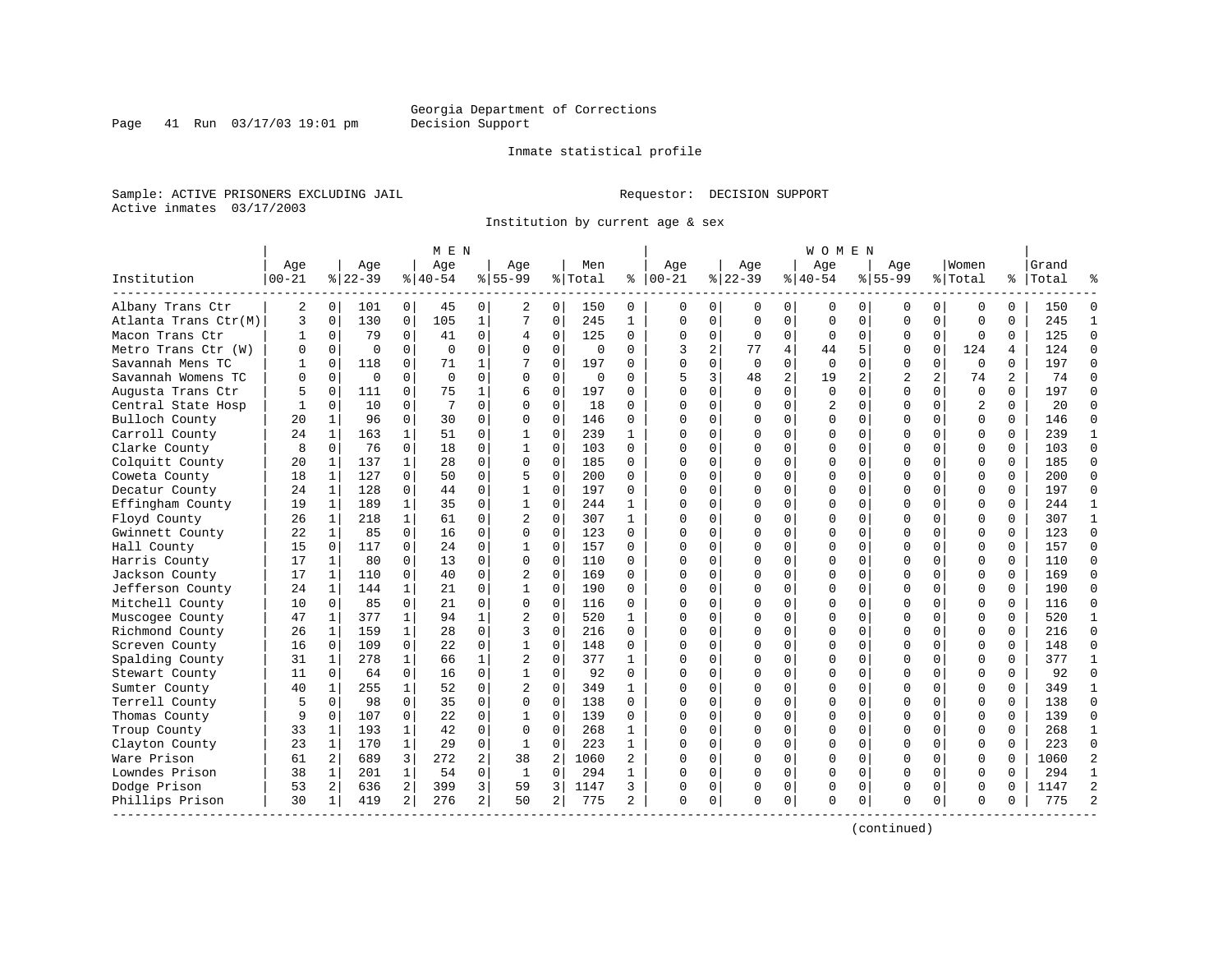## Georgia Department of Corrections<br>Decision Support

Page 42 Run 03/17/03 19:01 pm

Inmate statistical profile

Sample: ACTIVE PRISONERS EXCLUDING JAIL Requestor: DECISION SUPPORT Active inmates 03/17/2003

Institution by current age & sex (CONTINUED)

|                      |           |                   |                |                | M E N     |                |             |                |                |                          |              |          |          |          | W O M E N |             |             |          |              |              |           |                |
|----------------------|-----------|-------------------|----------------|----------------|-----------|----------------|-------------|----------------|----------------|--------------------------|--------------|----------|----------|----------|-----------|-------------|-------------|----------|--------------|--------------|-----------|----------------|
|                      | Age       |                   | Age            |                | Age       |                | Age         |                | Men            |                          | Age          |          | Age      |          | Age       |             | Age         |          | Women        |              | Grand     |                |
| Institution          | $00 - 21$ |                   | $8 22-39$      |                | $8 40-54$ |                | $8155 - 99$ |                | % Total        | နွ                       | $ 00 - 21$   |          | $ 22-39$ |          | $8 40-54$ |             | $8155 - 99$ |          | % Total      |              | %   Total |                |
| Walker Prison        | 29        | 1                 | 360            | 1              | 204       | 2              | 27          | 1              | 620            | 1                        | O            | 0        | 0        | 0        | 0         | 0           | 0           | 0        | $\Omega$     | 0            | 620       |                |
| Wayne Prison         | 19        | $\mathbf{1}$      | 99             | $\mathbf 0$    | 75        | $\mathbf{1}$   | 5           | $\mathbf 0$    | 198            | $\mathbf 0$              | $\Omega$     | $\Omega$ | $\Omega$ | 0        | O         | $\Omega$    | 0           | 0        | $\mathbf 0$  | $\Omega$     | 198       | $\Omega$       |
| Arrendale Prison     | 392       | $12 \overline{ }$ | 590            | 2              | 222       | $\overline{a}$ | 14          | $\mathbf 1$    | 1218           | 3                        |              | $\Omega$ | $\Omega$ | 0        |           | $\mathbf 0$ | O           | $\Omega$ | $\mathbf{0}$ | $\Omega$     | 1218      | 3              |
| Montgomery Prison    | 39        | $\mathbf{1}$      | 264            | $\mathbf{1}$   | 72        | $\mathbf{1}$   | 8           | $\mathbf 0$    | 383            | $\mathbf{1}$             | $\cap$       | $\Omega$ | $\Omega$ | $\Omega$ |           | $\Omega$    | O           | $\Omega$ | $\Omega$     | $\Omega$     | 383       | 1              |
| Lee Prison           | 32        | $\mathbf{1}$      | 431            | $\overline{2}$ | 235       | 2              | 29          | $\mathbf{1}$   | 727            | 2                        | $\cap$       | $\Omega$ | O        | $\Omega$ |           | $\Omega$    | U           | 0        | $\Omega$     | $\Omega$     | 727       | $\overline{2}$ |
| Putnam Prison        | 15        | $\Omega$          | 92             | $\Omega$       | 30        | $\Omega$       | $\Omega$    | 0              | 137            | $\Omega$                 |              | $\Omega$ | O        | O        |           | $\Omega$    | O           | 0        | $\Omega$     | $\Omega$     | 137       | $\Omega$       |
| Georgia State Prison | 26        | 1                 | 783            | 3              | 325       | 3              | 46          | 2              | 1180           | 3                        |              |          |          | O        |           | $\Omega$    | U           | 0        | $\Omega$     |              | 1180      | $\overline{2}$ |
| Mens Prison          | 5         | $\Omega$          | 131            | $\Omega$       | 254       | $\overline{a}$ | 285         | 14             | 675            | 2                        |              | U        | U        | U        |           | $\Omega$    | U           | 0        | $\Omega$     | $\Omega$     | 675       | $\mathbf{1}$   |
| Jackson Prison-Diag  | 154       | 5                 | 922            | 3              | 442       | 4              | 55          | 3              | 1573           | 4                        |              | U        | U        | U        |           | $\Omega$    | U           | 0        | $\Omega$     | <sup>0</sup> | 1573      | 3              |
| Jackson Prison-Perm  | 1         | $\Omega$          | 137            | $\mathbf{1}$   | 94        | $\mathbf{1}$   | 12          | $\mathbf{1}$   | 244            | 1                        |              | $\Omega$ | O        | O        |           | $\Omega$    | U           | $\Omega$ | $\Omega$     | 0            | 244       | 1              |
| Coastal Prison       | 179       | 5                 | 889            | 3              | 375       | 3              | 43          | $\overline{a}$ | 1486           | ς                        |              | $\Omega$ | $\Omega$ | O        |           | 0           | U           | $\Omega$ | $\mathbf 0$  | U            | 1486      | 3              |
| Scott Prison         | 38        | $\mathbf 1$       | 687            | 3              | 378       | 3              | 50          | $\overline{2}$ | 1153           | 3                        |              | $\Omega$ | $\Omega$ | O        |           | $\Omega$    | O           | 0        | $\mathbf{0}$ | $\Omega$     | 1153      | $\overline{c}$ |
| Rivers Prison        | 42        | 1                 | 640            | 2              | 365       | 3              | 48          | 2              | 1095           | $\overline{a}$           |              | $\Omega$ | O        | O        |           | $\Omega$    | U           | 0        | $\Omega$     | $\Omega$     | 1095      | $\overline{2}$ |
| Rutledge Prison      | 28        | $\mathbf 1$       | 272            | $\mathbf{1}$   | 240       | $\overline{a}$ | 45          | 2              | 585            | $\mathbf{1}$             |              | $\Omega$ | O        | O        |           | $\Omega$    | U           | 0        | $\Omega$     | 0            | 585       | $\mathbf{1}$   |
| Central Prison       | 24        | 1                 | 368            | $\mathbf{1}$   | 331       | 3              | 61          | 3              | 784            | 2                        |              | 0        | O        | O        |           | $\Omega$    | U           | 0        | $\Omega$     | U            | 784       | $\overline{2}$ |
| Augusta Med Prison   | 47        | $\mathbf{1}$      | 572            | 2              | 354       | 3              | 121         | 6              | 1094           |                          |              | $\Omega$ | $\cap$   | O        |           | $\Omega$    | O           | 0        | $\Omega$     | $\Omega$     | 1094      | $\overline{2}$ |
| Rogers Prison        | 159       | 5.                | 810            | 3              | 270       | 2              | 8           | $\Omega$       | 1247           | ς                        |              | $\Omega$ | $\Omega$ | O        |           | $\Omega$    | O           | 0        | $\Omega$     | $\Omega$     | 1247      | ζ              |
| Burruss Prison       | 23        | $\mathbf{1}$      | 167            | $\mathbf{1}$   | 90        | $\mathbf{1}$   | 14          | 1              | 294            | 1                        |              | $\Omega$ | $\Omega$ | $\Omega$ |           | $\Omega$    | O           | $\Omega$ | $\Omega$     | $\Omega$     | 294       | 1              |
| Bostick Prison       | 12        | $\Omega$          | 211            | $\mathbf{1}$   | 234       | $\overline{a}$ | 159         | 8              | 616            | $\mathbf{1}$             |              | $\Omega$ | 0        | 0        |           | $\Omega$    | 0           | 0        | $\Omega$     | 0            | 616       | 1              |
| Valdosta Prison      | 31        | 1                 | 511            | 2              | 269       | $\overline{a}$ | 49          | 2              | 860            | 2                        |              | $\Omega$ |          | U        |           | $\Omega$    | 0           | 0        | $\Omega$     | $\Omega$     | 860       | $\overline{a}$ |
| Hays Prison          | 51        | 2 <sup>1</sup>    | 511            | $\overline{a}$ | 251       | 2              | 39          | $\overline{2}$ | 852            | $\overline{a}$           |              | $\Omega$ | O        | U        |           | $\Omega$    | U           | 0        | $\Omega$     | $\Omega$     | 852       | $\overline{a}$ |
| Hancock Prison       | 53        | $\overline{2}$    | 717            | 3              | 358       | 3              | 54          | 3              | 1182           | ς                        |              | 0        | U        | U        |           | $\Omega$    | U           | 0        | $\Omega$     | $\Omega$     | 1182      | $\overline{a}$ |
| Telfair Prison       | 62        | 2                 | 703            | 3              | 269       | $\overline{a}$ | 31          | $\overline{2}$ | 1065           | 2                        |              | 0        | O        | O        |           | $\Omega$    | U           | 0        | $\Omega$     | U            | 1065      | $\overline{c}$ |
| Autry Prison         | 89        | 3                 | 766            | 3              | 384       | 3              | 67          | 3              | 1306           | ς                        |              |          |          | O        |           | $\Omega$    | O           | 0        | $\mathbf{0}$ |              | 1306      | 3              |
| Johnson Prison       | 50        | $\mathbf{1}$      | 481            | $\overline{a}$ | 297       | $\overline{a}$ | 38          | $\overline{2}$ | 866            | $\overline{\mathcal{L}}$ |              | U        | U        | O        |           | $\Omega$    | U           | 0        | $\Omega$     | $\cap$       | 866       | $\overline{2}$ |
| Wilcox Prison        | 69        | 2                 | 769            | 3              | 455       | 4              | 58          | 3              | 1351           | ς                        |              | $\cap$   | U        | O        |           | $\Omega$    | U           | 0        | $\Omega$     | $\Omega$     | 1351      | 3              |
| Calhoun Prison       | 81        | 2                 | 776            | 3              | 334       | 3              | 46          | 2              | 1237           | ς                        |              | $\Omega$ | O        | O        |           | $\Omega$    | U           | $\Omega$ | $\mathbf 0$  | $\Omega$     | 1237      | $\mathbf{z}$   |
| Dooly Prison         | 54        | 2                 | 681            | 3              | 360       | 3              | 51          | 3              | 1146           | ς                        |              | $\Omega$ | $\Omega$ | $\Omega$ |           | $\Omega$    | O           | $\Omega$ | $\mathbf{0}$ | $\Omega$     | 1146      | $\overline{a}$ |
| Macon Prison         | 40        | $\mathbf{1}$      | 891            | 3              | 349       | 3              | 71          | 4              | 1351           | ς                        |              | $\Omega$ | $\Omega$ | O        |           | $\Omega$    | O           | 0        | $\Omega$     | $\Omega$     | 1351      | $\mathbf{z}$   |
| Smith Prison         | 59        | 2 <sup>1</sup>    | 732            | 3              | 288       | 2              | 38          | 2              | 1117           | ς                        | $\cap$       | $\Omega$ | O        | $\Omega$ |           | $\Omega$    | O           | 0        | $\Omega$     | $\Omega$     | 1117      | $\mathfrak{D}$ |
| Homerville Prison    | 1         | 0                 | 122            | $\Omega$       | 69        | 1              | 4           | 0              | 196            | $\Omega$                 | <sup>0</sup> | $\Omega$ | $\Omega$ | 0        | ∩         | $\Omega$    | U           | 0        | ∩            | U            | 196       | $\Omega$       |
| Washingtn Women Pris | $\Omega$  | 0                 | $\overline{2}$ | $\Omega$       | $\Omega$  | $\Omega$       | $\Omega$    | $\Omega$       | $\mathfrak{D}$ | $\Omega$                 | 47           | 30       | 664      | 34       | 312       | 33          | 31          | 36       | 1054         | 33           | 1056      | $\overline{2}$ |
| Baldwin Prison       | 68        | 2                 | 436            | $\overline{a}$ | 218       | $\overline{a}$ | 32          | $\overline{2}$ | 754            |                          | <sup>0</sup> | $\Omega$ | -1       | $\Omega$ | ∩         | $\Omega$    | $\Omega$    | 0        | -1           | $\Omega$     | 755       | $\overline{a}$ |
| Metro Womens Prison  | $\Omega$  | $\Omega$          | 1              | 0              | $\Omega$  | $\Omega$       | $\Omega$    | $\Omega$       | 1              | $\Omega$                 | 42           | 27       | 547      | 28       | 250       | 26          | 26          | 30       | 865          | 27           | 866       | $\mathfrak{D}$ |
| Pulaski Womens Pris  | 0         | 0                 | 3              | 0              | $\Omega$  | 0              | $\Omega$    | 0              | 3              | $\Omega$                 | 59           | 38       | 615      | 32       | 326       | 34          | 28          | 32       | 1028         | 33           | 1031      | $\mathcal{D}$  |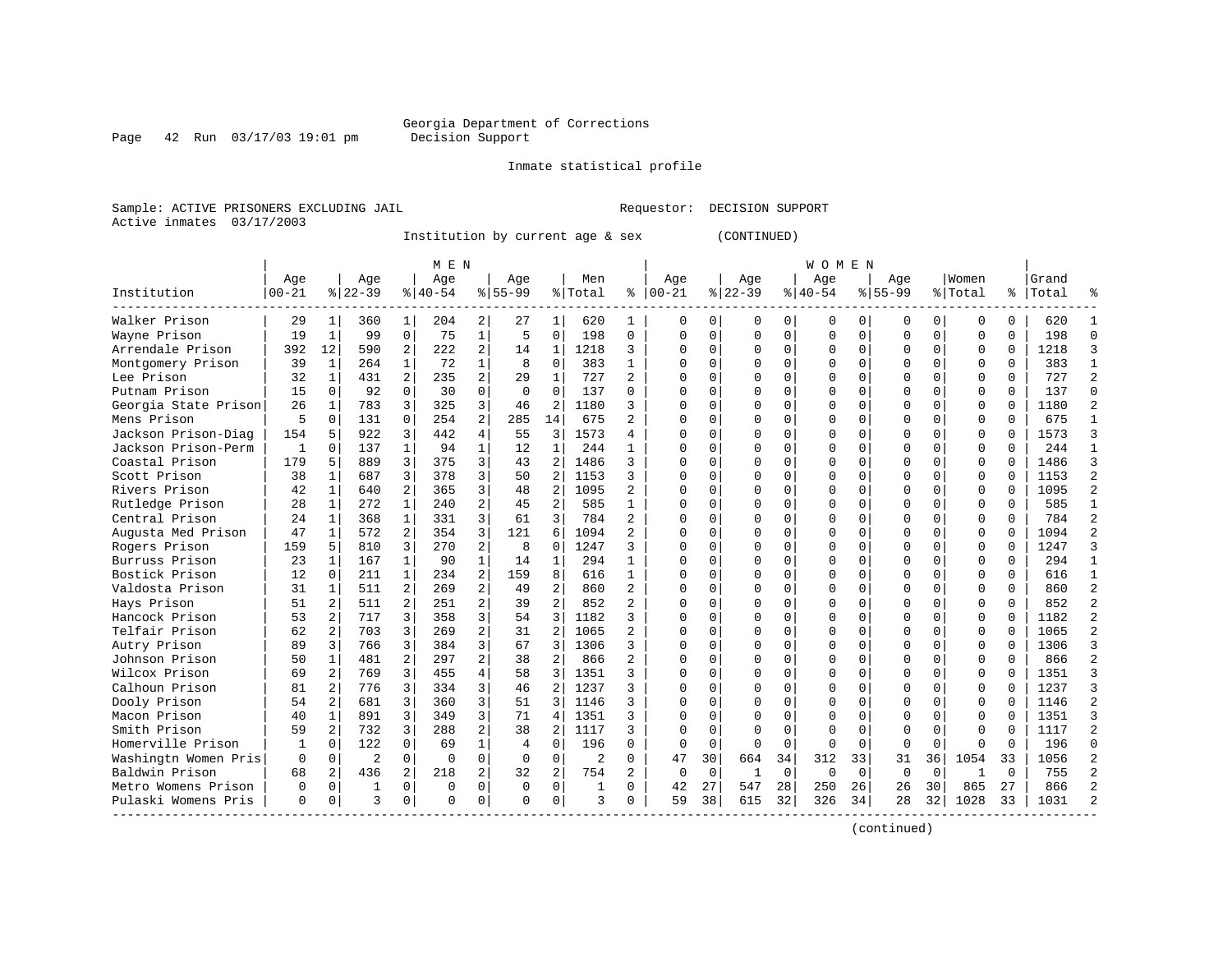Inmate statistical profile

Sample: ACTIVE PRISONERS EXCLUDING JAIL **Requestor: DECISION SUPPORT** Active inmates 03/17/2003

Institution by current age & sex (CONTINUED)

|                      |           |       |           |          | M E N                        |       |          |          |                    |       |          |       |           |          | <b>WOMEN</b> |          |           |        |          |       |           |       |
|----------------------|-----------|-------|-----------|----------|------------------------------|-------|----------|----------|--------------------|-------|----------|-------|-----------|----------|--------------|----------|-----------|--------|----------|-------|-----------|-------|
|                      | Age       |       | Age       |          | Age                          |       | Age      |          | Men                |       | Age      |       | Age       |          | Age          |          | Age       |        | Women    |       | Grand     |       |
| Institution          | $00 - 21$ |       | $ 22-39 $ |          | $8 40-54$                    |       | $ 55-99$ |          | % Total            | ႜ     | $ 00-21$ |       | $ 22-39 $ |          | $ 40-54 $    |          | $8 55-99$ |        | % Total  |       | %   Total | ႜ     |
| Pelham PreTrans Unit | 6         |       | 117       | $\Omega$ | 65                           |       |          | 0        | 193                |       |          |       |           |          | $\Omega$     |          |           |        |          |       | 193       |       |
| Milan Prison         | 44        |       | 157       |          | 50                           | 0     |          | 0        | 255                |       |          |       |           | $\Omega$ | $\Omega$     | O        |           |        |          | 0     | 255       |       |
| D Ray James Prison   | 141       |       | 987       |          | 391                          |       | 45       |          | 1564               |       |          |       |           |          | 0            |          |           |        |          | 0     | 1564      |       |
| Coffee Corr Facility | 104       |       | 976       |          | 378                          |       | 53       |          | 1511               |       |          |       |           |          |              |          |           |        |          |       | 1511      |       |
| Wheeler Corr Facilty | 84        |       | 893       |          | 454                          |       | 70       |          | 1501               |       |          |       |           |          | 0            |          |           |        |          |       | 1501      |       |
| Ware Annex           | 34        |       | 134       |          | 53                           |       |          |          | 228                |       |          |       |           |          |              |          |           |        |          |       | 228       |       |
| Phillips Annex       | 28        |       | 122       |          | 57                           |       | 6        |          | 213                |       |          |       |           |          |              |          |           |        |          | 0     | 213       |       |
| Hays Annex           | 52        |       | 233       |          | 94                           |       | 10       | $\Omega$ | 389                |       |          |       |           |          |              |          |           |        |          | 0     | 389       |       |
| Hancock Annex        | 30        |       | 134       |          | 41                           |       |          |          | 206                |       |          |       |           |          | 0            |          |           |        |          | 0     | 206       |       |
| Burruss BC           | 48        |       | 104       |          |                              |       | $\Omega$ |          | 152                |       |          |       |           |          |              |          |           |        |          | 0     | 152       |       |
| Hays BC              | 47        |       | 155       |          |                              |       | $\Omega$ | 0        | 202                |       |          |       |           |          | 0            |          | $\Omega$  |        |          | 0     | 202       |       |
| Baldwin BC           | 51        |       | 130       | 0        |                              |       | $\Omega$ | $\Omega$ | 181                |       | O        | 0     | $\Omega$  | 0        | 0            | $\Omega$ | $\Omega$  |        |          | 0     | 181       |       |
| Total reported       |           |       |           |          | 3341 100 26728 100 12277 100 |       |          |          | 2011 100 44357 100 |       | 156 100  |       | 1952 100  |          | 953 100      |          |           | 87 100 | 3148 100 |       | 47505 100 |       |
| Percent reported     |           | 100.0 |           | 100.0    |                              | 100.0 |          | 100.0    |                    | 100.0 |          | 100.0 | 100.0     |          |              | 100.0    |           | 100.0  |          | 100.0 |           | 100.0 |
| Not Reported         | $\Omega$  |       | U         |          | $\Omega$                     |       | $\Omega$ |          | $\Omega$           |       | $\Omega$ |       | $\Omega$  |          | $\Omega$     |          | $\Omega$  |        | U        |       | U         |       |
| Total                | 3341      |       | 26728     |          | 12277                        |       | 2011     |          | 44357              |       | 156      |       | 1952      |          | 953          |          | 87        |        | 3148     |       | 47505     |       |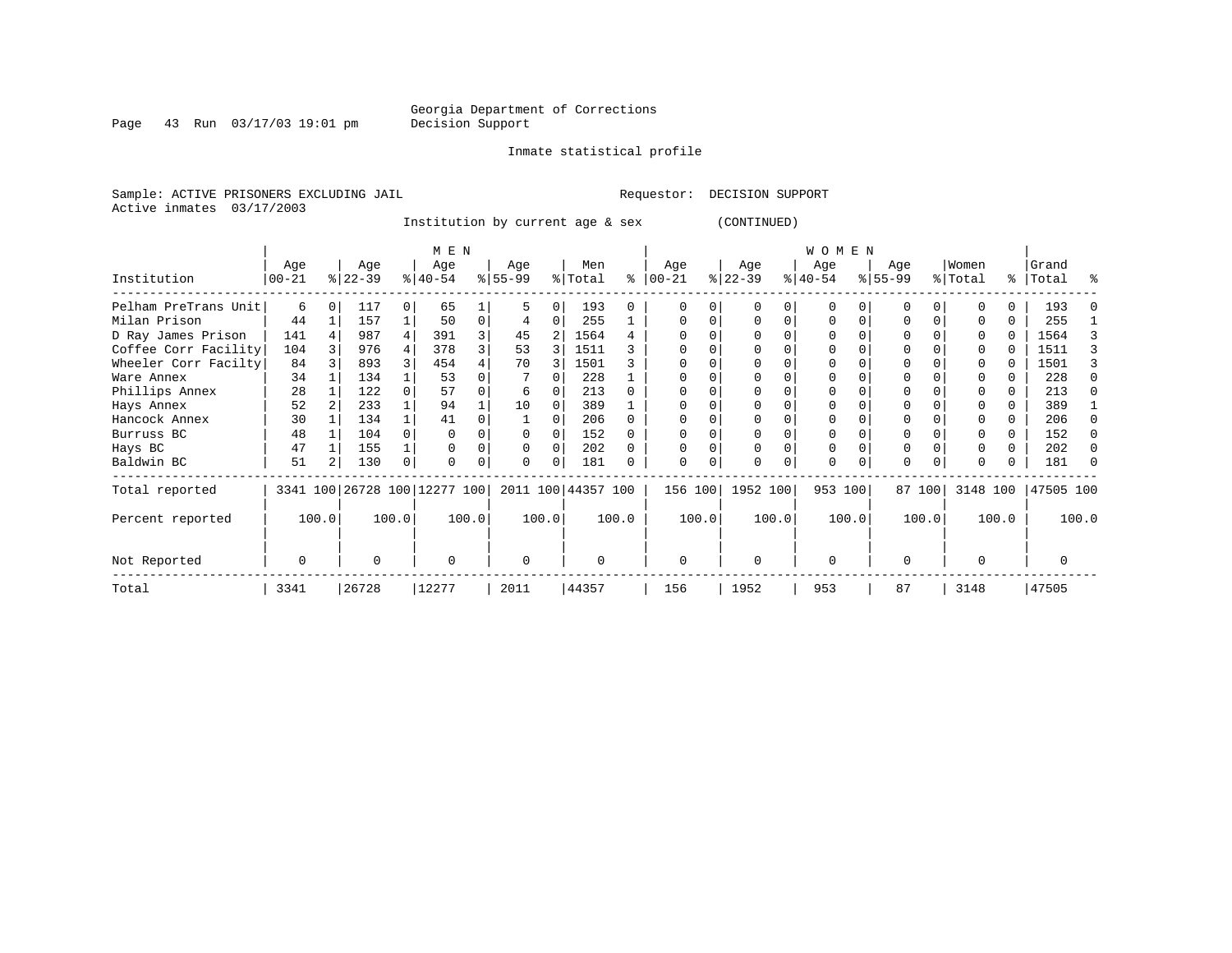Page 44 Run 03/17/03 19:01 pm

#### Inmate statistical profile

Sample: ACTIVE PRISONERS EXCLUDING JAIL **Requestor: DECISION SUPPORT** Active inmates 03/17/2003

Misdemeanors And Felonies by current age & sex

|                       |                   |      |                                   |                | M E N              |      |                    |                |                          |              |                    |                         |                      |                | WOMEN            |                         |                    |                       |                  |          |                    |      |
|-----------------------|-------------------|------|-----------------------------------|----------------|--------------------|------|--------------------|----------------|--------------------------|--------------|--------------------|-------------------------|----------------------|----------------|------------------|-------------------------|--------------------|-----------------------|------------------|----------|--------------------|------|
| Crime Type            | Aqe<br>$ 00 - 21$ |      | Age<br>$8122 - 39$                |                | Age<br>$8140 - 54$ |      | Aqe<br>$8155 - 99$ |                | Men<br>% Total           | ి            | Aqe<br>$ 00 - 21 $ |                         | Aqe<br>$ 22-39$      |                | Aqe<br>$8 40-54$ |                         | Aqe<br>$8155 - 99$ |                       | Women<br>% Total |          | Grand<br>%   Total | း    |
| MISDEMEANOR<br>FELONY | $\Omega$          |      | 9<br>3334 100 26693 100 12250 100 | 0 <sup>1</sup> |                    | 0    | $\Omega$           | 0 <sup>1</sup> | 14<br>2009 100 44286 100 | $\mathbf{0}$ | 0                  | $\mathbf{0}$<br>152 100 | $\Omega$<br>1934 100 | 0 <sup>1</sup> | 2                | $\mathbf{0}$<br>950 100 | $\mathbf{0}$       | $\mathbf 0$<br>87 100 | 2<br>3123 100    | $\Omega$ | 47409 100          | 16 0 |
| Total reported        |                   |      | 3334 100 26702 100 12255 100      |                |                    |      |                    |                | 2009 100 44300 100       |              |                    | 152 100                 | 1934 100             |                |                  | 952 100                 |                    | 87 100                | 3125 100         |          | 47425 100          |      |
| Percent reported      |                   | 99.8 |                                   | 99.9           |                    | 99.8 |                    | 99.9           |                          | 99.9         |                    | 97.4                    |                      | 99.1           |                  | 99.9                    |                    | 100.0                 |                  | 99.3     |                    | 99.8 |
| NOT REPORTED          | $\mathbf{\tau}$   |      | 26                                |                | 22                 |      | 2                  |                | 57                       |              | $\overline{4}$     |                         | 18                   |                |                  |                         | $\mathbf 0$        |                       | 23               |          | 80                 |      |
| Total                 | 3341              |      | 26728                             |                | 12277              |      | 2011               |                | 44357                    |              | 156                |                         | 1952                 |                | 953              |                         | 87                 |                       | 3148             |          | 47505              |      |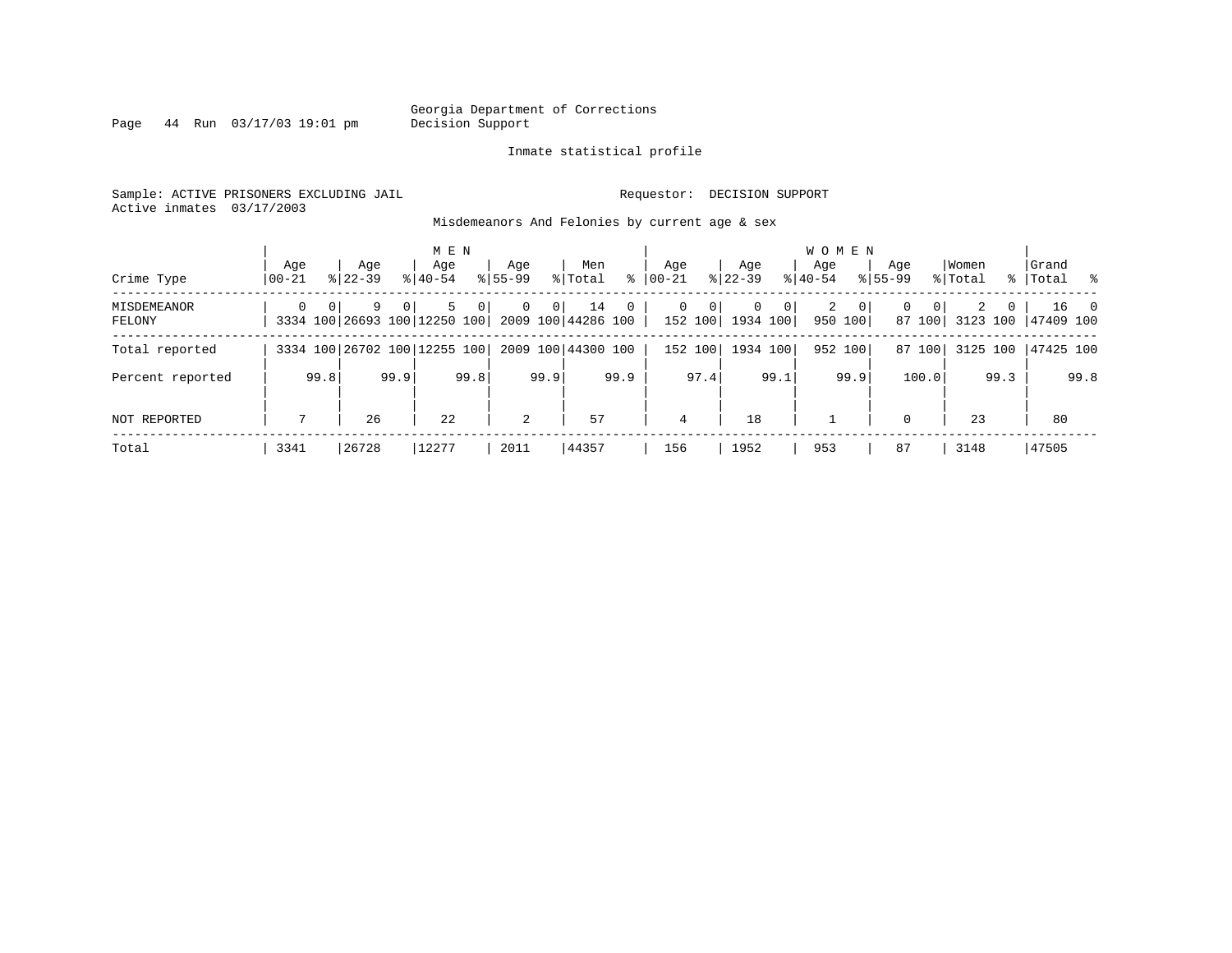Page 45 Run 03/17/03 19:01 pm

#### Inmate statistical profile

Sample: ACTIVE PRISONERS EXCLUDING JAIL **Requestor: DECISION SUPPORT** Active inmates 03/17/2003

Crimes By Group by current age & sex

|                      |             |             |                |             | M E N                        |             |             |                |                    |              |              |              |             |                | W O M E N      |             |                |                |             |              |           |                |
|----------------------|-------------|-------------|----------------|-------------|------------------------------|-------------|-------------|----------------|--------------------|--------------|--------------|--------------|-------------|----------------|----------------|-------------|----------------|----------------|-------------|--------------|-----------|----------------|
|                      | Age         |             | Age            |             | Age                          |             | Age         |                | Men                |              | Age          |              | Age         |                | Aqe            |             | Age            |                | Women       |              | Grand     |                |
| Crimes By Group      | $00 - 21$   |             | $8 22-39$      |             | % 40-54                      |             | $8155 - 99$ |                | % Total            | ႜ            | $ 00-21$     |              | $ 22-39$    |                | $ 40-54$       |             | $8155 - 99$    |                | % Total     | ⊱            | Total     |                |
| HOMICIDE             | 182         | 51          | 3100           | 12          | 1897                         | 15          | 550         | 27             | 5729               | 13           | 12           | 8            | 246         | 13             | 159            | 17          | 37             | 43             | 454         | 15           | 6183      | 13             |
| ABORTION             | $\Omega$    | $\mathbf 0$ | $\Omega$       | $\Omega$    | $\Omega$                     | $\mathbf 0$ | $\Omega$    | $\mathbf 0$    | $\Omega$           | $\Omega$     | $\Omega$     | $\mathbf 0$  | $\Omega$    | $\mathbf 0$    | $\Omega$       | $\mathbf 0$ | $\Omega$       | $\Omega$       | $\Omega$    | $\Omega$     | $\Omega$  | $\Omega$       |
| BODILY INJRY&REL OFF | 507         | 15          | 4580           | 17          | 1772                         | 14          | 276         | 14             | 7135               | 16           | 34           | 22           | 218         | 11             | 126            | 13          | 6              | 7              | 384         | 12           | 7519      | 16             |
| ARSON & REL OFF      | 10          | 0           | 82             | 0           | 46                           | $\Omega$    | 6           | 0              | 144                | 0            | $\Omega$     | $\Omega$     | 14          | 1              | q              | 1           |                | 2              | 25          | 1            | 169       | $\Omega$       |
| DAMAGE OF PROPERTY   | 13          | $\Omega$    | 66             | $\Omega$    | 24                           | $\Omega$    | 1           | 0              | 104                | $\Omega$     | $\Omega$     | $\Omega$     | 6           | $\Omega$       | 3              | 0           | $\Omega$       | $\Omega$       | 9           | $\Omega$     | 113       | $\Omega$       |
| BURGLARY & REL OFF   | 531         | 16          | 3159           | 12          | 1405                         | 11          | 70          | 3              | 5165               | 12           | 11           | 7            | 127         | 7              | 50             | 5           | 0              | $\Omega$       | 188         | 6            | 5353      | 11             |
| FORGERY & REL OFF    | 46          | 1           | 730            | 3           | 399                          | 3           | 34          | $\overline{a}$ | 1209               | 3            | 12           | 8            | 341         | 18             | 133            | 14          | 10             | 11             | 496         | 16           | 1705      | $\overline{4}$ |
| THEFT                | 238         | 7           | 1497           | 6           | 817                          | 7           | 58          | 3              | 2610               | 6            | 14           | 9            | 213         | 11             | 136            | 14          | 6              | 7              | 369         | 12           | 2979      | 6              |
| <b>ROBBERY</b>       | 921         | 28          | 4484           | 17          | 1230                         | 10          | 101         | 5              | 6736               | 15           | 38           | 25           | 160         | 8              | 36             | 4           | 2              | $\overline{2}$ | 236         | 8            | 6972      | 15             |
| SEXUAL OFFENSES      | 302         | 9           | 2890           | 11          | 2299                         | 19          | 642         | 32             | 6133               | 14           | -1           | $\mathbf{1}$ | 62          | 3              | 27             | 3           | 3              | 3              | 93          | 3            | 6226      | 13             |
| OBSCENITY CRIMES     | 0           | 0           | $\Omega$       | $\Omega$    | -1                           | $\Omega$    | 0           | 0              |                    | <sup>0</sup> | ∩            | 0            | $\Omega$    | 0              | $\Omega$       | $\Omega$    | 0              | 0              | $\Omega$    | $\Omega$     | -1        | ∩              |
| TREASON & REL OFF    | $\Omega$    | 0           | $\overline{2}$ | $\Omega$    | -1                           | $\Omega$    | O           | 0              | 3                  | O            | <sup>0</sup> | $\Omega$     | $\Omega$    | 0              | $\Omega$       | 0           | $\Omega$       | $\Omega$       | 0           | $\Omega$     | 3         | $\cap$         |
| CRIMES INVOLVNG GOVT | 49          | 1           | 422            | 2           | 139                          | 1           | 4           | 0              | 614                | 1            |              | 1            | 33          | 2              | 12             | 1           | $\Omega$       | $\Omega$       | 47          |              | 661       | -1             |
| FALSIFICATIONS       | 1           | 0           | 25             | $\Omega$    | 8                            | 0           | 1           | 0              | 35                 | $\Omega$     | $\Omega$     | 0            | 2           | 0              | 1              | $\mathbf 0$ | $\Omega$       | $\Omega$       | 3           | 0            | 38        | $\Omega$       |
| OBSTRUCT LAW ENFORCE | 10          | 0           | 78             | 0           | 24                           | $\Omega$    |             | $\Omega$       | 114                | 0            | $\Omega$     | O            | 8           | 0              | 3              | 0           | 1              | $\mathbf{1}$   | 12          | O            | 126       | $\Omega$       |
| DISORDERLY CONDUCT   | 5           | 0           | 32             | U           | 8                            | O           |             | 0              | 46                 | O            | <sup>0</sup> | 0            | 5           | U              | $\Omega$       | 0           | U              | $\Omega$       | 5           |              | 51        | ∩              |
| GAMBLING & REL OFF   | O           | $\Omega$    | 1              | $\Omega$    | $\mathfrak{D}$               | 0           | $\Omega$    | $\Omega$       | 3                  | U            | $\cap$       | 0            | $\Omega$    | 0              | $\Omega$       | $\Omega$    | O              | 0              | $\Omega$    | 0            | 3         | $\cap$         |
| CRUELTY TO CHILDREN  | 6           | 0           | 200            | $\mathbf 1$ | 54                           | 0           | 8           | $\mathbf 0$    | 268                | 1            | 3            | 2            | 70          | 4              | 11             | 1           | 0              | $\Omega$       | 84          | 3            | 352       | -1             |
| CRIMES WITH GUNS     | 33          | 1           | 586            | 2           | 234                          | 2           | 47          | $\overline{2}$ | 900                | 2            | -1           | $\mathbf{1}$ | 17          | $\mathbf{1}$   | 13             | 1           | $\overline{2}$ | 2              | 33          | 1            | 933       | $\overline{2}$ |
| INVASION PRIVACY     | 2           | 0           | 12             | $\Omega$    | 7                            | 0           | 1           | 0              | 22                 | $\Omega$     | $\Omega$     | 0            | $\Omega$    | $\Omega$       | $\Omega$       | 0           | 0              | $\Omega$       | $\mathbf 0$ | 0            | 22        | $\Omega$       |
| RACKETEERING         | $\Omega$    | 0           | 20             | 0           | 15                           | 0           | 4           | 0              | 39                 | 0            | $\Omega$     | 0            | 4           | 0              | 5              | 1           | $\Omega$       | 0              | 9           | $\Omega$     | 48        | $\Omega$       |
| DRUG ABUSE OFFENSES  | 412         | 12          | 3677           | 14          | 1438                         | 12          | 136         | 7              | 5663               | 13           | 18           | 12           | 333         | 17             | 184            | 19          | 12             | 14             | 547         | 18           | 6210      | 13             |
| DRUG TRAFFICKING     | 29          | 1           | 783            | 3           | 214                          | 2           | 31          | 2              | 1057               | 2            | 3            | 2            | 44          | $\overline{2}$ | 25             | 3           | 3              | 3              | 75          | $\mathbf{2}$ | 1132      | $\mathcal{D}$  |
| AUTO CRIMES          | 6           | 0           | 159            | 1           | 183                          | 1           | 25          | 1              | 373                | 1            | <sup>0</sup> | $\Omega$     | 11          | $\mathbf{1}$   | 12             | 1           | $\Omega$       | $\Omega$       | 23          | 1            | 396       | $\mathbf{1}$   |
| REVENUE & CONTRABAND | 0           | $\mathbf 0$ | $\Omega$       | $\Omega$    | $\mathbf 0$                  | $\Omega$    | $\Omega$    | $\mathbf 0$    | O                  | $\Omega$     | <sup>0</sup> | $\Omega$     | $\mathbf 0$ | $\Omega$       | 0              | $\mathbf 0$ | $\Omega$       | $\Omega$       | $\mathbf 0$ | $\Omega$     | $\Omega$  | $\Omega$       |
| CRIMES OF OTH STATES | 0           | 0           | 0              | $\Omega$    | 0                            | 0           | $\Omega$    | 0              | $\Omega$           | $\Omega$     | $\Omega$     | 0            | $\Omega$    | $\Omega$       | $\Omega$       | 0           | 1              | $\mathbf{1}$   | 1           | 0            | 1         | ∩              |
| MISC. FELONIES       | 28          | 1           | 94             | 0           | 30                           | 0           | 10          | 0              | 162                | O            | 3            | 2            | 19          | 1              | 3              | $\mathbf 0$ | $\overline{2}$ | $\overline{a}$ | 27          |              | 189       | $\Omega$       |
| MISDEMEANORS         | $\mathbf 0$ | 0           | 9              | 0           | 5                            | 0           | 0           | 0              | 14                 | 0            | $\Omega$     | 0            | 0           | 0              | $\overline{2}$ | 0           | $\Omega$       | 0              |             | 0            | 16        |                |
| Total reported       |             |             |                |             | 3331 100 26688 100 12252 100 |             |             |                | 2008 100 44279 100 |              | 152 100      |              | 1933 100    |                | 950 100        |             |                | 87 100         | 3122 100    |              | 47401 100 |                |
| Percent reported     |             | 99.7        |                | 99.9        |                              | 99.8        |             | 99.9           |                    | 99.8         |              | 97.4         |             | 99.0           |                | 99.7        |                | 100.0          |             | 99.2         |           | 99.8           |
| NOT REPORTED         | 10          |             | 40             |             | 25                           |             | 3           |                | 78                 |              | 4            |              | 19          |                | 3              |             | $\Omega$       |                | 26          |              | 104       |                |
| Total                | 3341        |             | 26728          |             | 12277                        |             | 2011        |                | 44357              |              | 156          |              | 1952        |                | 953            |             | 87             |                | 3148        |              | 47505     |                |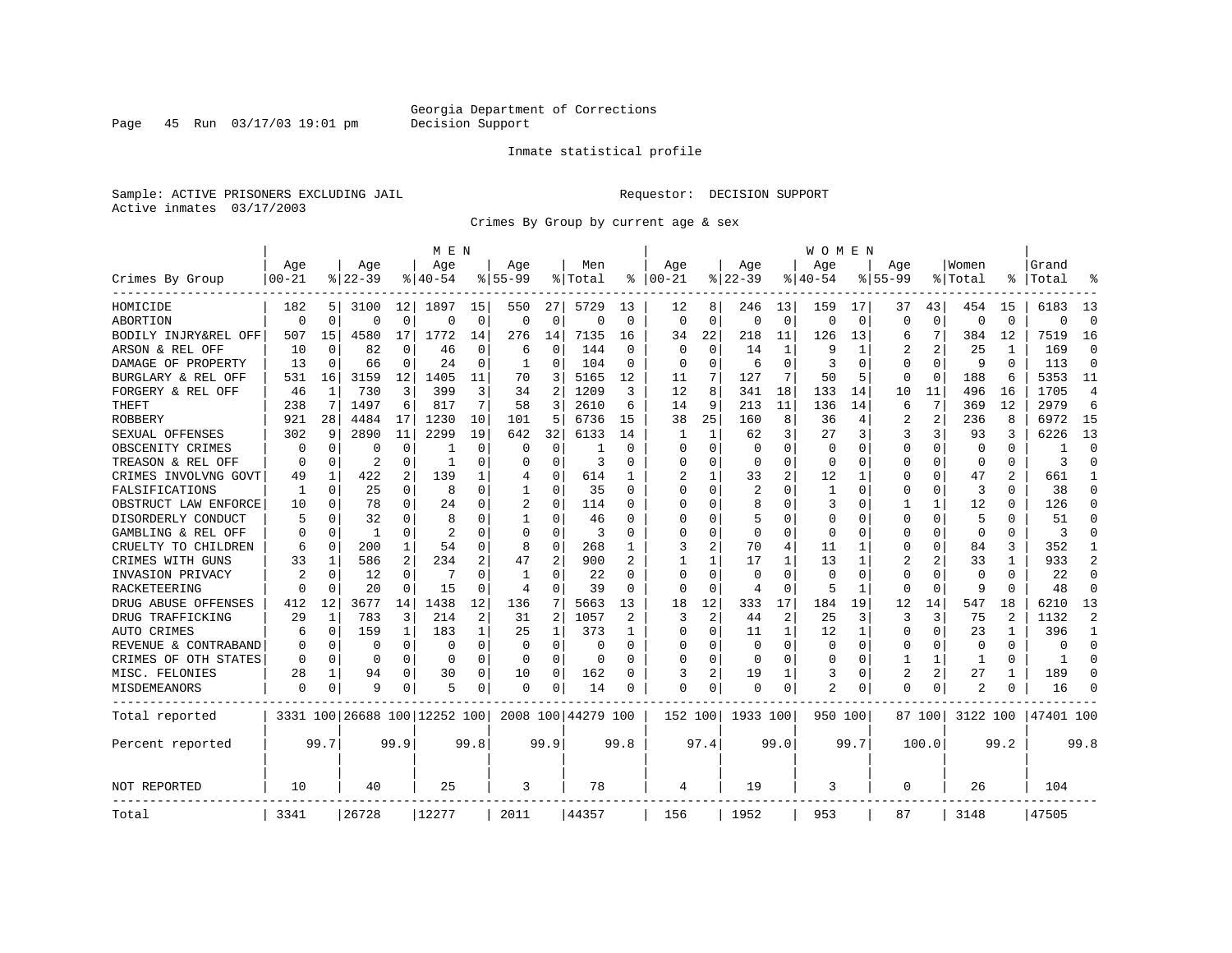Page 46 Run  $03/17/03$  19:01 pm

#### Inmate statistical profile

Sample: ACTIVE PRISONERS EXCLUDING JAIL **Requestor: DECISION SUPPORT** Active inmates 03/17/2003

Most Serious Offense by current age & sex

|                                                                                                                                    |          |              |                |              | M E N          |                |              |              |                |          |                |                |              |                | W O M E N      |              |                |                |               |                |           |                |
|------------------------------------------------------------------------------------------------------------------------------------|----------|--------------|----------------|--------------|----------------|----------------|--------------|--------------|----------------|----------|----------------|----------------|--------------|----------------|----------------|--------------|----------------|----------------|---------------|----------------|-----------|----------------|
|                                                                                                                                    | Age      |              | Age            |              | Age            |                | Age          |              | Men            |          | Age            |                | Aqe          |                | Aqe            |              | Age            |                | Women         |                | Grand     |                |
| Most Serious Offense 00-21                                                                                                         |          |              | $ 22-39$       |              | $ 40-54 $      |                | $8 55-99$    |              | % Total        |          | $8   00 - 21$  |                | $ 22-39$     |                | $ 40-54$       |              | $8 55-99$      |                | % Total       |                | %   Total |                |
| NOTE: In the table below, misdemeanors come first, and are in lower-case letters. AFTER THAT COME FELONIES, IN UPPER-CASE LETTERS. |          |              |                |              |                |                |              |              |                |          |                |                |              |                |                |              |                |                |               |                |           |                |
| aggravated assault                                                                                                                 |          | $\Omega$     | 1              | 0            | $\Omega$       | 0              | O            | 0            | 1              | $\Omega$ | $\Omega$       | 0              | $\Omega$     | 0              | $\Omega$       | 0            | $\Omega$       | $\Omega$       | $\mathbf 0$   | $\Omega$       |           |                |
| simple assault                                                                                                                     |          | $\Omega$     | 1              | $\Omega$     | $\Omega$       | $\Omega$       | O            | 0            | 1              | $\Omega$ | $\Omega$       | $\Omega$       | $\Omega$     | 0              | Ω              | $\mathbf 0$  | $\Omega$       | $\Omega$       | $\Omega$      | $\Omega$       |           | $\Omega$       |
| simple battery                                                                                                                     |          | $\Omega$     | 0              | $\Omega$     |                | 0              | 0            | $\Omega$     |                | $\Omega$ | $\Omega$       | 0              | $\Omega$     | 0              |                | 0            | 0              | $\Omega$       | $\cap$        | O              |           |                |
| disorderly conduct                                                                                                                 |          | $\Omega$     |                | 0            | $\Omega$       | 0              | U            | $\Omega$     | 1              | $\Omega$ | ∩              | 0              | $\Omega$     | O              | ∩              | $\Omega$     | $\Omega$       | 0              | $\Omega$      | $\Omega$       |           |                |
| robbery                                                                                                                            |          | $\Omega$     |                | 0            | $\Omega$       | 0              | U            | $\Omega$     | 1              | $\Omega$ | ∩              | $\Omega$       | U            | 0              | <sup>0</sup>   | $\Omega$     | U              | $\Omega$       | $\Omega$      | $\Omega$       |           | ∩              |
| bad checks                                                                                                                         |          | $\Omega$     |                | 0            | $\Omega$       | $\Omega$       | U            | $\Omega$     | 1              | $\Omega$ | O              | $\Omega$       | 0            | 0              |                | $\Omega$     | U              | 0              | -1            | $\Omega$       |           |                |
| s/d of marijuana                                                                                                                   |          | $\Omega$     |                | 0            | $\Omega$       | 0              | U            | $\mathbf 0$  | 1              | $\Omega$ |                | $\Omega$       | O            | 0              |                | $\mathbf 0$  | U              | 0              | $\Omega$      | $\Omega$       |           |                |
| dui                                                                                                                                |          | $\Omega$     | 0              | 0            | $\overline{c}$ | $\Omega$       | O            | $\Omega$     | 2              | $\Omega$ |                | $\Omega$       | $\Omega$     | 0              |                | $\Omega$     | $\Omega$       | 0              | $\cap$        | $\Omega$       |           |                |
| obstr of law enf off                                                                                                               |          | $\Omega$     |                | U            | -1             | 0              | U            | 0            | $\overline{2}$ | $\Omega$ | ∩              | 0              | U            | U              |                | 0            | U              | $\Omega$       | -1            | 0              |           |                |
| crmnl trespassing                                                                                                                  |          | $\Omega$     |                |              |                | $\Omega$       | U            | O            | 2              | $\Omega$ |                |                | O            | U              |                | 0            | U              | 0              | $\Omega$      | O              |           |                |
| shoplifting                                                                                                                        |          | $\Omega$     | $\mathbf{1}$   |              | $\Omega$       | 0              | $\Omega$     | $\Omega$     | $\mathbf{1}$   | $\Omega$ |                | $\cap$         | O            | O              |                | $\mathbf 0$  | $\Omega$       | U              | $\bigcap$     | $\cap$         |           |                |
| MISC HOMICIDE OFFENS                                                                                                               |          | $\Omega$     | 10             | $\Omega$     | -1             | $\Omega$       | $\mathbf{1}$ | $\Omega$     | 13             | $\Omega$ | $\Omega$       | $\Omega$       | $\mathbf{1}$ | O              | $\overline{2}$ | $\Omega$     | $\Omega$       | $\Omega$       | $\mathcal{R}$ | $\Omega$       | 16        | $\cap$         |
| <b>MURDER</b>                                                                                                                      | 103      | 6            | 2121           | 14           | 1470           | 19             | 433          | 33           | 4127           | 16       | 7              | 12             | 118          | 11             | 88             | 17           | 28             | 52             | 241           | 14             | 4368      | 16             |
| VOLUNTARY MANSLAUGHT                                                                                                               | 53       | 3            | 690            | 4            | 299            | 4              | 88           | 7            | 1130           | 4        | 3              | 5              | 98           | 9              | 55             | 10           | 7              | 13             | 163           | 10             | 1293      | 5              |
| INVOLUNTARY MANSLAUG                                                                                                               | 9        | $\mathbf{1}$ | 83             | $\mathbf{1}$ | 26             | 0              | 9            | $\mathbf{1}$ | 127            | 0        |                | 2              | 10           | $\mathbf 1$    | 6              | $\mathbf{1}$ | $\Omega$       | $\mathbf 0$    | 17            | 1              | 144       | $\mathbf{1}$   |
| FETICIDE                                                                                                                           | n        | $\Omega$     | $\mathbf{1}$   | $\Omega$     | $\overline{2}$ | $\Omega$       | $\Omega$     | $\mathbf 0$  | 3              | $\Omega$ | $\Omega$       | $\Omega$       | $\Omega$     | 0              |                | $\mathbf 0$  | $\Omega$       | $\Omega$       | $\Omega$      | $\Omega$       | 3         | $\Omega$       |
| VEHICULAR HOMICIDE                                                                                                                 | 14       | $\mathbf{1}$ | 192            | $\mathbf{1}$ | 92             | 1              | 19           | $\mathbf{1}$ | 317            | 1        |                | $\overline{a}$ | 20           | $\overline{a}$ | 9              | 2            | $\overline{a}$ | 4              | 32            | $\overline{2}$ | 349       | -1             |
| HOMICIDE BY PILOT, DU                                                                                                              | 2        | $\Omega$     | 6              | 0            | $\overline{4}$ | $\Omega$       | $\Omega$     | $\Omega$     | 12             | $\Omega$ |                | $\Omega$       | $\Omega$     | 0              |                | $\Omega$     | $\Omega$       | 0              | $\Omega$      | $\Omega$       | 12        | ∩              |
| CONCEAL DEATH OF ANO                                                                                                               |          | $\Omega$     |                | 0            |                | 0              | -1           | $\Omega$     | 6              | $\Omega$ | $\Omega$       | 0              | 0            | U              | 0              | $\Omega$     | $\Omega$       | 0              | $\Omega$      | $\Omega$       |           |                |
| ATMPT MURDER                                                                                                                       |          | $\Omega$     | 5              | U            |                | 0              | U            | $\Omega$     |                | $\Omega$ |                | U              | U            | U              |                | $\Omega$     | U              | U              |               | $\Omega$       |           |                |
| MISC ASSAULT/BATTERY                                                                                                               |          | $\Omega$     | 30             | <sup>0</sup> | 9              | 0              | 2            | $\Omega$     | 43             | $\Omega$ | ∩              | $\Omega$       | U            | O              | n              | $\Omega$     | U              | 0              | $\Omega$      | $\Omega$       | 43        | $\cap$         |
| FAMILY VIOLENCE BATT                                                                                                               | 3        | $\Omega$     | 26             | 0            | 11             | $\Omega$       | $\Omega$     | $\mathbf 0$  | 40             | $\Omega$ | $\Omega$       | $\Omega$       | U            | $\Omega$       | ∩              | $\Omega$     | $\Omega$       | $\Omega$       | $\mathbf 0$   | $\Omega$       | 40        | ∩              |
| <b>AGGRAV ASSAULT</b>                                                                                                              | 339      | 21           | 2834           | 18           | 1040           | 14             | 182          | 14           | 4395           | 17       | 24             | 41             | 152          | 14             | 94             | 18           | $\overline{2}$ | 4              | 272           | 16             | 4667      | 17             |
| ATMPT AGGRAV ASSAULT                                                                                                               | $\Omega$ | $\Omega$     | $\overline{c}$ | $\Omega$     | $\Omega$       | $\Omega$       | $\Omega$     | $\Omega$     | $\mathfrak{D}$ | $\Omega$ | $\Omega$       | $\Omega$       | $\Omega$     | $\Omega$       | $\Omega$       | $\Omega$     | $\Omega$       | $\Omega$       | $\Omega$      | $\Omega$       | 2         | $\Omega$       |
| <b>AGGRAV BATTERY</b>                                                                                                              | 34       | 2            | 339            | 2            | 146            | $\overline{a}$ | 24           | 2            | 543            | 2        | $\overline{4}$ | 7              | 19           | $\overline{a}$ |                | 2            | 2              | 4              | 33            | 2              | 576       | $\overline{2}$ |
| TERRORIST THREATS &                                                                                                                | 24       | 1            | 200            | 1            | 76             | 1              | 7            | 1            | 307            | 1        | $\Omega$       | 0              | 9            | 1              |                | 2            | 0              | 0              | 18            | 1              | 325       | 1              |
| FALSE IMPRISONMENT                                                                                                                 |          | $\Omega$     | 75             | $\Omega$     | 30             | 0              | 3            | 0            | 115            | $\Omega$ |                |                | $\Omega$     | O              |                | 1            | 0              | 0              | 4             | $\Omega$       | 119       | $\Omega$       |
| KIDNAPPING                                                                                                                         | 74       | 5            | 738            | 5.           | 320            | 4              | 35           | 3            | 1167           |          | 3              |                | 19           | 2              | 6              | $\mathbf{1}$ | 1              | 2              | 29            | $\overline{a}$ | 1196      | $\overline{4}$ |
| INTERFERENCE WITH CU                                                                                                               | 1        | $\Omega$     | 5              | $\Omega$     | $\Omega$       | $\Omega$       | $\Omega$     | $\Omega$     | 6              | $\Omega$ | $\Omega$       | $\Omega$       | $\Omega$     | $\Omega$       |                | $\Omega$     | $\Omega$       | $\Omega$       | $\mathbf{1}$  | $\Omega$       | 7         | $\Omega$       |
| AGGRAV ASSAULT POLCE                                                                                                               | 12       | 1            | 205            | $\mathbf{1}$ | 73             | 1              | 13           | $\mathbf{1}$ | 303            | 1        | 2              | 3              | 11           | 1              | 3              | 1            | 1              | $\overline{a}$ | 17            | 1              | 320       |                |
| AGGRAV BATTERY PEACE                                                                                                               |          | $\Omega$     |                | $\Omega$     | $\overline{2}$ | 0              | $\Omega$     | $\mathbf 0$  | 10             | $\Omega$ | $\Omega$       | $\Omega$       | $\Omega$     | 0              | 0              | $\Omega$     | $\Omega$       | $\Omega$       | $\mathbf 0$   | $\Omega$       | 10        | $\Omega$       |
| SIMPLE BATTERY                                                                                                                     |          | 0            | 2              | 0            | $\mathbf 0$    | 0              | U            | 0            | 2              | $\Omega$ | $\Omega$       | 0              | 0            | 0              |                | 0            | U              | 0              | $\mathbf{1}$  | $\Omega$       | 3         | $\cap$         |
| RECK COND                                                                                                                          | $\Omega$ | 0            | 6              | 0            | 4              | 0              | $\Omega$     | 0            | 10             | 0        | $\Omega$       | 0              | 5            | 0              | $\Omega$       | 0            | O              | 0              | 5             | 0              | 15        |                |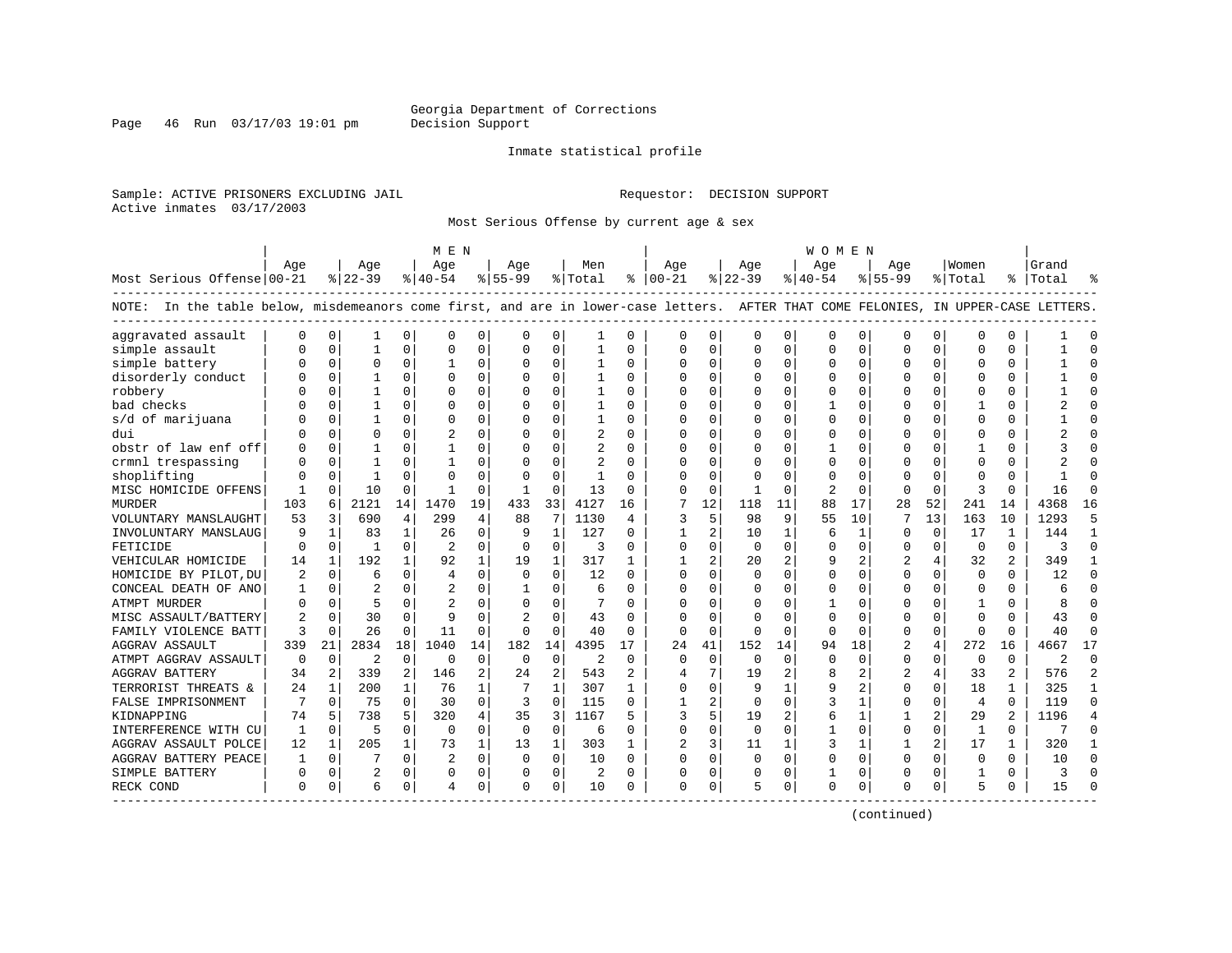Page  $47$  Run  $03/17/03$  19:01 pm

Inmate statistical profile

Sample: ACTIVE PRISONERS EXCLUDING JAIL **Requestor: DECISION SUPPORT** Active inmates 03/17/2003

Most Serious Offense by current age & sex (CONTINUED)

|                            |          |                |           |          | M E N     |    |           |                |         |    |          |          |              |          | <b>WOMEN</b> |          |              |          |          |          |           |          |
|----------------------------|----------|----------------|-----------|----------|-----------|----|-----------|----------------|---------|----|----------|----------|--------------|----------|--------------|----------|--------------|----------|----------|----------|-----------|----------|
|                            | Age      |                | Age       |          | Age       |    | Aqe       |                | Men     |    | Aqe      |          | Aqe          |          | Age          |          | Aqe          |          | Women    |          | Grand     |          |
| Most Serious Offense 00-21 |          |                | $8 22-39$ |          | $8 40-54$ |    | $8 55-99$ |                | % Total | ႜ  | $ 00-21$ |          | $ 22-39$     |          | $ 40-54$     |          | $8 55-99$    |          | % Total  |          | %   Total |          |
| INJURY BY VEHICLE          |          | 0              | 3         | 0        |           | 0  | 0         | 0              | 5       | 0  | 0        | 0        |              | 0        | 0            | 0        | 0            | 0        |          | 0        | 6         | O        |
| STALKING                   |          | 0              | 1         | 0        | -1        | 0  | $\Omega$  | 0              | 2       | O  | 0        | U        | $\Omega$     | 0        | 0            | C        | <sup>0</sup> | 0        | 0        | O        | 2         | ſ        |
| AGGRAV STALKING            | 8        | 0              | 105       |          | 58        | 1  | 10        | 1              | 181     |    | C        | U        |              | $\Omega$ |              | C        | <sup>0</sup> | O        | 3        | 0        | 184       |          |
| ATMPT KIDNAP               |          | $\Omega$       | 2         | U        |           | 0  | O         | $\Omega$       | 4       | U  | C        | U        | $\Omega$     | $\Omega$ | 0            | C        |              |          | O        | U        |           |          |
| ARSON MISC                 |          | $\Omega$       | 1         | U        | $\Omega$  | 0  | O         | 0              | -1      | U  |          | U        | O            | O        | O            | C        |              | U        | $\Omega$ | 0        |           |          |
| ARSON 1ST DEGREE           |          | 1              | 67        | 0        | 37        | 0  | 6         | 0              | 119     | 0  | C        | 0        | 13           |          | 9            | 2        |              | 4        | 24       | 1        | 143       |          |
| ARSON 2ND DEGREE           |          | 0              | 12        | 0        |           | U  |           | $\Omega$       | 20      | O  | C        | U        |              | $\Omega$ | ი            | $\Omega$ |              | 0        | -1       | 0        | 21        | ſ        |
| ARSON 3RD DEGREE           |          | 0              |           | 0        | 0         | 0  |           | $\Omega$       | 2       | O  |          | U        | $\Omega$     | $\Omega$ | 0            | $\Omega$ |              | O        | O        | U        | 2         | ſ        |
| CRMNL POSS EXPLOSIVE       |          | $\mathbf 0$    | 0         | O        | 2         | 0  |           | $\Omega$       | 2       | 0  |          | 0        |              | 0        | C            | 0        |              | O        | C        | 0        | 2         |          |
| MISC CRIMINAL DAMAGE       |          | $\mathbf 0$    |           | O        | 0         | 0  |           | 0              |         | O  |          | U        |              | $\Omega$ |              | C        |              |          |          | 0        | 2         | ſ        |
| CRMNL DAMAGE 1ST DEG       | 6        | 0              | 13        | 0        | 6         | 0  |           | $\Omega$       | 25      | O  | C        | 0        | $\Omega$     | $\Omega$ |              | C        |              | U        |          | 0        | 26        | ∩        |
| CRMNL DAMAGE 2ND DEG       | 6        | $\Omega$       | 52        | 0        | 17        | 0  |           | $\Omega$       | 76      | 0  | C        | 0        |              | $\Omega$ | 2            | C        |              | O        | 6        | 0        | 82        | ∩        |
| VANDALISM TO CHURCH        |          | $\Omega$       | $\Omega$  | O        |           | 0  |           | $\Omega$       | -1      | O  | O        | 0        |              | O        | 0            | C        |              | O        |          | 0        | 2         | n        |
| ALTER ID                   |          | 0              | O         | 0        | O         | 0  | O         | 0              |         | O  | 0        | 0        | O            | $\Omega$ | 0            | C        | O            | $\Omega$ | O        | 0        |           | $\Omega$ |
| BURGLARY                   | 525      | 32             | 3133      | 20       | 1393      | 18 | 69        | 5              | 5120    | 20 | 11       | 19       | 125          | 12       | 49           | 9        | <sup>0</sup> | $\Omega$ | 185      | 11       | 5305      | 19       |
| POSS BURGLAR TOOLS         |          | 0              | 14        | 0        | 4         | 0  | O         | $\Omega$       | 22      | O  | $\Omega$ | O        | 2            | $\Omega$ |              | C        |              |          | 3        | 0        | 25        | ſ        |
| ATMPT BURGLARY             |          | $\Omega$       | 12        | O        | 8         | U  |           | $\Omega$       | 23      | O  |          | U        | $\Omega$     | $\Omega$ | O            | C        | <sup>0</sup> | O        | O        | U        | 23        | C        |
| MISC FORGERY               | U        | $\Omega$       | 2         | O        | 4         | 0  | $\Omega$  | $\Omega$       | 6       | O  | O        | 0        | $\Omega$     | $\Omega$ | 1            | C        | ∩            | $\Omega$ | -1       | $\Omega$ |           |          |
| FORGERY 1ST DEGREE         | 37       | $\overline{2}$ | 628       | 4        | 363       | 5  | 29        | $\overline{2}$ | 1057    | 4  | 9        | 15       | 302          | 28       | 124          | 23       |              | 17       | 444      | 26       | 1501      |          |
| FORGERY 2ND DEGREE         |          | $\Omega$       | 20        | 0        |           | 0  | O         | $\Omega$       | 30      | 0  | O        | $\Omega$ | 6            |          |              | C        |              | $\Omega$ |          | 0        | 37        | n        |
| <b>BAD CHECKS</b>          |          | $\Omega$       | 3         | $\Omega$ |           | U  |           | $\Omega$       | 5       | 0  | C        | U        | 5            | $\Omega$ |              | O        |              | $\Omega$ | 6        | U        | 11        | n        |
| THEFT CREDIT CARD          |          | $\Omega$       | 19        | 0        | 5         | U  |           | $\Omega$       | 25      | 0  |          | 0        | 5            | O        | O            | O        |              | $\Omega$ | 5        | U        | 30        | n        |
| FRAUDULENT CREDIT CA       |          | $\Omega$       | 40        | 0        |           | 0  |           | $\Omega$       | 51      | O  |          | 5        | 16           |          | 2            | $\Omega$ |              | 2        | 22       | 1        | 73        | n        |
| TELECOMMUNICATIONS F       |          | $\mathbf 0$    |           | O        | 0         | 0  |           | 0              |         | N  |          | O        | 0            | $\Omega$ | 0            | C        |              | $\Omega$ | $\Omega$ | 0        |           |          |
| ATMPT FORGERY              |          | $\Omega$       | O         | O        |           | U  |           | $\Omega$       |         | O  |          | U        | <sup>0</sup> | $\Omega$ | Ω            | C        |              | 0        | O        | U        |           | ſ        |
| FRAUDULENT ACCESS CO       |          | $\Omega$       | 3         | O        | 2         | 0  |           | $\Omega$       | 5       | O  |          | 0        | 0            | O        | 0            | C        |              | $\Omega$ | O        | 0        |           | ſ        |
| MISC FRAUD                 |          | 0              | 14        | 0        | 8         | 0  |           | 0              | 28      | O  | O        | 0        | 6            | 1        | 4            | -1       | O            | 0        | 10       | 1        | 38        | ∩        |
| THEFT BY TAKING            | 73       | 5              | 493       | 3        | 236       | 3  | 18        | 1              | 820     | 3  |          | 12       | 68           | 6        | 35           | 7        | 3            | 6        | 113      | 7        | 933       |          |
| THEFT BY DECEPTION         | O        | 0              | 21        | O        | 21        | 0  | 4         | 0              | 46      | O  | n        | 0        | 5            | $\Omega$ | 2            | O        | <sup>0</sup> | $\Omega$ |          | 0        | 53        | ∩        |
| THEFT BY EXTORTION         |          | 0              | $\Omega$  | O        | 2         | 0  |           | 0              | 3       | U  | 0        | 0        | $\Omega$     | $\Omega$ | 0            | C        |              | O        | O        | 0        |           | n        |
| THEFT OF LOST PROPER       | 0        | 0              | 3         | 0        |           | 0  |           | $\Omega$       | 5       | 0  |          | 0        | 0            | $\Omega$ | 0            | C        |              |          | O        | 0        | 5         |          |
| THEFT BY REC STOLEN        | 109      |                | 536       | 3        | 202       | 3  |           | 1              | 854     | 3  |          | 8        | 33           | 3        | 11           |          | <sup>0</sup> | 0        | 49       | 3        | 903       |          |
| THEFT OF SERVICES          | 0        | 0              | 3         | 0        | 0         | 0  | $\Omega$  | 0              | 3       | 0  | 0        | 0        |              | 0        | 0            | C        |              | 0        |          | 0        | 4         |          |
| THEFT BY CONVERSION        | $\Omega$ | 0              | 17        | 0        | 16        | 0  | 1         | 0              | 34      | 0  | $\Omega$ | 0        |              | 0        | 1            | C        | ∩            | 0        | 3        | 0        | 37        |          |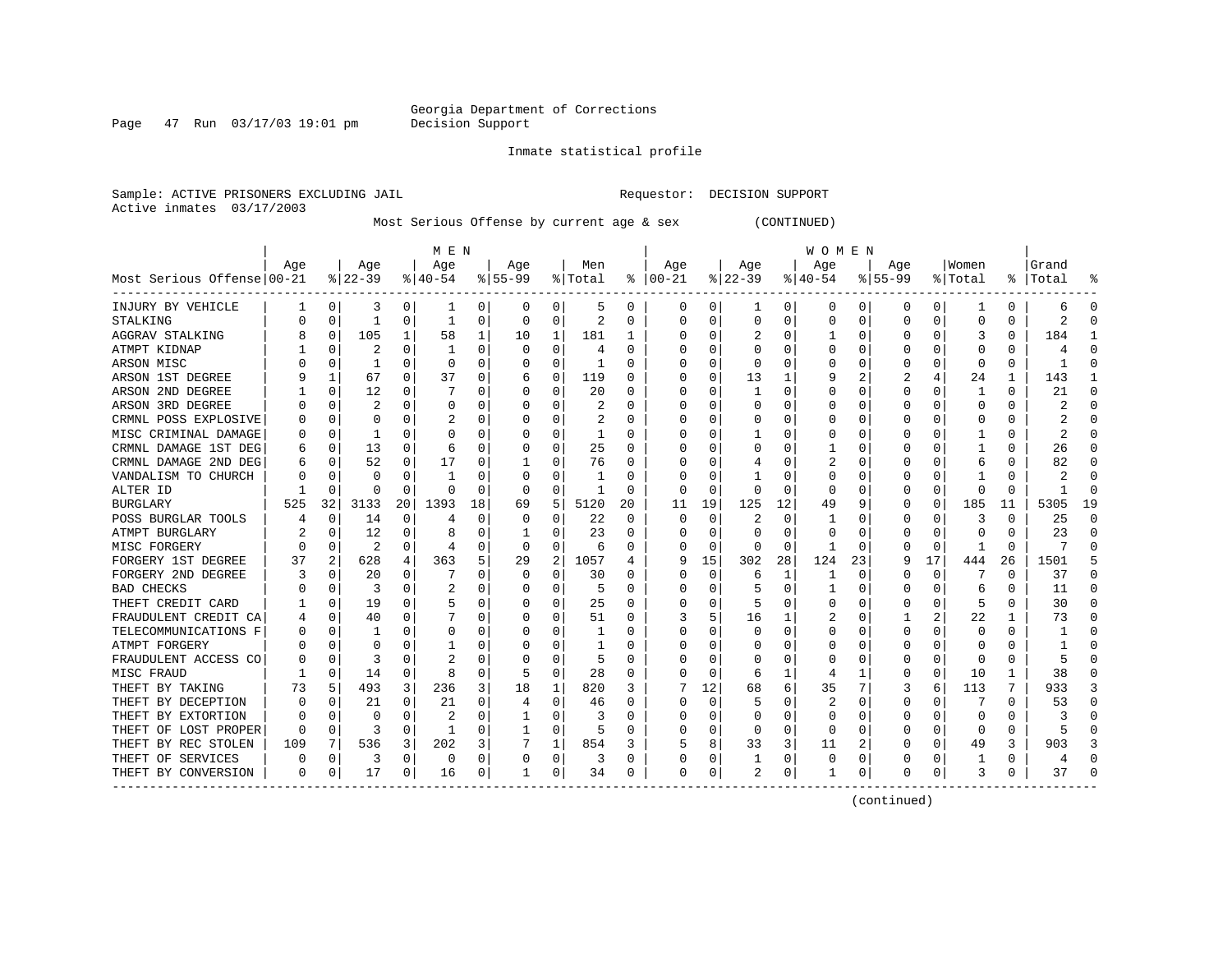Page  $48$  Run  $03/17/03$  19:01 pm

#### Inmate statistical profile

Sample: ACTIVE PRISONERS EXCLUDING JAIL **Requestor: DECISION SUPPORT** Active inmates 03/17/2003

Most Serious Offense by current age & sex (CONTINUED)

|                            |     |             |           |          | M E N     |              |           |                |                |          |          |    |          |          | <b>WOMEN</b> |          |              |                |         |                |           |          |
|----------------------------|-----|-------------|-----------|----------|-----------|--------------|-----------|----------------|----------------|----------|----------|----|----------|----------|--------------|----------|--------------|----------------|---------|----------------|-----------|----------|
|                            | Age |             | Age       |          | Age       |              | Aqe       |                | Men            |          | Age      |    | Age      |          | Aqe          |          | Aqe          |                | Women   |                | Grand     |          |
| Most Serious Offense 00-21 |     |             | $ 22-39 $ |          | $8 40-54$ |              | $8 55-99$ |                | % Total        | ႜ        | $ 00-21$ |    | $ 22-39$ |          | $ 40-54$     |          | $8155 - 99$  |                | ៖ Total |                | %   Total |          |
| THEFT OF TRADE SECRE       | 0   | 0           | ı         | 0        | 0         | 0            | 0         | 0              |                | 0        | 0        | 0  | 0        | 0        | 0            | 0        | 0            | 0              | 0       | 0              |           | 0        |
| CONVSN PAYMNTS REAL        | 0   | $\mathbf 0$ | $\Omega$  | 0        | 2         | 0            |           | $\Omega$       | 3              | N        | 0        | 0  | $\Omega$ | $\Omega$ | 0            | $\Omega$ | <sup>0</sup> | 0              | C       | 0              | 3         |          |
| ATMPT THEFT BY TAKIN       |     | $\mathbf 0$ |           | 0        |           | 0            |           | $\Omega$       | 4              | 0        |          | U  | $\Omega$ | $\Omega$ | 0            | C        |              |                |         | 0              | 4         |          |
| THEFT OF MOTOR VEH,        | 12  | 1           | 92        |          | 33        | U            |           | $\Omega$       | 138            |          |          | U  |          |          | Ω            | C        |              |                |         | O              | 145       |          |
| THEFT BRING PROP IN        |     | $\Omega$    | 6         |          |           | 0            |           | $\Omega$       | 17             | O        | C        | U  | O        | $\Omega$ | 0            | C        |              |                |         | U              | 17        |          |
| THEFT RECV PROP OUT        |     | $\Omega$    | 1         | O        |           | 0            | O         | $\Omega$       | $\overline{c}$ | U        | C        | 0  | $\Omega$ | $\Omega$ | 0            | C        |              | $\Omega$       | O       | 0              | 2         |          |
| THEFT BY SHOPLIFTING       | 8   | 0           | 223       | 1        | 245       | 3            | 22        | 2              | 498            |          |          | 3  | 97       | 9        | 86           | 16       | 3            | 6              | 188     | 11             | 686       |          |
| ENTERING VEHICLE           | 32  | 2           | 99        | 1        | 50        | 1            | 1         | $\Omega$       | 182            |          | 0        | 0  | 0        | $\Omega$ | 1            | 0        | 0            | $\Omega$       | -1      | 0              | 183       |          |
| ROBBERY                    | 334 | 21          | 1449      | 9        | 414       | 5            | 30        | 2              | 2227           | 9        | 18       | 31 | 88       | 8        | 20           |          | 2            | 4              | 128     | 7              | 2355      | 9        |
| ARMED ROBBERY              | 504 | 31          | 2862      | 19       | 782       | 10           | 70        | 5              | 4218           | 16       | 12       | 20 | 63       | 6        | 16           | 3        |              | 0              | 91      | 5              | 4309      | 16       |
| ROBBERY BY FORCE           | 15  | 1           | 38        | 0        | 6         | 0            |           | 0              | 59             | $\Omega$ | 4        | 7  |          | $\Omega$ | C            | C        |              | O              | 5       | 0              | 64        | $\Omega$ |
| ROBBERY BY INTIMIDAT       | 23  | 1           | 39        | $\Omega$ | 10        | 0            |           | $\Omega$       | 72             | O        |          | 3  |          | $\Omega$ | Ω            | C        |              | O              | 4       | 0              | 76        | $\Omega$ |
| ROBBERY BY SUDDEN SN       | 4   | $\Omega$    | 25        | 0        | 10        | 0            |           | $\Omega$       | 40             | 0        |          | 0  |          | $\Omega$ | ი            | C        |              | O              | 2       | 0              | 42        | $\Omega$ |
| HIJACKING MOTOR VEHI       | 10  | 1           | 16        | 0        | 0         | 0            |           | $\Omega$       | 26             | 0        | O        | 0  |          | 0        | 0            | C        |              | O              |         | 0              | 27        | n        |
| ATMPT ROBBERY              |     | 0           | 21        | 0        | 4         | 0            | $\left($  | 0              | 32             | 0        | 0        | 0  |          | 0        | $\Omega$     | C        |              | O              |         | 0              | 33        | n        |
| ATMPT ARMED ROBBERY        | 24  | 1           | 34        | 0        | 4         | 0            | $\left($  | 0              | 62             | 0        |          | 3  | 2        | 0        | $\Omega$     | C        |              |                | 4       | 0              | 66        | n        |
| MISC SEXUAL                | O   | 0           | 10        | 0        | 8         | 0            | $\Omega$  | $\Omega$       | 18             | O        |          | U  |          | $\Omega$ | 0            | C        |              |                |         | U              | 19        | n        |
| RAPE                       |     | 3           | 797       | 5        | 750       | 10           | 115       | 9              | 1713           |          |          | U  |          | O        | 2            |          |              |                | 5       | U              | 1718      |          |
| SODOMY                     |     | C           | 14        | 0        | 10        | 0            | 6         | $\Omega$       | 32             | O        | C        | U  | $\Omega$ | 0        | 0            | C        |              |                | 0       | 0              | 32        |          |
| AGGRAV SODOMY              |     | $\Omega$    | 84        | 1        | 104       | 1            | 33        | 3              | 228            | 1        |          | U  |          | O        | 2            | C        |              |                | 4       | 0              | 232       |          |
| <b>INCEST</b>              |     | ∩           | 53        | U        | 74        | 1            | 20        | 2              | 152            | 1        |          | U  |          | O        |              | C        |              | U              |         | 0              | 157       |          |
| AGGRAV SEXUAL BATTER       |     | $\Omega$    | 42        | O        | 44        | 1            | 12        | 1              | 99             | O        |          | U  | O        | ∩        | 2            | C        |              | $\Omega$       | 2       | U              | 101       | ∩        |
| STATUTORY RAPE             | 85  | 5           | 464       | 3        | 92        | $\mathbf{1}$ | 23        | $\overline{2}$ | 664            | 3        |          | O  | 8        |          | 2            | O        |              | $\Omega$       | 10      | 1              | 674       |          |
| CHILD MOLESTATION          | 107 | 7           | 886       | 6        | 733       | 10           | 271       | 21             | 1997           | 8        |          | 2  | 28       | 3        | 8            | 2        |              | $\overline{a}$ | 38      | $\overline{2}$ | 2035      |          |
| ENTICING CHILD-INDEC       | 3   | $\mathbf 0$ | 29        | 0        | 22        | 0            | 8         | $\mathbf{1}$   | 62             | N        |          | 0  | 4        | 0        | 0            | C        |              | $\Omega$       | 4       | 0              | 66        |          |
| AGGRAV CHILD MOLESTA       | 33  | 2           | 482       | 3        | 452       | 6            | 153       | 12             | 1120           |          |          | 0  | 12       | 1        | 10           |          |              | 0              | 22      | 1              | 1142      |          |
| SEXL/ASSLT/AGN/PERS/       | 0   | 0           | 5         | 0        | 0         | 0            | 0         | $\Omega$       | 5              | O        | C        | 0  |          | $\Omega$ | 0            | C        |              | O              | 2       | 0              |           | ſ        |
| SOLICIT SODOMY FROM        |     | $\Omega$    | $\Omega$  | 0        | O         | U            |           | $\Omega$       | 1              | O        |          | 0  | O        | O        | O            | C        |              | O              | Ω       | 0              |           | ſ        |
| ATMPT RAPE                 |     | $\Omega$    | 19        | 0        |           | 0            |           | $\Omega$       | 27             | O        | C        | 0  | 0        | O        | 0            | C        | n            | O              | Ω       | 0              | 27        | n        |
| ATMPT AGGRAV SODOMY        |     | $\mathbf 0$ |           | O        |           | 0            |           | 0              | 8              | O        | n        | 0  | O        | $\Omega$ | 0            | C        |              | 0              | Ω       | 0              |           | ∩        |
| ATMPT CHILD MOLESTAT       |     | 0           |           | O        | 0         | 0            |           | 0              |                | O        | O        | 0  | O        | $\Omega$ | 0            | C        |              | O              |         | 0              |           | O        |
| AGG ASLT W ATMPT TO        |     | 0           |           | 0        |           | 0            |           | 0              | 6              | 0        |          | 0  |          | 0        | 0            | C        |              | 0              |         | 0              |           |          |
| EXHIB SEX SHOWS TO M       |     | 0           | 0         | 0        |           | 0            |           | 0              |                | 0        |          | 0  |          | 0        | C            | C        |              | 0              |         | 0              |           |          |
| FALSE SWEARNG WRITTN       | 0   | 0           |           | 0        |           | 0            | $\Omega$  | 0              | 3              | 0        | $\Omega$ | 0  | 0        | 0        | 0            | 0        | <sup>0</sup> | 0              | O       | 0              |           |          |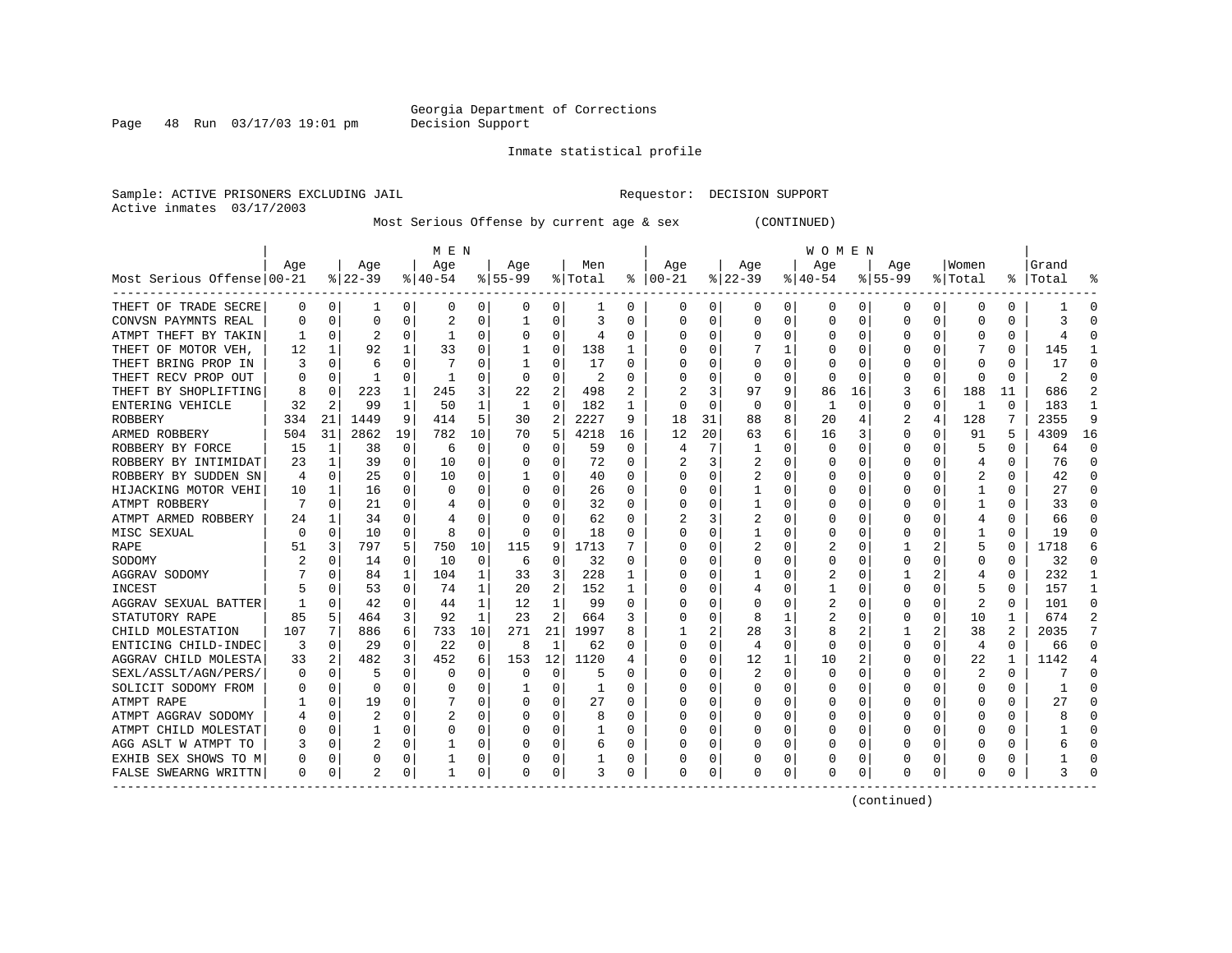Page 49 Run  $03/17/03$  19:01 pm

#### Inmate statistical profile

Sample: ACTIVE PRISONERS EXCLUDING JAIL **Requestor: DECISION SUPPORT** Active inmates 03/17/2003

Most Serious Offense by current age & sex (CONTINUED)

|                            |     |             |              |              | M E N          |          |          |             |         |          |               |                |          |   | W O M E N |             |             |          |              |          |           |          |
|----------------------------|-----|-------------|--------------|--------------|----------------|----------|----------|-------------|---------|----------|---------------|----------------|----------|---|-----------|-------------|-------------|----------|--------------|----------|-----------|----------|
|                            | Age |             | Age          |              | Age            |          | Age      |             | Men     |          | Age           |                | Age      |   | Age       |             | Age         |          | Women        |          | Grand     |          |
| Most Serious Offense 00-21 |     |             | $ 22-39 $    |              | $8 40-54$      |          | $ 55-99$ |             | % Total |          | $8   00 - 21$ |                | $ 22-39$ |   | $ 40-54 $ |             | $8155 - 99$ |          | % Total      |          | %   Total | န္       |
| BRIBERY GOVT OFFICER       | 0   | 0           | 1            | 0            | 2              | 0        | 0        | 0           | 3       | 0        | 0             | 0 <sup>1</sup> | 1        | 0 | 1         | 0           | 0           | 0        | 2            | 0        |           | $\Omega$ |
| DEFRAUDING STATE           | U   | $\mathbf 0$ | 0            | 0            | $\overline{a}$ | 0        | O        | 0           | 2       | 0        | <sup>0</sup>  | 0              | -1       | 0 | 2         | 0           | 0           | 0        | 3            | N        |           |          |
| INFLUENCING WITNESS        |     | 0           | 3            | U            | $\Omega$       | 0        |          | 0           |         | 0        |               | 0              | $\Omega$ | 0 | $\Omega$  | 0           | U           | 0        | $\Omega$     | O        |           |          |
| OBSTR OF LAW ENF OFF       | 47  | 3           | 418          | 3            | 135            | 2        |          | 0           | 604     |          |               | 3              | 31       | 3 |           | 2           | 0           | $\Omega$ | 42           | 2        | 646       |          |
| MISC JUDICIAL PROCEE       |     | 0           | 1            | U            | $\Omega$       | $\Omega$ |          | $\Omega$    |         | U        | ∩             | 0              | $\Omega$ | O |           | $\Omega$    | U           |          | $\Omega$     | 0        |           |          |
| PERJURY                    |     | $\Omega$    | 3            | O            |                | 0        |          | 0           | 4       | O        |               | 0              | O        | 0 |           | 0           | O           | U        | $\Omega$     | 0        |           |          |
| <b>FALSE SWEARING</b>      |     | $\Omega$    | 1            | 0            | $\Omega$       | $\Omega$ |          | $\Omega$    |         | O        |               | 0              | 0        | 0 |           | 0           | O           | 0        | <sup>0</sup> | 0        |           |          |
| IMPERSONATING OFFICE       |     | $\Omega$    |              | U            |                | 0        |          | $\Omega$    | 4       | 0        |               | 0              | 0        | 0 |           | 0           | 0           | $\Omega$ | 0            | 0        |           |          |
| EMBRACERY                  |     | $\Omega$    | 1            | U            | $\Omega$       | 0        |          | 0           | 1       | O        |               | $\Omega$       | $\Omega$ | 0 |           | 0           | U           | 0        | 0            | O        |           |          |
| FALSE STATEMENTS GOV       |     | $\mathbf 0$ | 16           | 0            |                | 0        |          | 0           | 22      | 0        |               | $\Omega$       |          | 0 |           | 0           | 0           | 0        | 2            | 0        | 24        |          |
| IMPRSNTNG ANTHR RBAL       |     | $\mathbf 0$ | $\mathbf{1}$ | 0            |                | 0        |          | 0           | 2       | O        |               | 0              |          | 0 |           | $\mathbf 0$ | 0           | O        |              | 0        |           |          |
| ESCAPE                     |     | 0           | 65           | 0            | 19             | $\Omega$ |          | $\Omega$    | 94      | $\Omega$ |               | 0              | 5        | U |           | 0           | U           | O        | 5            | $\Omega$ | 99        | ∩        |
| AIDING ESCAPE              |     | $\Omega$    | 3            | U            | $\Omega$       | $\Omega$ | U        | $\Omega$    | 3       | 0        | ∩             | 0              | 0        | 0 | C         | $\Omega$    | 0           | 0        | O            | 0        | 3         | ∩        |
| HINDERING APPREH OR        |     | $\mathbf 0$ | 4            | U            |                | 0        | U        | 0           | 6       | 0        | ∩             | 0              | 3        | 0 |           | 0           |             | 2        | ц            | 0        | 11        | ∩        |
| BAIL JUMPING               |     | 0           | 5            | U            |                | 0        | O        | $\Omega$    | 9       | O        |               | U              | Ω        | U | 2         | 0           | U           | 0        | 2            | O        | 11        |          |
| ATMPT ESCAPE               |     | 0           |              | O            | 0              | 0        |          | 0           | 2       | 0        |               | U              | 0        | 0 |           | 0           | 0           | O        | 0            | 0        |           |          |
| FALSE PUBLIC ALARM         |     | $\mathbf 0$ | 2            | U            | C              | 0        |          | 0           | 2       | O        |               | U              | 0        | 0 |           | 0           | 0           | O        | O            | N        |           |          |
| CRMNL INTERFERE GOVT       |     | 0           | 30           | U            | 8              | 0        |          | O           | 44      | $\Omega$ |               | U              | 5        | 0 |           | 0           | U           | U        |              | O        | 49        |          |
| DOGFIGHTING                |     | $\Omega$    | O            |              |                | 0        | O        | O           | 1       | O        |               | 0              | U        | 0 |           | 0           | O           | U        | <sup>0</sup> | 0        |           |          |
| LOTTERY VIOLATION          |     | $\Omega$    | n            | U            |                | 0        |          | $\Omega$    | 1       | U        |               | $\Omega$       | O        | U |           | 0           |             | 0        | $\Omega$     | 0        |           |          |
| REMOVAL BAGGAGE, CARG      |     | 0           | 1            | 0            | $\Omega$       | O        |          | 0           | -1      | O        |               | 0              | $\Omega$ | O | C         | $\Omega$    | U           | $\Omega$ | $\Omega$     | O        |           |          |
| CRUELTY TO CHILDREN        | b   | 0           | 193          | $\mathbf{1}$ | 47             |          |          | $\mathbf 0$ | 251     | 1        | 3             | 5.             | 68       | 6 | 11        | 2           | O           | $\Omega$ | 82           | 5        | 333       |          |
| ATMPT CRUELTY TO CHI       |     | $\mathbf 0$ | 0            | O            | -1             | $\Omega$ |          | $\mathbf 0$ | 1       | $\Omega$ |               | 0              | $\Omega$ | 0 | O         | 0           | 0           | $\Omega$ | 0            | 0        |           |          |
| SEX EXPLOITATION CHI       |     | $\mathbf 0$ | 5            | U            | 4              | 0        |          | 0           | 12      | 0        |               | 0              |          | 0 |           | 0           | 0           | 0        |              | 0        | 13        | ∩        |
| ABANDONMENT OF CHILD       |     | $\Omega$    |              |              |                | 0        |          | $\Omega$    | 4       | O        |               | 0              |          | 0 |           | 0           | 0           | O        |              | 0        |           | $\cap$   |
| MISC WEAPON/EXPLOSIV       |     | $\mathbf 0$ | 8            | U            |                | 0        |          | 0           | 10      | O        |               | 0              | 0        | 0 | U         | 0           | 0           | 0        | <sup>0</sup> | $\Omega$ | 10        | ∩        |
| CARRY CONCEALED WEAP       |     | 0           | 4            | $\Omega$     | $\Omega$       | 0        | O        | 0           | 4       | $\Omega$ | ∩             | 0              | O        | 0 | O         | 0           | O           | 0        | O            | 0        |           | ∩        |
| POSS OF FIREARM DUR        |     | 0           | 139          | $\mathbf{1}$ | 44             | 1        | 8        | 1           | 198     | 1        |               | 0              | 6        | 1 |           | 0           | U           | 0        |              | $\Omega$ | 205       | -1       |
| POSS OF CERTAIN WEAP       |     | $\Omega$    | 16           | $\Omega$     | 6              | $\Omega$ |          | 0           | 25      | $\Omega$ |               | $\Omega$       | 0        | 0 | $\Omega$  | $\Omega$    | 0           | 0        | $\Omega$     | O        | 25        | ∩        |
| POSS FIREARM CONVCT        | 19  | 1           | 407          | 3            | 181            | 2        | 37       | 3           | 644     | 2        |               | 0              | 11       | 1 | 12        | 2           | 2           |          | 25           | 1        | 669       |          |
| CARRY WEAPON AT SCHO       | 3   | 0           | 6            | U            | C.             | 0        | O        | 0           | 9       | O        |               | 2              | $\Omega$ | 0 | $\Omega$  | 0           | $\Omega$    | O        |              | 0        | 10        |          |
| POSS WEAPON BY PRISO       | O   | 0           | O            | U            |                | 0        | O        | 0           |         | 0        | ∩             | 0              | $\Omega$ | 0 | $\Omega$  | 0           | 0           | O        | $\Omega$     | 0        |           |          |
| DESTROY/INJUR POLICE       | O   | 0           | 1            | 0            | 0              | 0        | 0        | 0           |         | 0        |               | 0              | 0        | 0 | $\Omega$  | 0           |             |          | C            | 0        |           |          |
| CRUELTY TO ANIMALS         | 0   | 0           | 4            | 0            | $\Omega$       | 0        | O        | 0           | 4       | 0        | <sup>0</sup>  | 0              | $\Omega$ | 0 | $\Omega$  | 0           | U           | 0        | $\Omega$     | U        |           |          |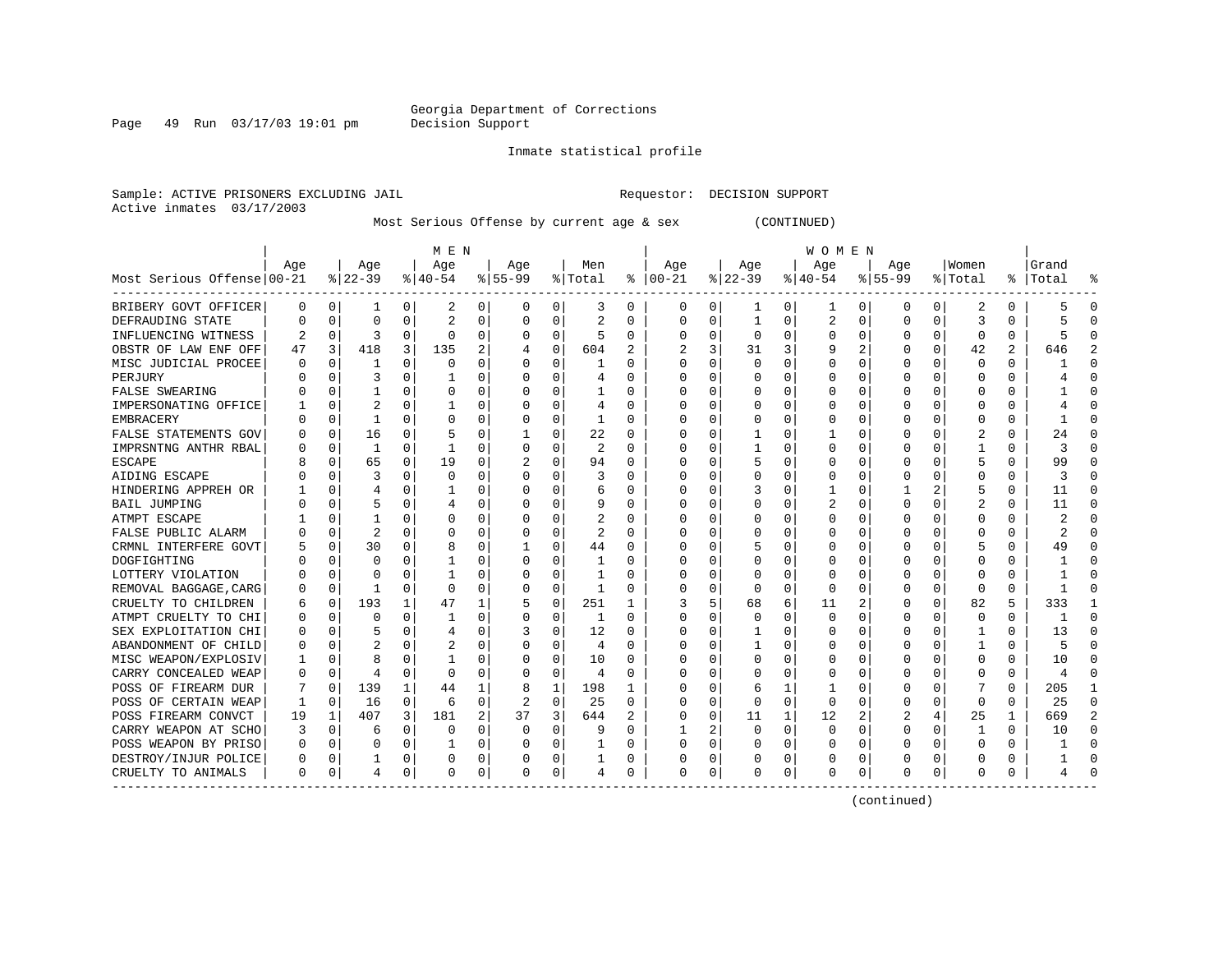Page 50 Run  $03/17/03$  19:01 pm

#### Inmate statistical profile

Sample: ACTIVE PRISONERS EXCLUDING JAIL **Requestor: DECISION SUPPORT** Active inmates 03/17/2003

Most Serious Offense by current age & sex (CONTINUED)

|                            |     |          |                |              | M E N          |          |           |          |         |              |              |    |          |                | WOMEN     |          |             |             |             |                |       |              |
|----------------------------|-----|----------|----------------|--------------|----------------|----------|-----------|----------|---------|--------------|--------------|----|----------|----------------|-----------|----------|-------------|-------------|-------------|----------------|-------|--------------|
|                            | Age |          | Age            |              | Age            |          | Age       |          | Men     |              | Age          |    | Age      |                | Age       |          | Age         |             | Women       |                | Grand |              |
| Most Serious Offense 00-21 |     |          | $ 22-39$       |              | $ 40-54$       |          | $8 55-99$ |          | % Total | ႜ            | $ 00-21$     |    | $ 22-39$ |                | $8 40-54$ |          | $8155 - 99$ |             | % Total     | ႜၟ             | Total |              |
| AGGRAV CRUELTY TO AN       | 2   | 0        | 1              | 0            |                | 0        | 0         | 0        | 4       | 0            | 0            | 0  | 0        | 0              | 0         | 0        | 0           | 0           | 0           | 0              | 4     | <sup>0</sup> |
| PEEPING TOM                |     | 0        | 12             | 0            | 7              | $\Omega$ |           | $\Omega$ | 22      | 0            | 0            | 0  | $\Omega$ | $\Omega$       | 0         | 0        | $\Omega$    | $\Omega$    | U           | 0              | 22    | ∩            |
| RACKETEERING               | U   | O        | 20             | $\Omega$     | 15             | 0        | 4         | $\Omega$ | 39      | 0            | 0            | 0  | 4        | $\Omega$       | 5         | 1        |             | 0           | 9           | 1              | 48    |              |
| S/D NARCOTICS, OPIAT       | 2   | $\Omega$ | 71             | $\Omega$     | 61             | 1        |           | $\Omega$ | 138     | $\mathbf{1}$ | 0            | 0  | 6        | 1              | 7         | -1       |             | $\Omega$    | 13          | $\mathbf{1}$   | 151   |              |
| S/D DEP, STIM, CNTRF D     | 12  | -1       | 76             | $\Omega$     | 31             | $\Omega$ | 2         | $\Omega$ | 121     | 0            |              | 2  | 10       | 1              | 8         | 2        |             | $\Omega$    | 19          | 1              | 140   |              |
| S/D OF MARIJUANA           | 37  | 2        | 157            |              | 65             | 1        | 5         | $\Omega$ | 264     | 1            | 0            | 0  |          | 1              | 5         |          |             | $\Omega$    | 12          | 1              | 276   |              |
| POSS NARCOTICS, OPIA       | 15  | 1        | 200            |              | 96             | 1        |           | 1        | 318     | 1            |              | 2  | 26       | 2              | 25        | 5        |             | $\Omega$    | 52          | 3              | 370   | $\mathbf{1}$ |
| POSS DEP, STIM, CNTRF      | 14  | 1        | 152            |              | 49             | 1        | 6         | 0        | 221     | $\mathbf{1}$ | 2            | 3  | 26       | $\overline{2}$ |           |          |             | $\Omega$    | 35          | $\overline{2}$ | 256   |              |
| POSS OF LSD                | 2   | 0        | 3              | $\Omega$     | 2              | $\Omega$ |           | 0        | 7       | $\Omega$     | 0            | 0  | 0        | $\Omega$       | 0         | O        |             | $\Omega$    | $\mathbf 0$ | 0              |       | ſ            |
| POSS OF MARIJUANA          | 40  | 2        | 236            | 2            | 37             | 0        |           | $\Omega$ | 315     | $\mathbf{1}$ |              | 2  | 17       | $\overline{2}$ | 8         |          |             | 2           | 27          | 2              | 342   |              |
| ILLEGAL ATTM TO OBT        | U   | 0        | $\overline{2}$ | $\Omega$     | 5              | 0        |           | $\Omega$ | 7       | 0            | $\Omega$     | 0  |          | $\Omega$       | 3         | 1        | ∩           | $\Omega$    | 8           | 0              | 15    | ∩            |
| VIOL GA CNTRL SBST A       |     | 0        | 33             | $\Omega$     | 14             | 0        |           | $\Omega$ | 48      | 0            | <sup>0</sup> | 0  |          | $\Omega$       | 3         | -1       |             | 0           | 4           | 0              | 52    | ∩            |
| VIOL DNGROUS DRGS AC       | 0   | $\Omega$ | 2              | 0            | $\Omega$       | 0        |           | $\Omega$ | 2       | U            | O            | 0  |          | $\Omega$       | 0         | 0        |             |             |             | 0              | 3     | O            |
| UNLWFL MFG/DEL/DIST        | 5   | 0        | 21             | $\Omega$     |                | 0        |           | $\Omega$ | 33      | U            | <sup>0</sup> | 0  |          | $\Omega$       | 0         |          |             |             | O           | 0              | 33    | n            |
| POSS DRUG RELATED MA       | U   | O        | $\Omega$       |              | $\overline{c}$ | O        |           | $\Omega$ | 2       | U            | <sup>0</sup> | U  |          | $\Omega$       | O         |          |             |             | O           | O              | 2     |              |
| S/D CONT SUB PUBLIC        | 9   |          | 76             |              | 17             | 0        |           | $\Omega$ | 105     | U            | O            | U  |          | $\Omega$       | O         |          |             |             | 5           | 0              | 110   | C            |
| S/D CONT SUB SCHOOL        | 4   | $\Omega$ | 32             | $\Omega$     | 3              | 0        | 1         | $\Omega$ | 40      | U            | <sup>0</sup> | 0  |          | $\Omega$       | 0         | O        | ∩           | $\Omega$    | -1          | O              | 41    | n            |
| S/D COCAINE                | 98  | 6        | 1147           | 7            | 478            | 6        | 35        | 3        | 1758    | 7            | 5            | 8  | 72       | 7              | 41        | 8        | 3           | 6           | 121         | 7              | 1879  |              |
| POSS OF COCAINE            | 172 | 11       | 1425           | 9            | 560            | 7        | 69        | 5        | 2226    | 9            | 7            | 12 | 154      | 14             | 76        | 14       | 8           | 15          | 245         | 14             | 2471  | q            |
| ATMPT VIOL SUBSTANCE       | 1   | 0        | 44             | 0            | 11             | 0        | 2         | 0        | 58      | 0            | 1            | 2  | 2        | 0              | 1         | 0        |             | $\mathbf 0$ | 4           | 0              | 62    | ∩            |
| MISC DRUGS TRAFFICKI       | 11  | 1        | 299            | 2            | 79             | 1        | 13        | 1        | 402     | 2            |              | 2  | 16       | 1              | 13        | 2        |             | 2           | 31          | 2              | 433   |              |
| TRAF COCAINE LESS 20       | 10  | 1        | 286            | 2            | 75             | 1        | 10        | 1        | 381     | 1            | 0            | 0  | 15       | 1              | 5         | 1        |             | $\Omega$    | 20          | $\mathbf{1}$   | 401   |              |
| TRAF COCAINE 201-400       | 2   | 0        | 57             | $\Omega$     | 12             | $\Omega$ |           | $\Omega$ | 73      | $\Omega$     | Ω            | 0  |          | $\Omega$       | 2         | $\Omega$ |             | $\Omega$    | 5           | 0              | 78    | $\Omega$     |
| TRAF COCAINE 401+ GM       | 1   | 0        | 90             | $\mathbf{1}$ | 30             | 0        | 3         | $\Omega$ | 124     | U            |              | 2  | 6        | 1              | 0         | $\Omega$ |             | 4           | 9           | 1              | 133   | ∩            |
| TRAF NARCOTIC LESS 1       | U   | 0        |                | $\Omega$     | 1              | 0        |           | $\Omega$ | 2       | 0            | $\Omega$     | 0  | $\Omega$ | $\Omega$       | O         | O        |             | $\Omega$    | U           | 0              | 2     | ∩            |
| TRAF NARCOTIC 15-28        | U   | 0        | O              | $\Omega$     | 2              | 0        |           | 0        | 2       | 0            | O            | 0  | O        | O              | O         | O        |             | 0           | O           | 0              | 2     | ∩            |
| TRAF NARCOTIC 29+ GM       | ı   | 0        | 12             | 0            |                | 0        | n         | 0        | 14      | 0            | 0            | 0  |          | $\Omega$       |           | 0        |             | 0           | 2           | 0              | 16    | 0            |
| TRAF MARIJNA 101-200       | 1   | 0        | 8              | $\Omega$     | 2              | 0        |           | 0        | 12      | U            | 0            | 0  |          | $\Omega$       | 0         | 0        |             | 0           |             | 0              | 13    | n            |
| TRAF MARIJNA 2001-10       | 0   | 0        |                |              | C              | 0        |           | $\Omega$ | 1       | U            | <sup>0</sup> | 0  |          | $\Omega$       | O         | O        |             |             | O           | U              |       | ſ            |
| TRAF AMPHTMINE 28-19       |     | 0        |                |              | 5              | 0        |           | $\Omega$ | 15      | 0            |              | 2  |          | $\Omega$       |           | 0        |             |             |             | 0              | 17    |              |
| TRAF AMPHTMINE 200-3       | U   | 0        | 3              | $\Omega$     | C              | 0        | O         | $\Omega$ | 3       | $\Omega$     | $\Omega$     | 0  | $\Omega$ | $\Omega$       | 0         | O        |             | 0           | O           | U              | ζ     |              |
| TRAF AMPHTMINE 400+        |     | O        | 6              | $\Omega$     | 3              | 0        | $\Omega$  | $\Omega$ | 10      | 0            | <sup>0</sup> | 0  |          | $\Omega$       | O         | O        | ∩           | 0           | -1          | 0              | 11    |              |
| CNSPIRE TRAFFIC CNTR       | U   | O        |                | $\Omega$     | O              | 0        |           | 0        | 1       | U            | 0            | 0  |          | $\Omega$       | 0         | O        |             | 0           |             | 0              | 2     |              |
| TRANSACTIONS DRUG OB       | 0   | 0        |                | 0            | $\Omega$       | 0        | $\Omega$  | 0        | 1       | 0            | $\Omega$     | 0  | 0        | 0              | 0         | 0        | $\Omega$    | 0           | U           | 0              |       |              |
|                            |     |          |                |              |                |          |           |          |         |              |              |    |          |                |           |          |             |             |             |                |       |              |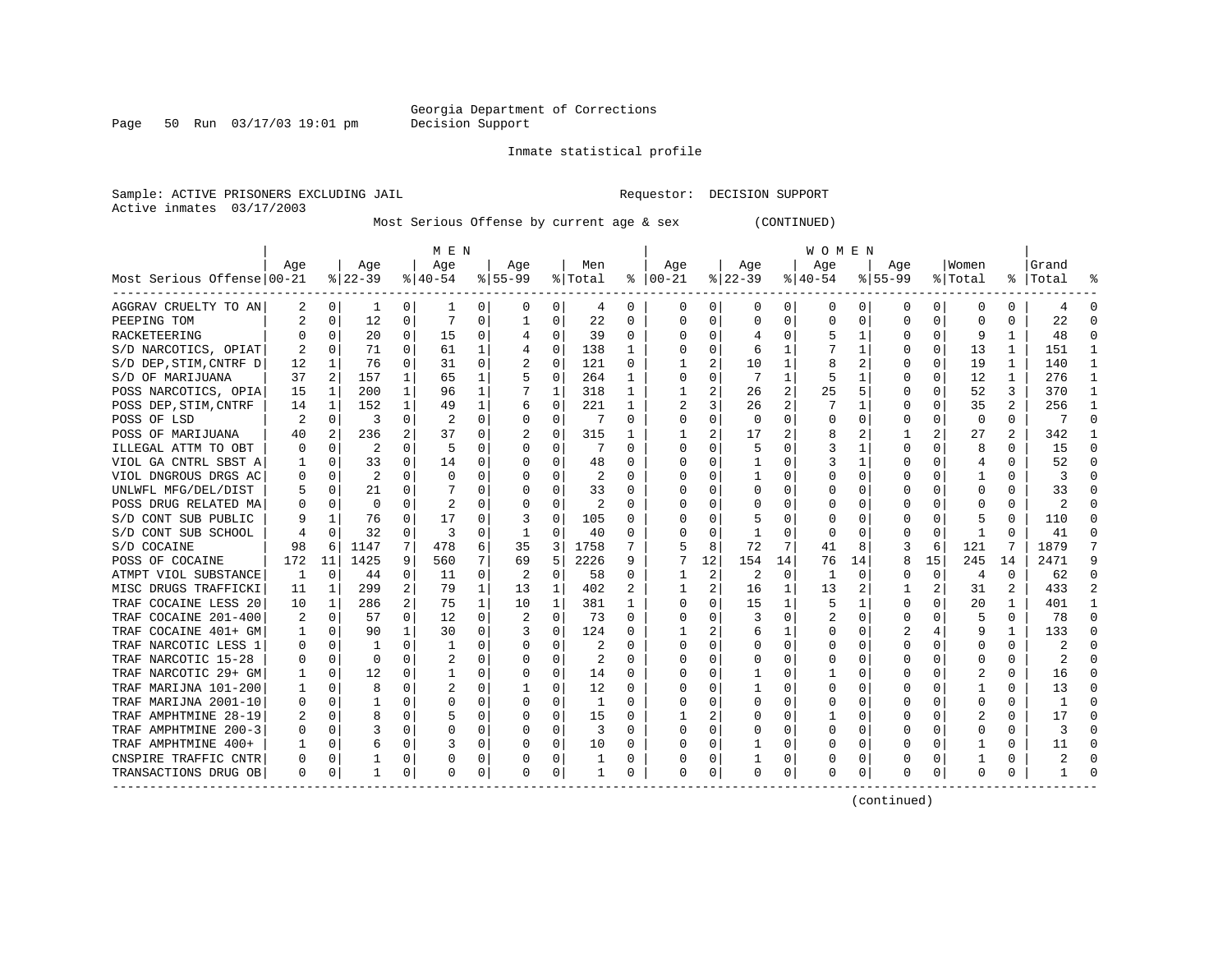Page 51 Run 03/17/03 19:01 pm

Inmate statistical profile

Sample: ACTIVE PRISONERS EXCLUDING JAIL **Requestor: DECISION SUPPORT** Active inmates 03/17/2003

Most Serious Offense by current age & sex (CONTINUED)

|                            | M E N        |          |                              |        |                  |                |                  |          |                    | <b>WOMEN</b> |                      |      |                  |          |                  |      |                    |          |                  |       |                    |   |
|----------------------------|--------------|----------|------------------------------|--------|------------------|----------------|------------------|----------|--------------------|--------------|----------------------|------|------------------|----------|------------------|------|--------------------|----------|------------------|-------|--------------------|---|
| Most Serious Offense 00-21 | Aqe          |          | Age<br>$ 22-39 $             |        | Age<br>$ 40-54 $ |                | Age<br>$ 55-99 $ |          | Men<br>% Total     |              | Aqe<br>$8   00 - 21$ |      | Age<br>$ 22-39 $ |          | Aqe<br>$ 40-54 $ |      | Age<br>$8155 - 99$ |          | Women<br>% Total |       | Grand<br>%   Total | ႜ |
| USE COMM FACLTY VIO        | $\Omega$     | $\left($ | <sup>0</sup>                 | 0      |                  | 0              |                  | $\Omega$ | 2                  |              | $\left( \right)$     | U    |                  | $\Omega$ | $^{\circ}$       |      |                    |          |                  |       |                    |   |
| ATT/CONSPRCY COMMT C       | $\Omega$     | 0        | 10                           |        |                  |                |                  |          | 14                 | 0            | n                    | U    |                  |          |                  |      |                    |          |                  | U     | 17                 |   |
| VIOL MOTOR VEHICLE L       |              | $\Omega$ | 52                           | $\cap$ | 36               | 0              |                  | $\Omega$ | 97                 |              |                      |      |                  |          | 6                |      |                    |          | 12               |       | 109                |   |
| DRVNG HABTL VIOLATOR       |              | $\Omega$ | 104                          |        | 138              | $\overline{a}$ | 19               |          | 262                |              |                      |      |                  |          | 6                |      |                    |          | 10               |       | 272                |   |
| HABIT TRAF VOIL/IMPA       | 0            |          | 3                            |        |                  |                |                  |          | 14                 |              |                      |      |                  |          |                  |      |                    |          |                  | U     | 15                 |   |
| MISC MRALS/PBLIC H/S       | $\Omega$     | $\Omega$ |                              |        |                  | U              |                  |          |                    |              |                      |      |                  |          |                  |      |                    |          |                  |       |                    |   |
| MISC CORRECTIONL INS       | 2            |          |                              |        |                  |                |                  |          | 5                  |              |                      |      |                  |          |                  |      |                    |          |                  |       |                    |   |
| VIOLATN OTHR STATES        | $\Omega$     |          |                              |        |                  | U              |                  |          | O                  | 0            |                      |      |                  |          | O                |      |                    |          |                  | U     |                    |   |
| CONSPIRACY                 | 13           |          | 53                           |        |                  |                |                  |          | 76                 |              |                      |      | 10               |          |                  |      |                    |          | 16               |       | 92                 |   |
| CRMNL ATMPT                |              |          | 31                           |        | 18               |                |                  |          | 63                 |              |                      |      |                  |          |                  |      |                    |          |                  |       | 72                 |   |
| AIRCRAFT HIJACKING         |              |          |                              |        |                  | O              |                  | $\Omega$ |                    |              |                      |      |                  |          |                  |      |                    |          |                  |       |                    |   |
| CRMNL SOLICITATION         |              |          |                              |        |                  |                |                  |          | 10                 |              |                      |      |                  |          |                  |      |                    |          |                  | U     | 10                 |   |
| PARTY TO A CRIME           |              |          |                              |        |                  | 0              |                  | $\Omega$ | 10                 |              |                      |      |                  |          | 0                |      |                    |          |                  |       | 12                 |   |
| CRMNL TRESPASSING          |              | C        | O                            | 0      |                  | 0              |                  | $\Omega$ |                    |              | 0                    | 0    |                  | $\Omega$ | 0                |      | <sup>0</sup>       | $\Omega$ |                  |       |                    |   |
| Total reported             |              |          | 3334 100 26702 100 12255 100 |        |                  |                |                  |          | 2009 100 44300 100 |              | 152 100              |      | 1933 100         |          | 952 100          |      |                    | 87 100   | 3124 100         |       | 47424 100          |   |
| Percent reported           | 48.4<br>57.6 |          | 61.7                         | 65.1   |                  | 58.4           |                  | 37.8     |                    | 54.7         |                      | 55.7 |                  | 62.1     |                  | 54.4 |                    | 58.1     |                  |       |                    |   |
| Not reported               | 1724         |          | 11320                        |        | 4702             |                | 702              |          | 18448              |              | 97                   |      | 884              |          | 422              |      | 33                 |          | 1436             |       | 19884              |   |
| Total                      | 3341         | 26728    |                              |        | 12277            | 2011           |                  | 44357    |                    | 156          |                      | 1952 |                  | 953      |                  | 87   |                    | 3148     |                  | 47505 |                    |   |